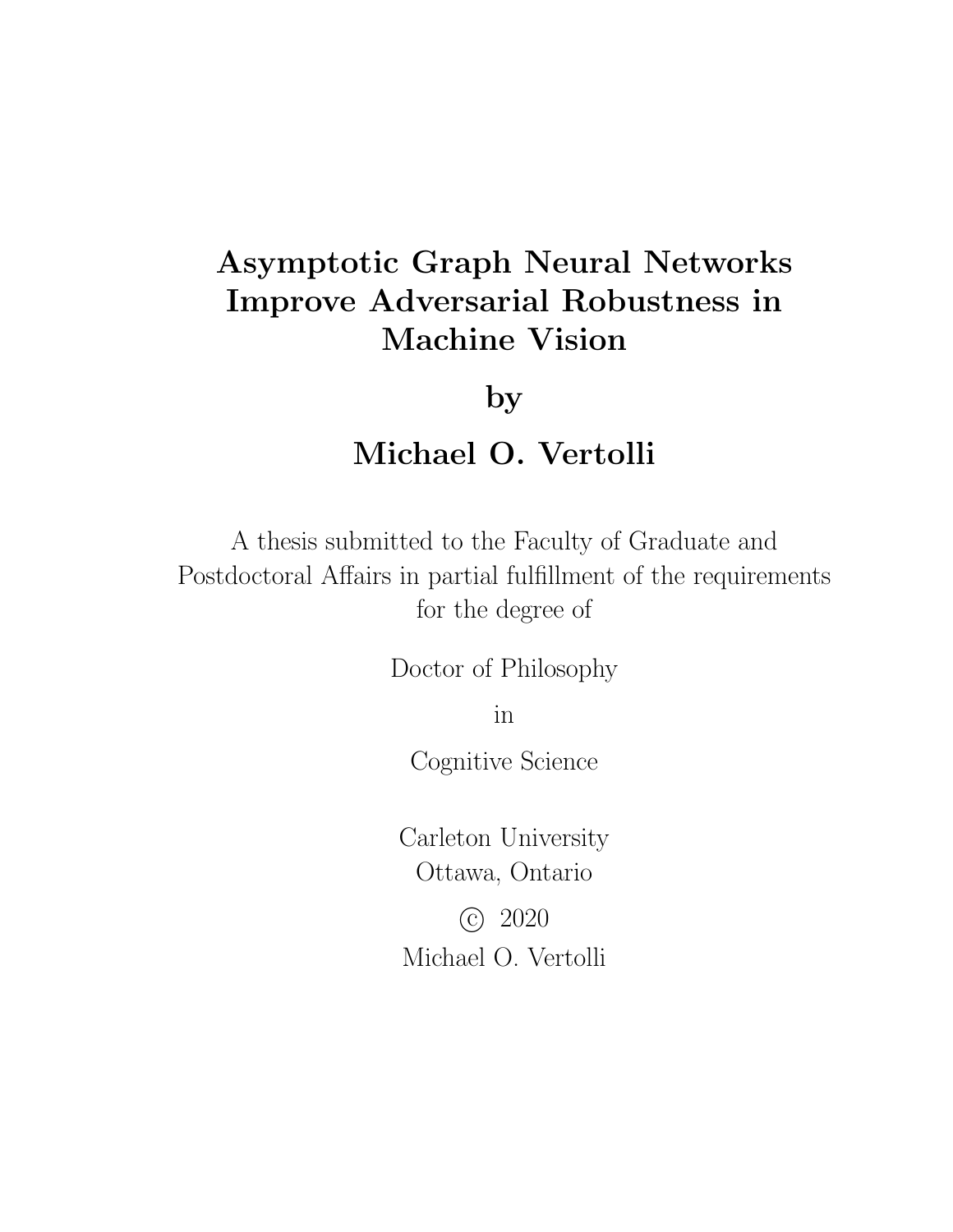### Abstract

I propose and evaluate the first theory and computational model that explicitly describes the cognitive constraints—in the form of relational architectural constraints that produce adversarial robustness in machine vision. This theory proposes a new form of Graph Neural Network (GNN), called an asymptotic GNN, that uses a nonlinearity with a vertical asymptote to constrain where the network should be sensitive and insensitive to variations in its substructure. This approach proposes a new invariance for artificial neural networks, similar to the translational invariance of convolutional layers. I call this type of invariance "substructure invariance" and I show how it is capable of producing adversarial robustness in machine vision.

To support these claims I first provide a detailed analysis of the two core components of the model: the asymptotic barrier function and learning branch. I then compare the asymptotic GNN to four state-of-the-art models on the MNIST dataset: one baseline and three adversarially robust models. I show that the asymptotic GNN outperforms all of the models on gradient-based adversarial attacks, mainly the DeepFool attack and the Momentum Iterative Method, and performs similar to the state-of-the-art on the decision-based PointWise attack. This establishes that the asymptotic GNN is a viable candidate for adversarial robust modeling. In subsequent analyses, I show that ablations to the core asymptotic barrier function and learning branch distinctly and differentiably impair the adversarial robustness of the asymptotic GNN. I then vary the basic structure of my model to demonstrate how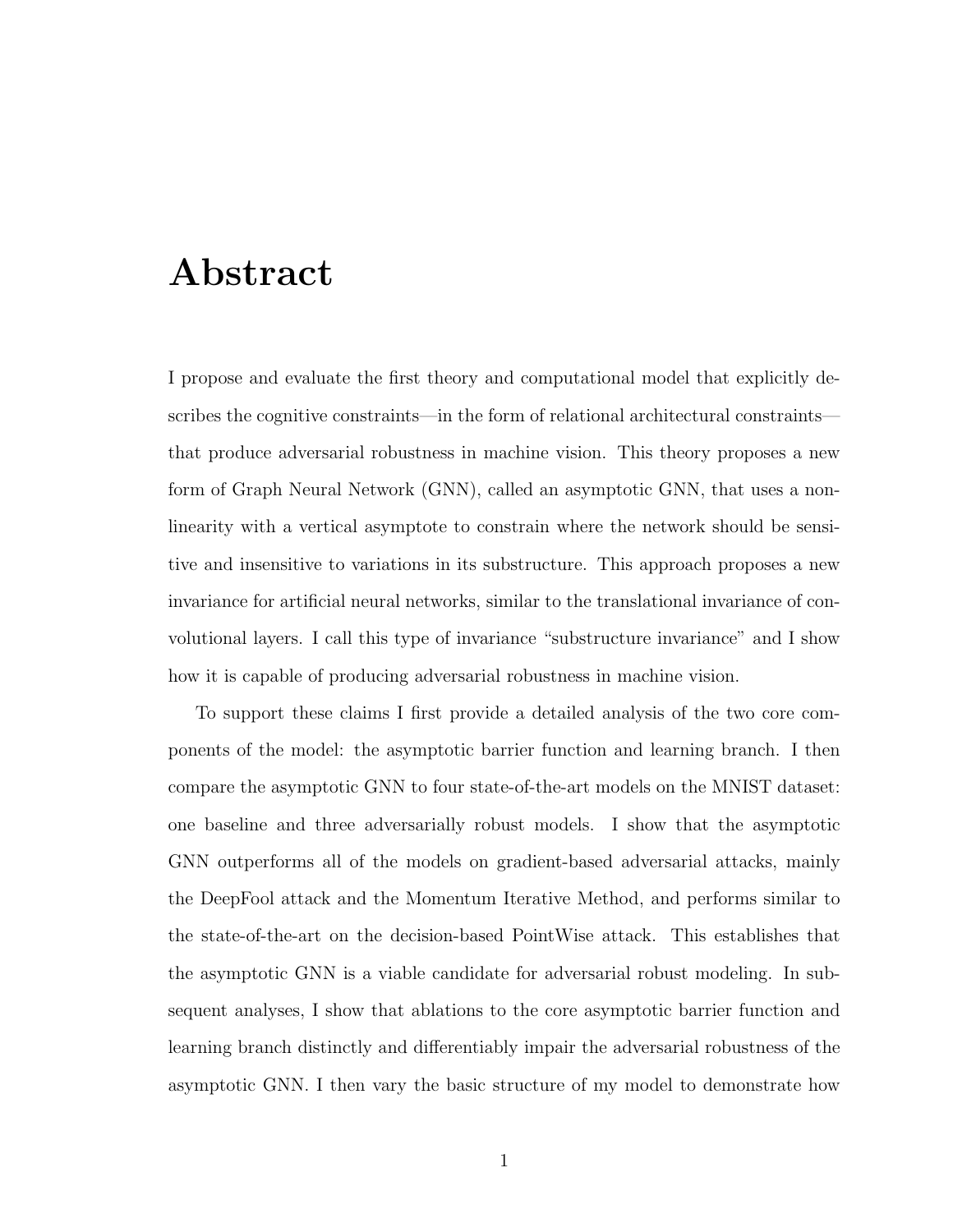the PointWise attack is symptomatic of a fundamentally different type of problem than substructure-invariance, mainly a feedback-based denoising operation.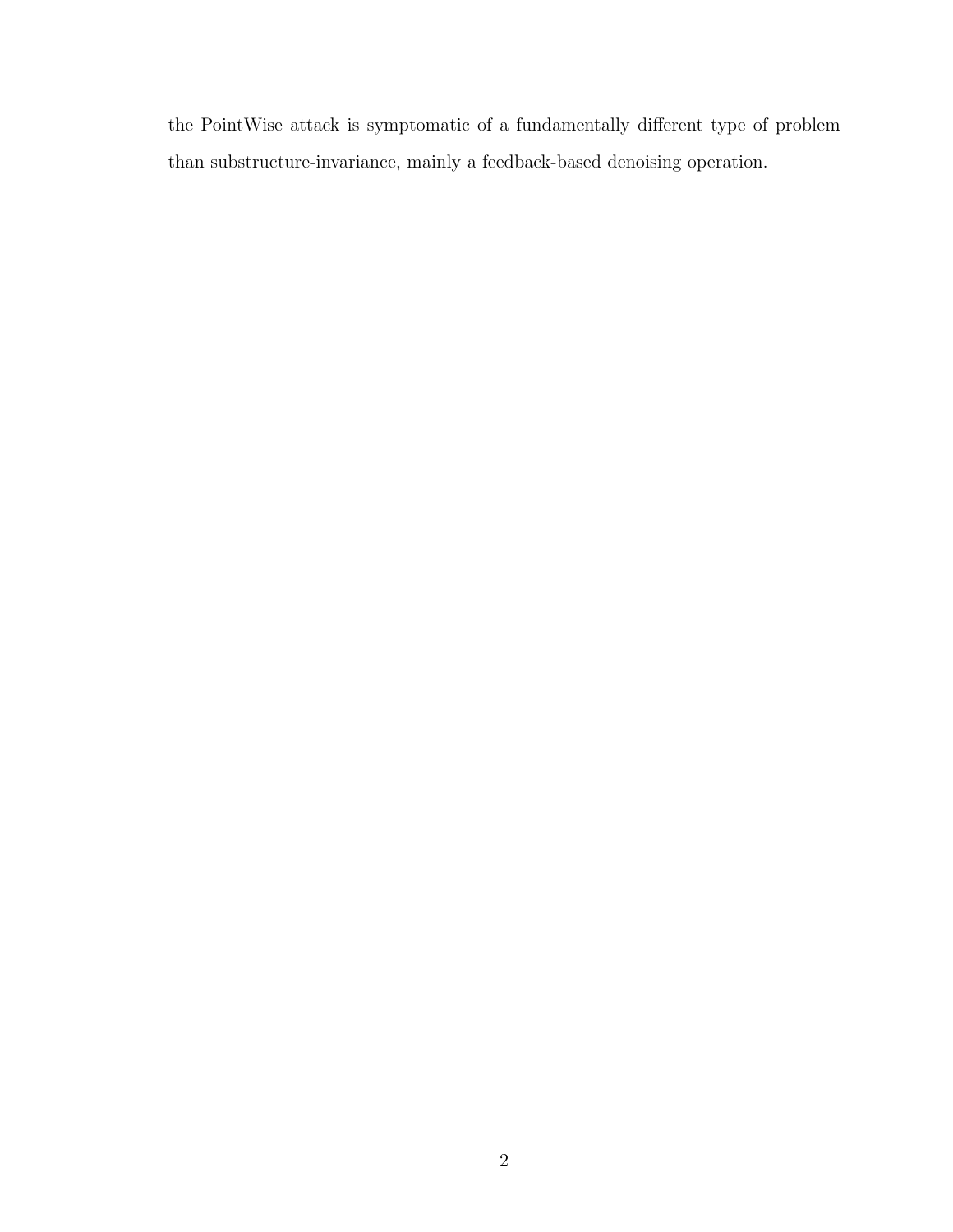## Acknowledgments

This work would not have been possible without various members of the academic community within and outside of Carleton University. First and foremost, I would like to thank my supervisor, Jim Davies, for his tireless support on all matters related to my academic career. Thanks to my committee member Raj Singh for his guidance and support. Thanks to Kasia Muldner for her support as a committee member. Thanks to Ingo Freund for his guidance and support through all the challenges in the last stages of my degree. Thanks to Waseem Gharbieh and Ehsan Amjadian for their editorial support. Thanks to Jeff Orchard for his support on the revisions of this document. Thanks to all the members of the Science of Imagination Lab for their patience and support. Finally, thank you to Jo-Anne Lefevre and all of the administration at the ICS for their support and dedication over the course of my academic career. Whatever success I have achieved is largely the consequence of the overwhelming support of this community, friends, and family. I would also like to give a special thanks to my partner, Vanessa Michela, for her endless patience, love, and support through my long, winding path through the academy.

This research was funded by the Natural Sciences and Engineering Research Council, which made it possible for me to dedicate my full-time to this work.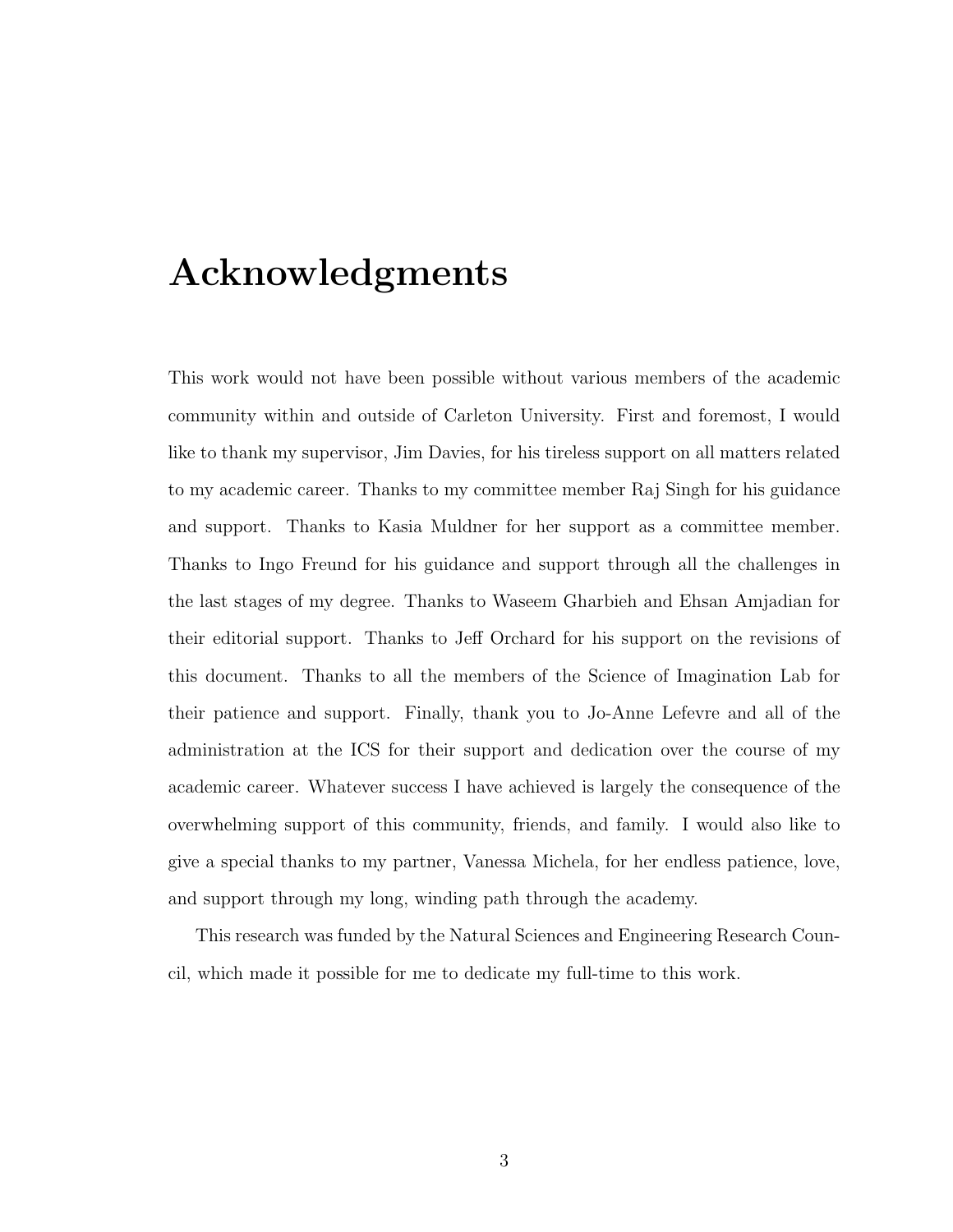## **Contents**

|                | Abstract |                                        | $\mathbf{1}$    |
|----------------|----------|----------------------------------------|-----------------|
|                |          | Acknowledgments                        | 3               |
|                |          | <b>Table of Contents</b>               | $6\phantom{.}6$ |
|                |          | List of Tables                         | 7               |
|                |          | List of Figures                        | 8               |
|                |          | List of Appendices                     | 9               |
|                |          | Notation and Symbols                   | 10              |
| $\mathbf 1$    |          | Introduction                           | 12              |
|                | 1.1      |                                        | 14              |
|                | 1.2      |                                        | 18              |
|                | 1.3      |                                        | 21              |
|                | 1.4      |                                        | 26              |
|                | 1.5      |                                        | 28              |
|                | 1.6      |                                        | 32              |
| $\overline{2}$ |          | Model and Implementation               | 35              |
|                | 2.1      |                                        | 36              |
|                | 2.2      | A Framework For The Asymptotic Barrier | 39              |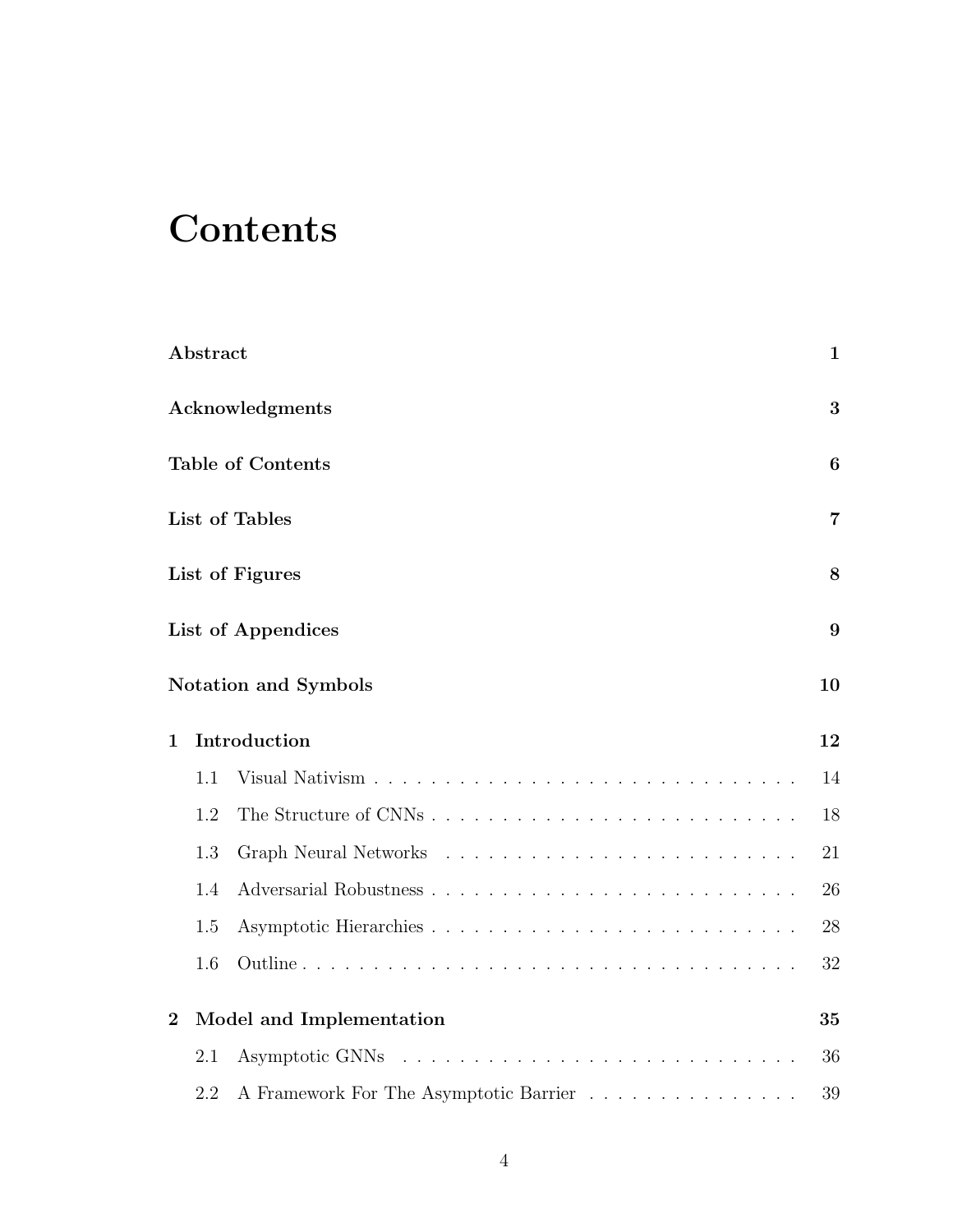|   | 2.3     |                                                       | 47  |
|---|---------|-------------------------------------------------------|-----|
|   | 2.4     |                                                       | 50  |
|   | 2.5     | The Multiclass Asymptotic Barrier Function            | 57  |
|   | 2.6     |                                                       | 66  |
|   | 2.7     |                                                       | 73  |
|   |         | 2.7.1                                                 | 74  |
|   | 2.8     |                                                       | 76  |
| 3 |         | <b>Baseline Experiments</b>                           | 79  |
|   | 3.1     |                                                       | 80  |
|   | 3.2     | Evaluations of Adversarial Robustness                 | 86  |
|   | 3.3     |                                                       | 89  |
|   | 3.4     |                                                       | 90  |
|   | 3.5     |                                                       | 90  |
|   | 3.6     |                                                       | 91  |
|   | 3.7     |                                                       | 93  |
|   |         | 3.7.1<br>Substructure VS Spatial Translation          | 93  |
|   |         | Architecture VS Data Augmentation<br>3.7.2            | 95  |
|   |         | 3.7.3                                                 | 95  |
|   | $3.8\,$ |                                                       | 97  |
| 4 |         | Evaluating the Essential Structure of Asymptotic GNNs | 98  |
|   | 4.1     |                                                       | 99  |
|   | 4.2     |                                                       | 102 |
|   | 4.3     |                                                       | 103 |
|   | 4.4     |                                                       | 103 |
|   | 4.5     |                                                       | 105 |
|   |         | 4.5.1<br>The asymptotic barrier ablation              | 105 |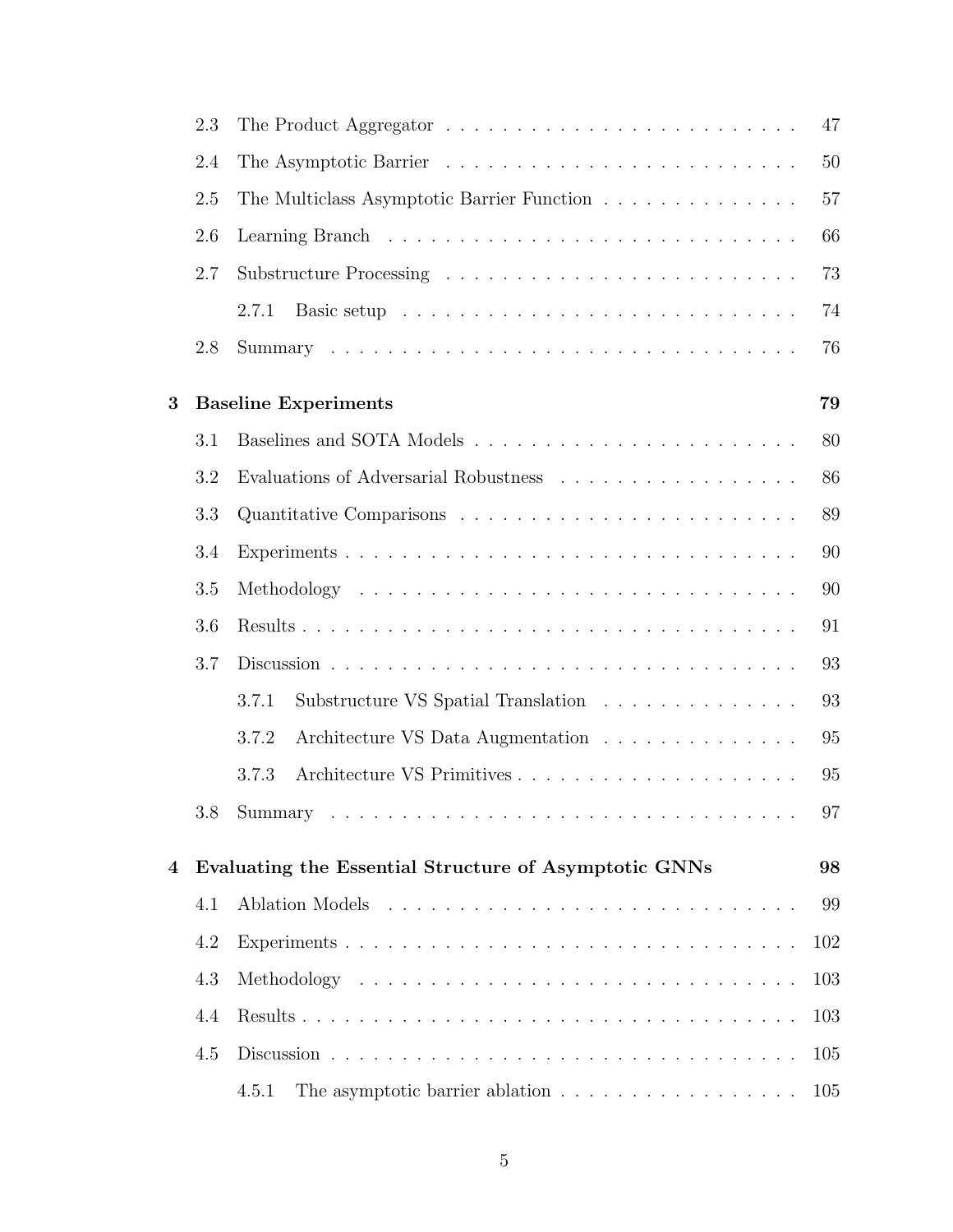|            |                 |                                    | 105 |
|------------|-----------------|------------------------------------|-----|
|            | 4.6             |                                    | 106 |
| $\bf{5}$   |                 | Modeling the Inductive Bias of PWA | 107 |
|            | 5.1             |                                    |     |
|            | 5.2             |                                    |     |
|            | 5.3             |                                    | 111 |
|            | 5.4             |                                    | 112 |
|            | 5.5             |                                    | 112 |
|            | 5.6             |                                    | 114 |
| 6          |                 | Conclusion                         | 116 |
|            | 6.1             |                                    |     |
|            | 6.2             |                                    | 121 |
| References |                 |                                    | 123 |
|            | Appendix<br>128 |                                    |     |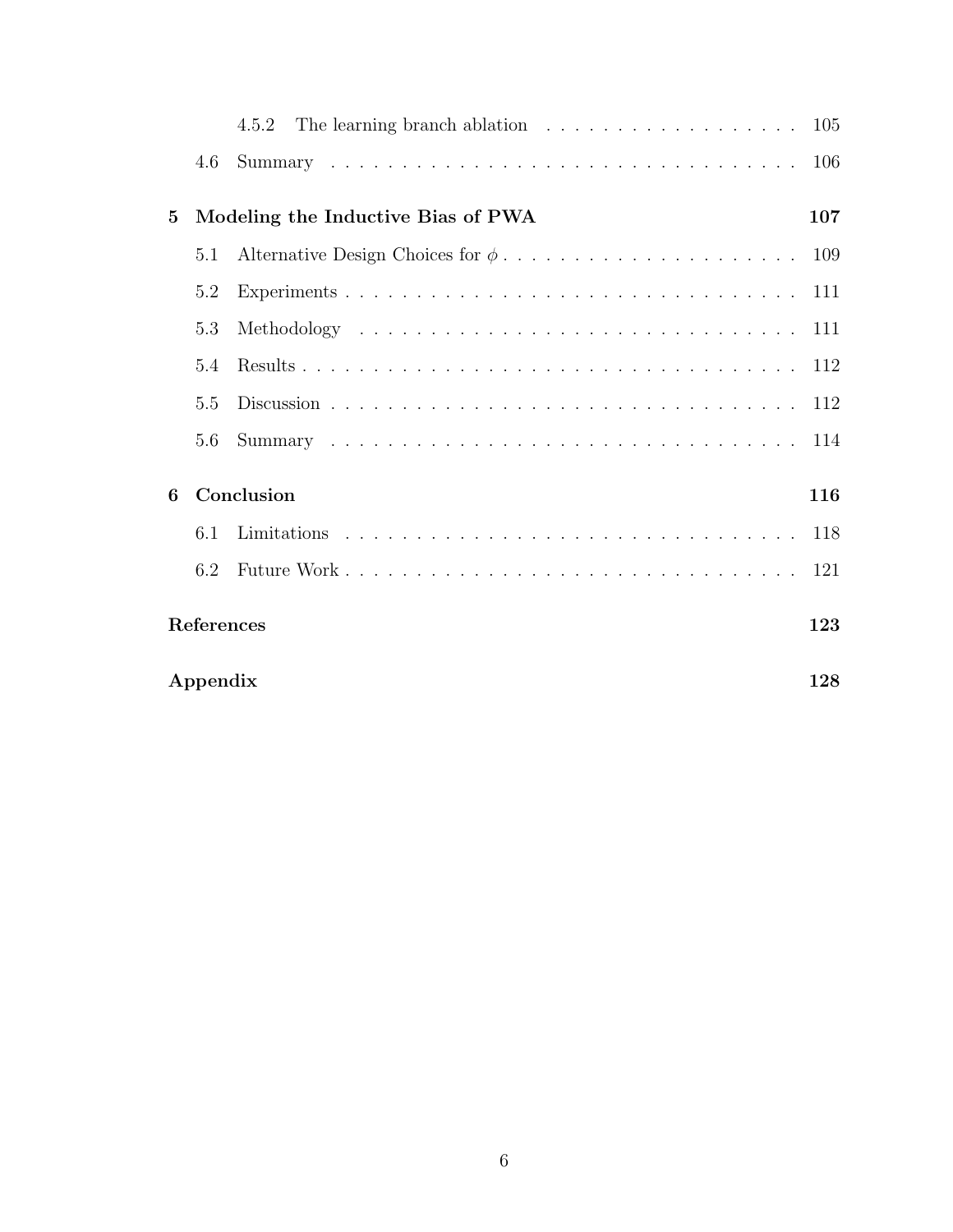## List of Tables

| $\mathbf{1}$    | Baseline CNN and asymptotic GNN adversarial results 92                |  |
|-----------------|-----------------------------------------------------------------------|--|
| 2               | Transfer attacks on CNNs and asymptotic GNN 92                        |  |
| 3               | Asymptotic GNN ablations for DFA, MIM, and PWA results 104            |  |
| $\overline{4}$  | Transfer attacks for asymptotic GNN and ablations 104                 |  |
| $5^{\circ}$     | Denoising DFA, MIM, and PWA results 112                               |  |
| 6               | Transfer attacks between asymptotic GNN, DAE, denoising sampler . 113 |  |
| $7\overline{ }$ |                                                                       |  |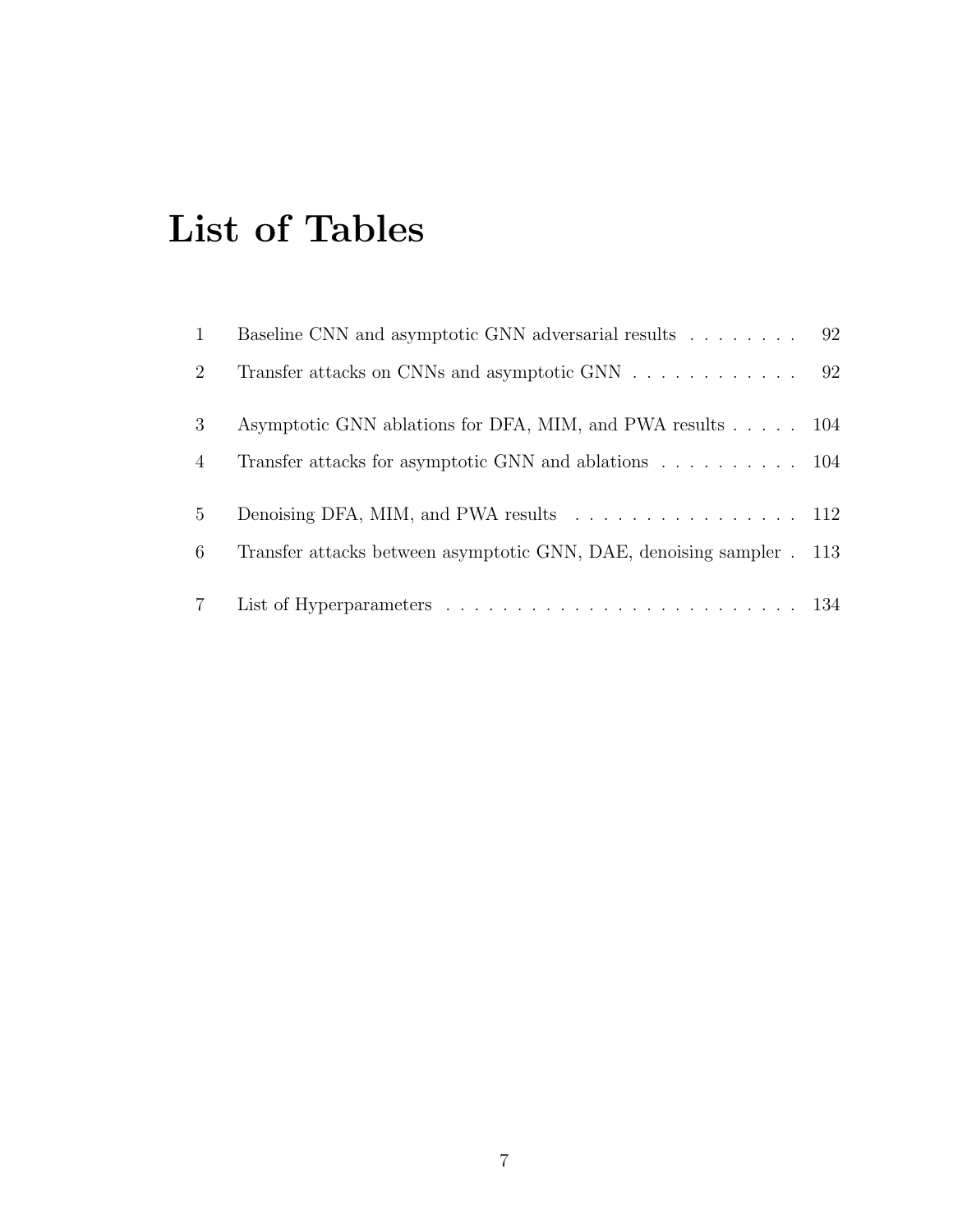# List of Figures

| $\mathbf{1}$     | Adversarial examples with only two pixels changed                                   | $12\,$ |
|------------------|-------------------------------------------------------------------------------------|--------|
| $\overline{2}$   |                                                                                     | 15     |
| $\boldsymbol{3}$ | Visualization of Asymptotic GNN Architecture                                        | $29\,$ |
| $\overline{4}$   |                                                                                     | 41     |
| $\overline{5}$   | Graph of unit step function $H(\mu, \delta)$ and $\epsilon$                         | $43\,$ |
| $6\phantom{.}6$  | Graph of $\epsilon$ without the unit step function                                  | $45\,$ |
| $\overline{7}$   |                                                                                     | $49\,$ |
| 8                |                                                                                     | $53\,$ |
| $\boldsymbol{9}$ | Graph of the asymptotic barrier function when $\psi = 4$ and $\kappa = \frac{1}{e}$ | $54\,$ |
| 10               | Graph of $\epsilon$ with asymptotic barrier function $(\Gamma)$                     | 56     |
| 11               | Visualization of substructure mismatching in an image $\ldots \ldots$               | $58\,$ |
| 12               | Graph of the multiclass asymptotic barrier with two classes $\dots \dots$           | $62\,$ |
| 13               | Graph of the multiclass asymptotic barrier function with three classes              | 63     |
| 14               | Adversarial examples produced by the MIM for the CNN baseline                       | 87     |
| 15               | Adversarial examples produced by the DFA for the CNN baseline                       | 88     |
| 16               | Adversarial examples produced by the PWA for the CNN baseline                       | 88     |
| 17               | Reproduction of two plots from Chapter $2 \ldots \ldots \ldots \ldots$              | 100    |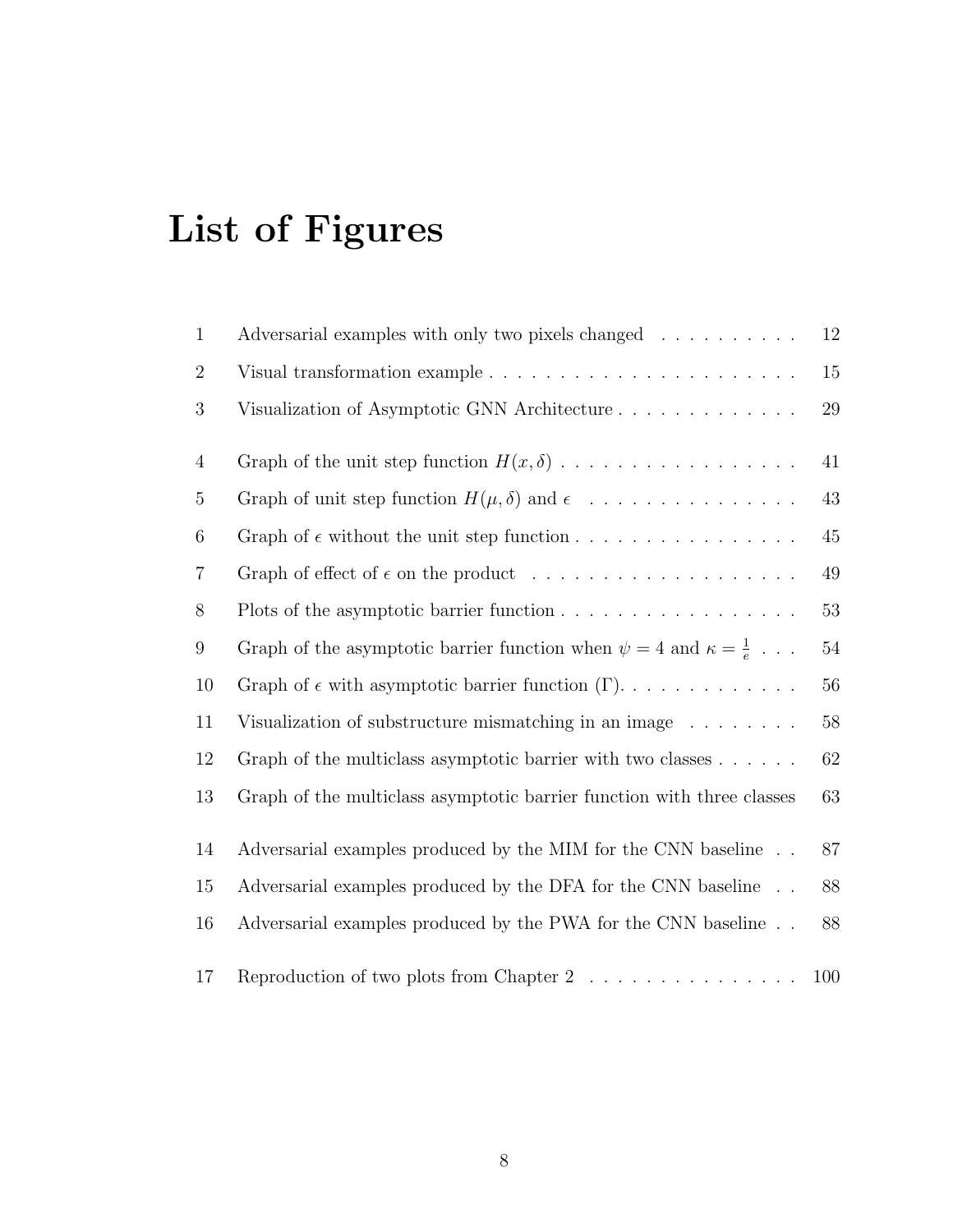# Appendices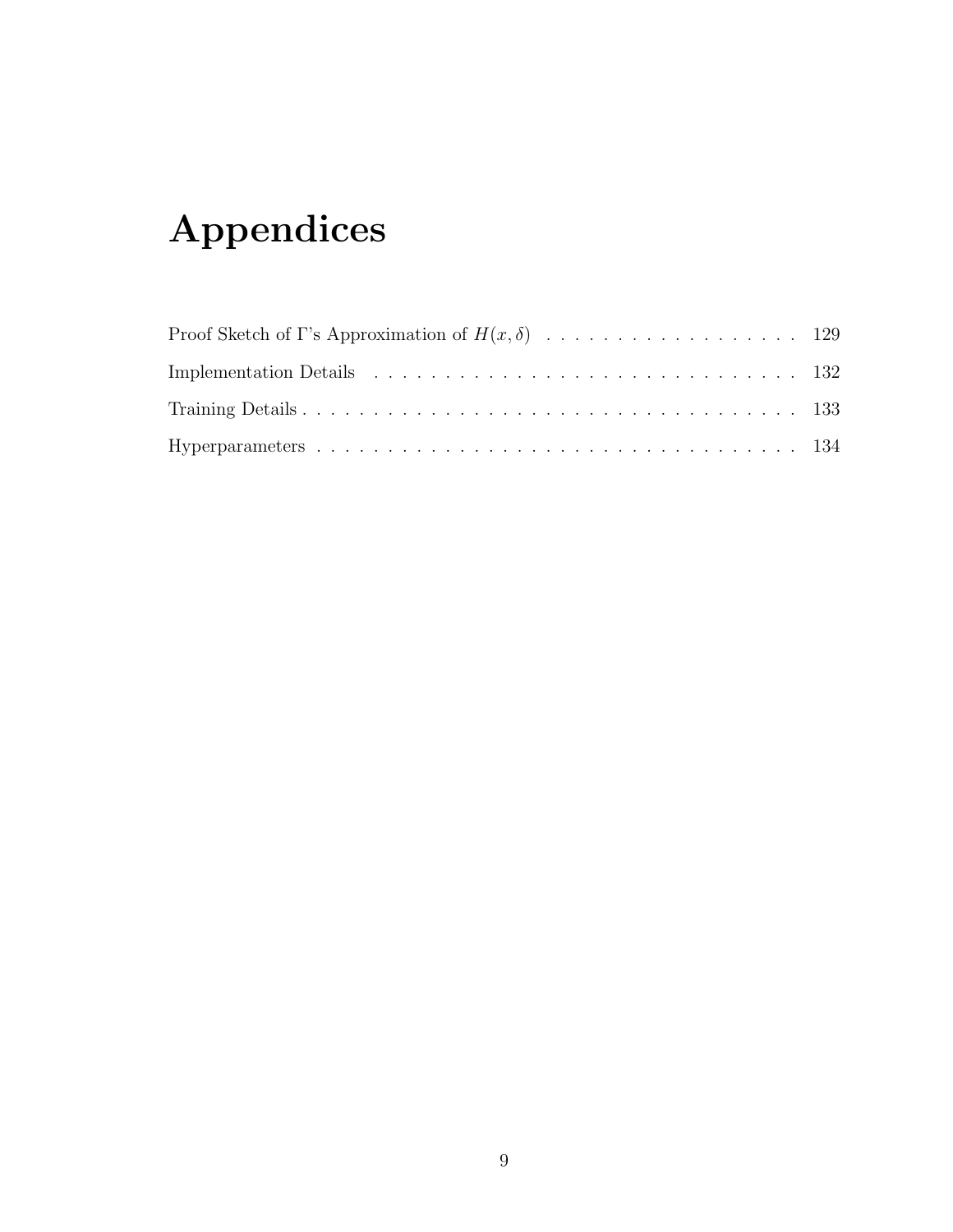# Notation and Symbols

| a, b, c               | scalars                                                                              |
|-----------------------|--------------------------------------------------------------------------------------|
| $a, b, c$ vectors     |                                                                                      |
|                       | $\mathcal{A}, \mathcal{B}, \mathcal{C}$ set of strong predictors for class $A, B, C$ |
| f, F                  | arbitrary function                                                                   |
| G                     | graph                                                                                |
| V                     | base (middle) level of graph                                                         |
| $V^{\Gamma}$          | set of barrier nodes                                                                 |
| $\cal S$              | substructure (lowest) level of graph                                                 |
| $\mathcal{C}$         | superstructure (highest; class) level of graph                                       |
| E                     | an edge of the graph (not used)                                                      |
| $\pmb{x}$             | input image                                                                          |
| $\hat{\bm{x}}$        | sampled input image from denoising sampler                                           |
| $\boldsymbol{z}_i$    | latent vector for image patch $i$                                                    |
| $\boldsymbol{v}_i$    | node vector (image patch) for node $i$                                               |
| $\bm{v}_i^{\Gamma}$   | $barrier$ node vector for node $i$                                                   |
| $\overline{v}$        | aggregated node vector                                                               |
| $\widetilde{\bm{v}}$  | probablistic node vector over $K$ classes                                            |
| $s_i$                 | substructure vector (pixel values) for image patch $i$                               |
| $\hat{\bm{s}}_i$      | image patch i from image sample $\hat{x}$                                            |
| $\mathcal{C}_{0}^{0}$ | superstructure (image class)                                                         |
|                       |                                                                                      |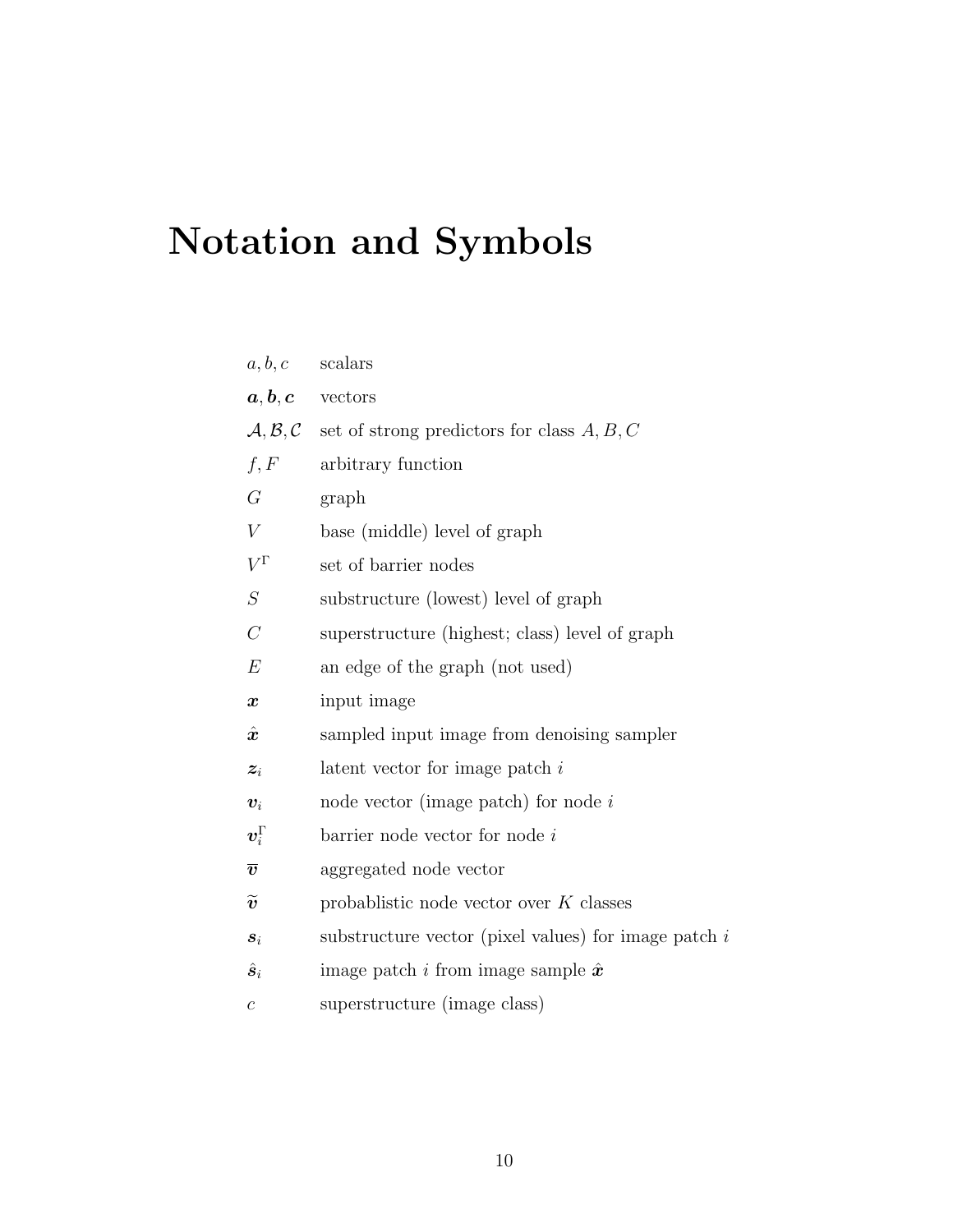- $N^v$  number of node vectors in V
- $N<sup>s</sup>$  number of substructure vectors in S
- $N<sup>c</sup>$  number of superstructure vectors in C (always 1)
- $\theta$  trainable parameters of a neural network
- $W, W'$ trainable weights of a fully-connected neural network
- $\bm{b}, \bm{b}'$ trainable biases of a fully-connected neural network
- $\phi$  substructure function (usually neural network)
- $\phi_{\alpha}$  first latent image patch encoding step of  $\phi$
- $\phi_{\gamma}$  decoder of  $\phi_{\alpha}$ ; used for training
- $\phi_{\beta}$  second step of  $\phi$  that outputs a probabilistic vector over the  $K$  classes for each image patch
- Γ asymptotic barrier function
- $\psi$  scaling hyperparameter for Γ
- $\kappa$  hyperparameter for  $\Gamma$  that truncates, sets the maximum, and sets the initialization point for the multiclass Γ
- $K$  number of classes in the multiclass  $\Gamma$
- $\Omega$  learning branch
- τ learning branch trainable parameter
- $\zeta$  learning branch hyperparameter that flattens the local topology within a class
- $\Pi$ product or product aggregator
- $H(x, \delta)$  the unit step function
- $\delta$  shift for unit step function (pp. 37-41; Ch. 4); distance (p. 62)
- $\epsilon$  change applied to a single node vector (Ch. 2, p. 106); change to the pixels in an adversarial example (Ch. 3-5)
- $\mu$  constant value when  $v_i = v_j$
- $\eta$  noise vector added to the input image for the denoising autoencoder and denoising sampler
- $t \rightarrow$  proximity threshold bounding values close to 0
- $t_h$  horizontal threshold similar to  $t$
- $t_v$  vertical line where  $t_h$  intersects the graph of the function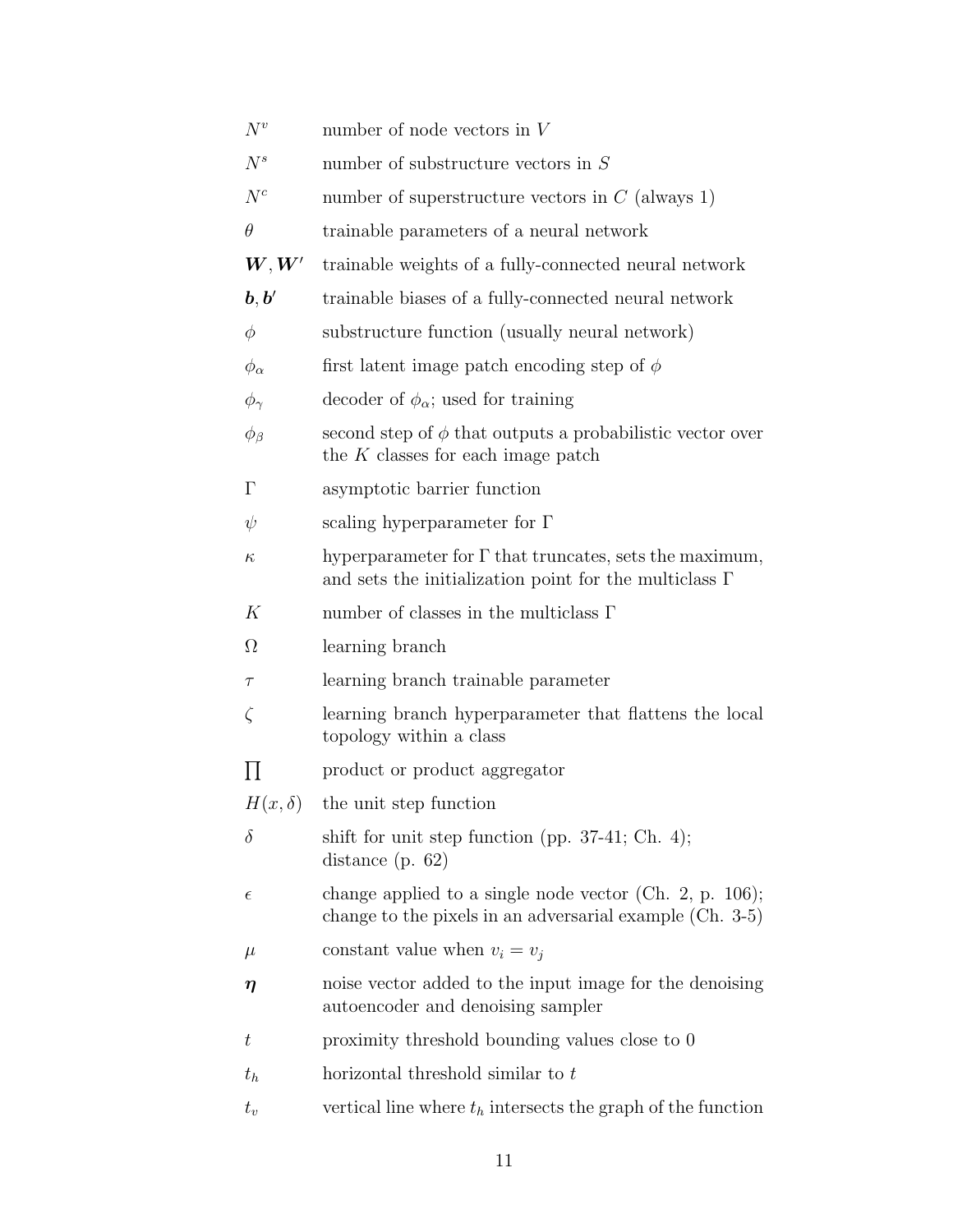# Chapter 1 Introduction

Deep neural networks trained to classify images are known to be susceptible to adversarial examples: images that are modified slightly to produce an incorrect classification (Szegedy et al., 2013; Biggio & Roli, 2018). Although there is some evidence that adversarial examples can transfer to time-limited humans, it is generally accepted that humans with no time limit are extremely robust to adversarial examples (Elsayed et al., 2018). At minimum, simple visual inspection supports this idea (see Figure 1).

Numerous engineering solutions have been proposed to improve the adversarial robustness of machine learning models of all types (for review, see Biggio & Roli, 2018). In their original context, these solutions are most often designed to improve the security of machine learning algorithms (i.e., make them less susceptible to tampering through modifications to the input). The two most common techniques are to add adversarial examples during training and to detect when an input is adversarial so it can be handled appropriately. Problematically, neither of these solutions have any psychological plausibility nor were they intended to. For example, Schott, Rauber,

Figure 1: A random pick of adversarial examples created using the Pointwise adversarial attack on a baseline convolutional neural network. Only two pixels have been changed in each image. Human visual perception can easily identify these images correctly.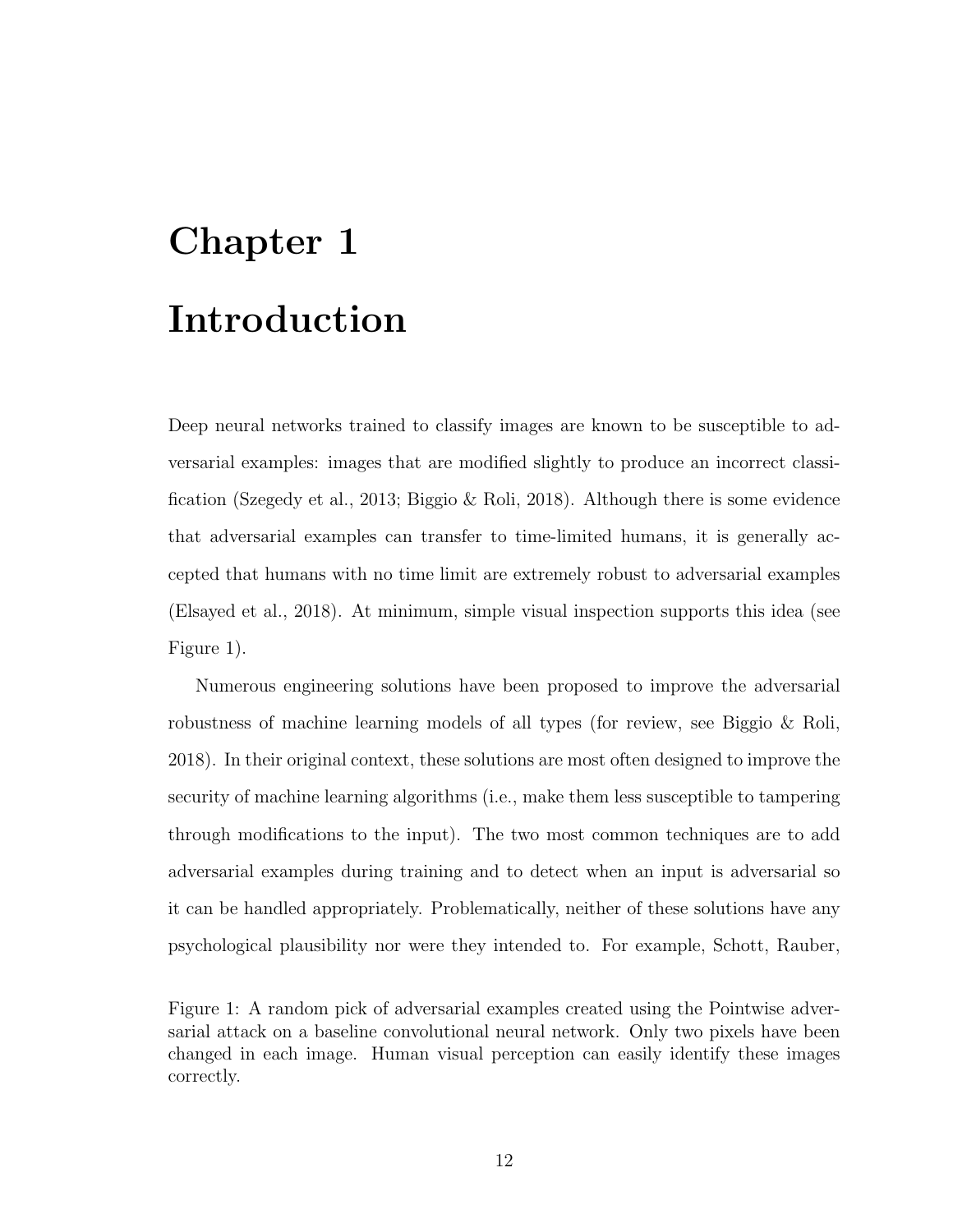Bethge, and Brendel (2019) show that adding adversarial examples to the training set actually results in internal representations that are heavily distorted. It teaches the network to recognize examples that are very noisy rather than how to detect clean representations within the noise.

To date, there is no theory or model of cognition that explains how and why human visual information processing is not susceptible to these distortions that easily fool state-of-the-art (SOTA) neural networks. The closest example I could find is a neurocognitive theory and model of neural plasticity in perceptual learning (Dosher & Lu, 1998; Dosher, Jeter, Liu, & Lu, 2013; Petrov, Dosher, & Lu, 2005). Although there are a number of similarities between my proposed model and this work, the underlying focus of the two projects is different. The authors are interested in understanding perceptual learning (or modification) in adult life, while my focus is on the fundamental mechanisms required for any adversarial robustness. One would expect the latter to develop during early childhood, in direct contrast to the above mentioned research on neural plasticity in adult life. For example, incorporating training during the experiment is an essential component of the authors' methodology, but no training or preparation outside of one's existing lived experiences is required to correctly identify any of the images in Figure 1. As a consequence, I would speculate that these two tasks will have similar but distinct underlying mechanisms. A more detailed comparison with this research was left to future work.

Given the significant cross-pollination between cognitive neuroscience and artificial intelligence research (for a review, see Hassabis, Kumaran, Summerfield, & Botvinick, 2017), there is a growing interest in cognitive theories that can explain and inform the study of adversarial robustness (Elsayed et al., 2018). In what follows, I propose and evaluate a theory and computational model of adversarial robustness that takes inspiration from cognitive science—a first step towards a cognitive theory of adversarial robustness. In the next section I discuss some of the underlying theoretical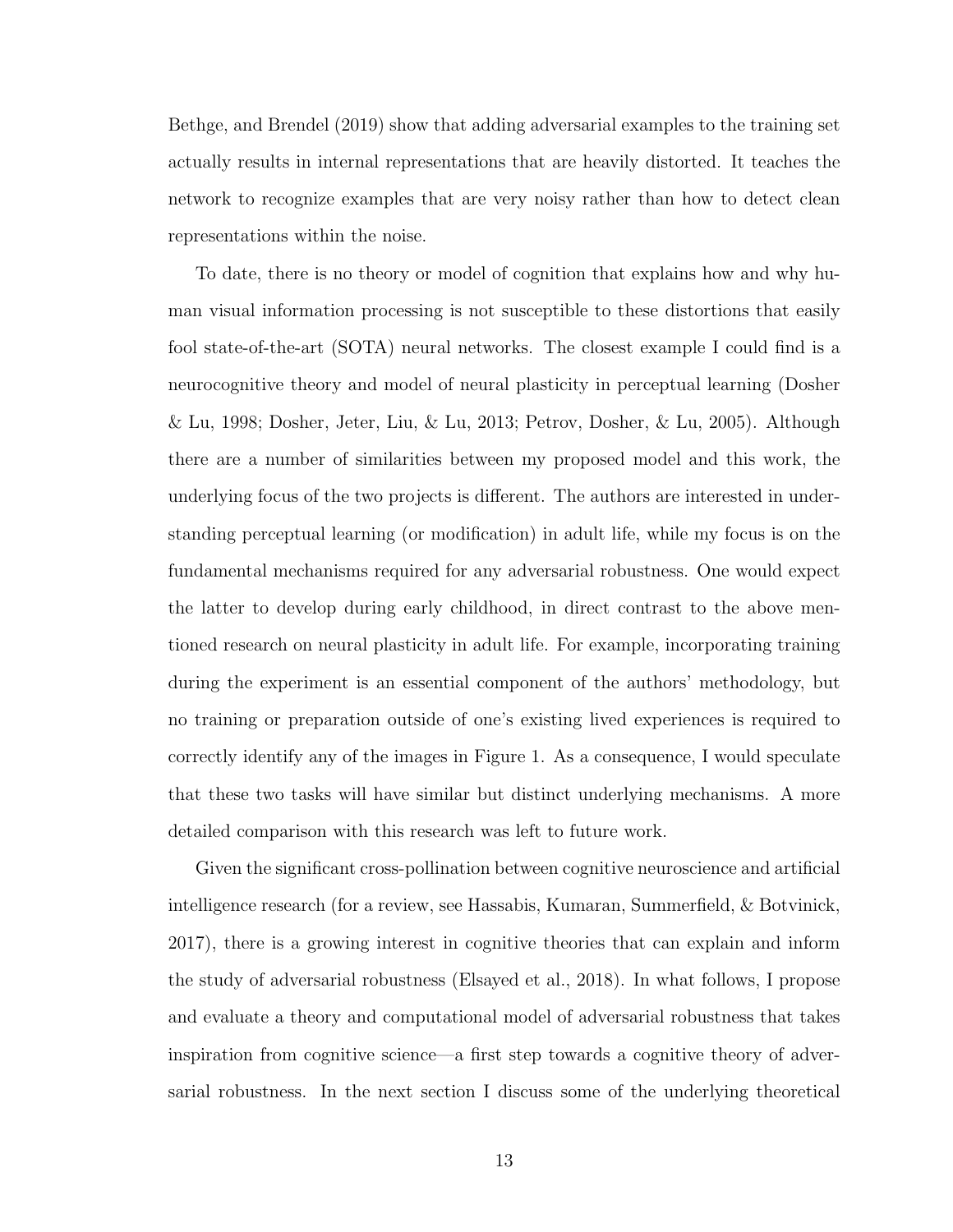commitments of my approach.

### 1.1 Visual Nativism

My proposed approach takes as its core assumption a form of visual nativism. It leverages Chomsky's (1980) "poverty of the stimulus" argument and directly extends it to the visual domain. However, it is worth highlighting that there are many different interpretations and debate of Chomsky's work in cognitive science. The current description is my own interpretation applied to the problem of adversarial examples in machine vision.

In essence, Chomsky's argument is that the experiences of a child are not sufficiently rich to enable them to learn the full range of possible linguistic behaviour. Consequently, additional internal structure is required to fully specify the grammar of human languages. Extending this basic idea from Chomsky (1959, 1980) and similar theorists, I assume that visual experiences also fail to be rich enough to describe the full range of possible *visual* behaviour (i.e., perception). Pullum and Scholz (2002) describe Chomsky's argument in terms of five claims, which I directly map into the visual domain, below:

- 1. Every realistic visual transformation that takes as input one visual scene and returns as output another visual scene can be mapped to a set of transformational rules (i.e., a visual grammar).
- 2. For any given visual grammar, one can select data that would enable the separation of that grammar from any other grammar that is consistent with a given input.
- 3. One can show that the required data for a given grammar is missing from the experiences of children.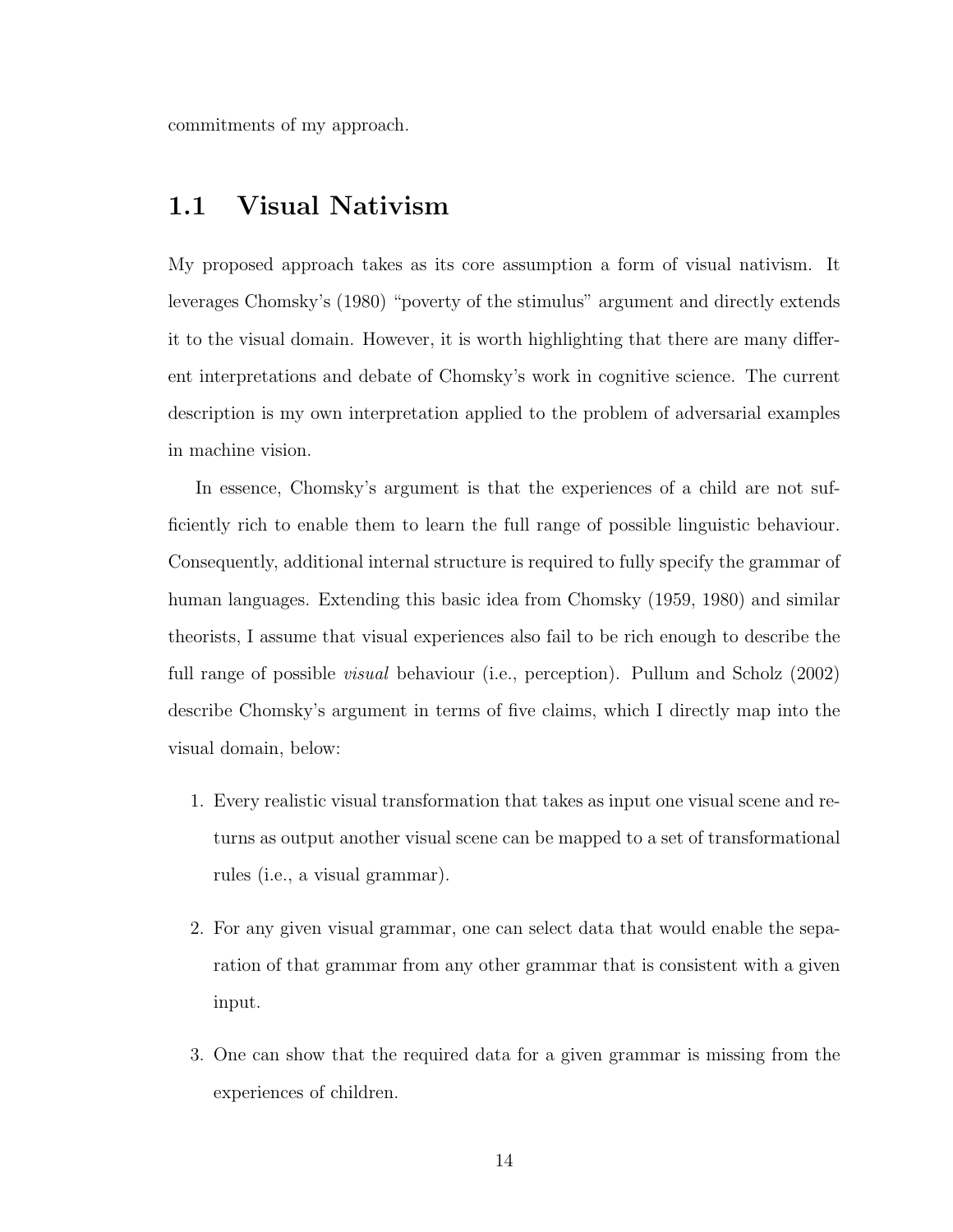- 4. Yet, children are still able to acquire that visual grammar.
- 5. Therefore, the visual grammar must emerge from some property of the child.

Although I take these claims to be assumptions of the current work—hence, I will not defend them directly—it is worth considering a simple example that meets these requirements and is relevant to the current topic.

Consider the following simple example of a visual transformation: the optical distortion produced by a fish-eye lens. A fish-eye lens is a wide-angle lens that produces a pronounced convex distortion resembling a hemispherical image (Kumler & Bauer, 2000). It is reasonable to assume that this distortion will never have been experienced by many children. Yet, I would speculate that every child with a typical visual system will be able to perceive and interpret the objects within such a distortion. Although the empirical evaluation of this point is outside of the scope of this project, I encourage the reader to examine the picture on the next page to see if it requires experiential learning to enable recognition of the objects (assuming one already knows what the classes of objects are).

Over the course of this work, I will try to show that the problem of adversarial examples fundamentally hinges on these assumptions. If vision suffers from impoverished environmental stimuli, then the standard approaches for solving the problem of adversarial examples (e.g., by adding more training examples to the input) are fundamentally unable to address these concerns. There simply will never be enough examples to cover every possible visual transformation that humans can perceive.

One way to think about this problem is in terms of the constraints of a system. For

Figure 2: An example of a visual transformation that is unlikely to have been experienced by many children, especially given the additional distortion produced by the JPEG compression. Nevertheless, all of the broad classes of objects should be easily identifiable by any child with a typical visual system, although the specifics might be outside of their knowledge base. This is a candidate example in support of visual nativism that can be empirically evaluated.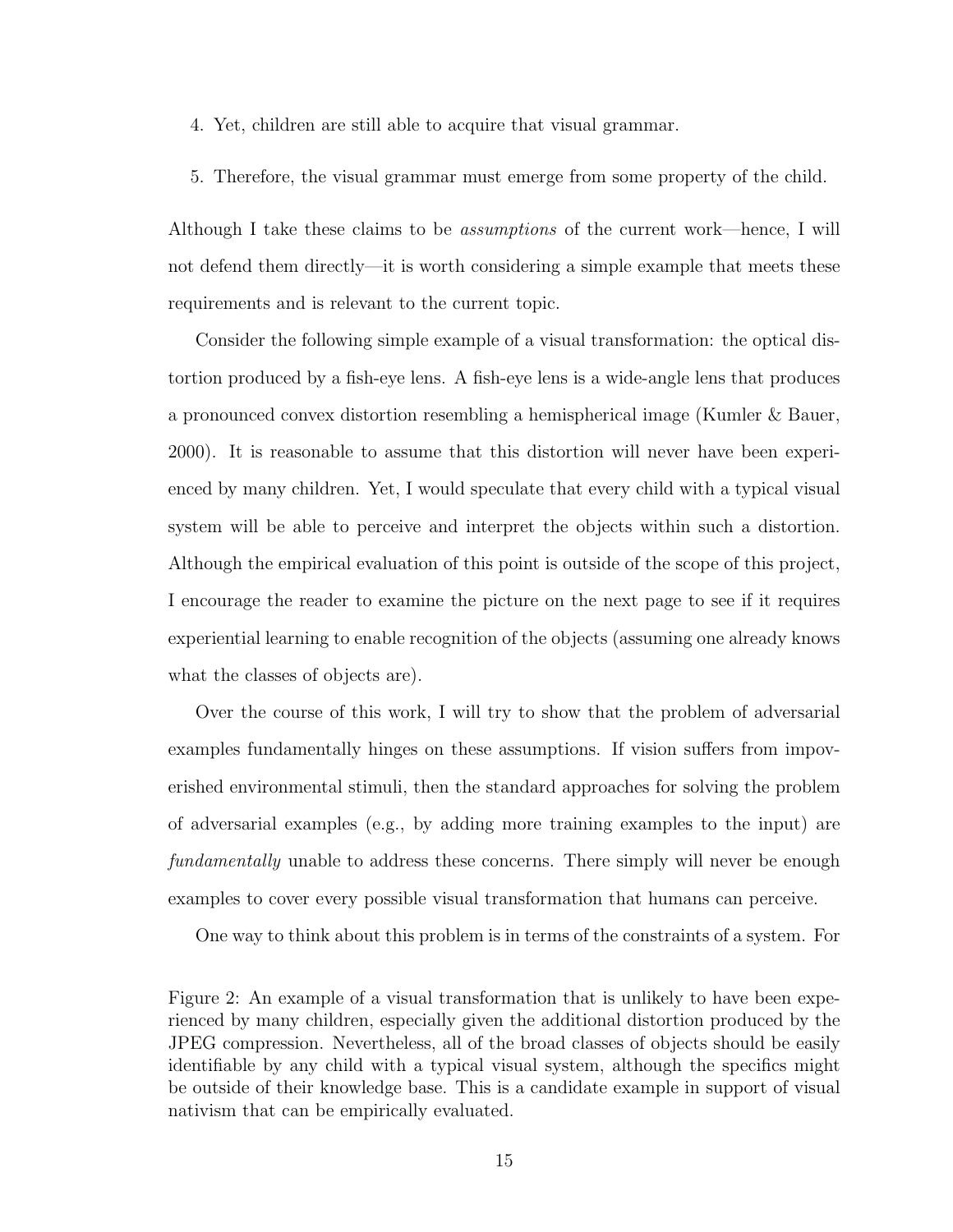any given system, there are certain things that system simply cannot do. Considering first a physical example with psychological implications, it is a generally accepted fact that the legs of a human have a much more constrained range of motion than the arms. Although this makes the arms much more flexible in their use, it also makes them more challenging to learn how to use. Evidence for this can be found in the motor development of young infants. For example, infants learn to engage with the world with their legs and feet *before* they use their arms and hands (Galloway & Thelen, 2004). Galloway and Thelen (2004) explicitly theorize that this developmental timeline is determined by differences in the mechanical constraints of these two limbs. The fewer mechanical constraints imposed by the system, the harder it is to learn.

Similarly, there are numerous examples of constraints in cognition. One classic example is Miller's (1956) "magical number seven," which initially defined the limits of human short-term memory. Neuroscience offers even more constraints. For example, the size, location, and connectivity of the human visual cortex imparts a number of unavoidable constraints to visual cognition (Hubel, 1982). Although the consequences of cognitive constraints are often challenging to determine (e.g., how would human visual cognition change if the locations and connectivity of the parietal and temporal lobes were swapped), the simpler physical example that I described above suggests that there are consequences. More importantly, the overwhelming stability of many of these biological constraints suggests that these consequences are *critically important*, at least to the survival of the species. What Chomsky adds to this discussion is that the biological constraints that exist prior to learning are also critical to cognition itself. In other words, they are critical to the very functions and capacities of the system.

It is my hypothesis that it is an absence of constraints that lead to adversarial examples. In an effort to make this discussion of constraints more concrete in the context of machine vision, it is worth considering a detailed example. This example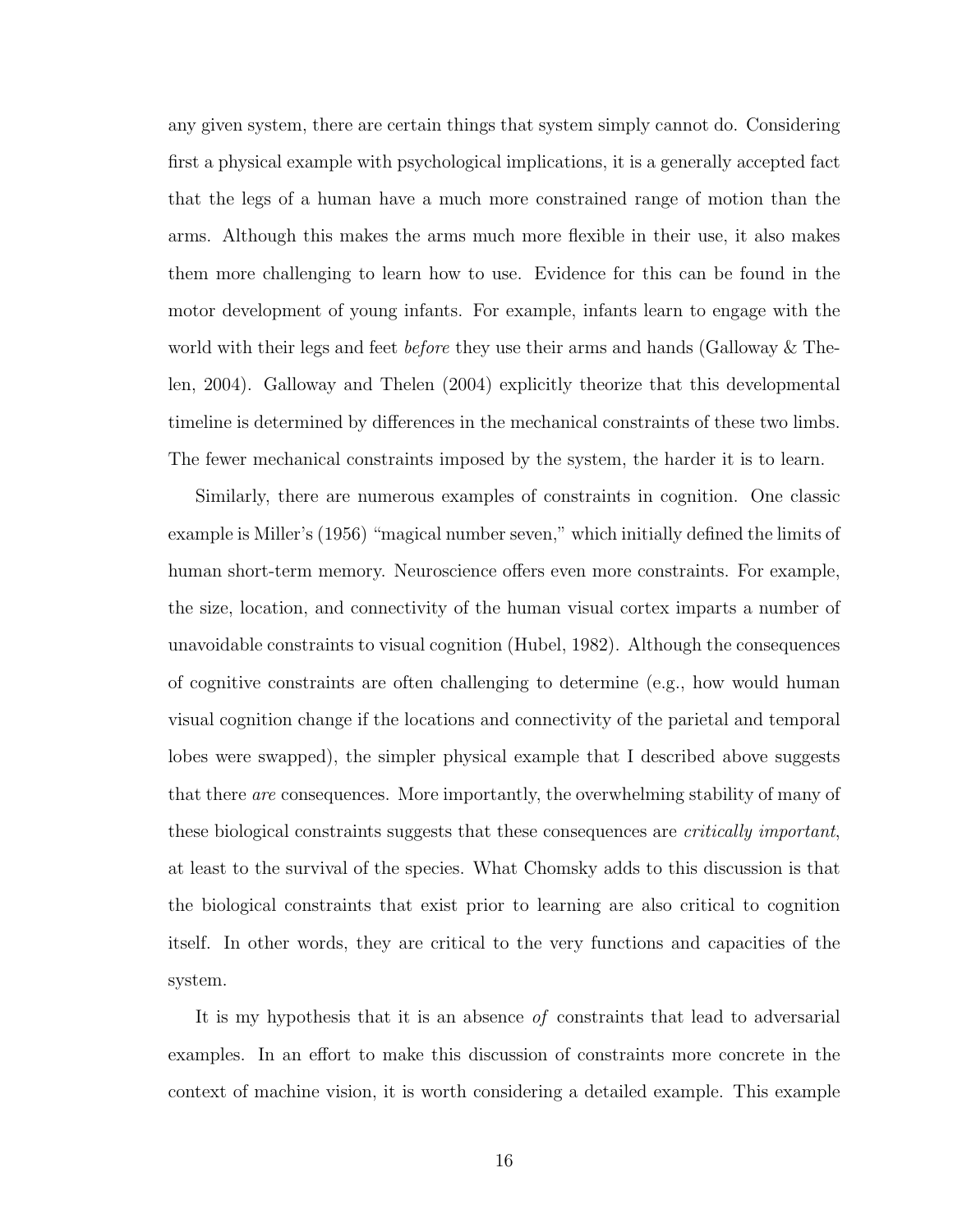will inform much of the discussion that follows, including the proposed solution to adversarial robustness.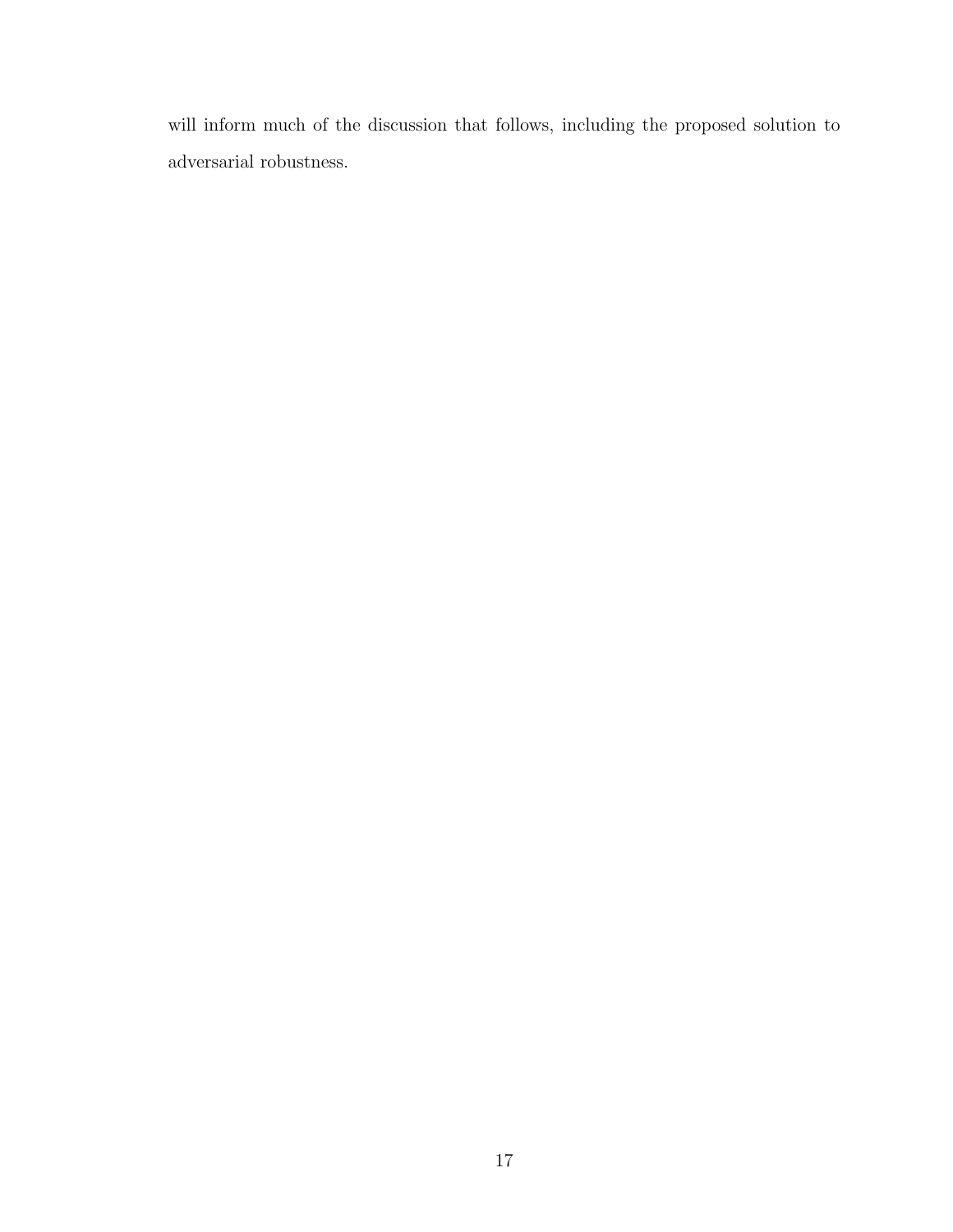### 1.2 The Structure of CNNs

Convolutional neural networks (CNNs) have a long history and popularity in computer vision (LeCun et al., 1989; LeCun, Bottou, Bengio, & Haffner, 1998; Krizhevsky, Sutskever, & Hinton, 2012; Goodfellow, Bengio, & Courville, 2016). Their defining characteristic is the use of a special type of neural network layer that has become the default layer type for many models in this domain. The unique property of a convolutional layer relative to a standard fully-connected layer is that it has well-defined constraints on the relationships between different neurons between layers in a feedforward neural network. Instead of allowing every input (e.g., pixel) to have a direct relationship with every other input—like a fully-connected layer—the convolutional layer constrains an input's direct relationships to its neighbours (e.g., a small image patch). To achieve this, the convolutional layer slides a small window with trainable weights across the entire image. This window or *kernel*, as it is often called, functions like a template that can be learned through training to identify complex features in the domain (e.g., cats, faces, airplanes).

The constraints imposed by the kernel of the convolutional layer has a number of interesting properties that relate to my discussion of visual nativism. The constraints are defined prior to learning and cannot be changed by the learning process. Yet, they directly affect learning by incorporating the researcher's assumptions into the model's architecture. For the convolutional layer, the main assumption is that visual processing is not affected by spatial translation. In other words, changing the location of an object in an image does not change the object. Battaglia et al. (2018) call this kind of assumption a "relational inductive bias" (RIB) to highlight that it is a constraint imposed by the researcher over the possible direct relationships that can occur between the inputs to a given layer of the model (for a detailed analysis of CNNs in terms of their inductive biases, see N. Cohen & Shashua, 2016). By contrast, all activation functions are inductive biases, but they are not relational as they do not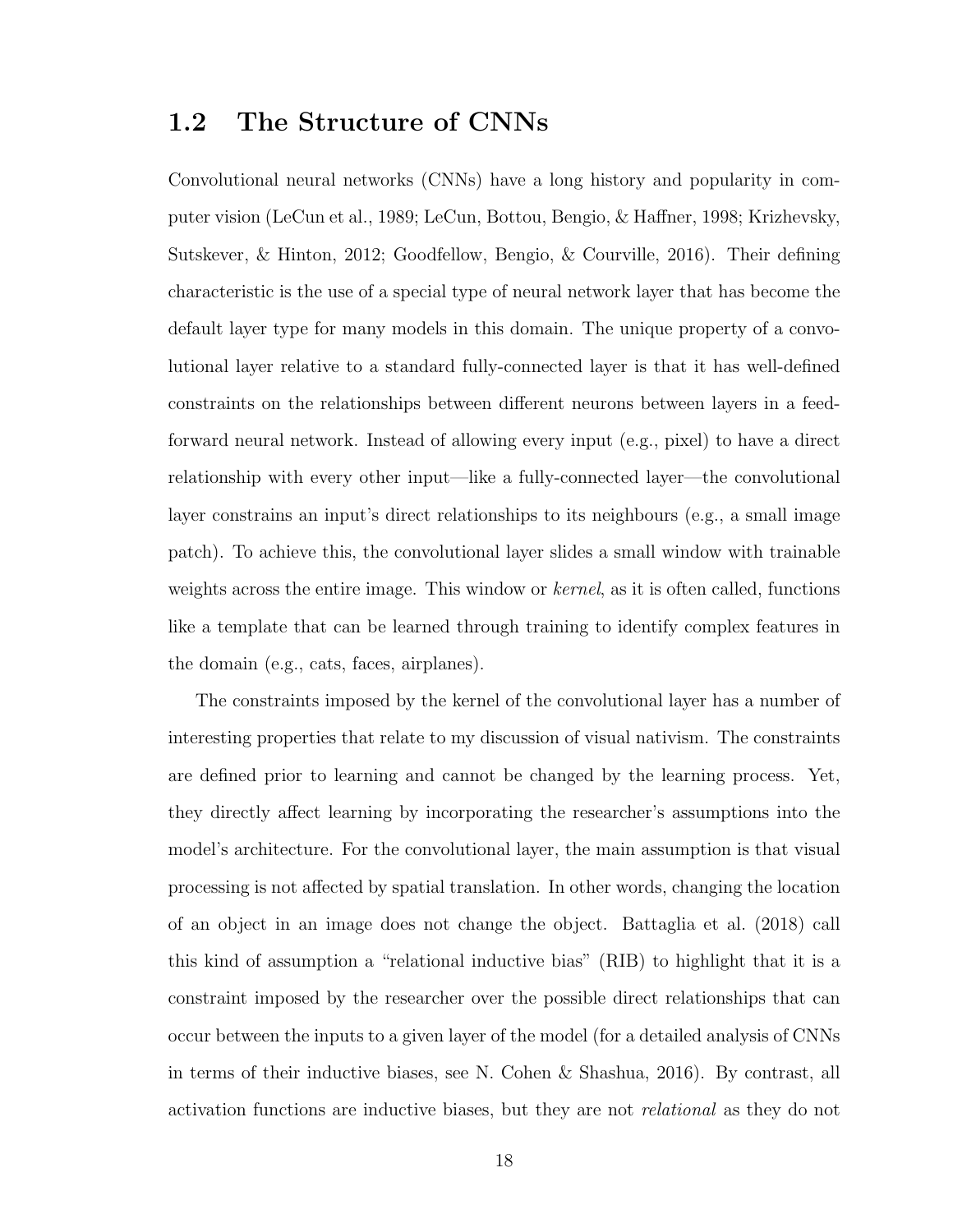constrain the direct relationships between a layer's inputs. Throughout the rest of this work, I will focus on architectural constraints that are RIBs.

There are a number of key points stemming from my choice of RIBs as the central architectural constraints of interest. First, these constraints do not define any primitives. A convolutional layer does not specify what kinds of templates are acceptable or should be learned (i.e., the layer does not constrain the possible values of the parameters of the kernel; however, there are other inductive biases that do like dropout). These values are learned by the system rather than set ahead of time. Thus, one should restrain themselves from thinking of examples, like the psychological theory of geons or similar, that focus on constraints in the form of primitives (Biederman, 1987). This is not what I mean.

My second key point is that I am not suggesting that fully-connected neural network layers, or any other models for that matter, have no constraints. Fullyconnected layers have a lot of constraints built into them (e.g., the number of input nodes, the number of hidden nodes in each layer, the number of output nodes, any nonlinearities, initialization procedures). What I am suggesting is that a fully-connected neural network layer has fewer constraints over the acceptable direct relationships that can occur between inputs to the layer (Battaglia et al., 2018). One knows this to be true as a convolutional neural network can always be represented as a fullyconnected neural network while the reverse is not possible. In the work that follows, a single, fully-connected neural network layer in isolation is the neural architecture with the fewest relational constraints that I consider as every input can be directly related to every other input and the outputs immediately follow from the inputs. But, it would be meaningless to say that this is the smallest set of relational architectural constraints in general.

My third point is that relational constraints are not restricted to the individual layers of neural networks. They can also be built into the organization of the layers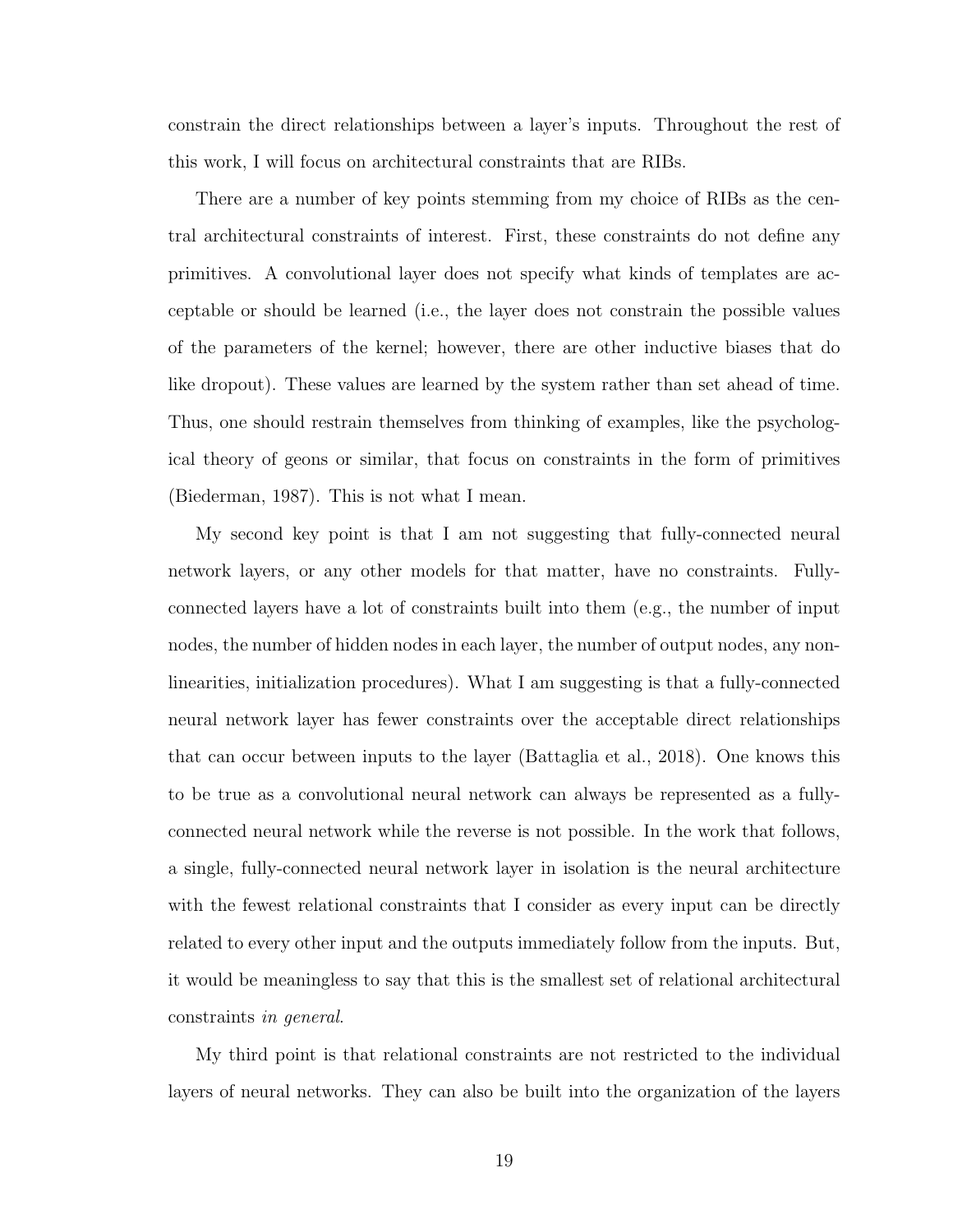of a network. In this sense, a deep neural network with three layers that are all fully-connected has fewer constraints than a network where each layer is unique, has to occur in a specific order, etc. In general, a neural network with more relational constraints will be able to represent a smaller family of functions than their less constrained counterparts. However, I leave the specification of the size of the associated families to future work.

To summarize, my focus is on the pre-existing relational constraints that cannot be changed through learning and that incorporate a specific set of assumptions into the model. Each constraint that I am interested in has an associated RIB that defines which direct relationships are acceptable within the architecture. Each structure also has an associated invariance that is produced as a consequence of its constraints. For example, the convolutional layers that I discussed above are *invariant* to spatial translation (Battaglia et al., 2018). That is, they will correctly identify an object in an image no matter where it is located in that image.

Depending on the framing, there is some ambiguity in the literature around whether to use "invariance" or "equivariance." I strictly mean *invariance* in this work in the sense that the output class does not vary with a change in the location of the object being classified. By contrast, equivariance would occur in, for example, multiclass classification. In this setting, changes to the positions of the objects should produce equivalent changes to the labels of those objects (for a formal discussion, see Zaheer et al., 2017). That is, the labels and objects should vary together. Equivariance is not the focus of this work.

It is on the basis of these points that I will argue that there is no theory to date of adversarial robustness that describes the pre-existing relational constraints that produce adversarial robustness. I lay the groundwork for this objective by focusing on what I hypothesize are the necessary constraints, RIBs and associated invariances for adversarial robustness. This project begins with a discussion of neural network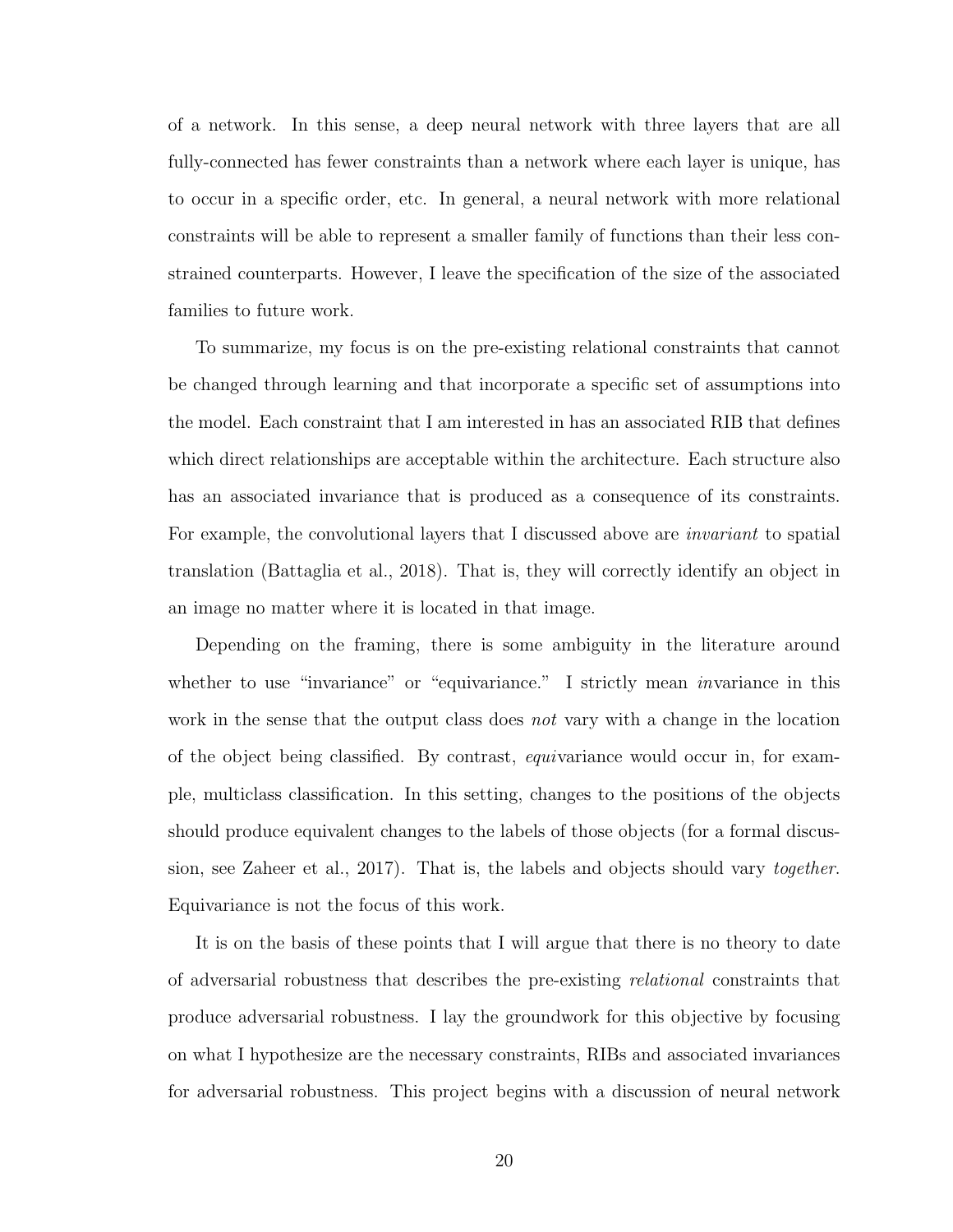layers that compute over graphs. These layers provide the foundation for my proposed constraint and RIB that I argue are necessary for adversarial robustness.

#### 1.3 Graph Neural Networks

Graph neural networks (GNNs) are neural networks that can directly compute over almost any abstract collections of objects, associations, and the properties of those objects and associations (Gori, Monfardini, & Scarselli, 2005; Scarselli, Gori, Tsoi, Hagenbuchner, & Monfardini, 2008; Li, Tarlow, Brockschmidt, & Zemel, 2015). I have chosen to use the word "association" here instead of "relation" in order to differentiate between links within the content of the domain (i.e., associations) and the possible links between the inputs of a GNN layer (i.e., relationships). Although the two words are similar in common parlance, it is very important to keep them separate to prevent category errors in the current context. For example, I state later in this section that a GNN layer limits the possible relationships between its inputs, which can be nodes, edges, attributes, or some combination or aggregation thereof. These limits do not affect the edges encoded in the graph, which are defined by the domain. I will make an effort to be clear what type of link I am talking about throughout this chapter, but it is an easy slip to fall into conceptually. Thus, I respectfully request the diligence of the reader on this point.

This collection as a whole is often called a graph, which is formally defined in terms of its nodes (objects), edges (associations), and attributes (properties). I reserve my technical discussion of the graph formalism until the next chapter and focus on a more informal discussion for the rest of this section. An easy way to think about GNNs that avoids much of the abstraction is as a generalization of convolutional neural networks (CNNs). There are many other generalizations of CNNs (e.g., gaugetheoretic generalization, see T. S. Cohen, Weiler, Kicanaoglu, & Welling, 2019), so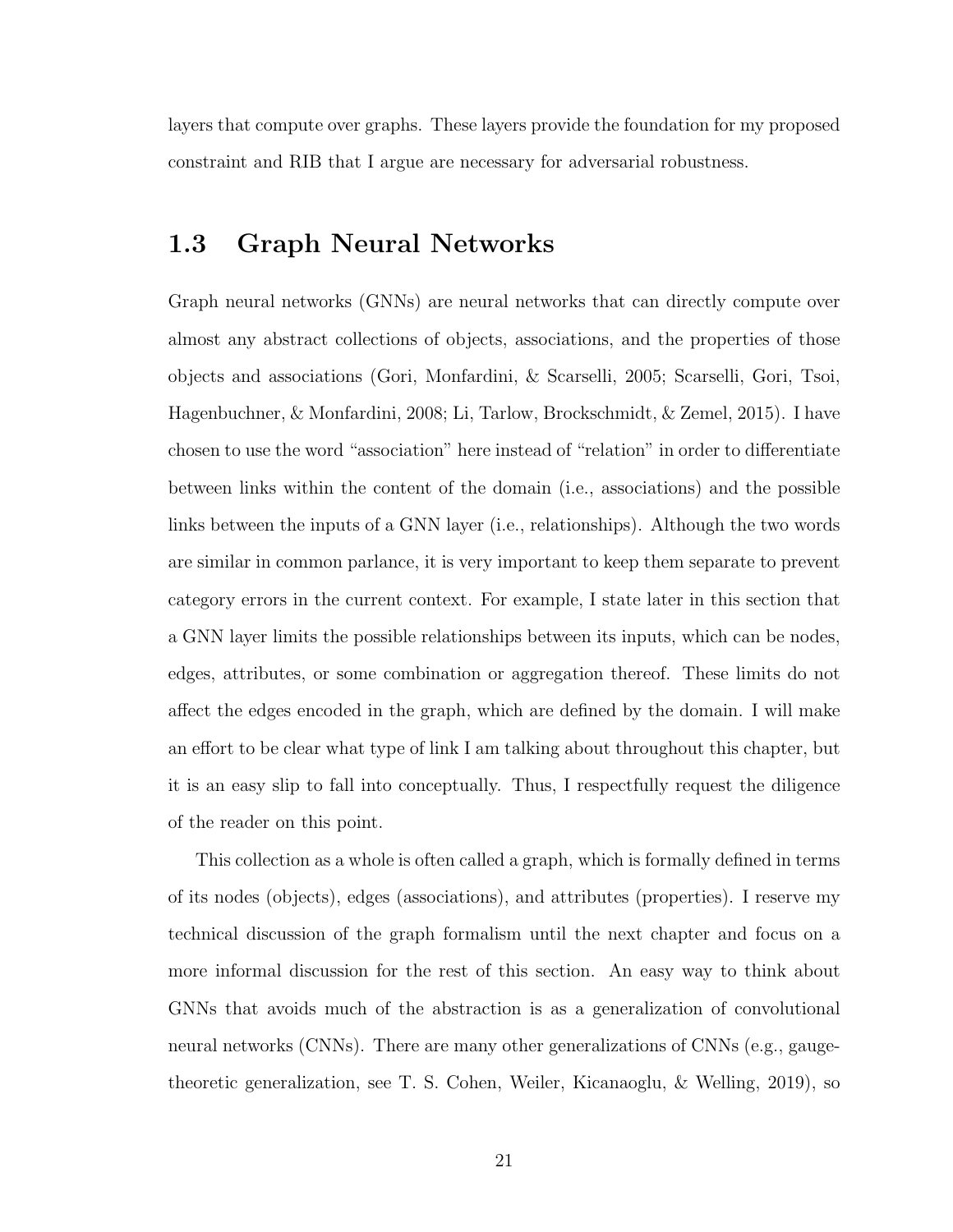this framing is not that unusual.

Just like CNNs, GNNs are defined by a special type of neural network layer (Battaglia et al., 2018). This GNN layer also has a well-defined set of relational constraints that constrain the direct relationships between the inputs to the layer to the local neighbourhoods of each input. What is special about the GNN layer—relative to the convolutional layer—is that it is able to compute over arbitrary neighbourhoods. For example, the inputs could be the objects in an image and their neighbourhoods could be between five and ten nearby objects with varying distances. This is very different from the regular grid of pixels that a convolutional kernal usually computes over.

There are three key differences between the arbitrary neighbourhoods of the GNN layer and the neighbourhoods of the standard convolutional layer. Each of these differences result from the fact that convolutional kernels compute over a grid of inputs. The first difference is that the grid fixes the position of each node in the neighbourhood so that a single, fixed kernel can be used across the entire image.<sup>1</sup> For example, in a 2D image, a 3-by-3 kernel always computes over the same nine positions (i.e., top-left, center-top, top-right, left, center, right, bottom-left, centerbottom, bottom-right) surrounding and including the center "source" pixel no matter where the source pixel is placed in the image.<sup>2</sup> By contrast, every node (e.g., pixel, object) processed by a GNN layer can potentially be connected to any other node (e.g., pixel, object) in an image. Second, the grid fixes the size of each neighbourhood to the size of the kernel. This means that, for a 3-by-3 kernel, every pixel in the image (excluding the edges) has a neighbourhood of nine pixels (including the source pixel).

<sup>1</sup>The diligent deep learning researcher will probably be thinking of all of the unique exceptions to the standard line, square, and cube convolutional kernels. In all but the rarest exceptions (for example, vision models with attention; see Parmar et al., 2018; Wu, Fan, Baevski, Dauphin, & Auli, 2019), my points will still stand. Additionally, many of the exceptions are proximate to or have even been formalized as GNNs in the literature. For example, see the generalization of visual attention models to the GNN framework by Wang, Girshick, Gupta, and He (2018).

<sup>&</sup>lt;sup>2</sup>Again, I am simplifying here. The edges of an image are a special case, but these are implementation details that are irrelevant to the current discussion.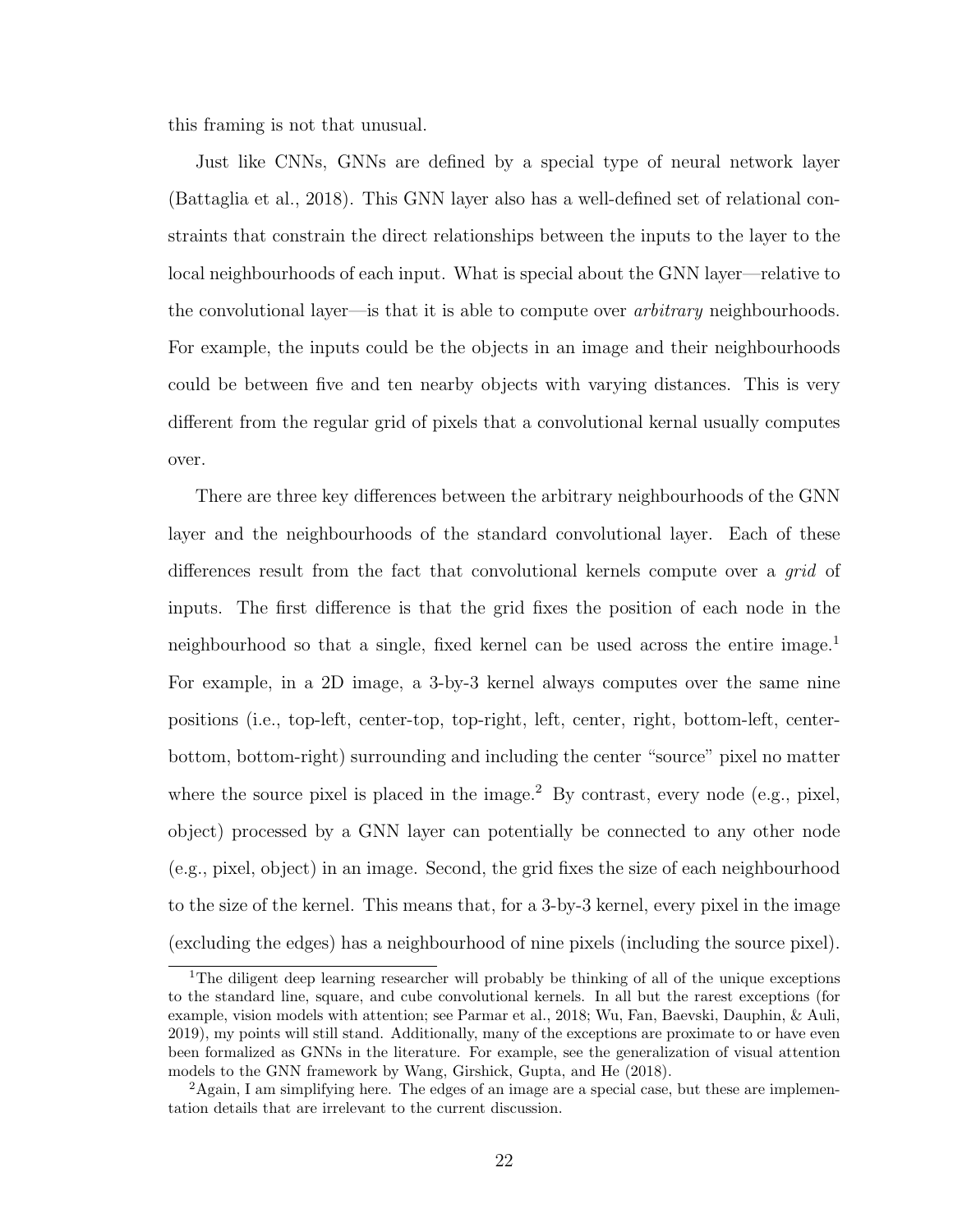By contrast, every node (e.g., pixel, object) processed by a GNN layer can have any size of neighbourhood as well as a neighbourhood of a different size from every other node. Simpler and more regular setups are often used in practice. However, in the general case, the size of the neighbourhoods is completely arbitrary. And third, the grid fixes the size of the transitions between each 'step' of the kernel as it moves around the image. This means that a region in an image with lots of objects will still get an equal amount of processing as a region of an image that is mostly uniform or empty.<sup>3</sup> For a GNN, a denser region of an image can be encoded as a denser region of the graph (e.g., a region with nodes that are more closely packed together resulting in larger neighbourhoods). Thus, a GNN generalizes the basic structure of a CNN by enabling each node to have a neighbourhood that is more variable than the standard convolutional layer.

At this point, it might seem confusing to say that a GNN layer has a well-defined, pre-existing set of relational constraints and the relationships are more arbitrary than convolutional layers. That is, arbitrariness can easily be conflated with an absence of constraint. This is incorrect. A GNN layer still constrains the direct relationships of its inputs to a local neighbourhood by design. However, this neighbourhood is explicitly encoded by the edges between the nodes of the graph rather than by a fixed frame of reference like a grid. This means that the local neighbourhood of a node (e.g., object, pixel) can be defined in terms of the associations encoded in the edges that connect it to other nodes (e.g., objects, pixels). This allows the domain to inform what relationships are acceptable. For example, a dog (node 1) might be associated to a bone (node 2) and a bowl (node 3) in an image based on their label semantics. For each of these associations, an edge is connected between the pair of nodes (e.g., a dogbowl edge, a dog-bone edge). Thus, the local neighbourhood of the dog contains three nodes and two edges. Depending on the GNN layer, either all or some subset (e.g.,

<sup>3</sup>There are exceptions. For example, Gorodissky, Harari, and Ullman (2018) describe a variable sampling approach for CNNs.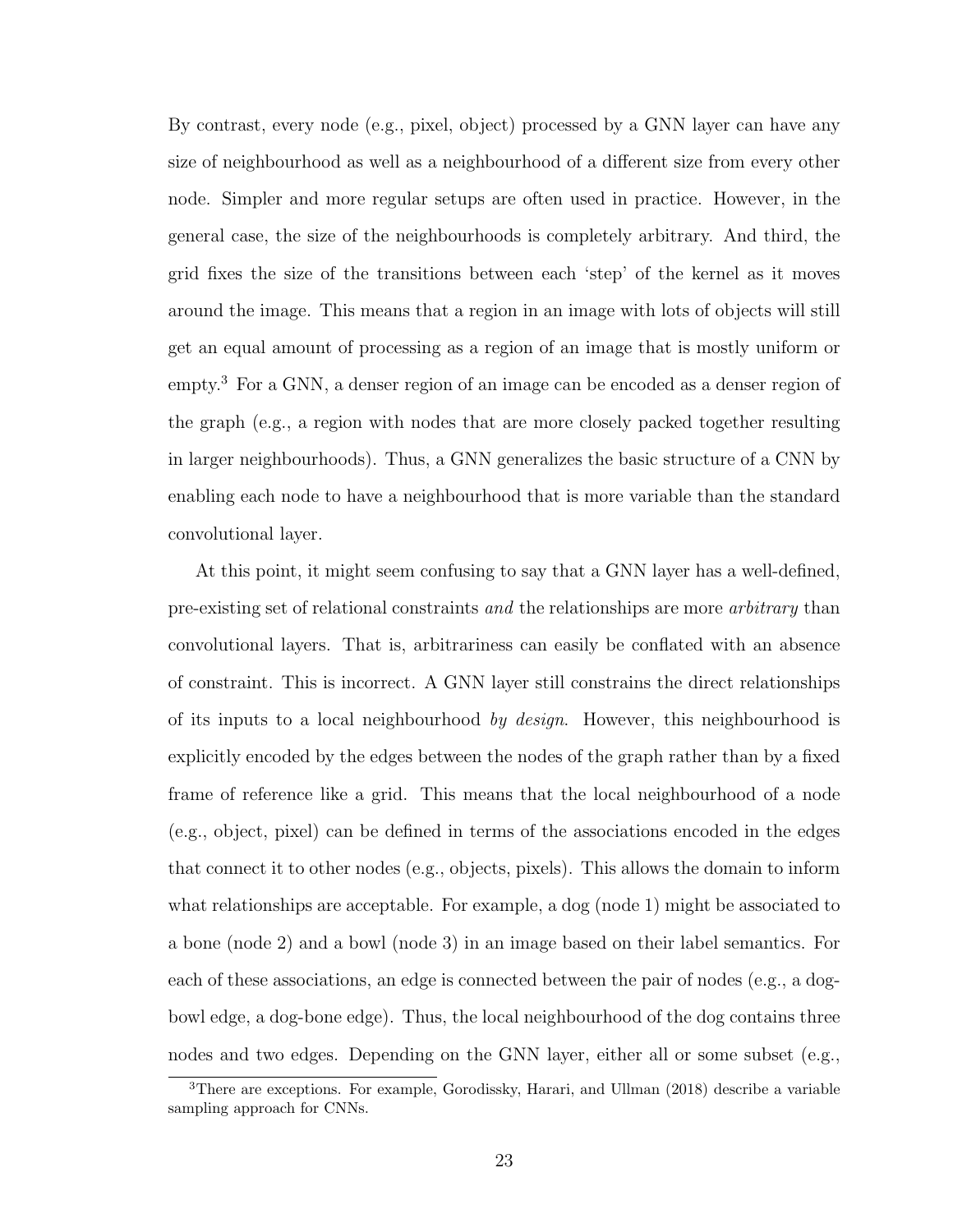just the nodes) might be used to compute the resulting output of the layer. One of the harder challenges for GNNs is coming up with an implementation that satisfies the three requirements I outlined above. Luckily, other researchers have already solved this problem and GNNs have been successful in almost every learning paradigm (e.g., supervised, unsupervised, semi-supervised, reinforcement) and across many domains, including visual segmentation and classification (for an extensive review of GNNs, see Battaglia et al., 2018).

Although there are many different formulations of GNNs that are easily as varied as their many different use cases, all of them have two essential properties. First, they use distributed representations for the nodes, edges, and attributes—or whatever subset of these elements are relevant—for the domain. This usually means that the nodes, edges, or attributes are encoded as vectors of continuous values that are output from earlier computations of the GNN layer or, occasionally, neural network layers. The three most common initialization strategies for these distributed representations are by random sampling from a distribution, by computing over their attributes (e.g., classes or labels), and directly based on the content of the domain (e.g., pixels in an image). Second, they all include a permutation invariant *aggregator function*. I will first outline what an aggregator function is before addressing permutation invariance.

An aggregator function is a function that accepts a variable number of inputs (e.g., vectors of continuous values) and returns an output (e.g., a vector of zeros and ones, a vector of continuous values) that summarizes the inputs. Common aggregator functions in the literature include an element-wise sum, an element-wise average, and an element-wise maximum among others. What is special about all of these aggregator functions is that they 1) can compute over an arbitrary number of inputs, 2) are insensitive to the relative position of the inputs, and 3) do not require a grid to index what inputs need to be aggregated. These are exactly the three differences that I outlined between a convolutional layer and the GNN layer. Thus, the aggregator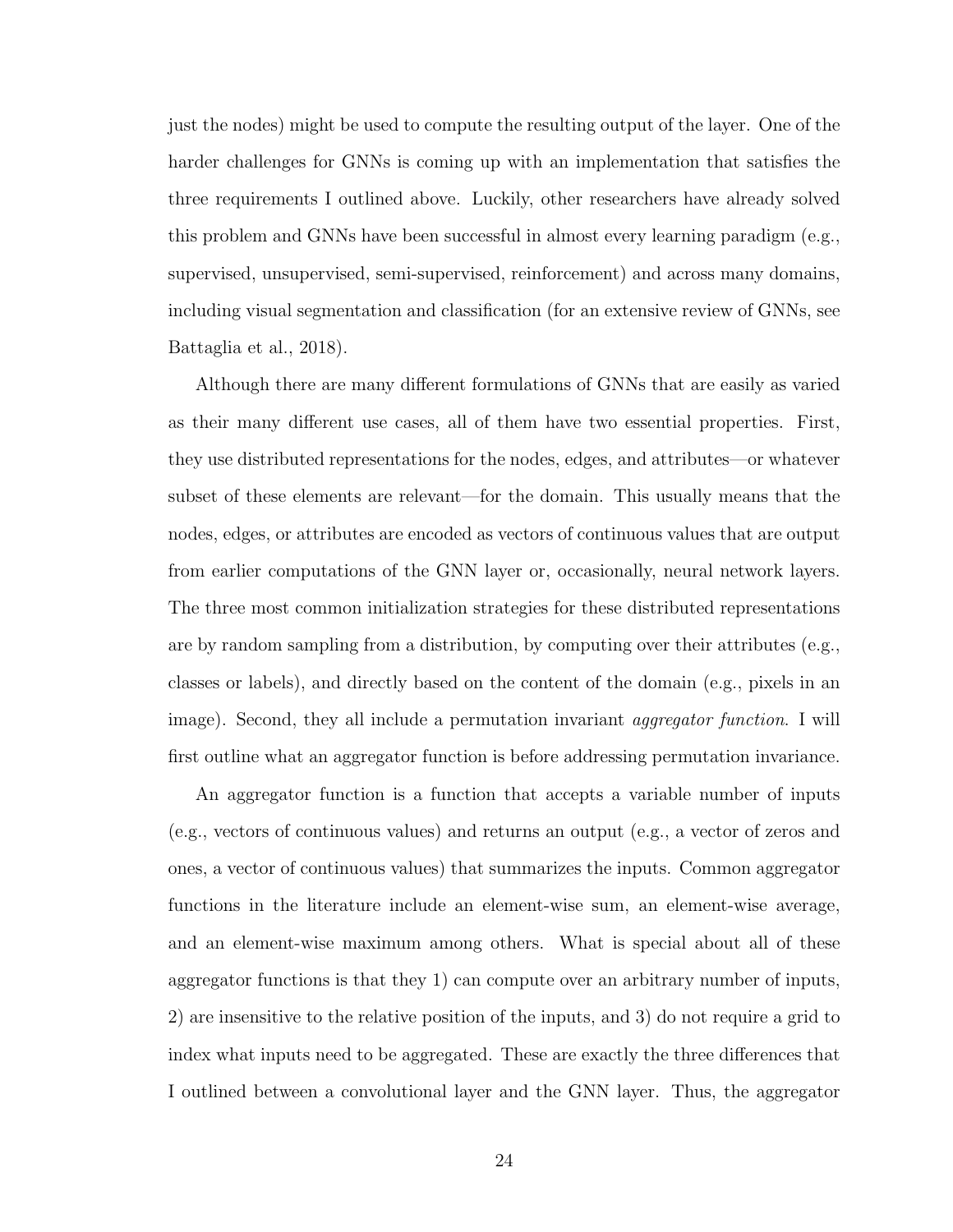function is the essential ingredient that enables a GNN layer to compute over arbitrary neighbourhoods as I defined them above. Before I move on, the second property warrants a little more attention.

Of the three key differences between GNN layers and convolutional layers, the most important difference is its insensitivity to the relative position of its inputs. This difference directly contributes to the core invariance for GNN layers—what is often called permutation invariance (Battaglia et al., 2018; Zaheer et al., 2017). Permutation invariance means that the layer will produce the same output for every possible permutation of the input nodes.<sup>4</sup> The commutativity (i.e.,  $f(a, b) = f(b, a)$ ) of the sum, average, and maximum aggregators produces the required permutation invariance. For example, if the object dog is represented by the vector  $[1, 0, 0]$ , the object bone is represented by the vector  $[0, 1, 0]$ , and the vector bowl is represented by  $[0, 0, 1]$ , then the sum and maximum aggregators will produce the vector  $[1, 1, 1]$ while the element-wise mean will produce  $[1/3, 1/3, 1/3]$ .<sup>5</sup> It does not matter what order these objects take (e.g., [dog, bone, bowl], [bowl, dog, bone]), each aggregator produces the same result for every permutation.

By contrast, the kernel of a convolutional layer is dependent upon the order of the inputs. Thus, for example, if the vectors are represented as stacked column vectors in a 3x3 matrix, the  $2x2$  kernel  $[[1, 0], [0, 0]]$  with a step size of 1 will produce the vector  $[[1, 0], [0, 1]]$  for  $[dog, bone, bowl]$  and will produce  $[[0, 1], [1, 0]]$  for  $[bone,$ dog, bowl]. These two outputs are not equal element-wise. Thus, the convolutional layer is not permutation invariant.

To summarize, the GNN layer generalizes the convolutional layer by defining arbitrary local neighbourhoods for each node in the graph. These local neighbourhoods are arbitrary in exactly three ways: they can be of variable size, they are invariant

<sup>4</sup>A formal proof of the necessary properties for permutation invariance is defined by Zaheer et al. (2017).

<sup>&</sup>lt;sup>5</sup>I am using simple vectors like [0, 0, 1] for pedagogical reasons rather than to indicate that the vectors need to be categorical or one-hot.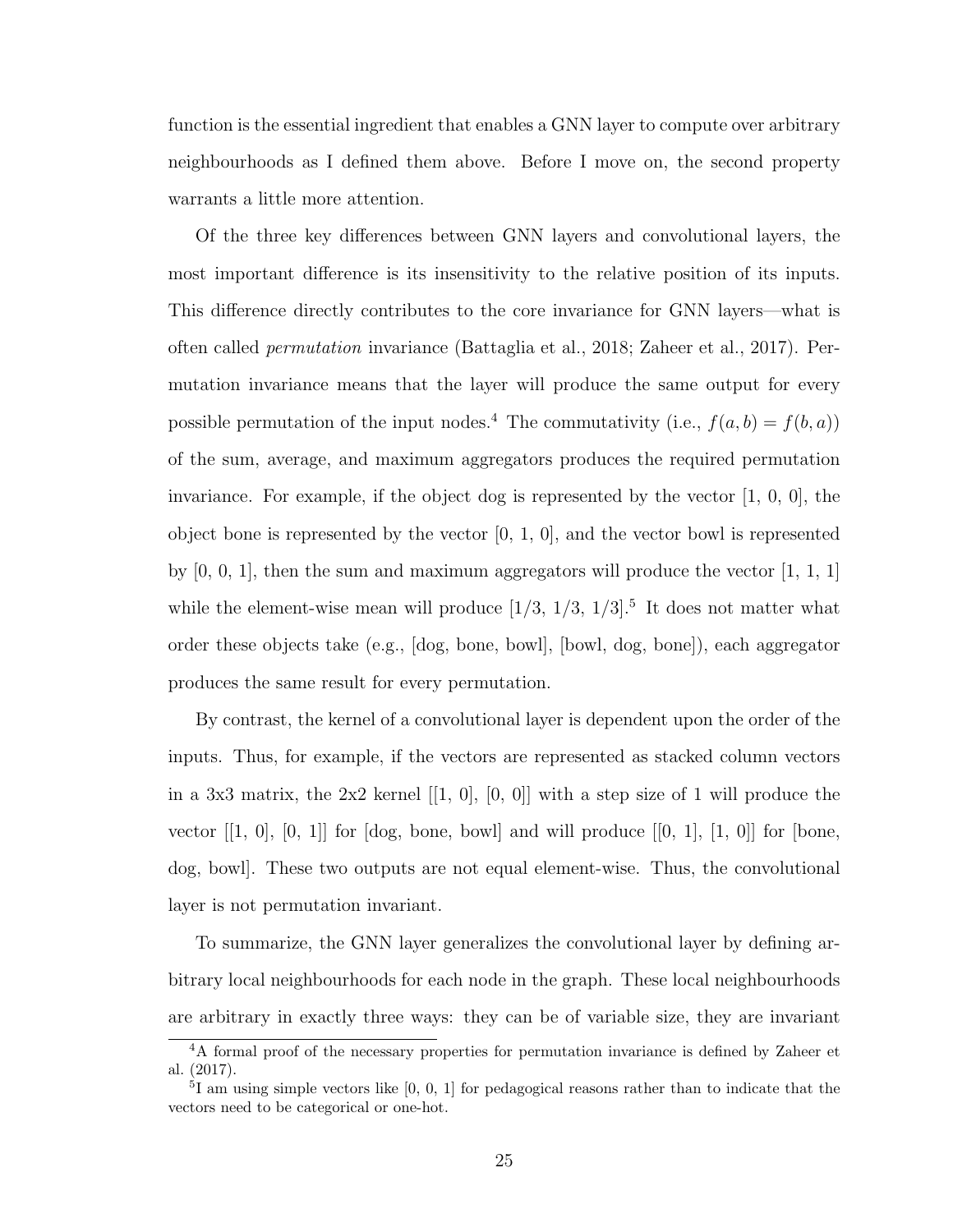to permutations of their nodes, and they do not require a grid to index their position relative to other local neighbourhoods. The GNN layer achieves these three properties through the use of aggregator functions (e.g., element-wise sum, average, maximum) that summarize the input to the layer in a permutation invariant way. The GNN layer constrains direct relationships between its inputs by controlling what inputs are acceptable to the layer—mainly, other nodes that are connected to the source node via an edge. This allows the domain to inform what direct relationships are acceptable via the local neighbourhoods defined by the edges of the graph. Battaglia et al. (2018) describe the GNN layer's relational inductive bias (RIB) as an arbitrary RIB to emphasize the arbitrary local neighbourhoods GNN layers can compute over. My proposed solution to adversarial robustness builds upon the arbitrary RIB and related permutation invariance of GNNs. However, before getting to the details of my solution, I first need to define the problem.

### 1.4 Adversarial Robustness

One of the core hypotheses of my research is that adversarial robustness necessitates a stronger relational inductive bias (RIB) than the graph neural networks (GNNs) discussed in the previous section. In order to make sense of this claim, I need a more precise definition of adversarial robustness.

Papernot, McDaniel, Wu, Jha, and Swami (2016) define the notion of adversarial robustness in terms of "adversarial gradients." They observe that many of the early methods for producing adversarial examples exploit the gradient of a neural network's output (e.g., its classification error) with respect to its input. These gradients are used to estimate the network output's sensitivity to the individual pixels of an image. They call these gradients "adversarial gradients" to emphasize their role in the creation of adversarial examples by these attacks. When adversarial gradients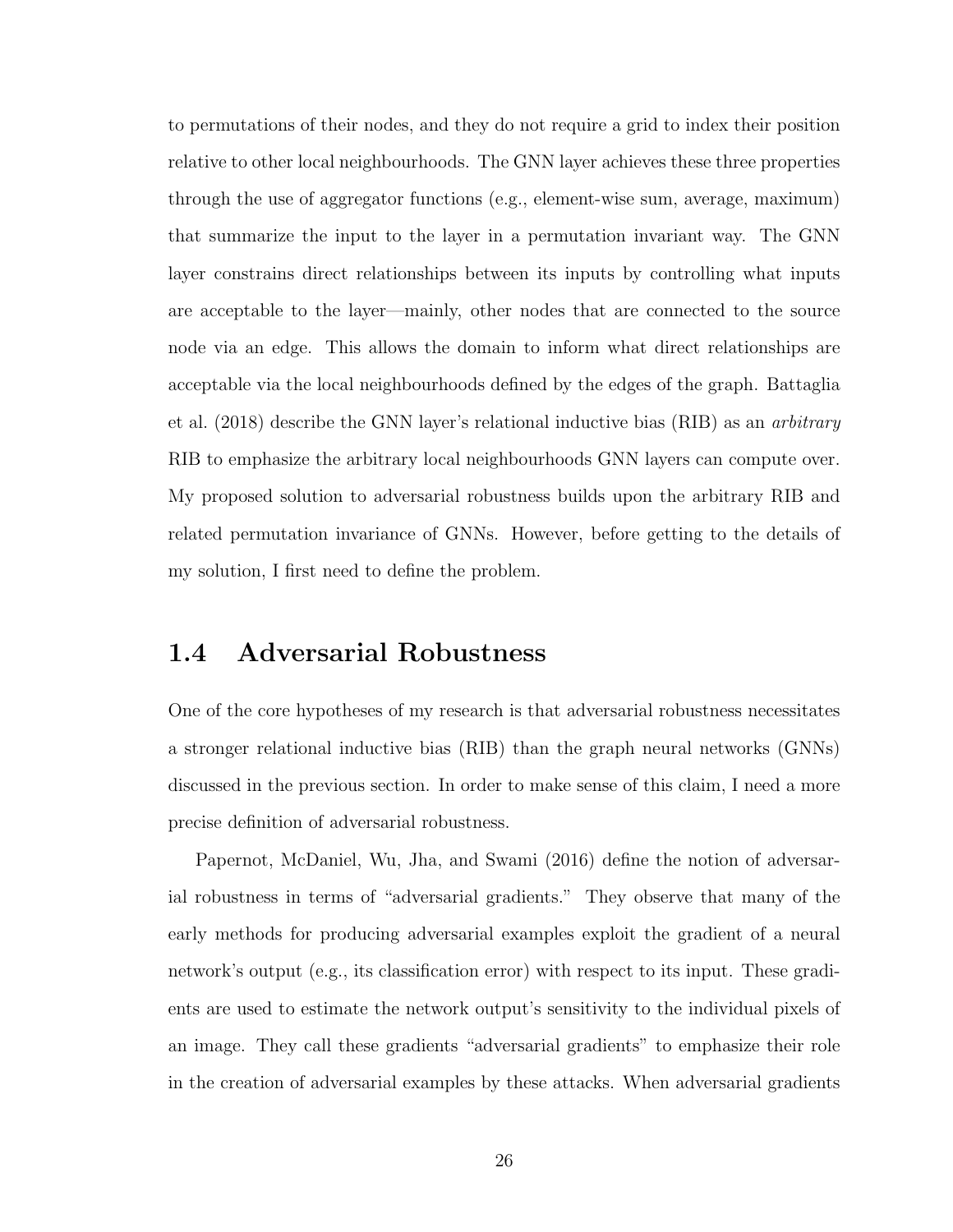are large, the network sensitivity is high and small perturbations to the input pixels produce large changes to the output predictions. Adversarial robustness can then be informally defined in counterpoint to these adversarial gradients: the network's "capability to resist perturbations" to its input (Papernot et al., 2016). That is, a robust network should 1) have good accuracy and 2) classify inputs consistently within the neighbourhood of a real sample from the domain (i.e., image).

Papernot et al. (2016) define the neighbourhood of a sample image as all of the other images that are within a specified distance of the original sample (i.e., image). To compute this, one selects a norm (i.e., notion of length or magnitude) with which to compare different input images. The Euclidean or  $L_2$ -norm is a common representative that is used in practice, but the  $L_0$  and  $L_{\infty}$  norms are also used. I discuss all three in more detail in Chapter 3. Adversarial robustness is then measured by evaluating the average size of the neighbourhood around a set of input samples over which the output of the network is constant or near constant (for an even more formal treatment of this definition of robustness, see Fawzi, Fawzi, & Frossard, 2018). The larger the size of the neighbourhood, the more robust the model.

One of the challenges of this definition is that it is severely limited by the techniques used to produce samples within the chosen neighbourhood—in other words, by the adversarial attacks that are applied to evaluate robustness. For example, Papernot et al. (2016) originally proposed a form of network distillation to improve robustness. Their technique trains a simpler neural network based on the output of a more complex teacher network that has good accuracy on the classification problem. Despite having a larger neighbourhood on average around each sample in the test set and thus smaller adversarial gradients—indicating a more robust network than previous models—subsequent research showed that a simple trick that divides the logits (i.e., the pre-softmax output) of the network by a constant entirely mitigates this robustness (Carlini & Wagner, 2017).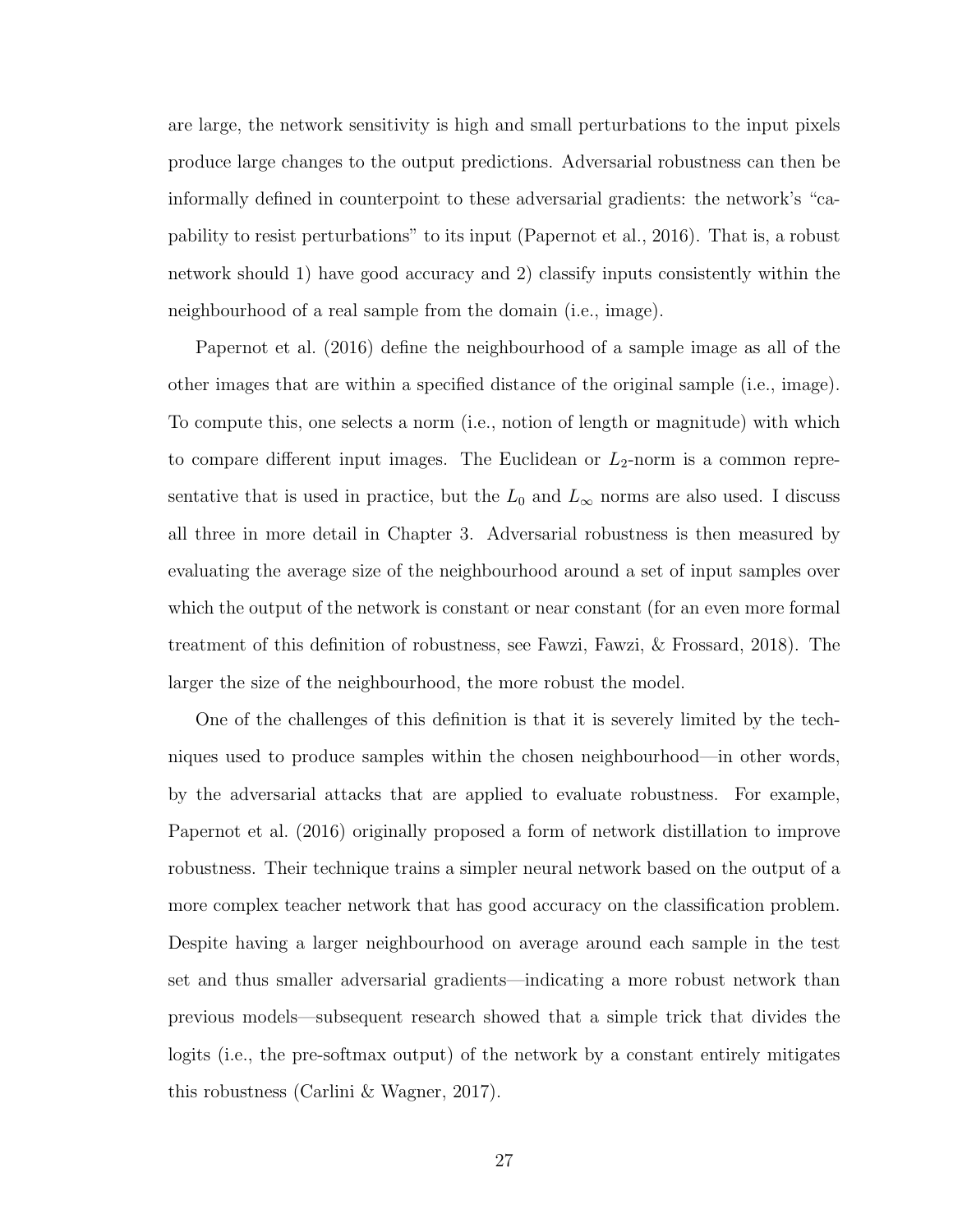This situation, where a more robust model is identified only to be invalidated by subsequent research, is so common that many of the central figures in the field have constructed a living document to encourage better research practices (Carlini et al., 2019). Critically, the authors propose a new mindset that is essential for working in the domain. In this mindset robustness status is awarded to models in an ad-hoc fashion after a concerted effort has been made to break the model. Although I am sympathetic to the authors' views and have implemented many of their proposed suggestions, I do not believe that this approach and mindset will ever help researchers understand what ultimately produces adversarial robustness in systems that have it (e.g., the human visual system). In fact, this approach and mindset directly conflicts with visual nativism by virtue of being enumerative. In other words, it proposes to define robustness as an ever-expanding set of as yet-tobe-defined grammars instantiated in the form of  $L_p$  norms and associated adversarial attacks.

What I propose in the research that follows is a definition of adversarial robustness as a constraint imposed on a sequential set of three neural network layers that restricts the terminal adversarial gradients of the network by leveraging a non-linearity that approximates the unit step function.

#### 1.5 Asymptotic Hierarchies

I call my relational inductive bias (RIB) the asymptotic hierarchical RIB and the models that implement it asymptotic GNNs. The model and bias get their name from their use of a non-linearity with a vertical asymptote—a function that approaches infinity in finite time as the input decreases or increases (but not necessarily as it increases and decreases). The behaviour of this non-linearity is discussed in detail in the next chapter. However, the unique property of the asymptotic layer relative to the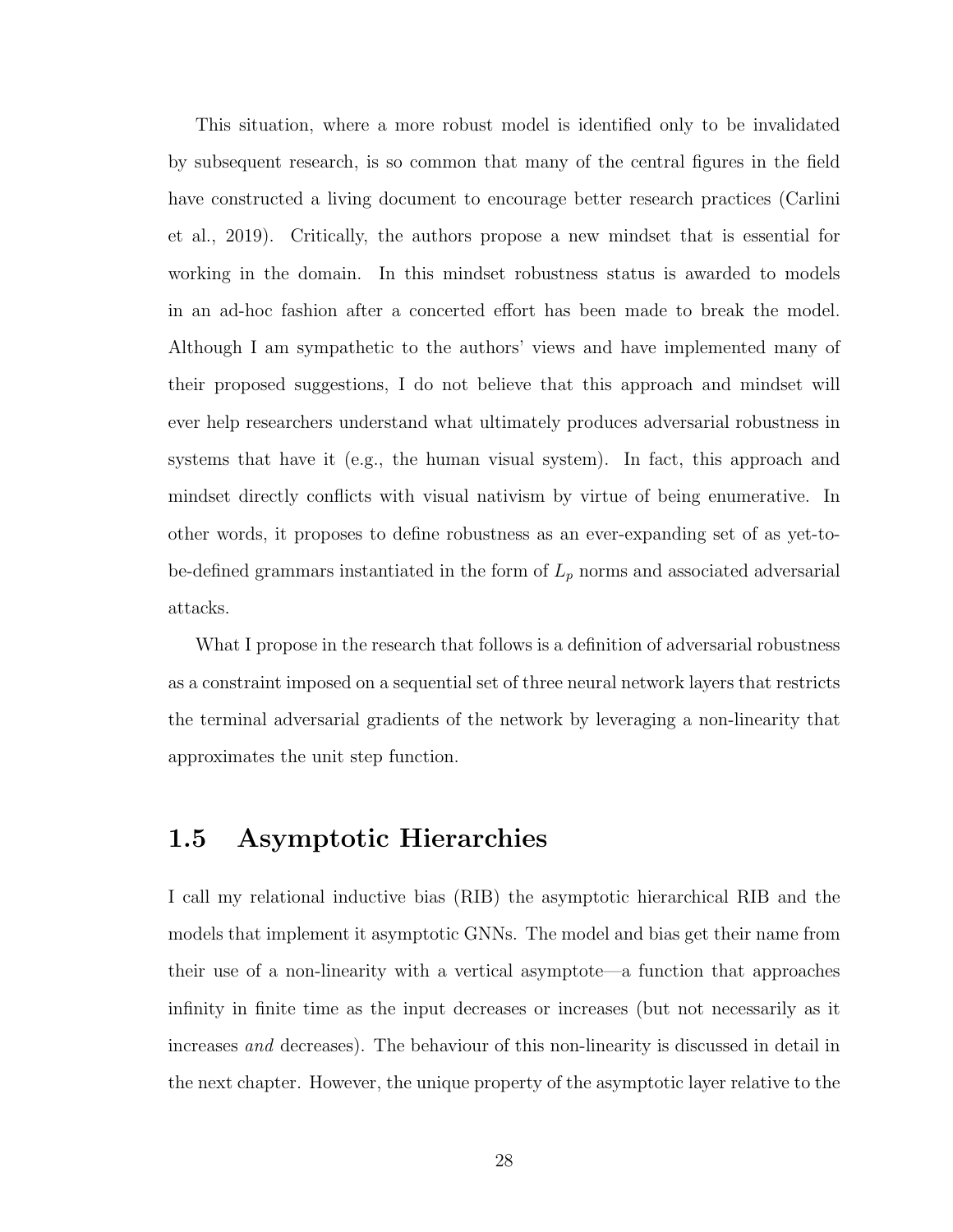GNN layer is that it constrains the gradients of the layers preceding the asymptotic layer in the network. One can think of this as a constraint preventing relationships between separated levels in a hierarchy. It is worth discussing an example to clarify what I mean.

Consider an image represented as a graph. One way to represent the image is with the pixels as the nodes. This was the representation I used to explain the differences between convolutional and GNN layers in Section 1.3. An alternative representation is to think of patches of contiguous pixels as the nodes, while the individual pixels are the substructure of those nodes (step 2 in Figure 3; green brackets). This substructure is a vector of pixels—which could be flattened from, for example, a square image patch—combined with a neural network. I will reserve the discussion of the structure and implementation of this network until Chapter 2. This substructure neural network (green arrows in Figure 3) outputs a distributed representation (e.g., vector of continuous values) of the associated node's state (base level; step 3 in Figure 3; rose brackets), which is slightly more complex than the examples from the previous section.

Figure 3: A visualization of an example layout of the asymptotic GNN. The first step (blue) is the initial image and the blue arrows are the initial pre-processing. The second step (green) is the substructure level and the green arrows are the substructure processing. The third step (rose) is the node state at the base level. Finally, the fourth step is the superstructure level (i.e., the final class prediction; dark yellow) and the dark yellow arrow is the combined asymptotic layer and aggregator function.

In order to incorporate the class of the image within the hierarchy of the model, the asymptotic GNN includes an additional *super* structure level (step 4 in Figure 3; dark yellow brackets). I define the superstructure level of an asymptotic GNN as a GNN layer that aggregates all of the image patch nodes to produce the final class output for the image (dark yellow arrow in Figure 3). This output is represented by the state of the superstructure node. Together, the substructure, base, and superstructure levels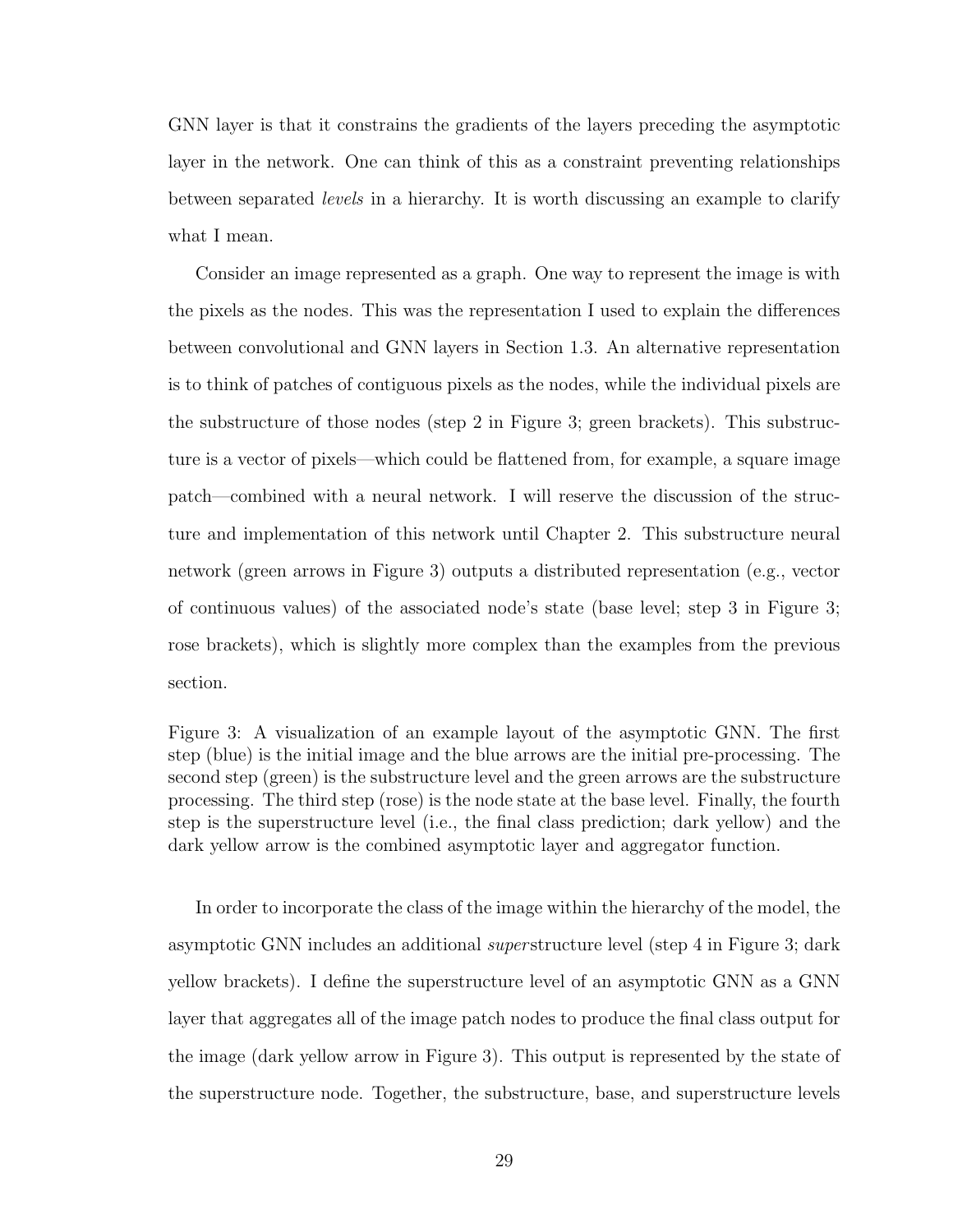make up the simplest hierarchy implemented with asymptotic GNNs (see Figure 3).

This 3-level hierarchy allows me to define the invariance associated with the asymptotic hierarchical RIB. I call this new invariance substructure invariance to emphasize that the superstructure is invariant to gradients from the substructure level but not gradients from the base level. Said another way, the network should be sensitive to changes in the state of the base level nodes and insensitive to any change in the substructure that does not produce a change in the state of the base level nodes. This simplifies the problem of adversarial examples by explicitly specifying where within the network architecture sensitivity is acceptable and where within the network architecture it is unacceptable.

For example, consider a network where the base level nodes can only be in two states: on or off. Any time there is a change to the state of one of the *base level nodes*, there is a corresponding change to the superstructure level (e.g., class prediction). Thus, there is a meaningful gradient from the base level nodes to the superstructure level. By contrast, the substructure level can only affect the superstructure level by changing the states of the base level nodes. Since there are far more than two states represented by the substructure (by design), the mapping between substructure and base level nodes cannot be one-to-one. That is, many changes to the pixels will not change the state of any of the base level nodes. Any change to the substructure that does not change the state of the nodes will not have gradients (by design). I then assume that any change to the substructure that does change the state of the nodes is meaningful by design. Thus, their gradients express sensitivity in the network that *must be there*. In sum, this means that the entire network no longer needs to be considered when evaluating the adversarial gradients. The substructure can be abstracted away so long as one can make the gradients between the substructure and base levels approach zero.

This perspective changes the nature of the problem of adversarial examples. It is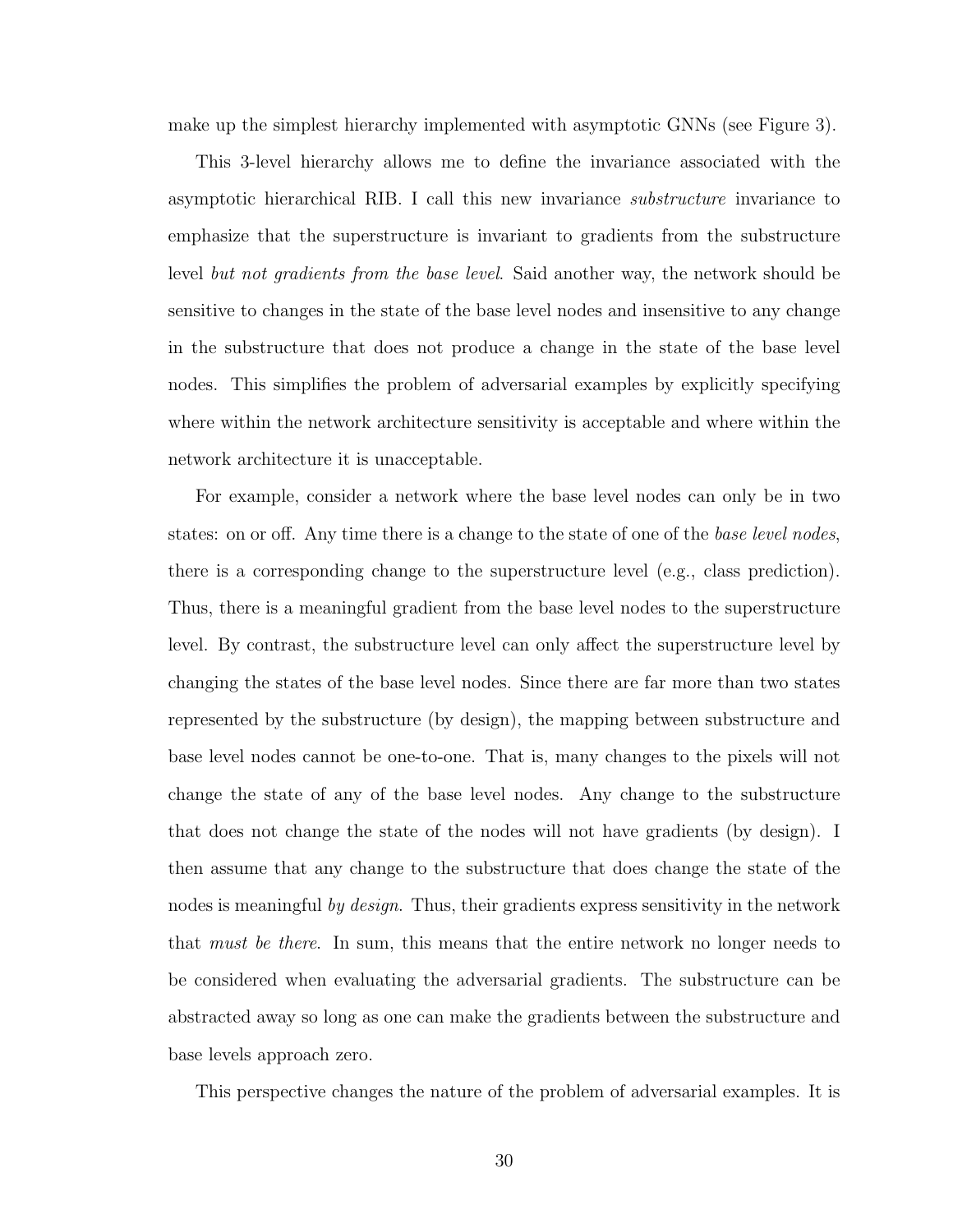no longer a task of enumerating the adversarial attacks and norms that the network is robust to. Instead, it is the job of the researcher to find ways to engineer the nodes into meaningful organizations that capture natural categories within their substructure. As I stated above, when a node changes state as a result of a change in its substructure, that change should be meaningful by design. If it is not, then the node is too expansive: it includes too many changes (ultimately resulting in adversarial gradients) that are not relevant to the state change described by the node. One way to solve this is to make the node define an even more complex, non-linear hyperplane by, for example, increasing the representational power of the node's subnetwork and augmenting its training data (i.e., one of the currently accepted approaches that is used by Madry, Makelov, Schmidt, Tsipras, & Vladu, 2018 and discussed in Chapter 3). A much simpler approach that I am proposing here is to take that node and sub-divide it into another 3-level hierarchy like the one I described above. That is, one reduces the expression of the *node's state* to a set of sub-nodes. These sub-nodes have their own set of internal states that the node is sensitive to by design. This process can be repeated until the base domain is a simple separation of relevant and irrelevant patterns. The result is a compositional hierarchy with well-defined and intentionally selected regions of sensitivity and insensitivity.

Building the entire system that I described above is beyond the scope of the current project. It is also unproductive from a research perspective as too many decisions would need to be made at once. Instead, I have chosen to implement the minimal, 3 level hierarchy as a first step towards constructing and evaluating this larger system. However, it should be clear from my description above that this test will ultimately fail as there will be gradients within the substructure that cannot be abstracted away without further sub-nodes. This is a necessary failure as it will enable me to assess the important elements of the design that enable the desired functionality of my proposed system. Additionally, although I was critical of the existing literature on adversarial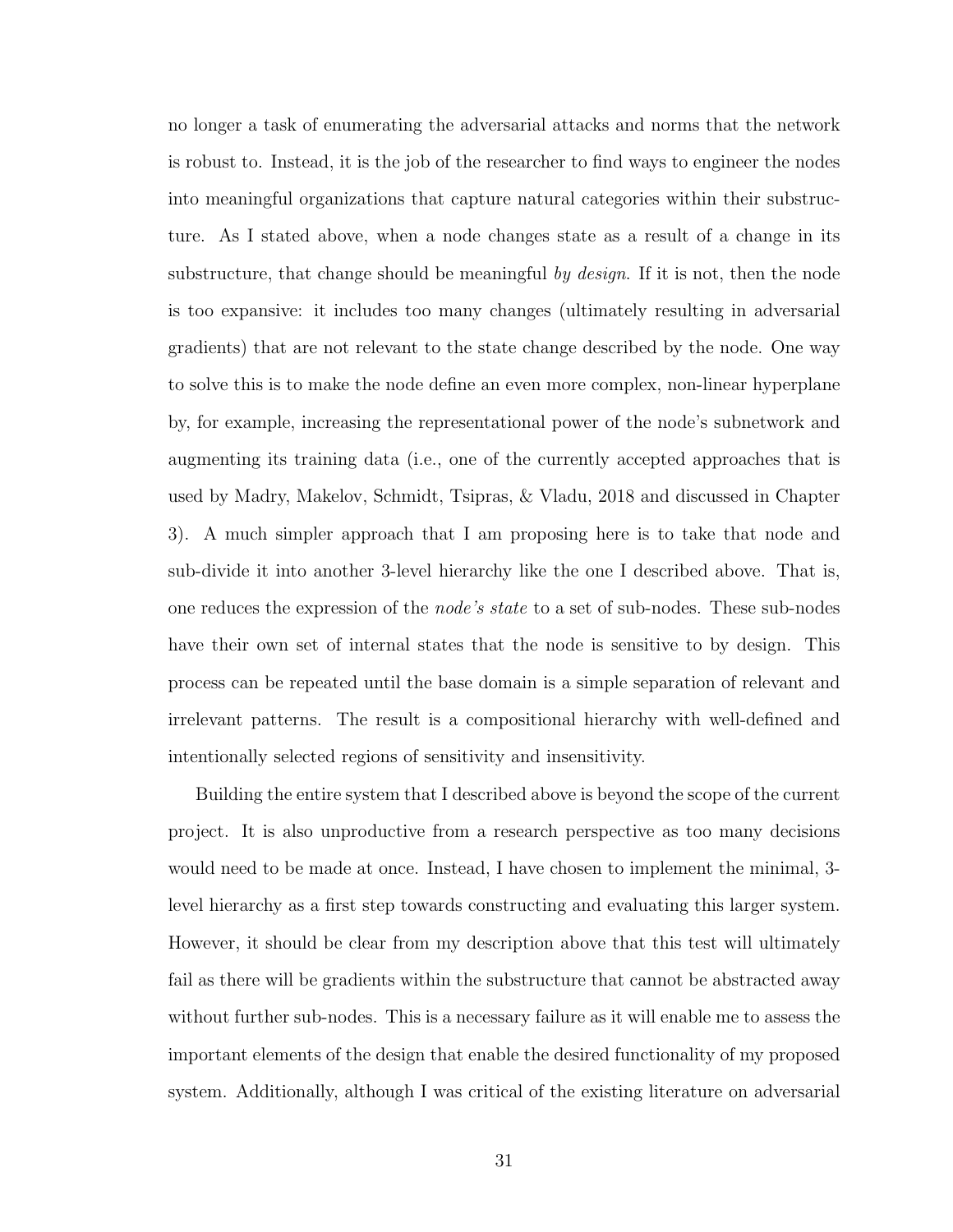examples, I still need some way to assess whether the gradients of my proposed system lead to adversarial examples. A pure mathematical approach to this assessment would be preferred, but is beyond the scope of the current project. As a consequence, I will continue to use the adversarial attacks as a weak proxy for the sensitivity of the network that points in the direction of future mathematical research that is likely to be productive. However, it is absolutely essential to recognize that my approach is in direct opposition to the enumerative approach that I described in the previous section. A longer list of adversarial attacks that my system is robust to will in no way advance my proposed research program beyond this initial suggestion of future productive research. With these project details in hand, the question that remains to be answered is how the asymptotic layer constrains the adversarial gradients between the sub- and superstructure levels.

The asymptotic layer of the asymptotic GNN is composed of two critical functions, which I call the asymptotic barrier and the learning branch. The asymptotic barrier is a function that constrains the gradients between the sub- and superstructure levels by approximating the unit step function via a tunable hyperparameter. This allows the base nodes to function like they have a finite, discrete set of internal states. The learning branch enhances the functionality of the asymptotic barrier by directly parameterizing the size of the gradients deriving from variation within the members of a given class. Together, these functions reduce the sensitivity of the superstructure to the substructure level while preserving its sensitivity to the base level nodes. The next chapter discusses the structure and dynamics of the asymptotic layer in detail.

### 1.6 Outline

Over the next four chapters, I propose and evaluate the first theory and computational model that explicitly describes the cognitive constraints—in the form of rela-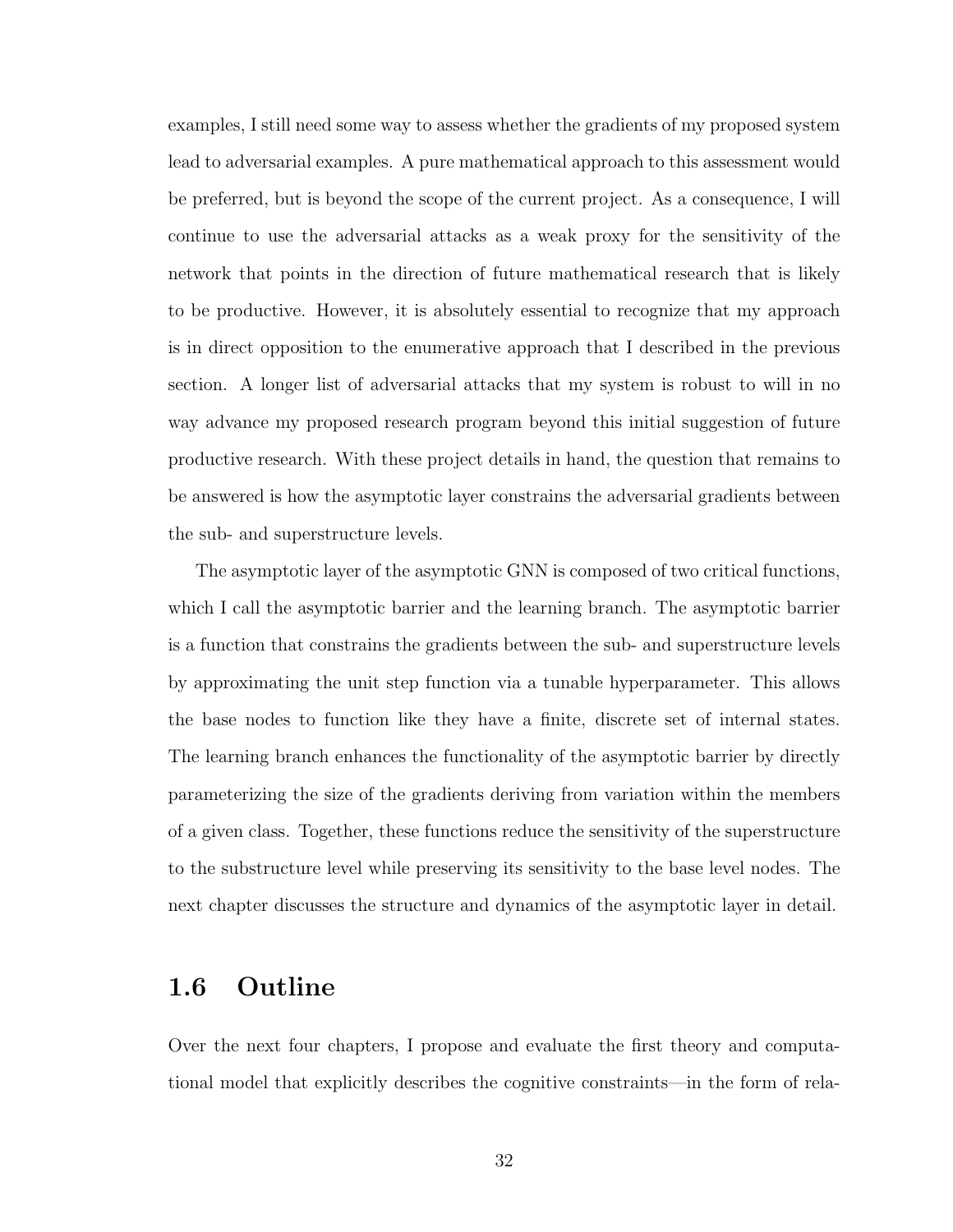tional architectural constraints—that produce adversarial robustness. In Chapter 2, I provide a detailed description of the model and implementation of my theory of the asymptotic hierarchical relational inductive bias (RIB) and its associated substructure invariance. Chapter 3 provides a baseline comparison between my proposed model and a traditional convolutional neural network that is competitive on the MNIST dataset—a dataset of black and white images of the digits 0 through 9 (LeCun et al., 1998). Although MNIST is a simple dataset, current state-of-the-art (SOTA) deep learning models are still sensitive to simple adversarial examples of it. I use a collection of SOTA adversarial attacks and show that, for every evaluation of adversarial robustness I consider, the asymptotic GNN achieves higher scores than at least one of the other models. In Chapter 4, I empirically evaluate the essential structures of the asymptotic layer: the asymptotic barrier and the learning branch. The fifth chapter explores one of the SOTA adversarial techniques—the PointWise Attack (PWA)—in greater detail in order to better understand why the asymptotic GNN has minimal effect on the adversarial examples produced by this technique. The sixth and final chapter summarizes my findings and outlines future work.

My primary claim is that the asymptotic hierarchical RIB enables a form of adversarial robustness by constraining the adversarial gradients between the sub- and superstructure levels in a 3-level hierarchy. My key contributions are as summarized below.

- 1. A new theory and approach to adversarial robustness as a well-defined organization of regions of sensitivity and insensitivity that results in substructure invariance.
- 2. An improved model and implementation of adversarial robustness on the MNIST dataset.
- 3. A new RIB, new form of invariance, and new non-linearity for artificial neural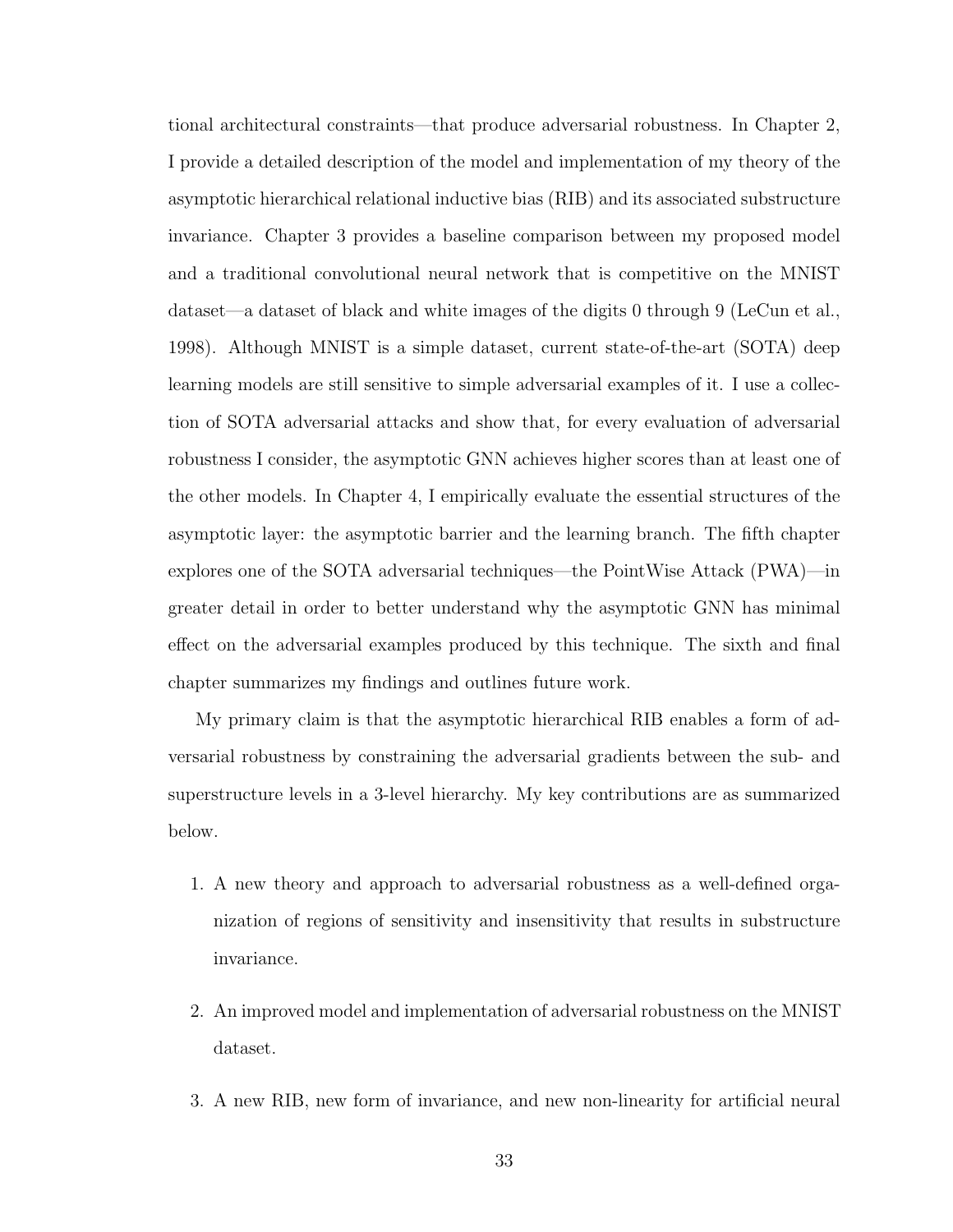networks.

4. An implementation of the asymptotic barrier and learning branch functions.

Various secondary contributions that were not selected for but emerge as a consequence of the core theory are also highlighted throughout the work. The next section provides a detailed description and analysis of the essential structures of the asymptotic GNN and its associated asymptotic layer.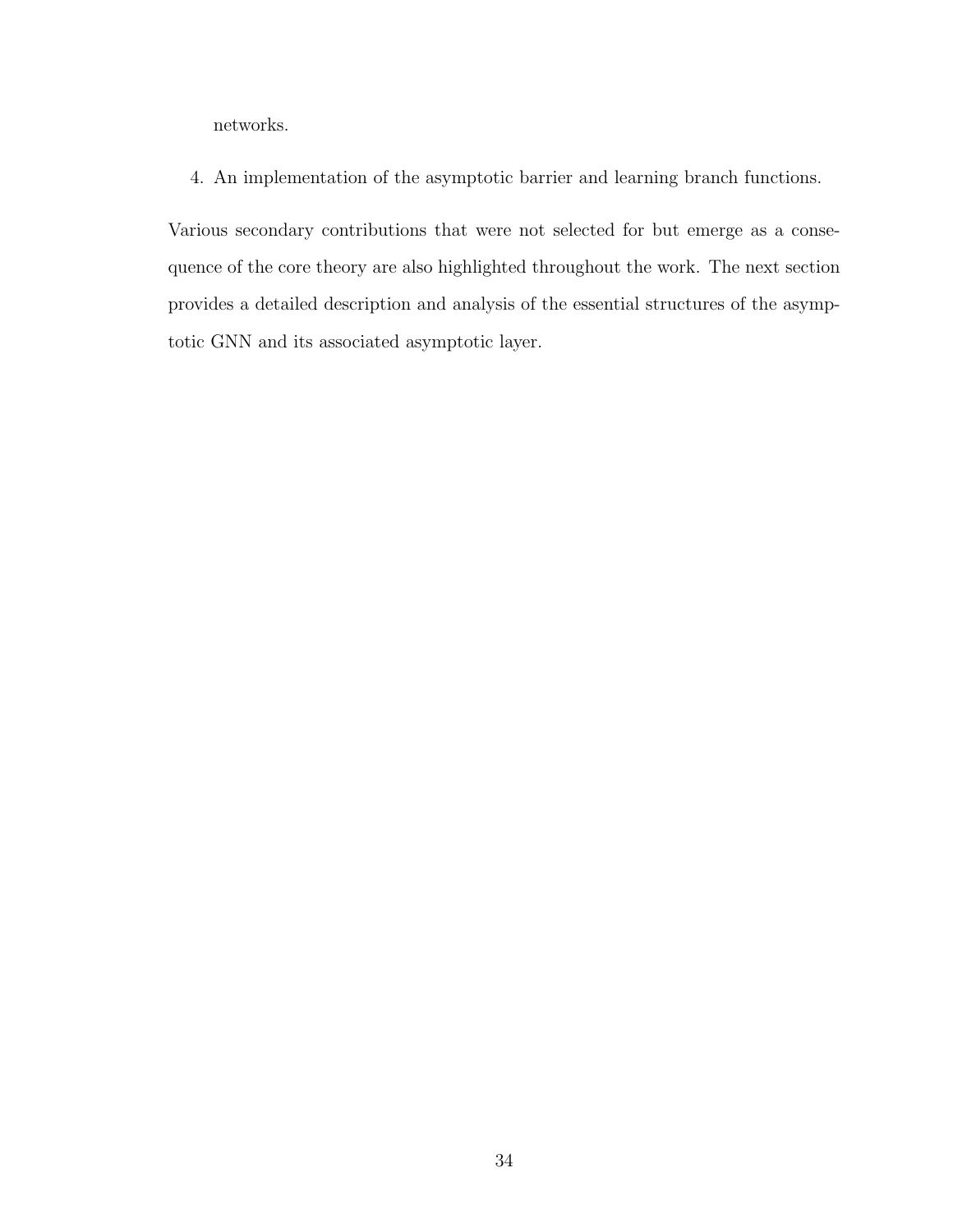# Chapter 2 Model and Implementation

I proposed that the asymptotic hierarchical relational inductive bias (RIB) and its associated substructure invariance are the missing ingredients required to achieve adversarial robustness. Chapter 1 outlined a definition of adversarial robustness as a constraint imposed on a sequential set of three neural network layers that restricts the terminal adversarial gradients of the network by leveraging a non-linearity that approximates the unit step function. In this chapter, I provide a detailed description of my proposed model and implementation. I begin with a general description of the core components of asymptotic GNNs. I then describe my asymptotic barrier as an approximation of the unit step function, which makes the adversarial gradients between the substructural and base levels approach zero. Once I have explained the basic behaviour of my model, I outline my formulation of the asymptotic barrier and show how its behaviour approximates three essential properties of the unit step function. The next section discusses the learning branch of the asymptotic layer followed by the implementation details of a simple instantiation of the asymptotic GNN.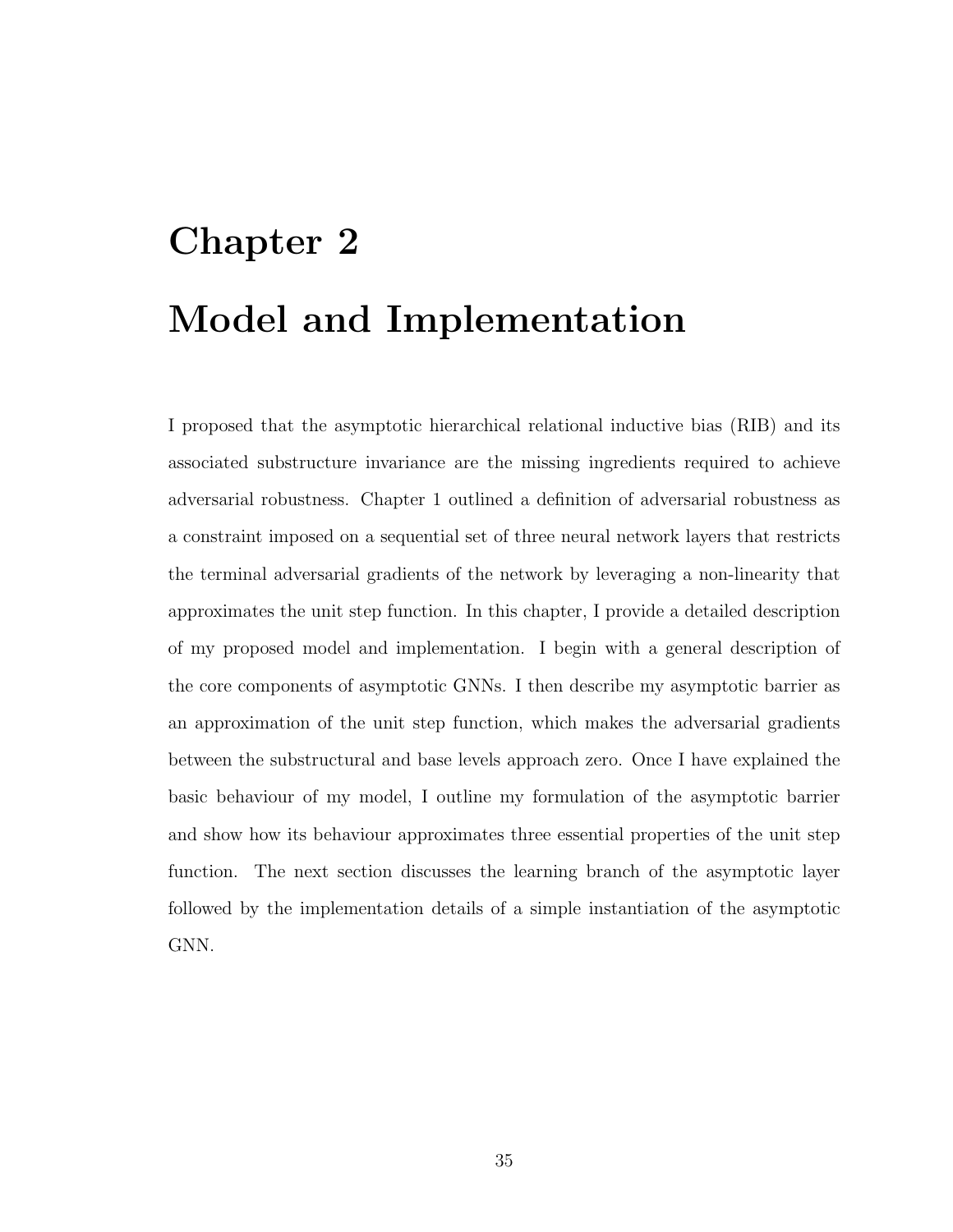# 2.1 Asymptotic GNNs

The core theory of my proposed model is that adversarially robust visual representations can be modeled by asymptotic Graph Neural Networks (GNNs). One of the essential functions of these networks is the asymptotic barrier  $(\Gamma)$ , which uses a nonlinearity with a vertical asymptote to make the adversarial gradients between a node (e.g., image patch) and its substructure (e.g., pixels) approach zero. I explain this mechanism along with the supporting learning branch later in the chapter. I describe the general organization of the information processing of the asymptotic GNN below.

The asymptotic GNN requires three distinct, hierarchical levels to meet the minimal requirements of its definition: a base level  $(V)$ , a substructure level  $(S)$ , and a superstructure level  $(C)$ . One can define the resulting graph as a 4-tuple  $G =$  $(V, S, C, E)$ . The  $V = \{v_i\}_{i=1:N^v}$  is the set of nodes and the size of the set is  $N^v$ . Each  $v_i$  is a vector encoding the state of the  $i^{th}$  node in the graph. In my example from Chapter 1, each  $v_i$  represented an image patch from a different location. The  $S = {\mathbf{s}_i}_{i=1:N^v}$  is the set of substructures mapped by their index to their corresponding node  $v_i$ . Each  $s_i$  is a vector of continuous values. In the example, these vectors represented the individual pixels within each image patch. The  $C = {\{c_j\}}_{j=1:N^c}$  is the set of superstructure nodes and the size of the set is  $N^c$ . Each  $c_j$  is a one-hot vector encoding an attribute about the entire graph G. In the previous example, I let  $N^c = 1$  and let  $c_1$  represent the final output class for the entire image. Finally, E represents the edges between base nodes and the superstructure node. However, I focus on graphs where an edge exists between every base node and  $c_j$  (i.e., the graph is fully-connected). This means that every node is within a single neighbourhood that is permutation invariant. Consequently, I use the simpler graph representation  $G = (V, S, C)$  throughout the rest of this research as the edges are uninformative. More complex edge layouts are left for future work.

In addition to this basic graph structure, asymptotic GNNs require the use of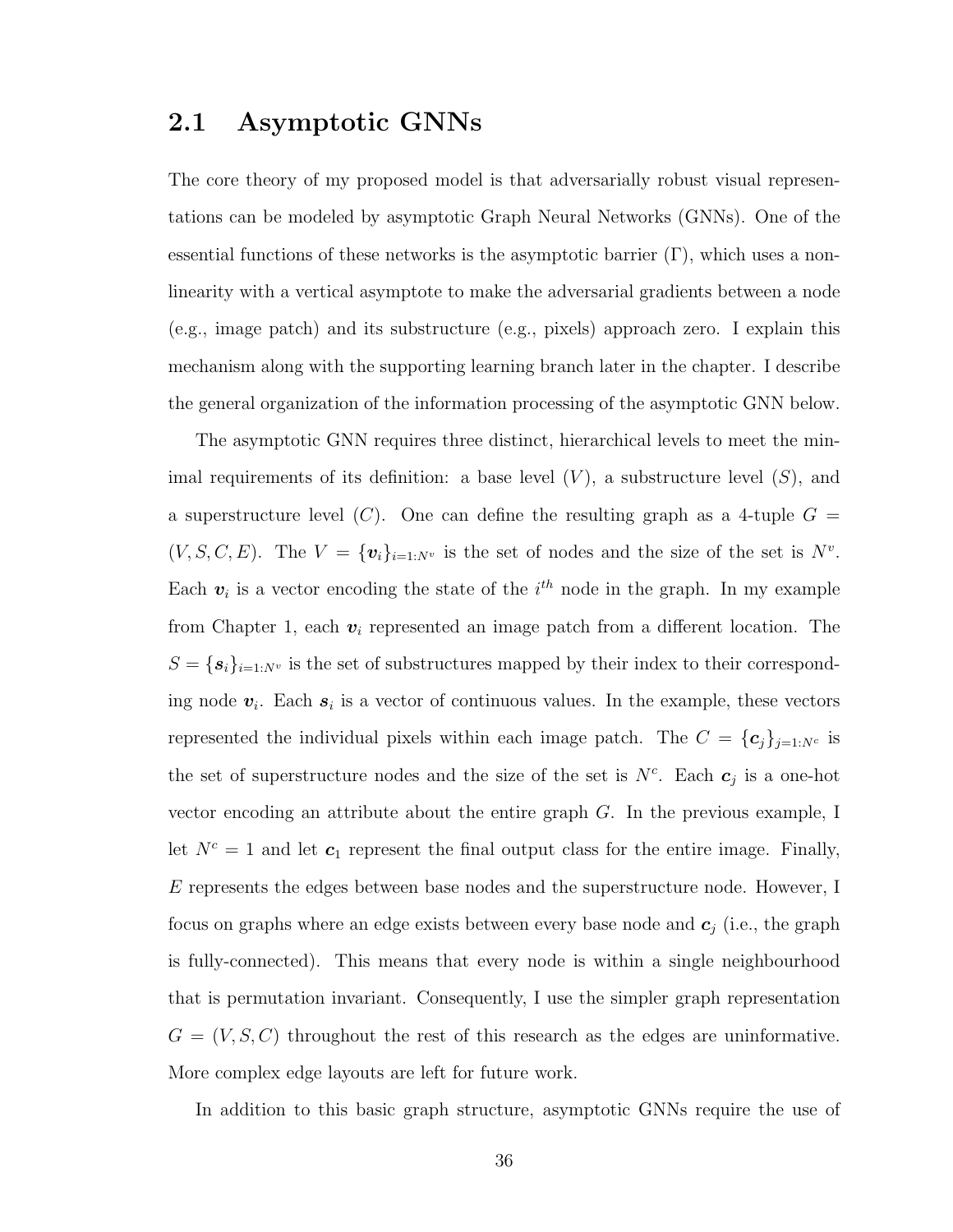three types of invariance: a weak or weaker invariance of a traditional neural network layer type (e.g., fully-connected, convolutional, recurrent), permutation invariance, and substructure invariance. The weaker invariance is isolated to the substructure level, the permutation invariance operates over the base level, and the substructure invariance operates over the superstructure level. It is this combination of 3-layer graph structure combined with this organization of RIBs that uniquely characterizes asymptotic GNNs as I have defined them. However, this structure is designed to be modular and stacked asymptotic GNNs, as I discussed in the previous chapter, are an active area of my current and future research.

The minimal requirements to construct an asymptotic GNN are as follows. The substructure level is instantiated with a fully-connected neural network  $(\phi)$  that accepts the pixels of an image patch  $(s)$  as input and it outputs the state of its associated image patch node (v). I will leave the complete definition of  $\phi$  to Section 2.7.1. Each node's state  $(v)$  is represented as a probability distribution over each of the K image classes. The probabilistic vector values represent the relative mismatch of the substructure of the node to the set of available classes in the superstructure node.<sup>1</sup> This will be explained in detail in Section 2.5.

At this point in the network, the output probabilistic vectors of the nodes are sensitive to the substructure values. In order to make sure that the superstructure node (output class prediction) is not sensitive to the substructure, one needs to make the adversarial gradients approach zero. My proposed method for asymptotic GNNs is to use an asymptotic barrier function  $(\Gamma)$  that I explain in detail in the next section. The output of  $\Gamma$  is the barrier node vector  $(v^{\Gamma})$ —the last representation that is sensitive to all of the variations in the substructure. After the asymptotic barrier, the adversarial gradients from the substructure approach zero and the nodes become graph-like as I describe below.

<sup>&</sup>lt;sup>1</sup>The probability of a match is equal to  $1 - v$ .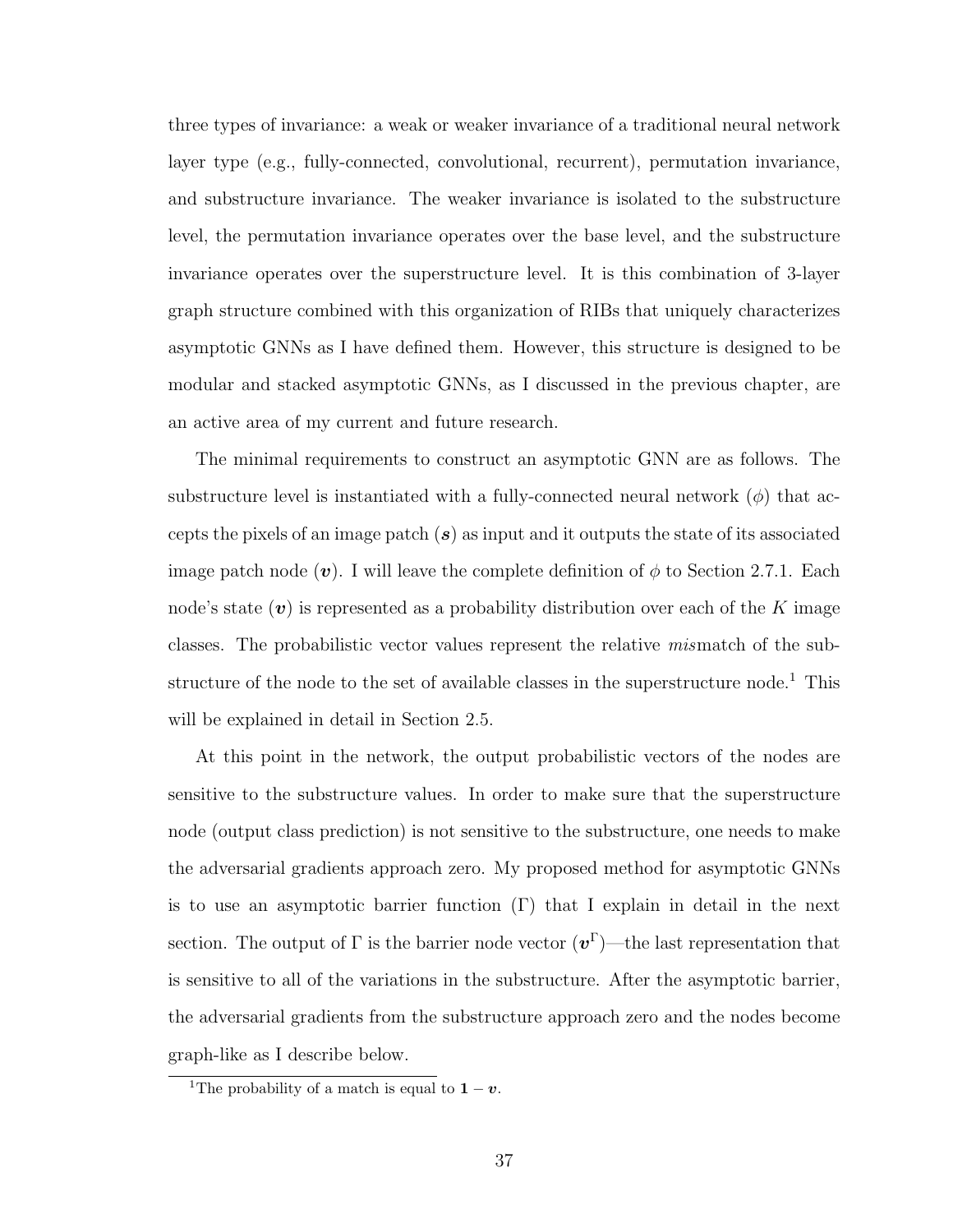Recall that GNNs uniquely capture associations within arbitrary local neighbourhoods of nodes. To produce permutation invariance, all of the nodes within a single neighbourhood are aggregated via a permutation invariant function (e.g., element-wise sum, element-wise mean, element-wise maximum) into a single vector that summarizes the local neighbourhood (Battaglia et al., 2018). The summary of the neighbourhood is permutation invariant because the aggregation function computes the same output for different orderings of the input (i.e., it is commutative and  $f(a, b) = f(b, a)$ . For example, the element-wise sum of a collection of vectors produces the same output for every permutation of the input vectors. In a sense, the asymptotic GNN resembles a traditional GNN after the asymptotic barrier and with application of the aggregation function.

In the models that I consider in this work, every pair of base nodes are assumed to be connected. This means that they are a part of a single local neighbourhood that encompasses all of the base nodes. Consequently, the GNN aggregation step produces a single, summary barrier vector  $\overline{v}$  summarizing all of the base nodes in G. This vector represents the class of the image. As I discuss in the next section, I have chosen to use the product function  $(\Pi)$  to aggregate the barrier node vectors in order to facilitate the asymptotic barrier function. This operation is similar to the product in sum-product networks discussed by Poon and Domingos (2011) and convolutional arithmetic circuits discussed by N. Cohen, Sharir, and Shashua (2016).

The product is a permutation invariant function as a consequence of its commutativity (i.e.,  $a \cdot b = b \cdot a$ ).<sup>2</sup> This is a new contribution to the set of GNN aggregator functions discussed in the literature.<sup>3</sup> It also motivates my description of the model

 ${}^{2}$ For the interested reader, Zaheer et al. (2017) provide a proof that a function is permutation invariant if it has the form  $\rho(\sum_{x \in X} \phi(x))$ . One can trivially map a product to this form by mapping an exponential into  $\rho$  (resulting in  $\rho_e$ ) and the natural logarithm into  $\phi$  (resulting in  $\phi_{ln}$ ) as follows:  $\rho(\prod \phi(x)) = \rho(e^{\ln(\prod \phi(x))}) = \rho(e^{\sum \ln(\phi(x))}) = \rho_e(\sum \phi_{ln}(x)).$ 

<sup>&</sup>lt;sup>3</sup>Since the product is such an elementary commutative function, I expect that it actually has been tried before by other GNN researchers. What is unique about it is its incredible instability with gradient-based learning techniques. Consequently, I would speculate that my actual contribution is the specification of a mechanism that allows for the stable use of products as aggregator functions.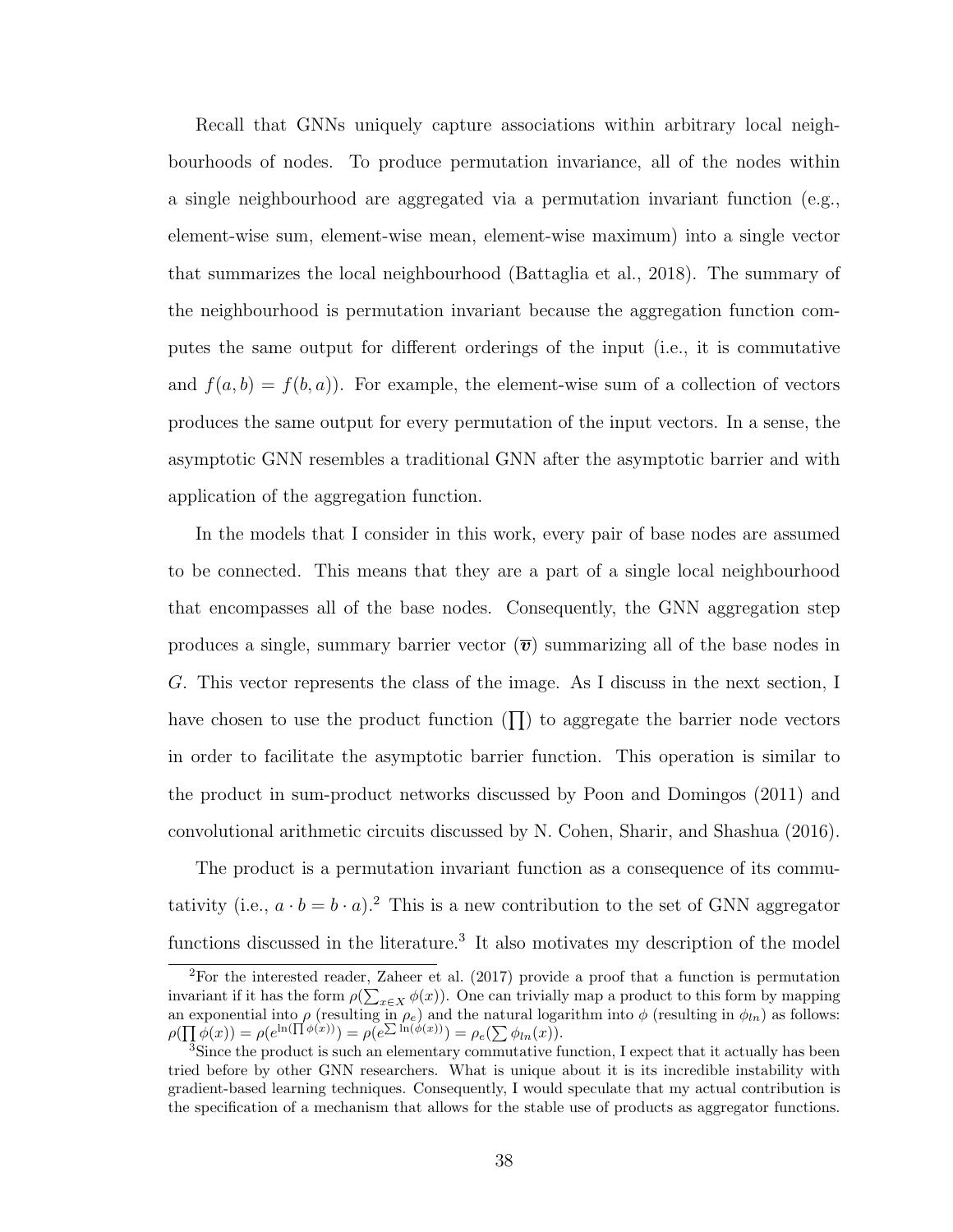as an asymptotic GNN instead of merely an asymptotic non-linearity—the asymptotic barrier function ( $\Gamma$ ) and the GNN aggregator ( $\prod$ ) are tightly coupled in my proposed system. For example, in preliminary experiments, replacing  $\prod$  with any of the standard aggregator functions results in a model with very poor accuracy if it works at all.

The final step in this system is what I call a learning branch. This final function  $(\Omega)$  incorporates a parameter  $(\tau)$  that reduces the impact of adversarial gradients from within-class variation over the course of training the network. It is defined as follows. Unlike many similar 'temperature' parameters, the value of  $\tau$  in the learning branch is actually learned by the system. That is, it exploits a natural dynamics in the system where the prediction accuracy improves as a consequence of reducing these adversarial gradients. This introduces a critical learning period during which the system can easily learn new things but is more susceptible to adversarial examples. It also means that the model is much more robust to adversarial examples after it exits its critical period (i.e.,  $\tau$  is at its maximum value), although it is also unable to learn new things. Thus, the learning branch function is another novel contribution of my approach that provides an important constraint that drives the desired effect (i.e., adversarial robustness).

After the learning branch, the state of the final class node approximates a categorical (i.e., one-hot) distribution over the available classes. In the next section, I begin developing a framework to understand how the asymptotic barrier function works.

## 2.2 A Framework For The Asymptotic Barrier

In Chapter 1, I proposed a new model—the asymptotic GNN—that extends the basic structure and permutation invariance of GNNs with a stronger asymptotic hierarchical

This is another example of the tight coupling between the asymptotic barrier and GNNs that I discuss below, as the stability emerges as a consequence of the asymptotic barrier function. However, as an observation that is lateral to the core of my thesis, I leave the proof of this point to future work.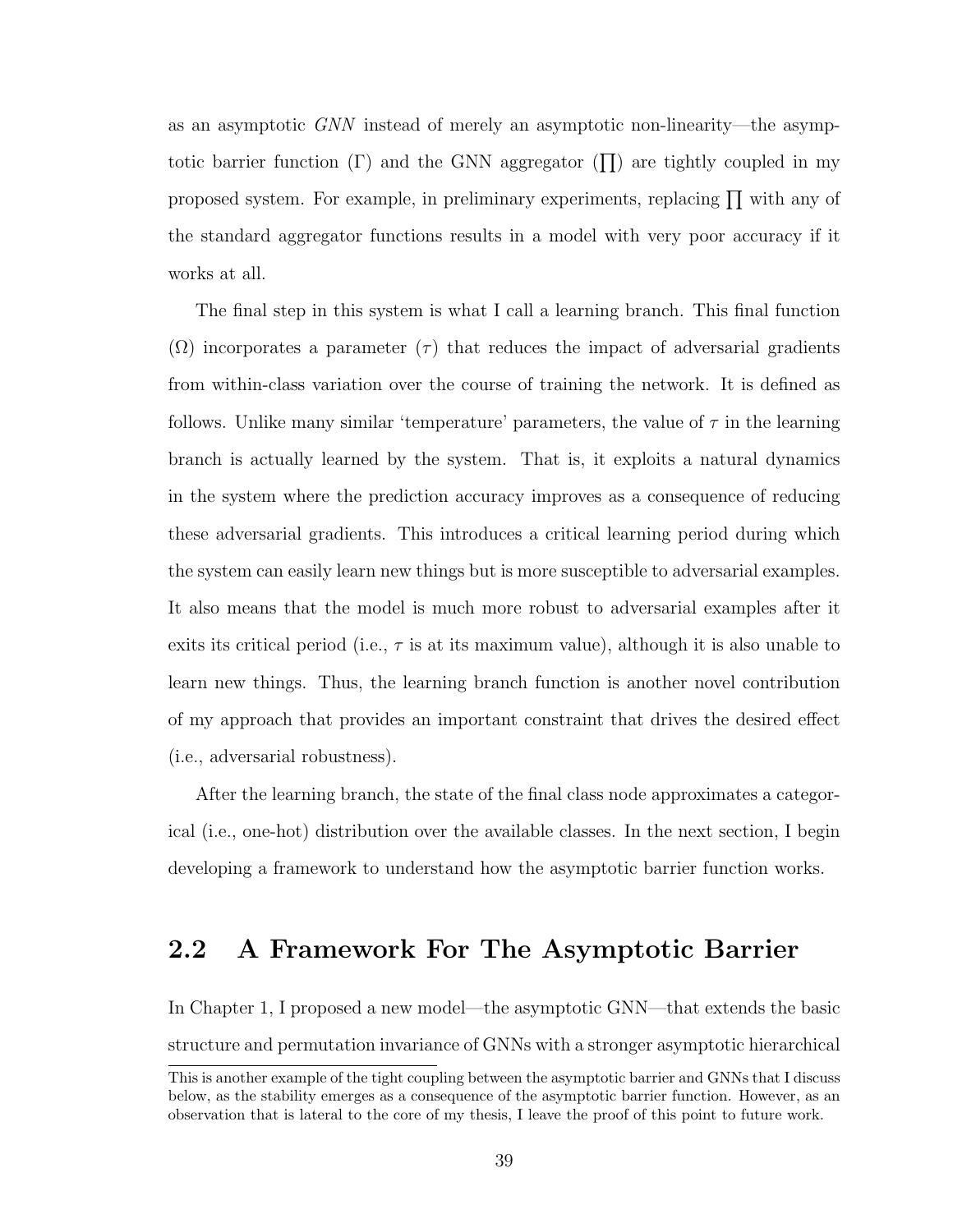relational inductive bias (RIB). The unique property of the asymptotic GNN and its associated asymptotic layer is that it makes the gradients between the substructural level and base level approach zero. In other words, the asymptotic barrier enables the barrier nodes  $(\boldsymbol{v}_i^{\Gamma}$  for  $i = 1 : N^v)$  to behave like regular GNN nodes.

One of the essential components of the asymptotic GNN is the asymptotic barrier function. The asymptotic barrier exploits a non-linearity with a vertical asymptote to make the superstructure insensitive to variations in the substructural level while maintaining sensitivity to the base level. The result is what I call substructure invariance. I have chosen to analyze the behaviour of the asymptotic barrier function  $(Γ)$ in terms of a series of increasing approximations to the unit step function  $H(x, \delta)$ . However, I include the full equation for  $\Gamma$  below as a reference, the details of which will be explained over the course of this chapter.

$$
\Gamma(\mathbf{v}, \psi, \kappa) = (-1)^{\psi} \cdot \ln^{\psi}(\mathbf{v} + \kappa)
$$
\n(2.1)

where v is a probabilistic node vector for a single image patch, and  $\psi$  and  $\kappa$  are hyperparameters that are summed or exponentiated element-wise.

The unit step function,  $H(x, \delta)$ , is a good representation of the perfect match detector for a single class represented as a scalar value (Figure 4). I focus on the match detector instead of the mismatch detector from Chapter 1 to simplify many of the equations in this section. The analytic form of the unit step function shifted to the right by  $1 - \delta$  is defined as follows (Venetis, 2014).

$$
H(x,\delta) = \frac{1}{\pi} \cdot \left[ \frac{3\pi}{4} + \arctan(x - 1 - (1 - \delta)) + \arctan\left(\frac{(2 + (1 - \delta) - x)}{x - (1 - \delta)}\right) \right]
$$
(2.2)

where x is in radians and  $\delta$  is a small number (e.g.,  $\delta = 10^{-4}$ ).

When  $H(x, \delta)$  is computed, the function is insensitive to changes in its input ev-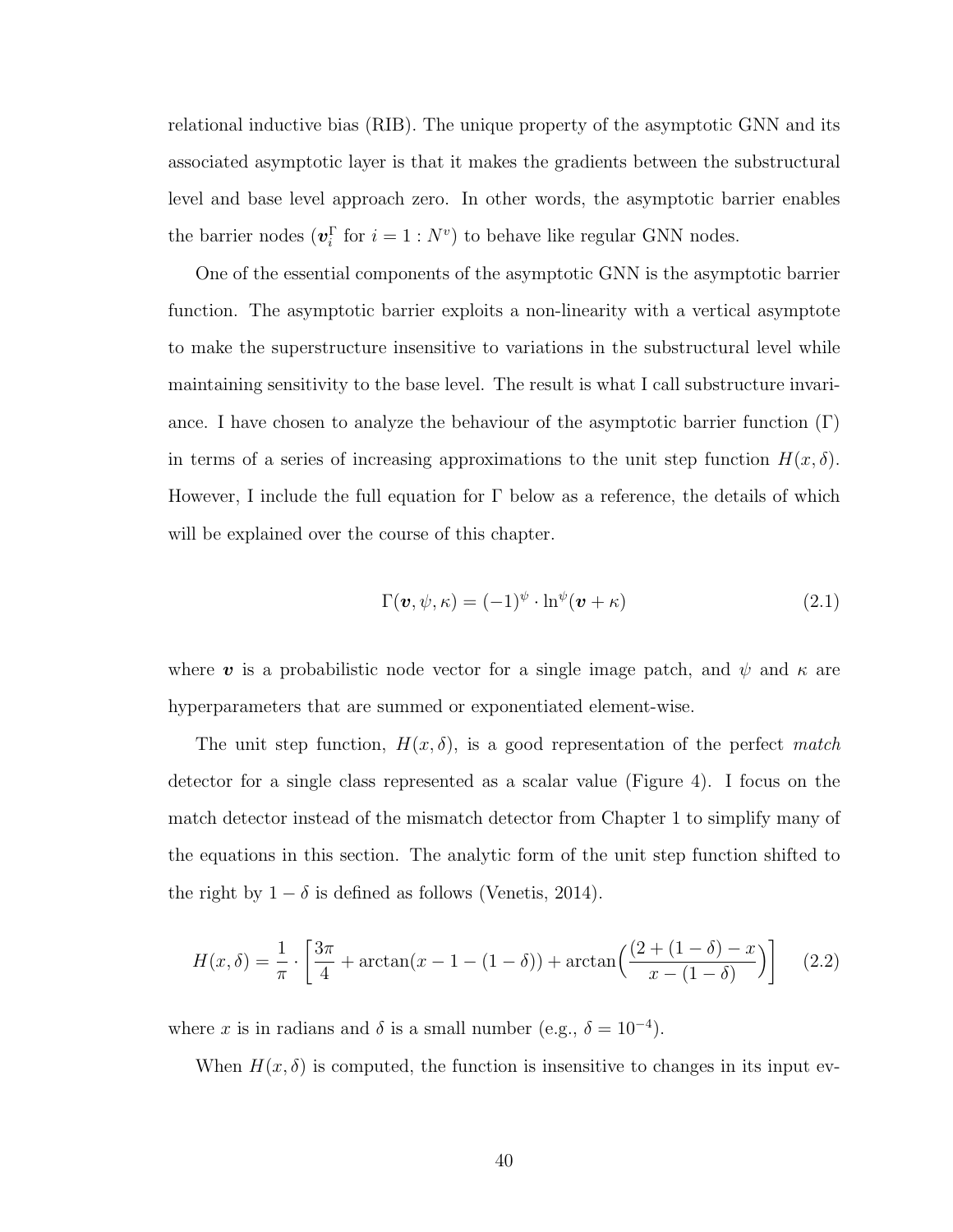

Figure 4: A graph of the unit step function  $H(x, \delta)$  that approximates a perfect match detector with a continuous input space. The constant output over [0, 0.9999] together with the discontinuity at 0.9999 perfectly encapsulates the input values  $(x)$ . Thus,  $H(x, \delta)$  is a good model of the desired behaviour for substructure invariance. Problematically, the gradient of  $H(x, \delta)$  is ill defined.

erywhere except at 0.9999. At 0.9999, the rate of change  $(i.e., gradient)^4$  is undefined. This behaviour of the unit step function enables the strongest form of substructure invariance as the adversarial gradients are zero or undefined everywhere. Problematically, the jump discontinuity of  $H(x, \delta)$  makes it intractable for gradient-based learning. Consequently, my asymptotic barrier will approximate the behaviour of the unit step function without introducing this discontinuity (i.e., by preserving the gradient). The rest of this section will try to characterize the behaviour of the unit step function in more detail.

In the general case defined by the asymptotic GNN the full range of the behaviour of  $H(x, \delta)$  is quite complex. Consequently, I simplify the problem space to make the analysis easier to explain. A full formal analysis of the behaviour of the asymptotic barrier is left for future work.

<sup>4</sup>Technically, the rate of change is a scalar value so it is not really a gradient. However, for simplicity's sake, I will refer to the both the scalar and vector representations of the rate of change as the "gradient." I will rely on the context to differentiate which I am talking about (e.g., if the quantity is a bolded variable then I mean the traditional definition of a gradient).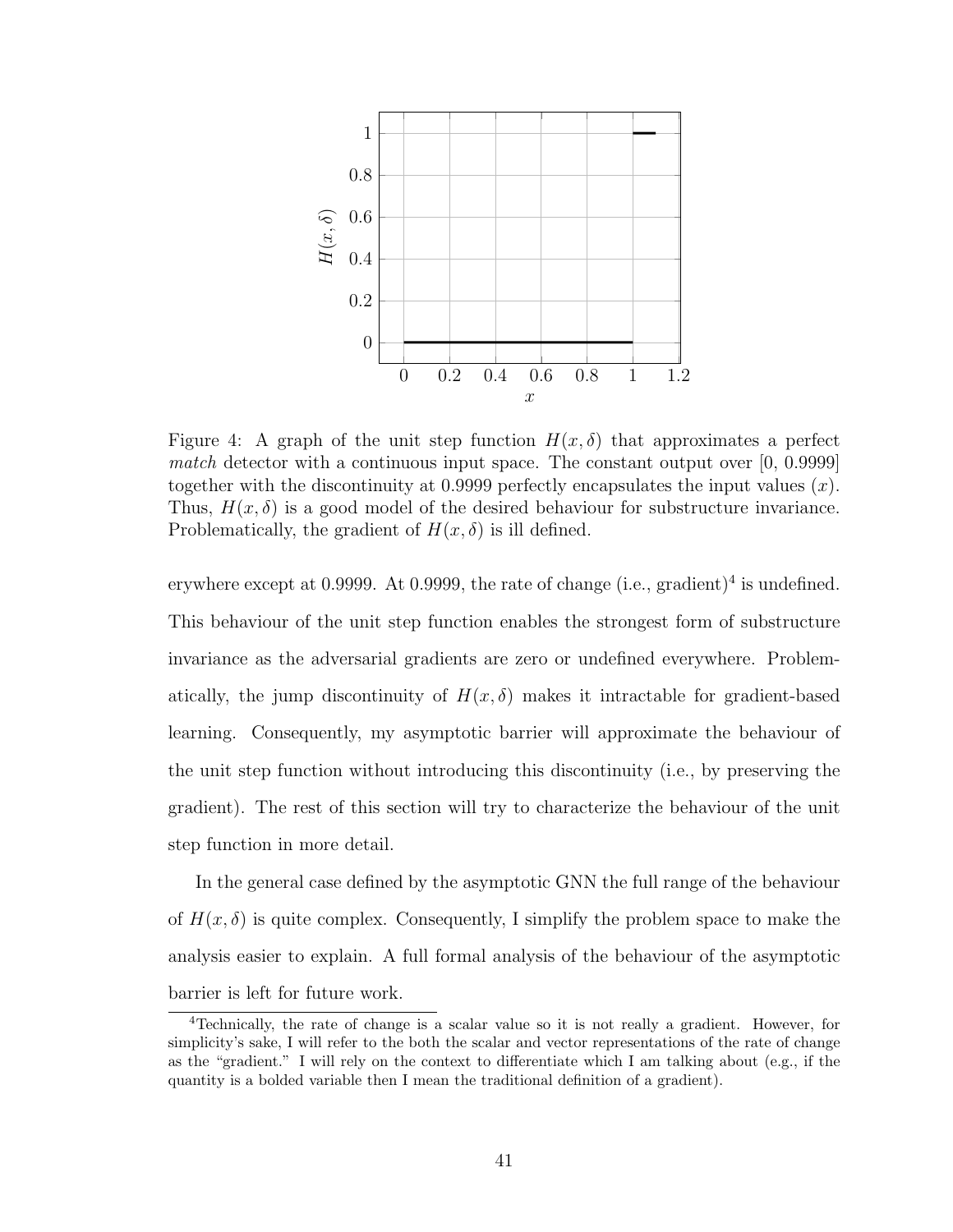Assume that there is only a single class to consider that is represented by a single scalar value. I will also assume that the node  $(v_i$  for  $i = 1 : N^v)$  and class output values (c) are scalar in the range [0, 1]. There are only  $N^v = 4$  image patches in this simplification. I will represent the barrier node as  $v_i^{\Gamma}$ . Note that this means that, although  $v_i$  is a node, its values can still be affected by its substructure  $(s_i)$ . I will define a new term ( $\epsilon$ ) to be the change that is introduced to the value of a single  $v_i$  without changing the state of the corresponding barrier node  $v_i^{\Gamma}$  and hence needs to be zeroed by Γ. On the one hand, in the absence of the asymptotic barrier or with an inappropriate barrier,  $\epsilon$  will directly affect c. On the other hand, the closer the barrier behaves to  $H(x, \delta)$ —in other words, the less  $\epsilon$  affects c—the better my approximation of  $H(x,\delta)$ .

For my first approximation, I will let  $v_i^{\Gamma} = H(v_i, \delta)$  and the summarized barrier node  $(\bar{v})$  equal  $1/N^v \sum_{i=1}^{N^v} v_i^{\Gamma}$ . That is, the barrier is the unit step function and the aggregation function is the element-wise mean. There is no  $\Omega$  mechanism in this approximation so c is equal to  $\bar{v}$ .

Instead of allowing all of the patches to vary independently, I will focus exclusively on the case when  $v_i = v_j$  for all  $i, j \in \{1, ..., N^v\}$ . Although this simplification is very restrictive, it only minimally reduces the scope of my claims. To understand why, one only needs to realize that the output of the aggregator for variable input (i.e., when  $v_1, \ldots, v_{N^v}$  are not equal or only some of them are equal) is equal to the output of the aggregator for some constant output for most aggregation functions. For the aggregator defined above, the average value  $(\mu)$  of the nodes  $(v_i)$  will produce the same output.

$$
c = \mu = \frac{1}{N^v} \sum_{i=1}^{N^v} v_i^{\Gamma} = \frac{1}{N^v} \sum_{i=1}^{N^v} \mu
$$
\n(2.3)

This enables one to describe how the change  $(\epsilon)$  in a single  $v_i$  affects c as a relationship between only two values:  $\mu$  and  $\epsilon$ . This relationship is much easier to understand as there are less moving parts than in the more general case. Consequently, to an-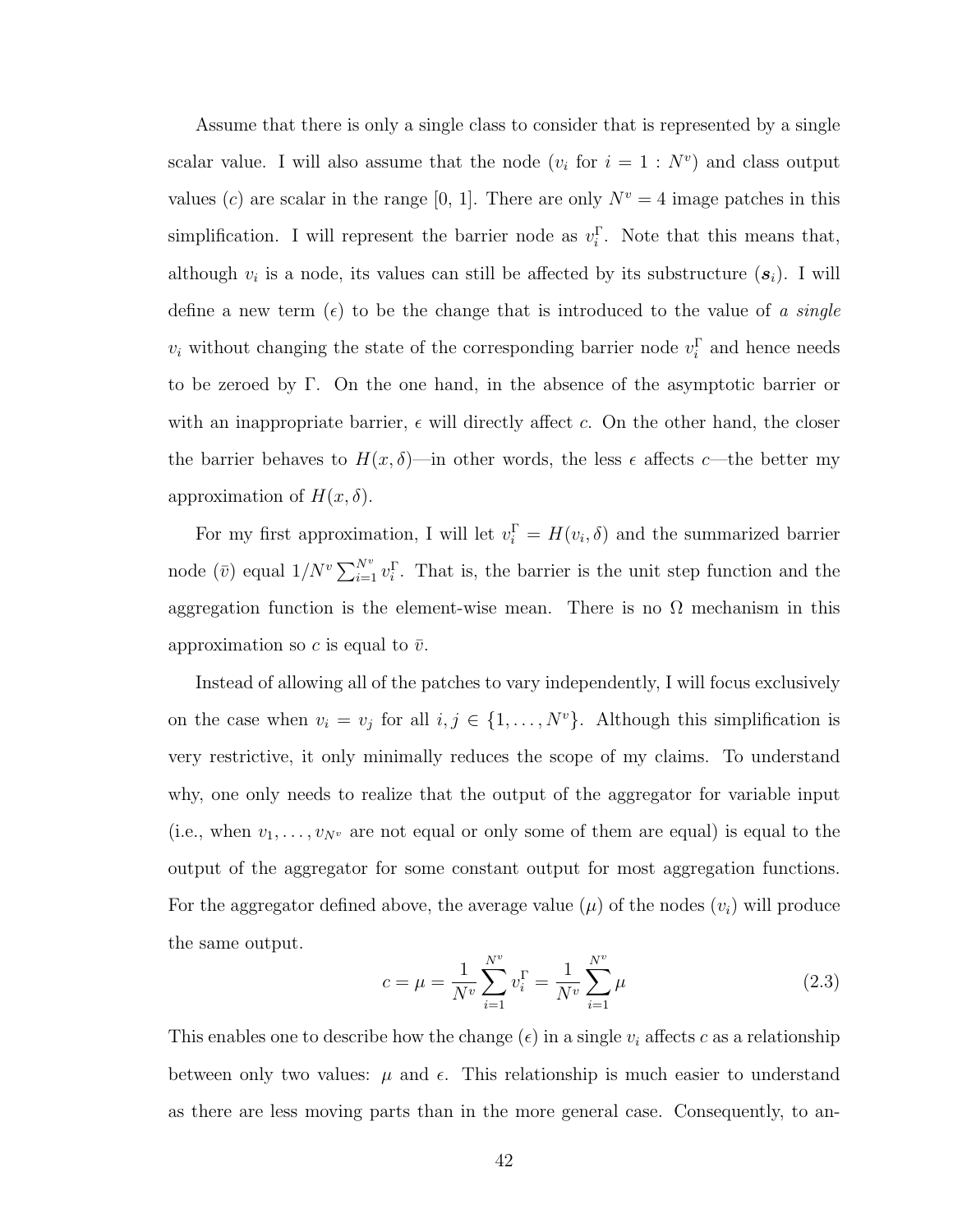alyze how  $\epsilon$  affects a single  $\mu$ , one simply expands the sum for one of the  $\mu$  values, proportionally splits the weighting, and then adds  $\epsilon$  to the initial value of  $\mu$ .

$$
c = \frac{1}{N^v}(\mu + \epsilon) + \frac{N^v - 1}{N^v}\mu
$$
\n(2.4)

My approximation using  $\mu$  can under- and over-estimate the acceptable range of  $\epsilon$  for values of  $v_i$  close to their bounds. However, this is not really a concern as the focus is on the coarse grained behaviour of the function with small values of  $\epsilon$ . Figure 5 provides a visualization of this equation.



Figure 5: A graph of  $H(\mu, \delta)$  when  $\delta = 10^{-4}$  and  $N^v = 4$ . Critically,  $\epsilon$  has no effect on  $H(\mu, \delta)$  except when it crosses the discontinuity in H. Although  $\epsilon$  can cause the discontinuity to occur slightly earlier, the gradient is otherwise flat. This is the behaviour that my asymptotic barrier function is trying to approximate. The transition in the graph across the discontinuity (vertical lines) is there to help with visualizing the behaviour. It is not representative of the actual function, which has a jump discontinuity along the boundary.

The key behaviour of this function with respect to substructure invariance is the limited effect of  $\epsilon$  on c. A change in  $\mu$  of a single image patch by  $\epsilon$  will only cause a change in c if  $\mu + \epsilon$  crosses  $1 - \delta$ . In every other situation,  $\epsilon$  has no impact on c as almost all of the values are mapped to 0. If there is an output of 0 (or technically any constant) for a large set of input values, then changing those input values cannot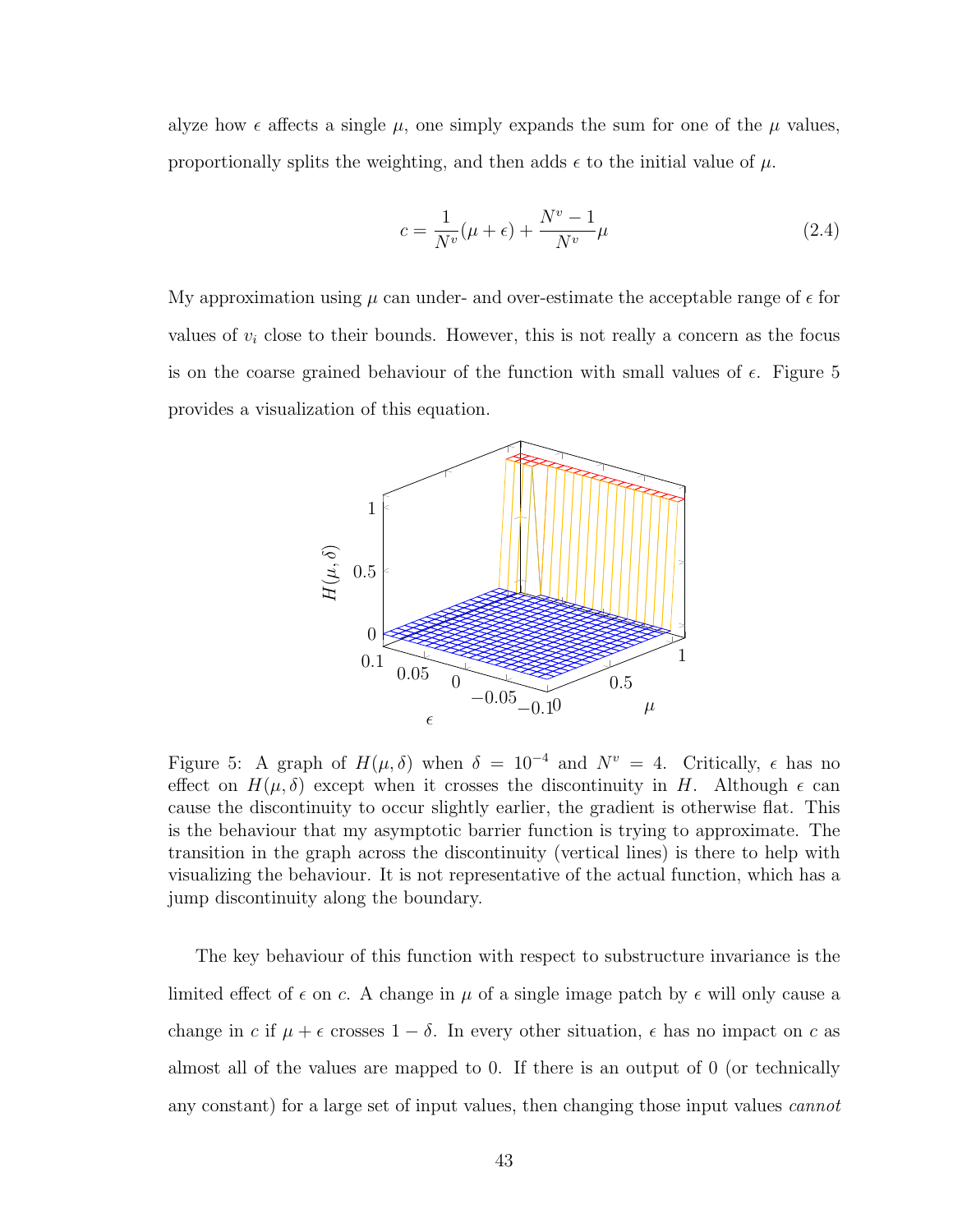have an effect on c. Visually, this gets represented as a flat region in Figure 5 whose gradient is locally 0—a key topological property that I will discuss in a later section on the learning branch. This is a key behaviour of the unit step function that I want to capture in my asymptotic barrier function. I will call this behaviour the zero gradient (ZG) condition to highlight its significance throughout the rest of this section.

Further consideration of  $H(x, \delta)$  reveals more behaviour that directly contributes to the constraint on  $\epsilon$ . When a change in c occurs, the value of c jumps from 0 to 1 in a single (discontinuous) step. It is never proportional to  $\epsilon$  as the gradient is undefined at that point. Consequently, even if one knows the exact position of the discontinuity and one knows perfectly the current state of all  $v_i$  for  $i = 1 : N^v$ —and neither of these things are easy to deduce in the general case—then  $\epsilon$  can only communicate a single thing: one of the values changed by at least  $(1 - \delta) - \mu$ . This is what I want the asymptotic barrier to approximate.

To generalize this behaviour so that it functions on more of a continuum, which will allow  $\Gamma$  to approximate it, one can think of the discontinuous transition as an infinitely small change leading to an infinitely steep gradient. There are two key conditions to achieve this: the size of the window where the change occurs must be as small as possible and the steepness of the change must be as large as possible. Although there are interesting dependencies between these two conditions, I will ignore these dependencies for the sake of clarity. Thus, to better approximate  $H(x, \delta)$  one wants to approximate both of these conditions. I will call these conditions the small transition window (STW) and large transition gradient  $(LTG)$  conditions.<sup>5</sup>

I now have a much clearer path for approximating the unit step function. To evaluate two candidate functions, one can compare them across each of the three approximation conditions: the zero gradient  $(ZG)$ , small transition window  $(STW)$ ,

<sup>&</sup>lt;sup>5</sup>The LTG could be explicitly measured using the second derivative. However, I have chosen to use a less formal analysis of this condition in an effort to establish a more intuitive grasp of the main concepts.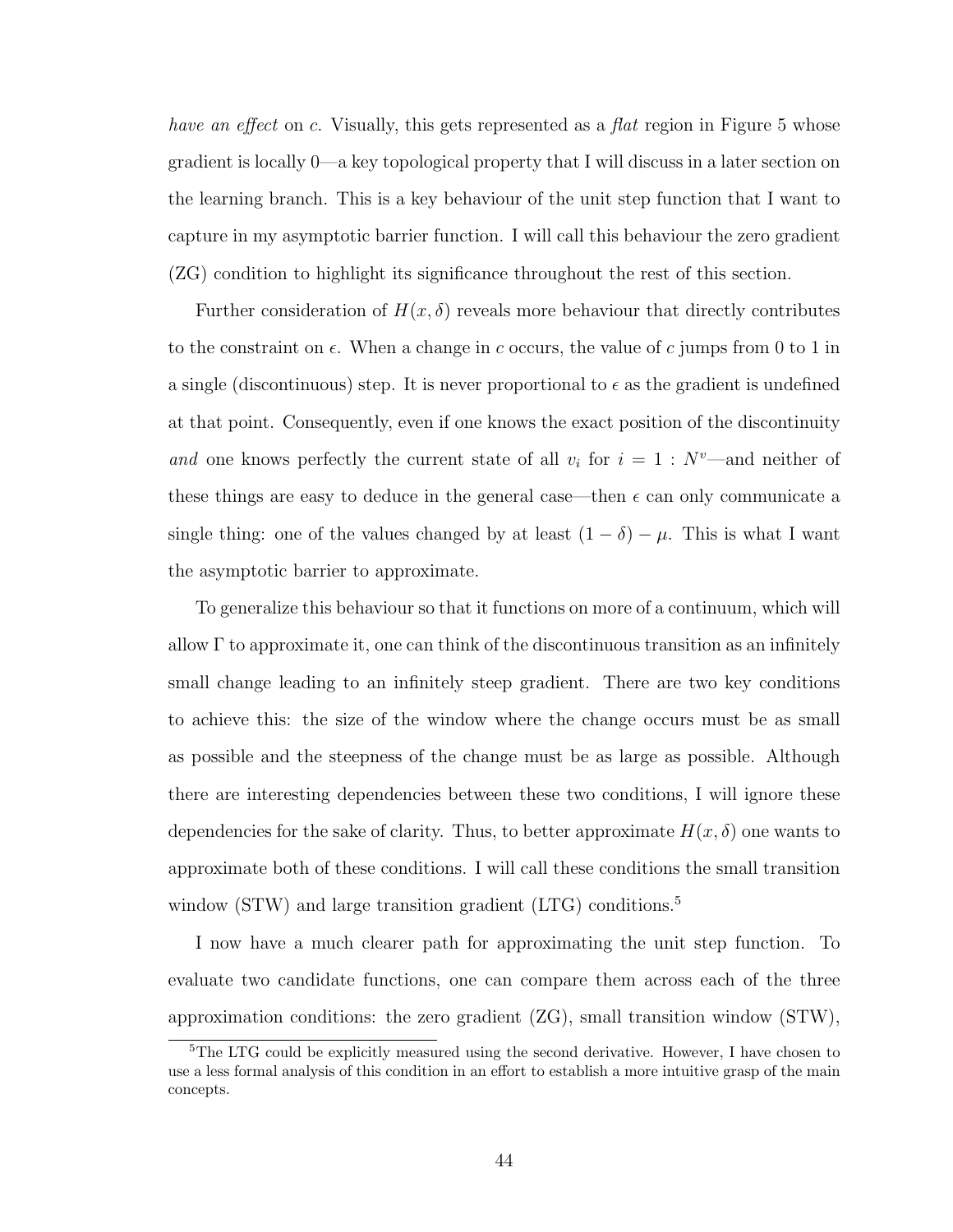and large transition gradient (LTG) conditions. Although it is not clear which of these are more important relative to the others, if one function is better than another on all of them, then it is a better approximation of  $H(x, \delta)$ . To situate this style of analysis, I will now consider a very naive 'solution' to a major problem of the unit step function for gradient-based learning.

The problem with using  $H(x, \delta)$  is that the jump discontinuity is intractable for gradient-based learning. But, if one removes the discontinuity introduced by the unit step function (i.e., by replacing  $v_i^{\Gamma}$  with  $v_i$  in Equation 2.3), one loses the desired invariance to the effect of  $\epsilon$  on a single image patch  $(v_i;$  see Figure 6). One can evaluate that this is true by examining each of the approximation conditions.



Figure 6: A graph of  $c = \frac{1}{4}$  $\frac{1}{4}(\mu + \epsilon) + \frac{3}{4}\mu$ . Changes to  $\mu$  via  $\epsilon$  can now directly change the value of c by  $1/N^v$  at every point. Consequently, removing the unit step function also removes the desired substructure invariance and the related three approximation conditions: ZG, STW, and LTG. This is an example of the opposite of the desired behaviour for Γ. It is also the standard behaviour of a traditional GNN.

By naively removing  $H(x, \delta)$ , each of the approximation conditions becomes much worse. First, for the ZG condition, the removal of  $H(x,\delta)$  causes the entire domain to be mapped to values greater than 0 except when the input is 0. In effect, removing  $H(x, \delta)$  entirely removes the ZG behaviour of the function. Second, for the STW condition, the transition window now encompasses the entire range of values. That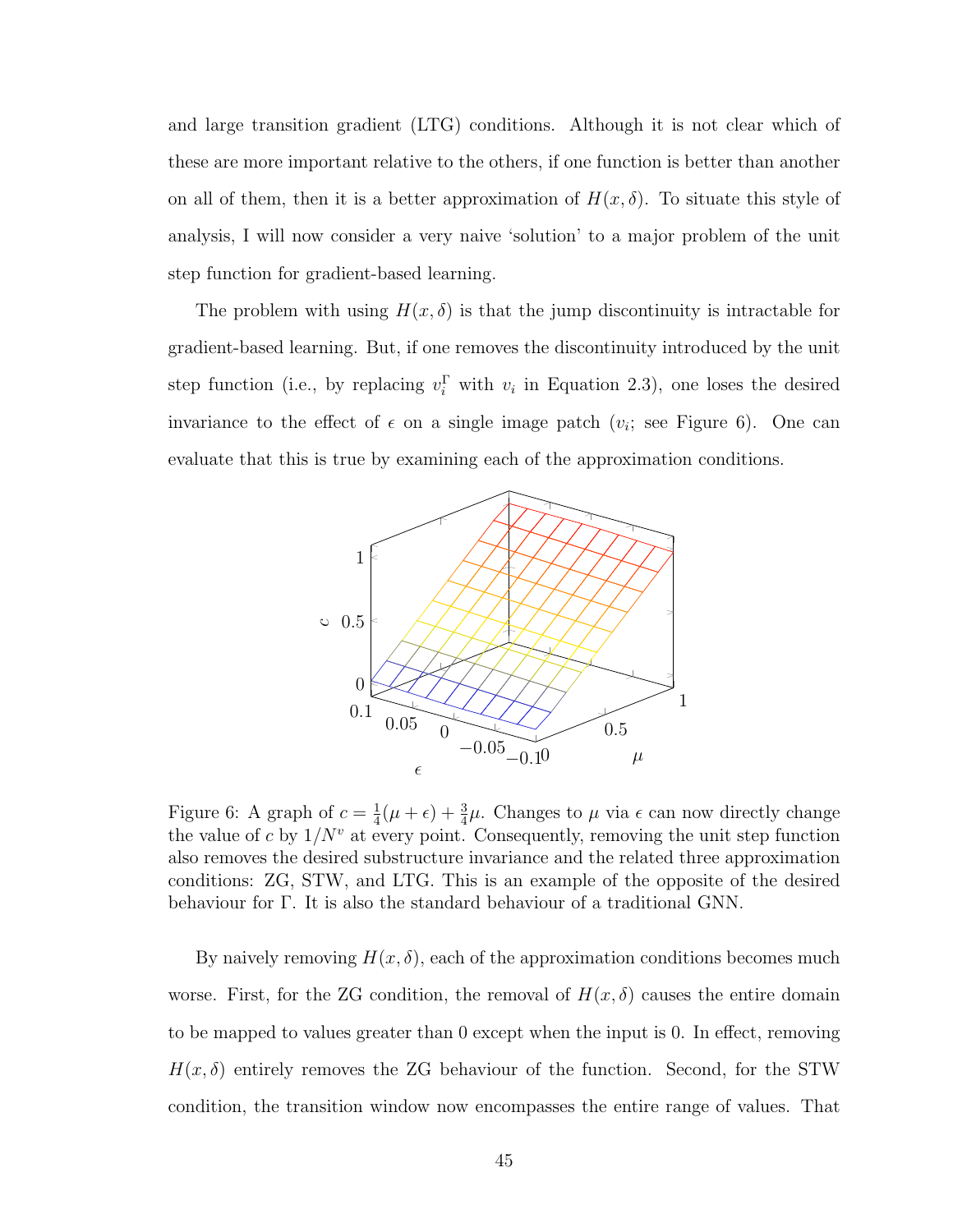is, the transition window is now at its maximum size. Consequently, removing  $H(x, \delta)$ has entirely removed the STW behaviour of the function. Finally, the LTG condition is also at its worst state (i.e., the minimum of the set of valid gradients that respect the required bounds). If the gradient were smaller at any point, the function would not reach its upper bound. Consequently, removing  $H(x, \delta)$  also entirely removes the LTG condition.

There are two key points that I want to conclude from this result. First, my three conditions are good indicators of the behaviour of  $H(x, \delta)$  as the removal of  $H(x, \delta)$  drives each of them to their worst (or opposite) state. Second, when one removes  $H(x, \delta)$  one arrives back at the architecture of a traditional GNN. Thus, the traditional GNN acts as an excellent counter-point to  $H(x,\delta)$ . It defines the other end of the continuum of substructure invariance, which supports my hypothesis that standard GNNs are not sufficient for achieving this property.

At this point it is worth summarizing what I have accomplished thus far. First, I highlighted what my contribution was: a modification to GNNs that enables them to model substructure invariance via stronger architectural constraints. Second, I highlighted two major challenges of my approach: adequately characterizing substructure invariance and the intractable gradient of a perfect match-mismatch detector. Third, I simplified the problem domain so that I could adequately characterize the problem in terms of a set of constant node vectors  $(\mu)$  where  $v_i = v_j$  for all  $i, j \in \{1, ..., N^v\}$ and a change ( $\epsilon$ ) to one of the node's values. This allowed a formulation and visualization of the ideal behaviour as a function that takes the element-wise mean of the unit step function  $(H(v_i, \delta))$  and the worst-case behaviour as a function that takes the element-wise mean of  $v_i$  (i.e., the standard GNN behaviour). And fourth, I characterized the difference of these two functions in terms of three key approximation conditions: the zero gradient (ZG), small transition window (STW), and large transition gradient (LTG) conditions. Consequently, the unit step function and the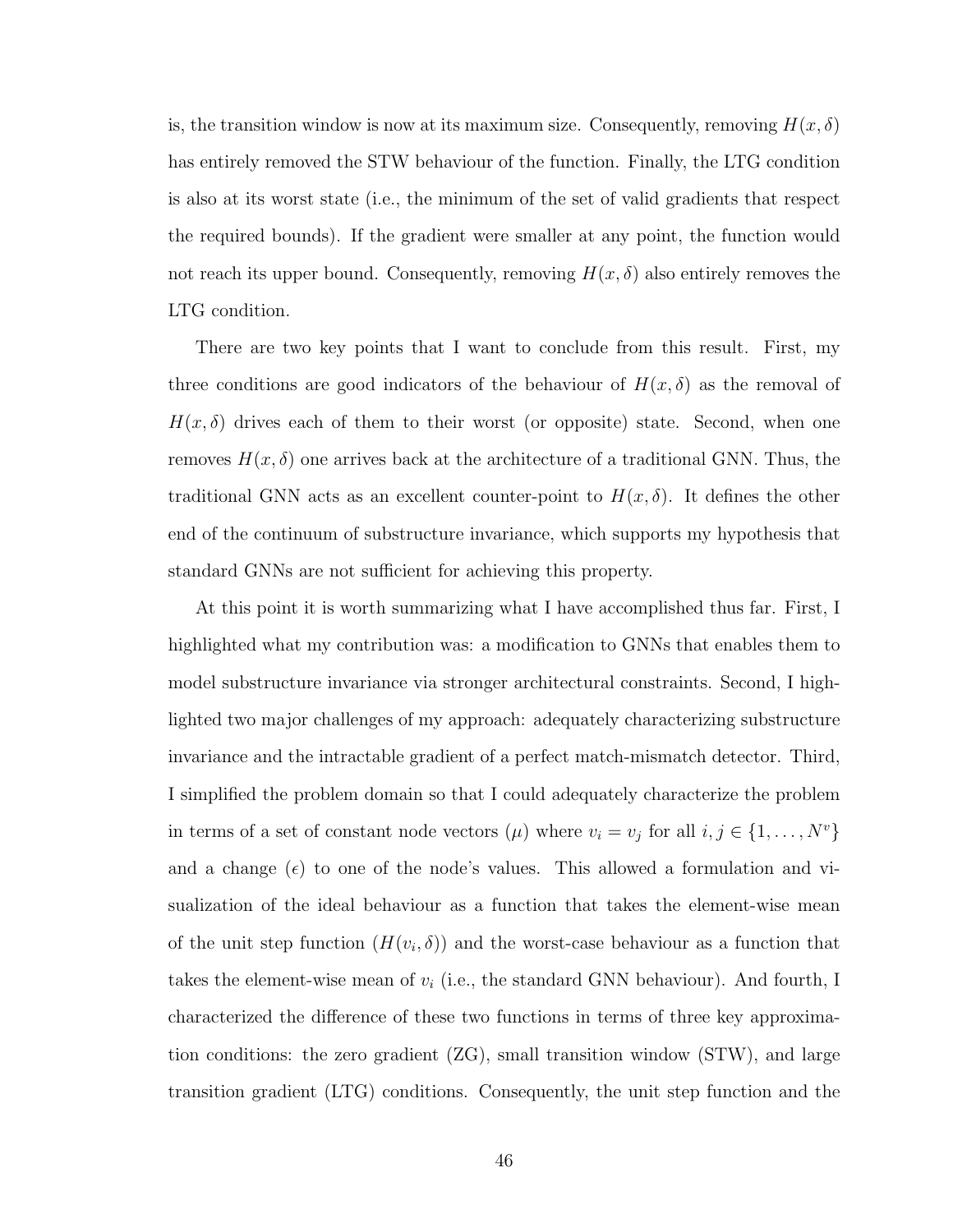standard GNN behaviour provide a continuum of good to bad, respectively, behaviour for the asymptotic GNN.

One simple and small step to better approximate the unit step function (i.e., move from the bad, basic GNN approximation towards a better model of  $H(x, \delta)$ is to change the aggregator function from the element-wise mean to my proposed product-based aggregator from the previous section.

## 2.3 The Product Aggregator

The product has a bunch of useful properties for capturing the behaviour I am interested in modeling. First, it does not need to be re-weighted to keep  $c$  within the bounds of 0 and 1. The product of  $N^v$  values between [0, 1] is also within [0, 1]. Thus, one does not need to include either  $\frac{1}{N^v}$  or  $\frac{N^v-1}{N^v}$  from Equation 2.4 to make sure that c is bounded by 0 and 1 when using a product aggregator. By contrast, the element-wise mean aggregator needs additional terms  $(\frac{1}{N^v}$  and  $\frac{N^v-1}{N^v})$  to keep the output within these bounds. In the absence of these additional terms, the effect of  $\epsilon$ on c is even worse than the current basic GNN as each change in epsilon would result in an equal change to c. Instead of a  $1: \frac{1}{N^v}$  effect on c one gets a 1 : 1 effect. Any change resulting from epsilon would pass directly on to the values of c (see Equation 2.4). Thus, the aggregator function (e.g., the element-wise mean) can also help reduce the impact of  $\epsilon$  by re-weighting the relative contributions of each image patch. But, this is not true of all aggregator functions. For example, the element-wise sum is also an aggregator function (i.e., it is permutation invariant) but any change in  $v_i$  would have a 1 : 1 effect on c. However, an aggregator that lets all of the signal through is even worse than the standard GNN at approximating the unit step function. Since removing the weighting removes the supporting role of the aggregator to the asymptotic barrier function, it is reasonable to expect that the preservation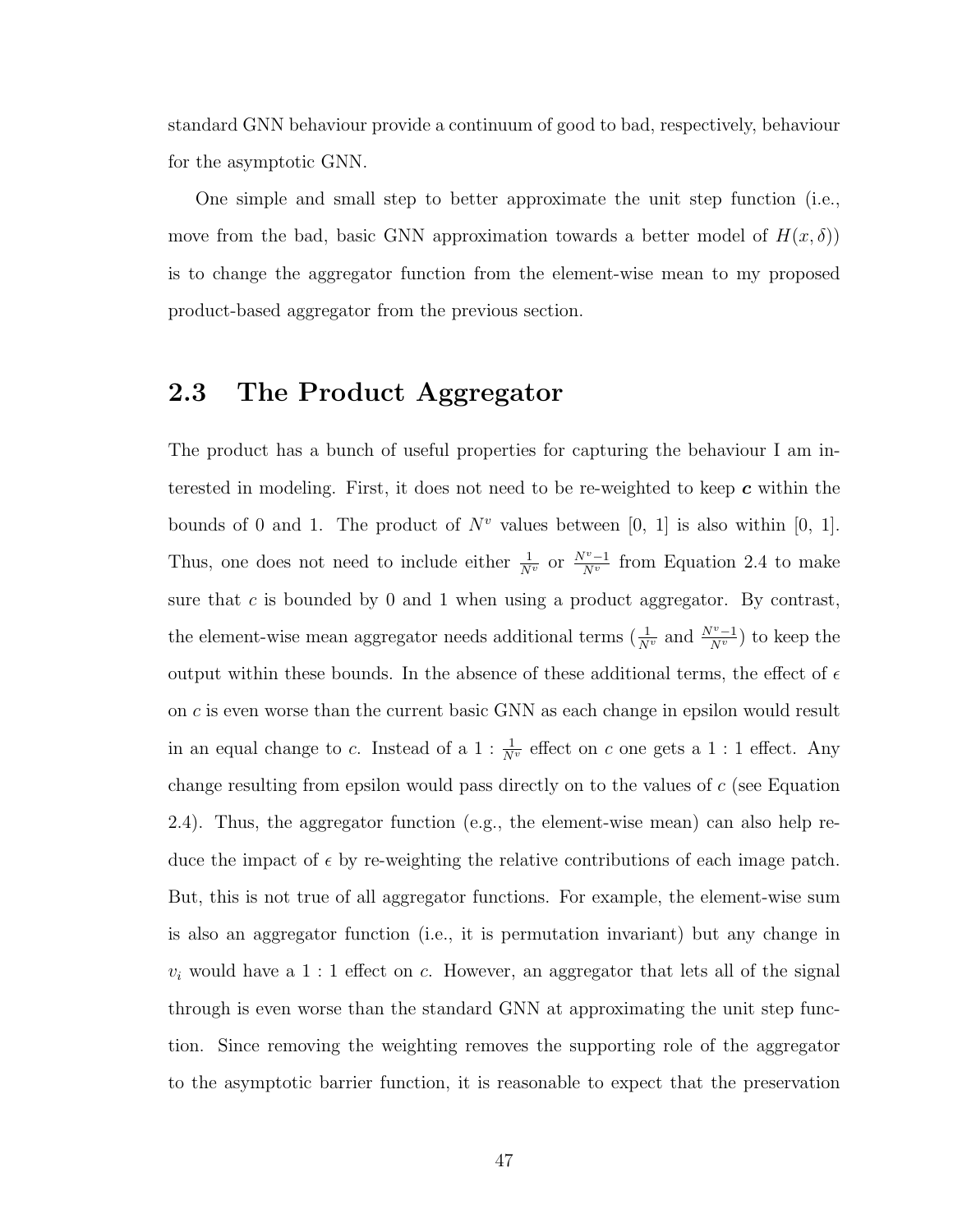of this behaviour by the product aggregator is important, if secondary to the key approximation conditions.

Similar to the element-wise mean, the product is also amenable to my simplification that assumes  $v_i = v_j$  for all  $i, j \in \{1, ..., N^v\}$  (i.e., the basic behaviour is amenable to the current structure of my analysis). Thus, one can simplify the formulation of c with the product to only include  $\mu$  and  $\epsilon$ . One change from the element-wise mean is that  $\mu$  is no longer the average value of the image patches, it is the  $(N^v)^{th}$  root. However, I will continue to use the Greek letter  $\mu$  to clarify its role and representation of the value when  $v_i = v_j$  for all  $i, j \in \{1, ..., N^v\}$ . This results in the following equations.

$$
\mu^{N^v} = \prod_{i=1}^{N^v} v_i \tag{2.5}
$$

$$
\mu = \left(\prod_{i=1}^{N^v} v_i\right)^{\frac{1}{N^v}}\tag{2.6}
$$

$$
c = (\mu + \epsilon)\mu^{(N^v - 1)}\tag{2.7}
$$

Conveniently, the  $n^{th}$  root of a number between [0, 1] is also between [0, 1]. A proof of this fact is outside of the scope of this project, but some simple experimentation can give one an easy intuition. For example, 0.1 to the  $100^{th}$  root, or  $0.1\frac{1}{100}$ , is approximately equal to  $0.9772372$  and  $0.99^{(1/5)}$  is approximately equal to 0.9998995. Thus, the  $n^{th}$  root of a number between [0, 1] drives the value closer to 1 while the  $n^{th}$  product of a value  $(x^n)$  between [0, 1] drives the value closer to 0. This means that the value of  $\mu$  when  $v_i = v_j$  for all  $i, j \in \{1, ..., N^v\}$  always exists and is always a larger number than the starting values (i.e., it is an upper bound on those values which only occurs when all of the starting values are equal).

Figure 7 shows how the product better resembles the unit step function than the element-wise mean. One can see why by considering each of the three conditions: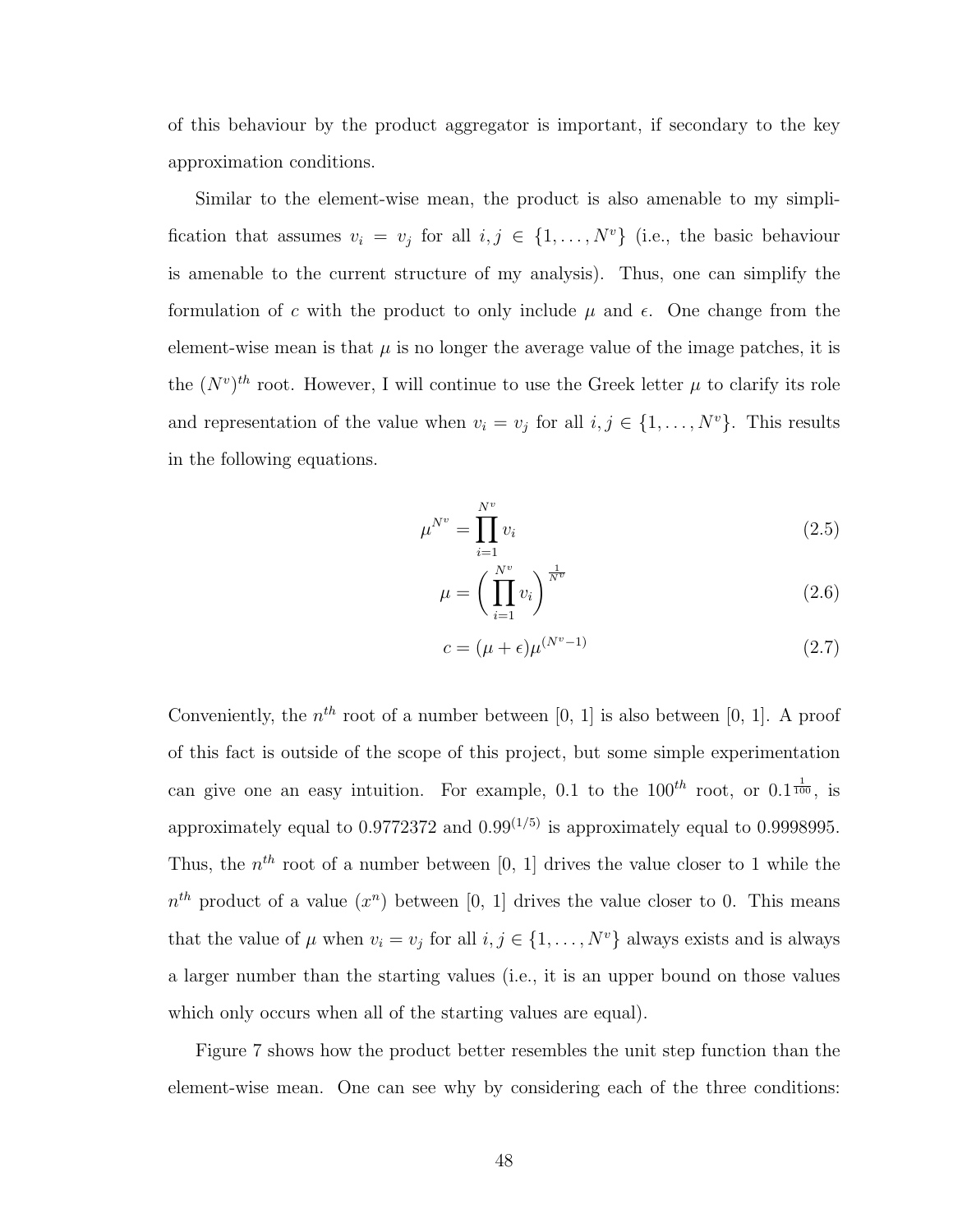

Figure 7: A graph of  $c = (\mu + \epsilon)\mu^3$ . Changes to  $\mu$  via  $\epsilon$  are now slightly larger when  $\mu$  is larger. However, a larger range of values of  $\mu$  are mapped to values of c close to 0. Overall, the graph better resembles the unit step function than the graph of the element-wise mean without  $H(x, \delta)$ .

zero gradient (ZG), small transition window (STW) and large transition gradient (LTG). For ZG, the visualization shows that a larger percentage of the values of  $\mu$  are mapped close to 0. If one defines any input value that results in a c value less than a proximity threshold  $(t_h)$  of 0.01 (i.e. producing less than 1% of the maximum output of c) as "close to 0," then every  $\mu$  value less than or equal to 0.31 (i.e., 31% of the input space) is close to 0. Although this threshold is somewhat arbitrary, the graph shows that for any fixed  $\epsilon$  and any hypothetical  $t_h > 0$ , the product maps a larger set of values of  $\mu$  to values of c less than t than the element-wise mean. Consequently, the product is always better than the element-wise mean on the ZG condition for a hypothetical  $t_h > 0$ .

One can perform a similar analysis for the STW condition. The key insight is that, for any fixed  $\epsilon$  and hypothetical  $t_h > 0$ , the vertical line drawn where the function intersects with  $t<sub>h</sub>$  will always have a larger value of  $\mu$  that maps to the corresponding value of c. This value of  $\mu$  will be called  $t_v$ . In effect, this means that the gradient of the product is increasing over time while the gradient of the element-wise mean is constant, which one knows by definition. This means that the product is always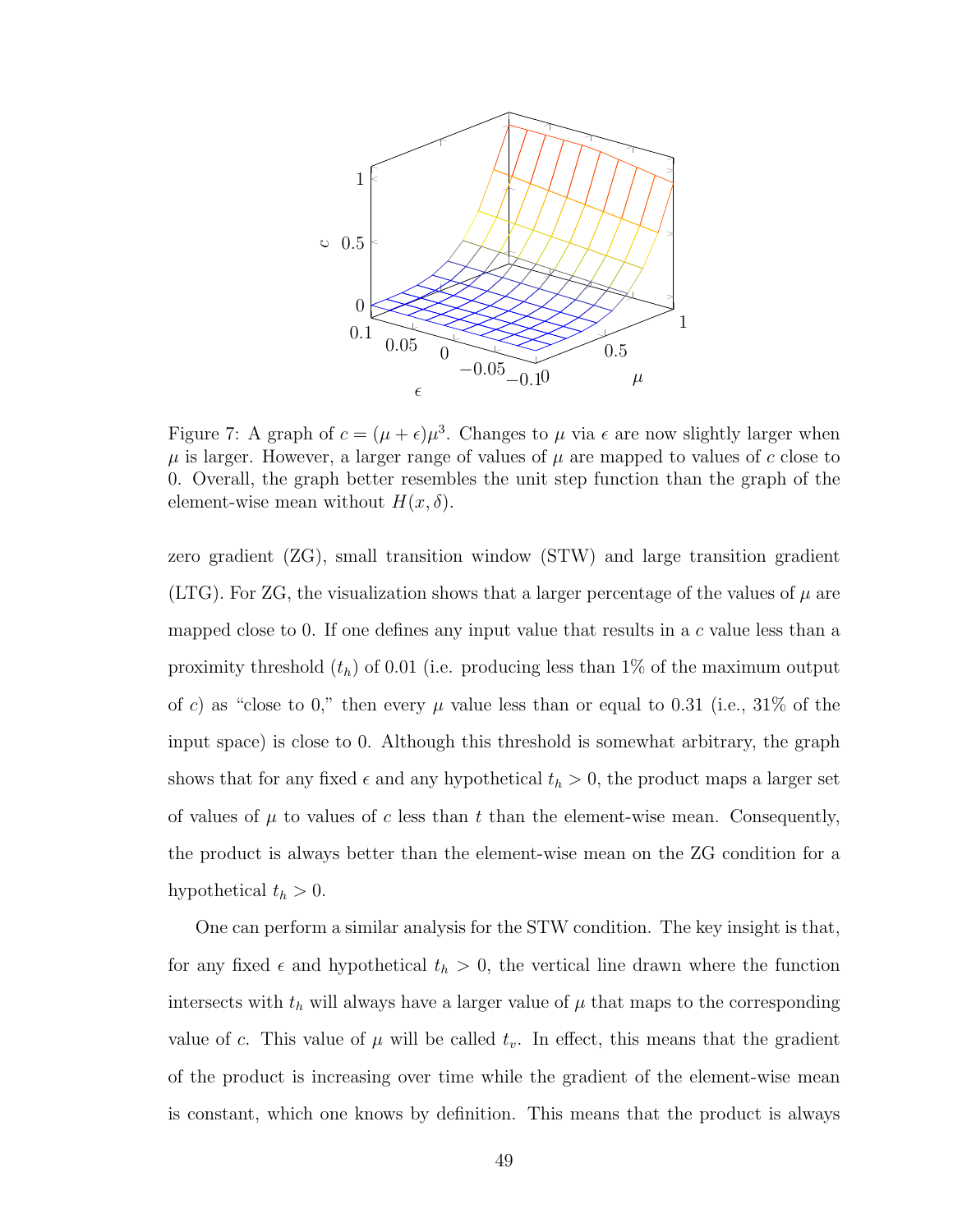better than the element-wise mean on the STW condition for hypothetical  $t_h > 0$ .

Finally, regarding the LTG condition, if one accepts that for every fixed  $\epsilon$  and  $t_h > 0$  the value of  $t_v$  is larger for the product function, then its gradient must also be steeper. One can deduce this as the end point of both functions is the same and yet, by virtue of  $t_v$  being greater for the product, the output of the product has farther to go to reach the final output value. Since one knows by definition that the gradient of the product is always increasing, the gradient of the product must be larger. This means that the product is always better than the element-wise mean on the LTG condition for hypothetical  $t_h > 0$ .

Although each of these conclusions are derived from very informal deductions, they are sufficient to illustrate the general improvement afforded by the product aggregator in a precise way.<sup>6</sup> On the basis of this analysis, I conclude that there are good reasons to believe that the product aggregator is a better approximation of the unit step function in the absence of my proposed asymptotic barrier function. By virtue of this approximation, one can also conclude that it imposes greater limitations on changes to a single image patch. I discuss the properties of this approach in the next section.

## 2.4 The Asymptotic Barrier

My asymptotic barrier function is designed to provide an even better approximation of the unit step function than the product aggregator. Of all of the design decisions discussed in this project, the final, multiclass asymptotic barrier function is the singlemost important piece of the asymptotic GNN. It is the true source of substructure invariance in the model.<sup>7</sup> Thus, the asymptotic barrier function is similar to the convolutional kernel for convolutional neural networks (CNNs). Without it, there

<sup>&</sup>lt;sup>6</sup>One might say that they have sufficient precision to be amenable to a more rigorous proof in future work.

<sup>7</sup>A fact that I empirically demonstrate in Chapter 4.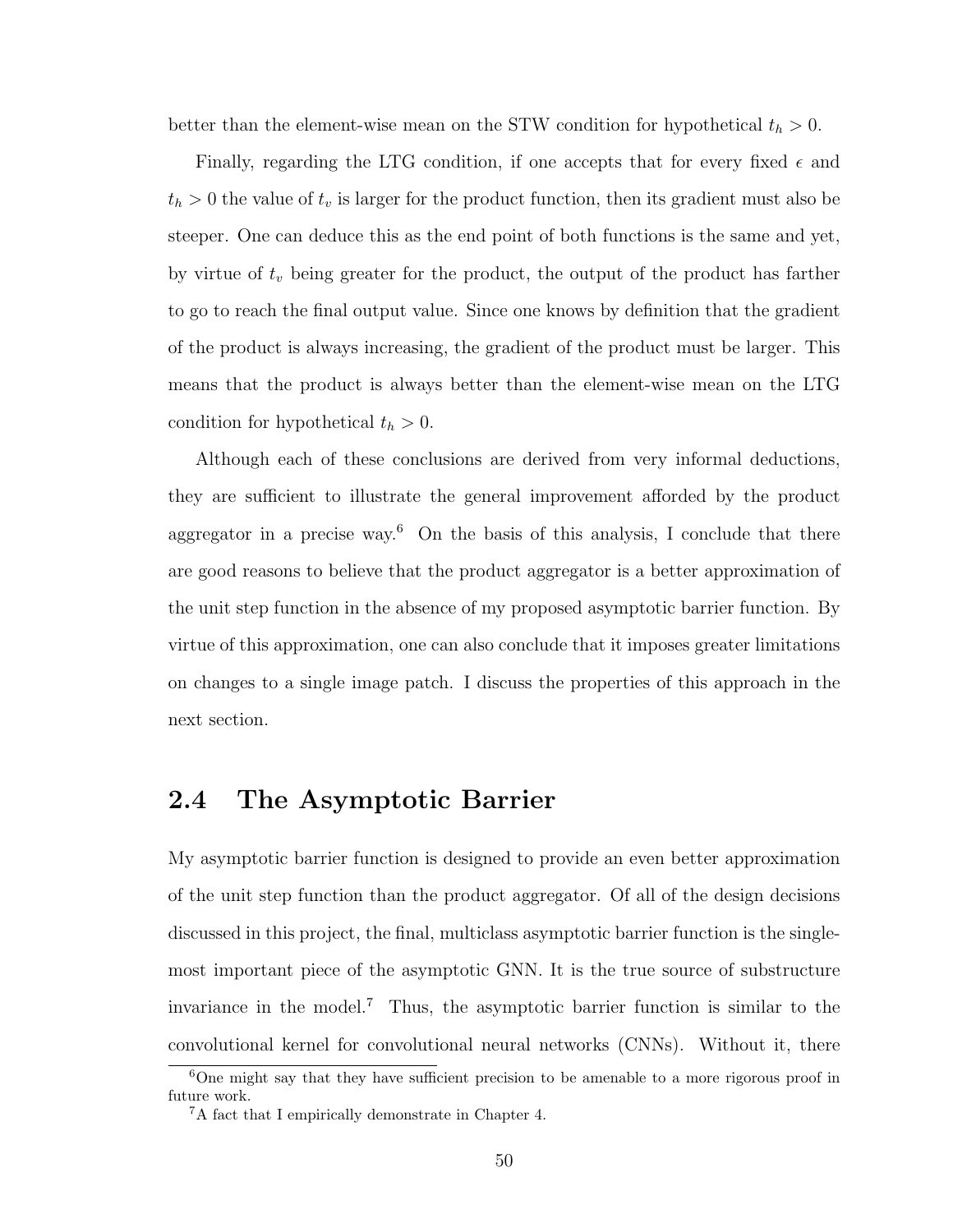simply is no CNN. However, there are many other essential components that play a supportive role to the asymptotic barrier function, including the product aggregator discussed above and the learning branch discussed later in this chapter.

There are two quick caveats that I would like to make before I start my analysis. First, the asymptotic barrier function has some topical resemblance to the Gumbel-Softmax both in terms of its approximation of categorical output and its use of the negative of the natural logarithm. However, I want to emphasize that my preliminary research into applying the Gumbel-Softmax in place of my asymptotic barrier function resulted in models with very poor accuracy scores on normal images (e.g., 30%). Consequently, there is no trivial mapping between the two mechanisms. Second, in later research I tried replacing the natural logarithm in my proposed asymptotic non-linearity with the inverse of v yielding  $(v + \kappa)^{-\psi}$ . My preliminary results were very similar to the results I report in Chapter 3. Future research will need to evaluate whether these two non-linearities are similar for the reasons discussed in sections that follow. However, this does provide preliminary evidence that it is the asymptotic behaviour of the non-linearity that is critical, not the specific implementation that I propose here. With these caveats in hand, I continue my analysis of my proposed asymptotic barrier function.

The key insight of my asymptotic barrier function is to use an asymptotic nonlinearity to better approximate the unit step function. Since the input values to the asymptotic barrier function  $(v_i$  for  $i = 1 : N^v)$  range between 0 and 1, it needs to be defined over the domain [0, 1]. The natural logarithm is a function that is defined over the domain (0, 1] and has an asymptote at 0. That is, the limit approaches negative infinity as the input approaches 0 from the right. Critically, the unit step function operates over positive values. To better approximate this behaviour, I take the negative of the natural logarithm to flip the sign to positive infinity. In an effort to better satisfy the LTG, zero gradient (ZG), and small transition window (STW)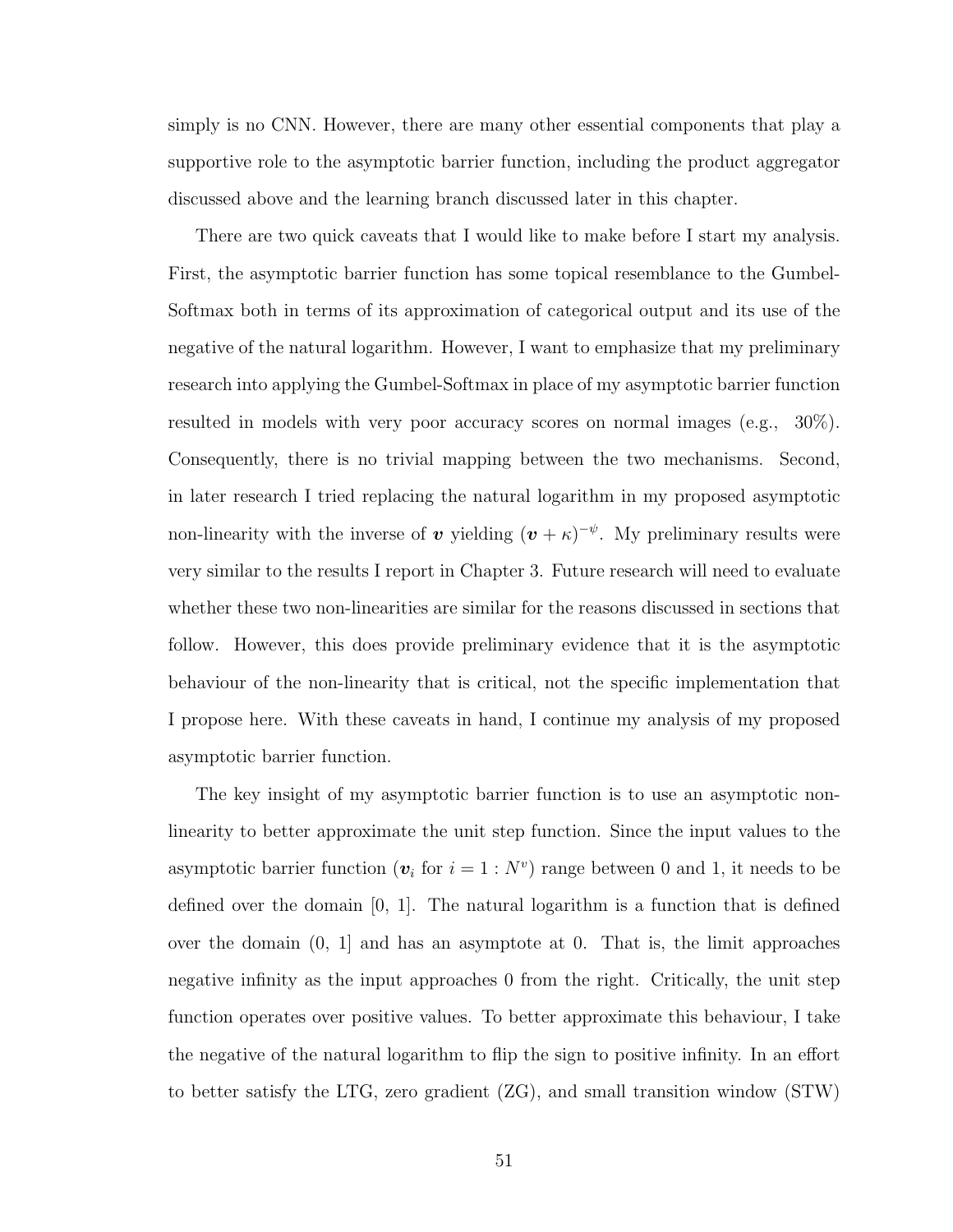conditions, one can include a simple hyperparameter that exponentiates the resulting output as follows.

$$
\Gamma(\mathbf{v}, \psi, \kappa) = (-1)^{\psi} \cdot \ln^{\psi}(\mathbf{v} + \kappa)
$$
\n(2.8)

where  $\psi$  is a scaling hyperparameter of the asymptotic barrier function and  $\kappa$  is another hyperparameter that is explained below.

Figure 8 provides a visualization of four different plots of  $\Gamma$  with  $\psi$  set to integers 1 through 4 and when v is scalar (v). My formalization of  $\Gamma$  swaps back to its original characterization from Chapter 1 as a mismatch detector (i.e., where larger values indicate a worse match with the class and correspond with a smaller output value). Although I will swap back to the match detector in a moment by using  $1 - v$  as the input to Γ, I wanted to include the basic behaviour of the previous equation without adding too many steps at once.

Simple visual inspection of these figures should show that each of the approximation conditions improves as  $\psi$  increases. The lower half of each curve is flatter with increasing  $\psi$  leading to a larger range of input values falling below the horizontal dashed lines  $(t_h)$ . This improves the ZG condition. The vertical line drawn where the function intersects with  $t<sub>h</sub>$  is smaller—instead of being larger for the match detectors—which means that the transition window is smaller with increasing  $\psi$ <sup>8</sup> This improves the STW condition. Finally, the gradient of the output values is larger when  $v > t_v$  as  $\psi$  increases. Together, these properties suggest that Γ becomes a better approximation of  $H(x, \delta)$  as  $\psi$  increases.

There are two key issues with this approach that are closely related. First, infinite values are problematic for gradient-based learning and, second, the unit step function has a bounded output. To resolve both of these problems, one can truncate the

<sup>&</sup>lt;sup>8</sup>It might seem like I am cheating to compare different values of  $t<sub>h</sub>$  for each value of  $\psi$ . However, if one were to normalize the output, as I do in Figure 9,  $t<sub>h</sub>$  would be equal (specifically 0.5) for each graph. Consequently, it is simply the change in the upper bound as  $\psi$  increases that requires this change in the value of  $t_h$ .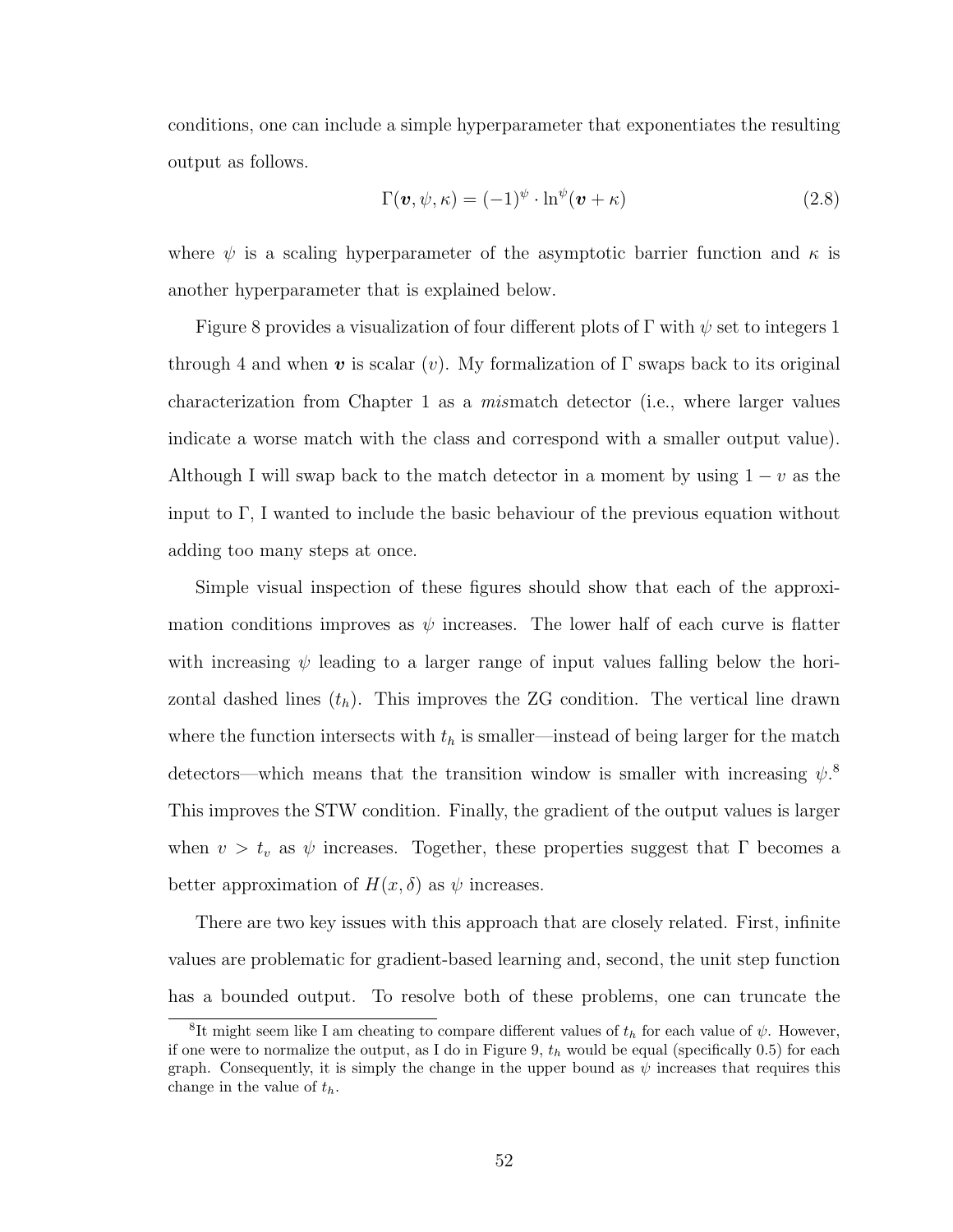

Figure 8: Four plots of the asymptotic barrier function with different values of  $\psi$ . The values are the integers from 1 to 4 from top-left to bottom-right. Each graph has one hundred equally spaced samples from within the domain [0, 1]. Consequently, the maximum value displayed for each graph has  $0.01$  as its input value for v. The horizontal dashed line is the central output value of  $\Gamma$  between the inputs  $v = 1$  and  $v = 0.01$ . It models one possible approximation threshold  $(t_h)$  over the input domain. The vertical dotted line captures the intersection between  $t<sub>h</sub>$  and the graph. It shows the value of  $\mu$  ( $t_v$ ) for the given  $t_h$ . Together, these dashed lines help one observe the effect of  $\psi$  on the approximation conditions: ZG, STW, and LTG. Critically, as  $\psi$ increases,  $t_v$  shifts to the left (i.e., gets smaller). This leads to an increasingly good approximation of  $H(x,\delta)$ .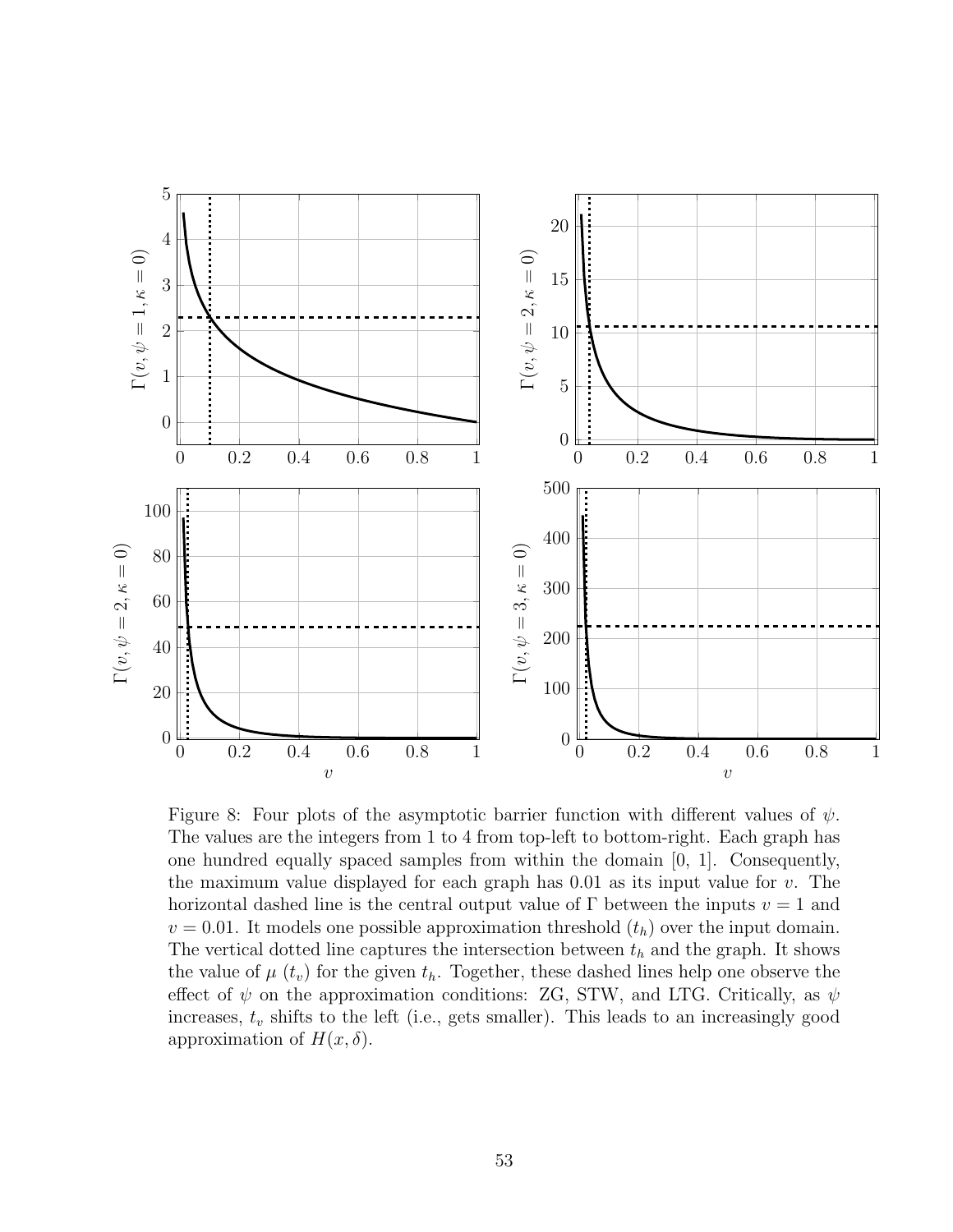

Figure 9: A graph of the asymptotic barrier function when  $\psi = 4$  and  $\kappa = \frac{1}{e}$  $\frac{1}{e}$ . This sets the maximum value to be 1, which simplifies subsequent discussions. The graph has one hundred equally spaced samples from within the domain [0, 1].

output of Γ by adding a small constant (κ) element-wise to the input. As a bonus,  $\kappa$  acts to parameterize the desired maximum value of the output. Together,  $\kappa$  and  $\psi$  enable one to select increasingly good approximations of  $H(x, \delta)$  while bounding the maximum value of the final output of the function. This makes it a very flexible non-linearity. For example, I consider the case when  $\psi = 4, \ \kappa = \frac{1}{6}$  $\frac{1}{e}$  and the input is  $1 - v$  (i.e., the strength of the match with the class instead of the mismatch) to simplify the rest of the analysis of the asymptotic barrier function's behaviour (see Figure 9).<sup>9</sup> This constrains the output of  $\Gamma$  to be in [0, 1].

Recall that the current objective is to use the asymptotic barrier function to better approximate the unit step function from Figure 5. As with the examples from the previous section—element-wise mean of  $H(x, \delta)$ , element-wise mean without  $H(x, \delta)$ , and product aggregator without  $H(x, \delta)$ —one can use the simplification ( $\mu$ ) where v is scalar and  $v_i = v_j$  for  $i, j \in \{1, ..., N^v\}$ . However, since the change  $(\epsilon)$  to the base

<sup>&</sup>lt;sup>9</sup>The astute observer might notice that there is a small increase in the value of  $v^{\Gamma}$  as v approaches 0 and wonder how this might effect my results. Given that the results were the same when I used the inverse of v instead of the natural logarithm and  $v^{-1}$  is monotonically decreasing as v increases (except when it crosses zero), I can preliminarily conclude that this small increase is not driving my results.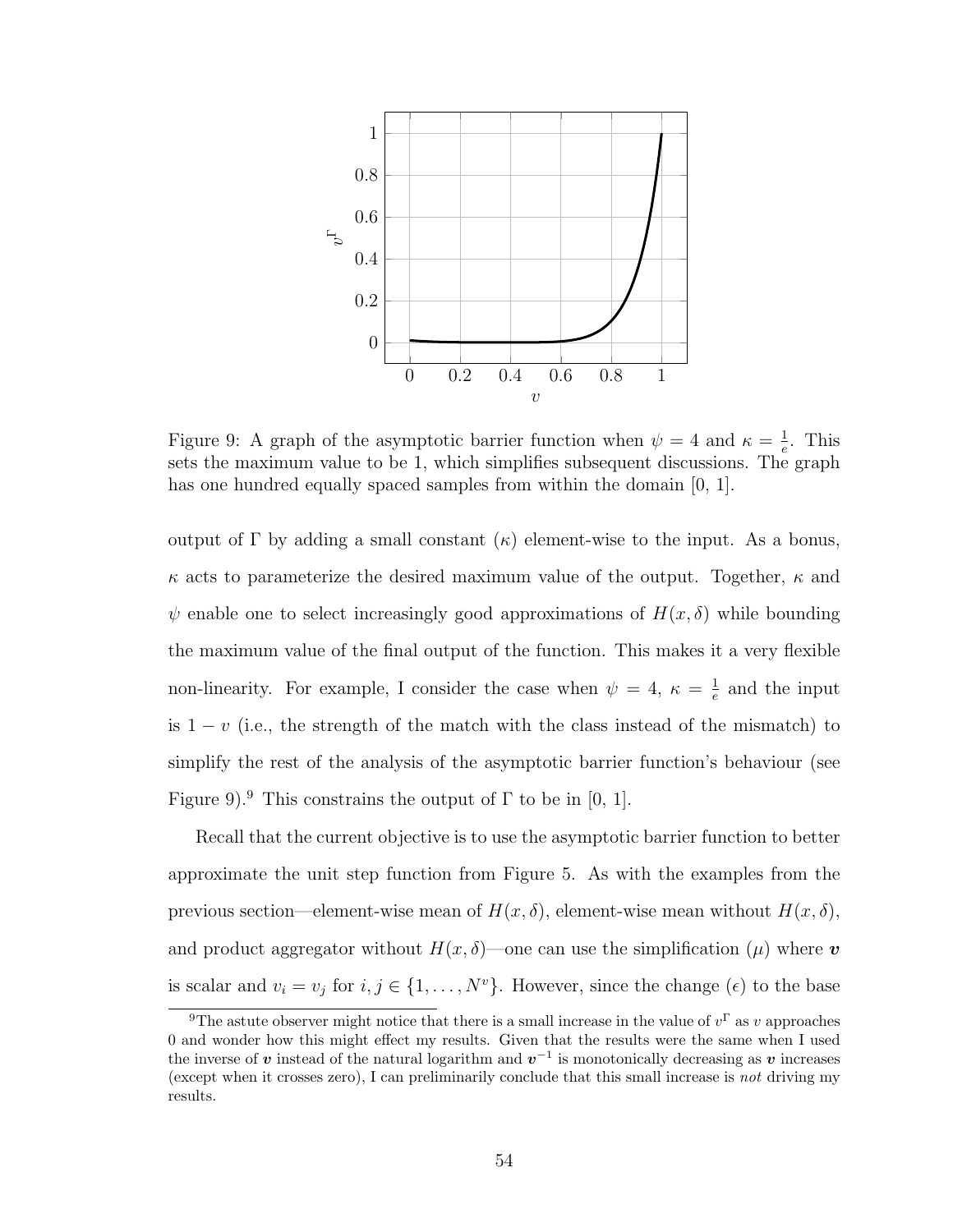values  $(v_i)$  occurs before the asymptotic barrier function, one needs to approximate  $\mu$  by taking the inverse of Γ( $\mu, \psi, \kappa$ ) (i.e., the value after  $\mu$  after Γ). The equations for this inverse  $(\Gamma^{-1})$ ,  $\mu$ , and the class output c are defined below.

$$
f(x,\psi) = ((-1)^{-\psi} \cdot x)^{\frac{1}{\psi}} \tag{2.9}
$$

$$
\Gamma^{-1}(x,\psi,\kappa) = e^{f(x,\psi)} - \kappa \tag{2.10}
$$

$$
\Gamma(\mu, \psi, \kappa)^{N^v} = \prod_{i=1}^{N^v} \Gamma(v_i, \psi, \kappa)
$$
\n(2.11)

$$
\mu = \Gamma^{-1}\left(\left(\prod_{i=1}^{N^v} \Gamma(v_i, \psi, \kappa)\right)^{\frac{1}{N^v}}, \psi, \kappa\right)
$$
\n(2.12)

$$
c = \Gamma(\mu + \epsilon, \psi, \kappa) \cdot \Gamma(\mu, \psi, \kappa)^{(N^v - 1)}
$$
\n(2.13)

where x is equal to the output of  $\Gamma$  and f is equal to  $\ln(\Gamma + \kappa)$ . Although the formulation is more complex due to the required inverse of  $\Gamma$ , the final equation is just the product aggregator (Equation 2.9) from the previous section. The main change is that  $\Gamma$  is now modifying the signals of  $\mu$  instead of  $v_i$ . If one represents the modified barrier node with the symbol  $v_{\epsilon}^{\Gamma}$  and the generic, unmodified barrier node with symbol  $v_{\mu}^{\Gamma}$  (to simplify the notation), one gets.

$$
c = v_{\mu + \epsilon}^{\Gamma} \cdot (v_{\mu}^{\Gamma})^{N^v - 1} \tag{2.14}
$$

One can then visualize the output of this function for  $\psi = 4, \ \kappa = \frac{1}{6}$  $\frac{1}{e}$  and an input of  $1 - v$  in Figure 10.

Equation 2.14 gives a much better approximation of  $H(x, \delta)$  than the normalized sum and product aggregators. To understand why, one can examine how the approximation conditions have changed with the inclusion of Γ. For the ZG condition, if the horizontal line is set to give c an upper bound of 0.01  $(t_h = 0.01)$ , then every  $v_i$  less than or equal to 0.89 (i.e., 89% of the input space) is "close to zero" relative to this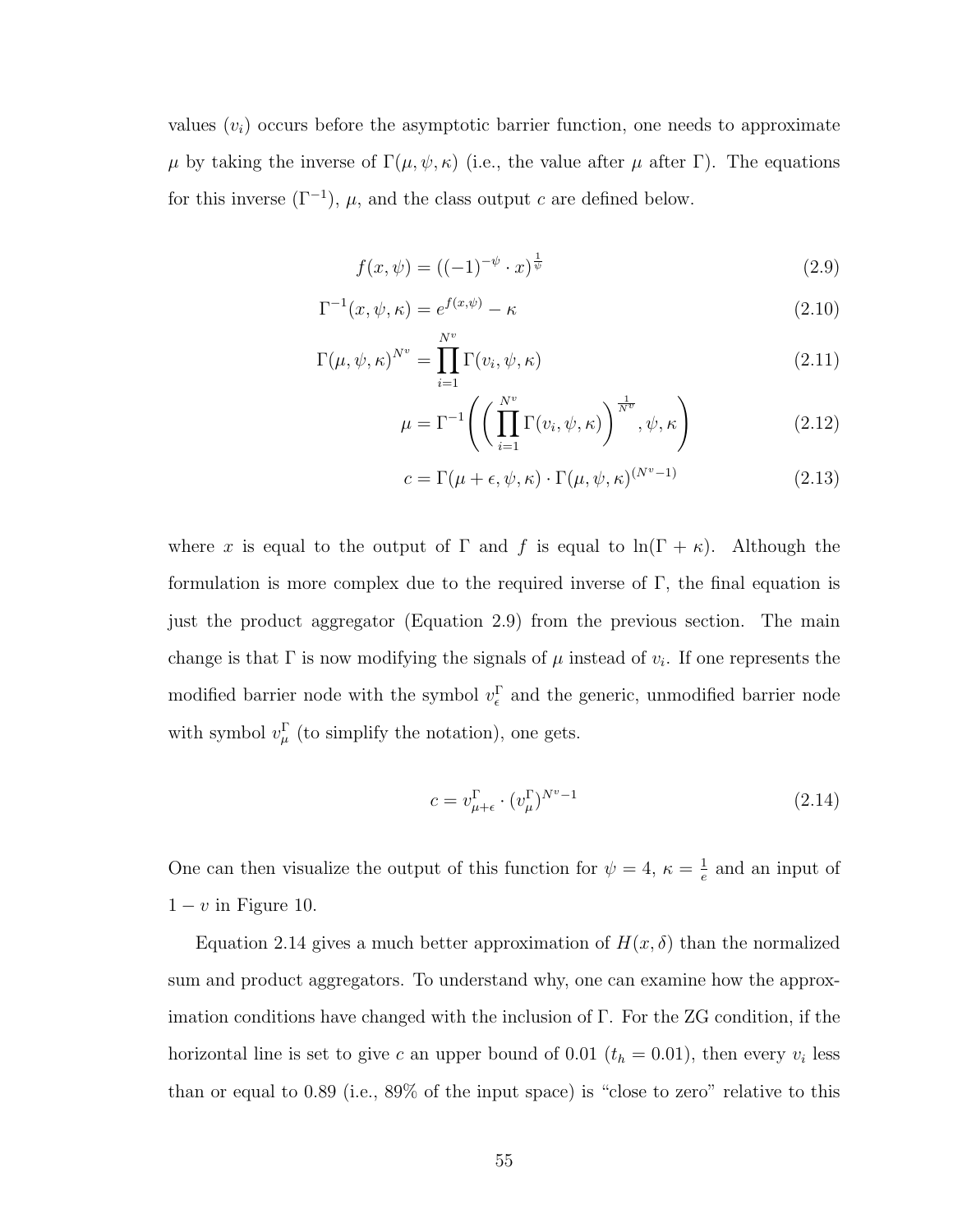

Figure 10: A graph of  $c = v_{\mu+\epsilon}^{\Gamma} \cdot (v_{\mu}^{\Gamma})^{N^{\nu}-1}$  with  $\psi = 4$ ,  $\kappa = \frac{1}{e}$  $\frac{1}{e}$ , and an input of  $1 - v$ that is simplified to  $\mu$ . The graph resembles the unit step function graph, but with a bounded asymptotic discontinuity near 1 instead of a jump discontinuity. This is the best approximation of  $H(x, \delta)$  discussed thus far.

threshold. This is an approximate increase of 58% relative to the product aggregator on its own. For the STW condition, only  $11\%$  of the values fall within the transition time window for  $t<sub>h</sub> = 0.01$ . The gradient is also much larger as the output needs to transition farther in a shorter amount of time. Consequently, the best approximation of the unit step function considered thus far is  $\Gamma$ . By extension, one can conclude that  $\Gamma$  is able to constrain the impact of  $\epsilon$  on c by approximating  $H(x, \delta)$ .<sup>10</sup>

It is worth summarizing what I have accomplished thus far. Throughout this section I have been trying to approximate the unit step function  $(H(x, \delta))$  with another function that has a tractable gradient. After making some simplifications to help with the analysis, I outlined three key conditions for approximating  $H(x, \delta)$ : the zero gradient (ZG), small transition window (STW) and large transition gradient (LTG) conditions. I then showed that removing the unit step function (i.e., using a traditional GNN) from the normalized sum aggregator almost entirely removes the behaviour of each of these conditions. This motivated my introduction of the product aggregator, which improved the ZG, STW, and LTG conditions relative to the

 $10$ For a sketch of a proof, see Appendix 1.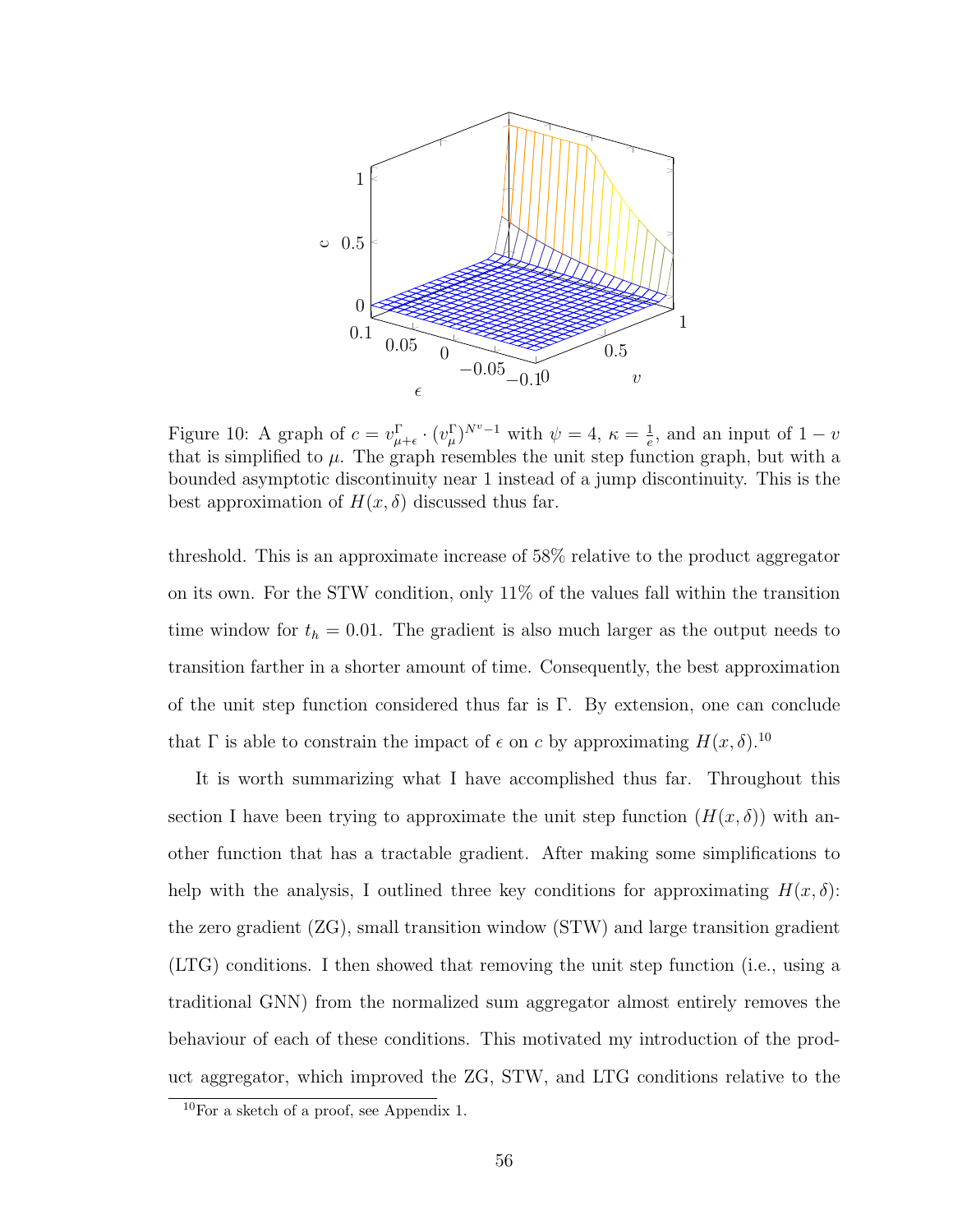normalized sum. Finally, I introduced my asymptotic barrier function and showed how its hyperparameters can be used to improve my approximation of  $H(x, \delta)$  along each of the three dimensions. This completes my analysis of  $\Gamma$  in the single class case. I will now extend this discussion to the multiclass case, which is essential for many classification tasks like MNIST.

#### 2.5 The Multiclass Asymptotic Barrier Function

To formulate the multiclass case of the asymptotic barrier function with  $K$  classes, I need to incorporate three additional constraints. First, I constrain the base nodes to be a vector  $(v)$  with exactly K elements. I will reference the individual elements of  $v$  by indexing them in the exponent position. For example, the  $m^{th}$  element of the vector  $v$  is the scalar value  $v^m$ . Second, as I outlined in the first section of this chapter, all of the elements of  $v_i$  must sum to 1 for each image patch  $i = 1 : N^v$ . They each define a probability distribution over the  $K$  classes for that image patch. Third, the output of c needs to be a one-hot vector. Before I describe the behaviour of the multiclass barrier function, it is worth considering the impact of these constraints on the model.

The most important result of these constraints is that, as a consequence of small values in the asymptotic barrier mapping to large values in the final output, the probability distribution describes the relative mismatch with a given class. For those who are familiar with the softmax function in its conventional usage, which I use to compute the probabilistic vector, this will seem very unintuitive if not completely incoherent. The softmax of the logits of a classifier is used to compute which class the input *belongs to* not which class it *does not* belong to. However, careful thought will reveal that these semantics are less than ideal when it comes to the substructure contained in an image patch of a larger image that one is classifying. For example,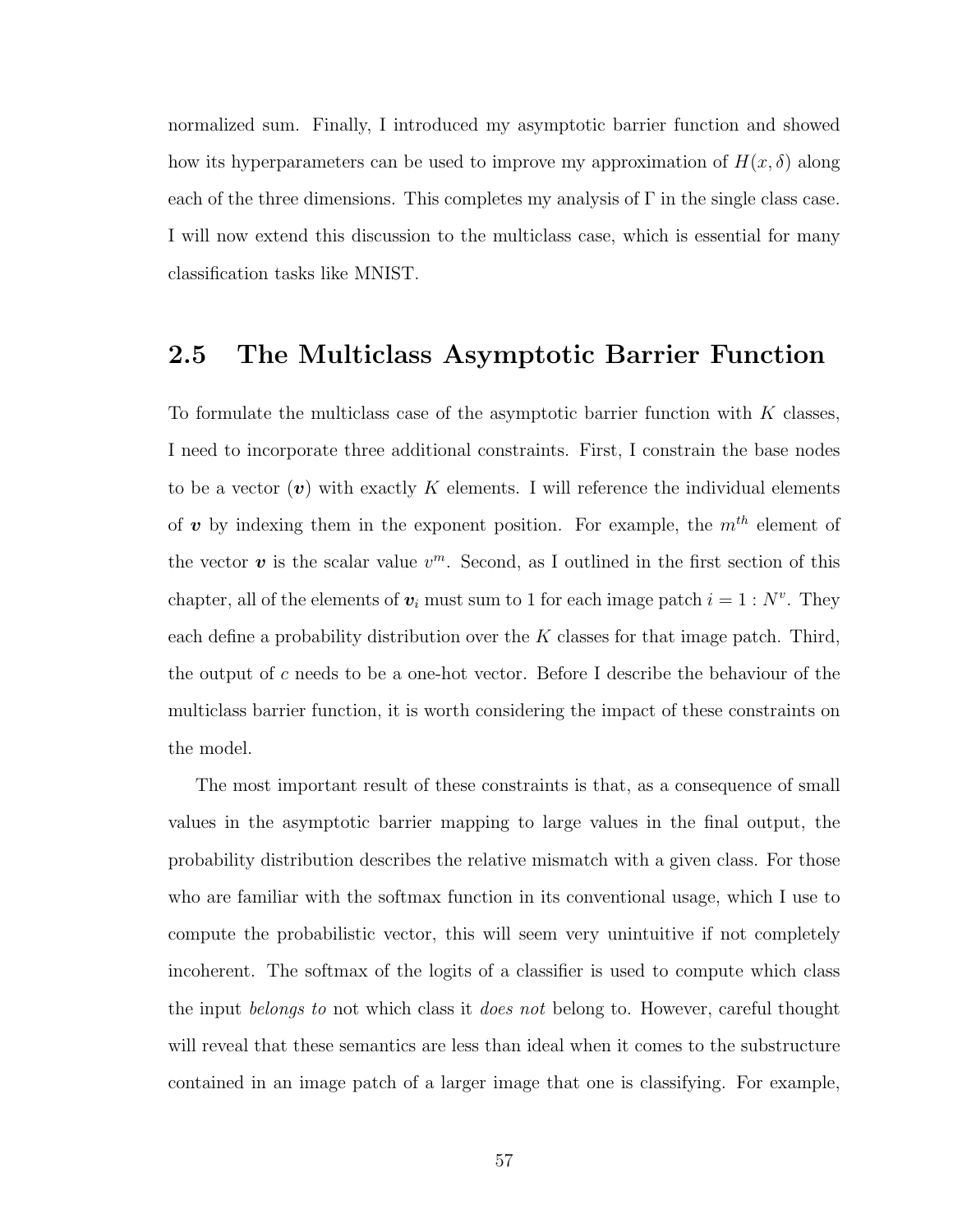the three pixel vertical line that can be found in a 3-by-3 image patch in the top-right position of a 5-by-5 pixel image could belong to every digit class except the '5' and '6' classes in their standard form (see Figure 11). Although one could say that there is zero probability of a match for classes 5 and 6 and an equal probability match for the other classes, this has some unusual implications. The foremost of which is that, the more classes that a substructure contributes to, the less it contributes to each of them. That is, if there were actually 9 different digits that used that image patch (or 5), the 3-pixel vertical line in the top-right corner of the image would somehow contribute less (or more for fewer digits) to that image.

Figure 11: A visualization of a 3-by-3 pixel image patch in the top-right corner a 5-by-5 pixel image. Green squares indicate agreement between the image patch and the corresponding digit while red squares indicate disagreement. The vertical line in the top-right position has perfect agreement with every digit except the '5' and '6' as shown by the red squares.

The statisticians in my audience will reply to this argument that of course the final probability will change if the match is with more (or fewer) output classes for the entire image. An image patch that is less common should contribute more to the classes it is used by. In response, I pose the following question: is this actually true in this domain? What is the most defining image patch of the digit '1'? What about the image patches of the digit '1' is "uncommon" in any statistical sense? The answer is self-evidently, "Nothing." The image patches of the digit '1' might well be the most common image patches for digits, at least for small images. Despite this fact, every single one of them is critically important to correctly identifying the digit. What about the digit '4'? One might say that the upper 'U' at the top of the four is distinctive. But, it is also contained in many other digits (i.e., it contributes to all circles; e.g., '9', '8', '6', '0'). This issue is even more critical once one considers my focus: adversarial examples.

Adversarial examples exploit sensitivity in the network at the boundary of class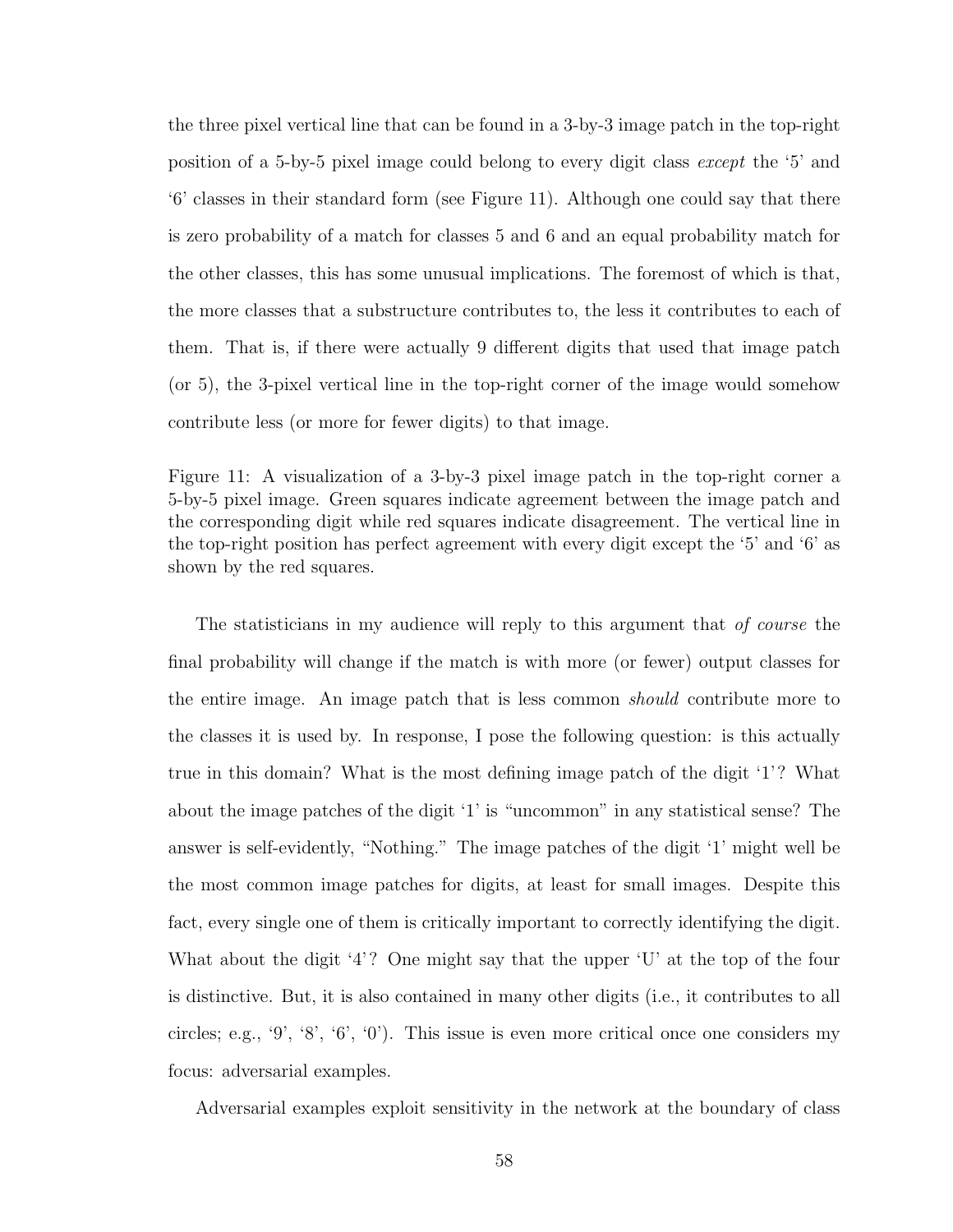divisions. In other words, the boundary of what constitutes a valid "match" with a given class. If a network is designed to compute the probability of a match between the image patch and each class, then an adversarial attack only needs to change the input enough to get the second highest match to be larger than the current maximum.<sup>11</sup> That is, the robustness of the network is strongly coupled to the difference between the largest and second largest match probabilities (for an undirected attack). If an aggregator is included in the network, then this changes to the aggregated difference between the largest and second largest probability across images patches (e.g., the element-wise average). By contrast, the mismatch probability has a very different semantics.

For the mismatch probability (my proposed mechanism), a given image patch can be a 'match' (i.e., near zero mismatch probability) with any number of classes. For a simple case of the example I outlined above, the three pixel vertical line might have a 0 probability mismatch with all of the classes except '5' and '6', which it has a 0.5 probability mismatch with. Thus, it is not the second best probability that matters in this case, it is the worst case probability. The adversarial attack needs to make the image patch resemble a '5' or a '6' by, for example, decreasing the intensity of the middle pixel. Obviously, this is a somewhat contrived case for this example, but the key point is that all good matches will already be contributing to the output of a given image patch.

In essence, my proposed technique is a somewhat complicated, engineering solution for counting zeros in the image patches. That is, each zero is a vote for a given class for a particular image patch. Each image patch is allowed to have a vote for any number of classes. The aggregator function then tallies the votes and selects the class with the most votes as the winner. By using a product aggregator, each vote contributes multiplicatively so that spurious matches quickly approach zero and

 $11$ Researchers familiar with the domain will know that this is a very common occurrence for many different adversarial attacks.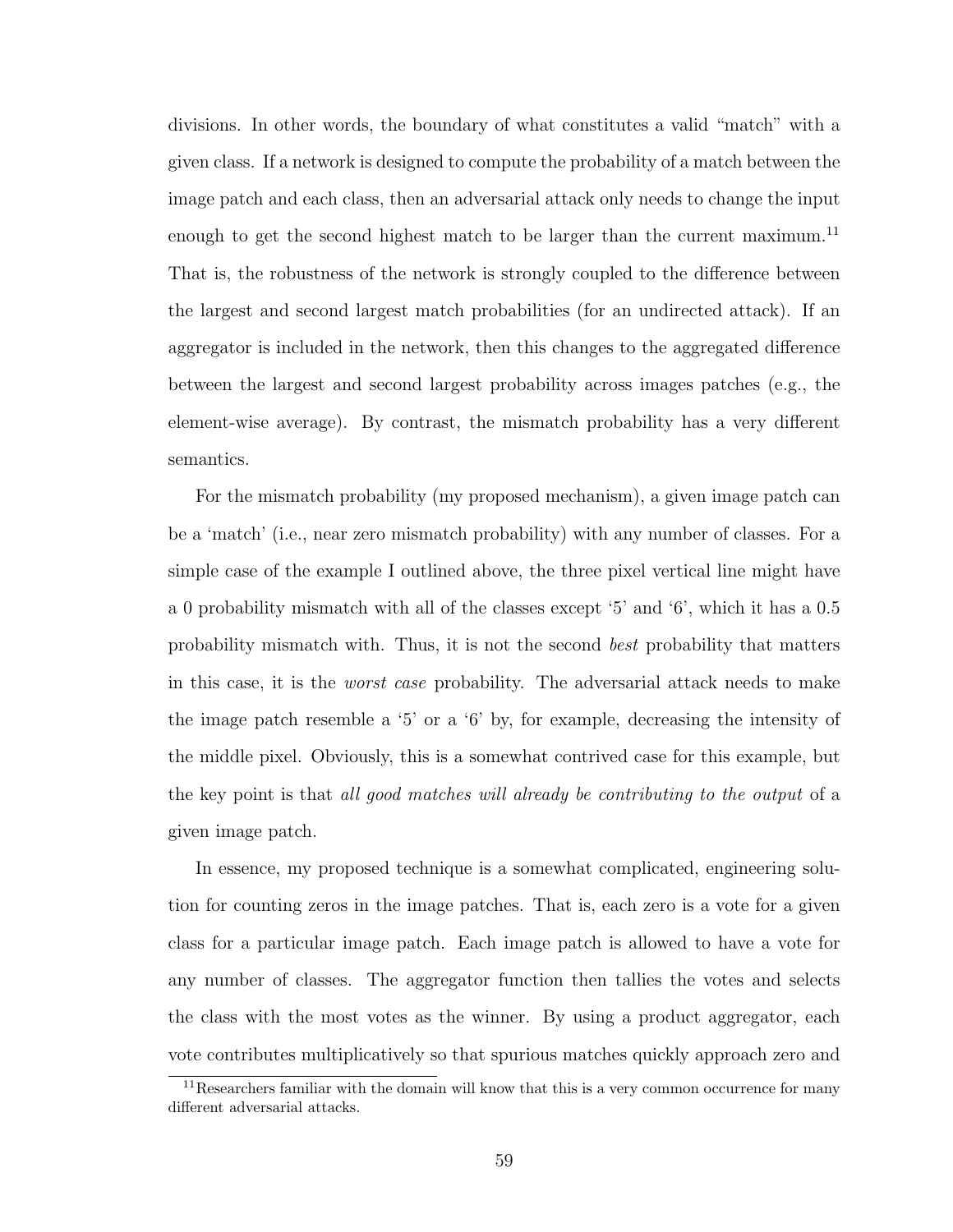one class quickly dominates—the one that is consistent with the largest number of image patches. In this framing, the relative difference between the best matches in a single patch are mostly irrelevant as an additional zero in a different patch will overwhelmingly dominate the minor change (by design). Throughout the rest of this section, I describe the behaviour of the entire multiclass asymptotic barrier function in a lot more detail, in particular, where not every mismatch probability is either 0 or the maximum bad match. However, the above discussion hopefully helps orient the reader to some of the underlying motivation behind my design decisions, especially as they relate to these constraints and the use of the mismatch probability rather than the conventional one.

To implement the three constraints discussed above within the asymptotic barrier function, I change  $\kappa$  to be a smaller value (0.1) and, consequently, I allow c to have a larger maximum output value (approximately 624382). I then add a softmax nonlinearity,<sup>12</sup> this produces a one-hot output vector of size  $K$ , where  $K$  is the number of classes.

To begin, I can define this new formulation of  $\Gamma$  with the following five equations that build off of the simplifications I defined in previous sections.

$$
1 = \sum_{m=1}^{K} v_i^m \quad \text{for } i = 1 : N^v \tag{2.15}
$$

$$
c^{m} = \prod_{i=1}^{N^{v}} \left( (-1)^{\psi} \cdot \ln^{\psi}(v_{i}^{m} + \kappa) \right) \quad \text{for } m = 1 : K \tag{2.16}
$$

$$
\text{softmax}_m(\mathbf{c}) = \frac{e^{c^m}}{\sum_{k=1}^K e^{c^k}} \quad \text{for } m = 1: K \tag{2.17}
$$

where the first equality is the constraint on the input values,  $c<sup>m</sup>$  is the output class for class  $m$  of K classes, and the last equation computes the softmax output for each element in c. One will note that I will no longer consider  $\epsilon$  for the multiclass case as

 $12$ The softmax is a non-linearity that handles multi-class classification (i.e., a vector of output values) and makes the output sum to 1.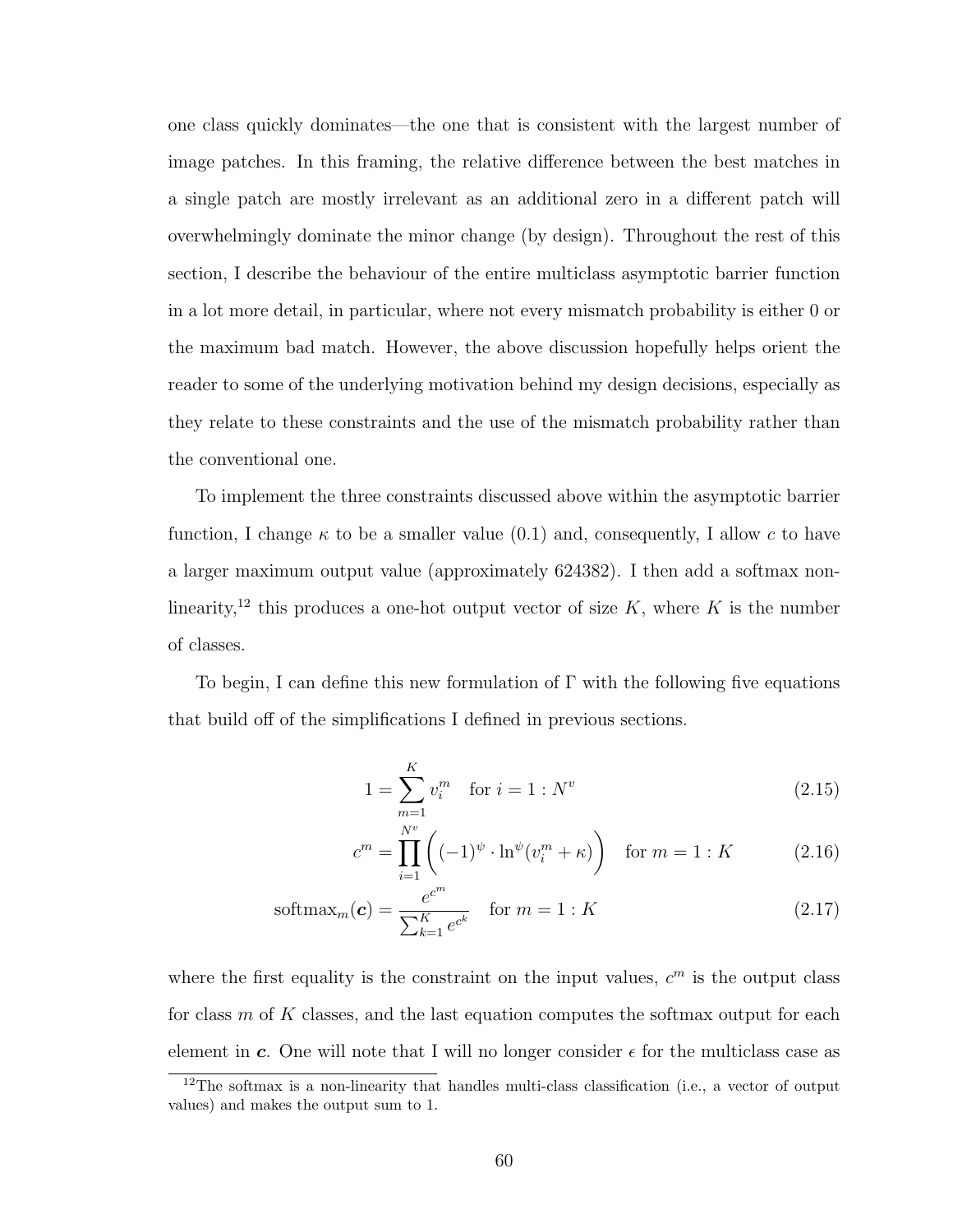one should already be confident that  $\Gamma$  constrains its impact based on the analyses of the previous sections. To understand the behaviour of these equations, consider the following graph when  $K = 2$ ,  $N^v = 4$ ,  $\psi = 4$  and  $\kappa = 0.1$  (see Figure 12).

At first glance, the behaviour of this function does not resemble the unit step function I introduced earlier in the chapter. However, the mapping does exist. The missing detail is that the unit step function is actually not defined at  $1 - \delta$  (or 0 in its standard formulation). Consequently, what value one chooses to pick at that indeterminate point is merely a matter of convention or specific use case. If one assigns the undefined value to be 0.5, then the unit step function becomes a piecewiseconstant function with three constants: it can be in a 0, 0.5, or 1 state. Now, if one considers the case when there are two values that need to be approximated, then it is natural to see their interaction in terms of these three values. When one of the values are off, the softmax guarantees that the other value is on. When one of them is in the middle state  $(0.5)$ , the other must also be in the 0.5 state. The two classes then flip as the first class turns on. This is exactly the behaviour of the function in Figure 12.

My proposed asymptotic barrier function loosely behaves like a piecewise-constant unit step function when  $K = 2$ . It has three key states  $(0, 0.5, 1)$ . Each of these states still *locally* preserves the approximation conditions for  $H(x, \delta)$ . That is, they have zero gradient (ZG) for roughly a third of their input. They have small transition windows (STW) at every transition point and they have large transition gradients (LTG) at every transition point. The major change is that there is now a third value incorporated into the transition states (i.e., the initial unit step function exhibits slightly more complex behaviour). What is especially interesting is how this behaviour changes as  $K$  increases.

When  $K = 3$ , one can start to get a sense of the general behaviour of the function that counts zeros, which I described at the beginning of the section (see Figure 13).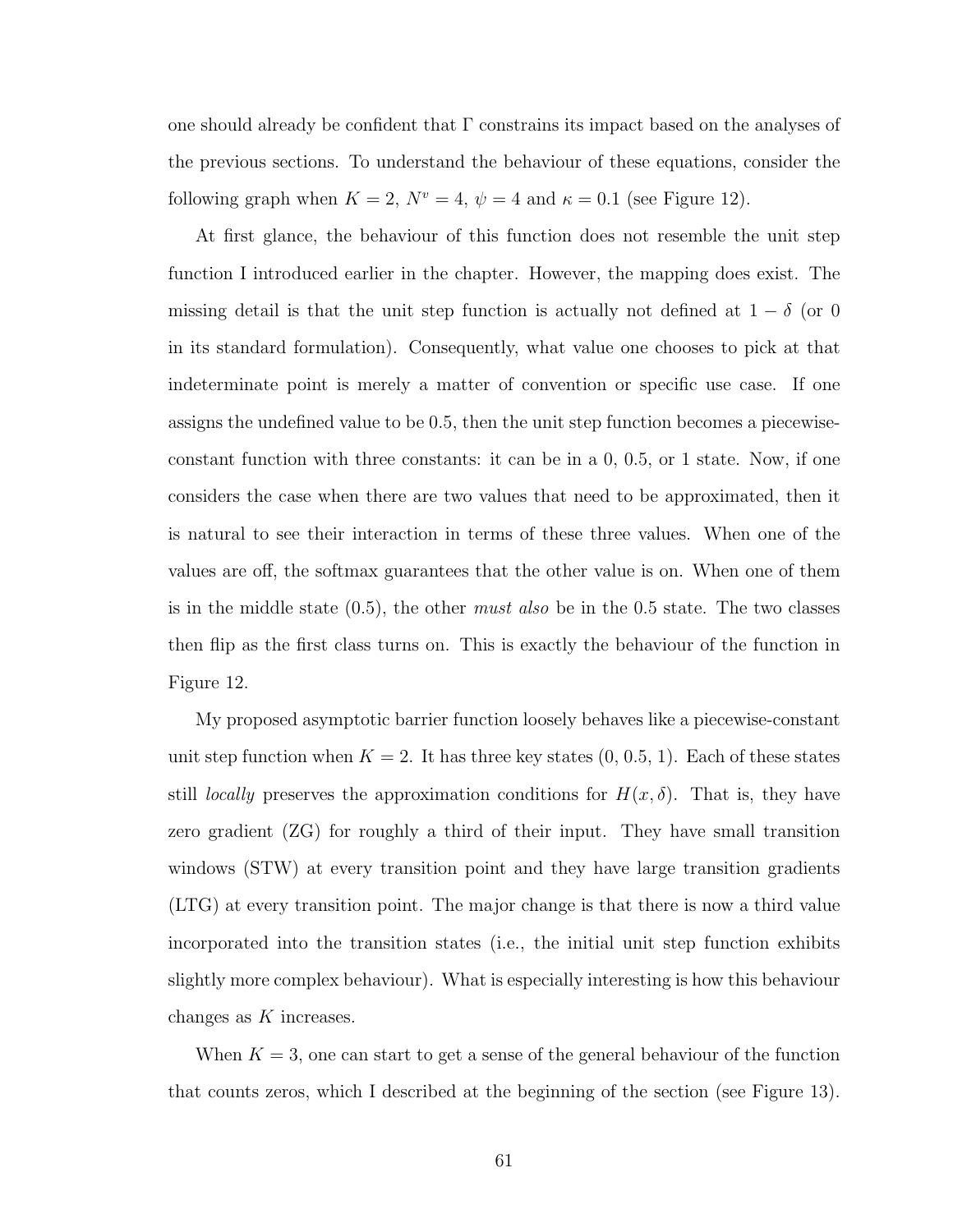

Figure 12: A graph of the softmax of the product of the asymptotic barrier function when  $K = 2$ ,  $N^v = 4$ ,  $\psi = 4$  and  $\kappa = 0.1$ . The solid line is for  $v^2 = 1 - v^1$  and the dashed line is for  $v^1$ . The graph has eighty-nine equally spaced samples from within the domain [0.01, 0.89]. In effect, the resulting output approximates a piecewiseconstant step function with three pieces (e.g., when the value at the discontinuity does not equal 0 or 1) with an indeterminate class output when  $x = 0.5 - \kappa$ .

However, the behaviour is a lot more nuanced now. The key insight is that the third class acts as a bound on the maximum value that can be given to any other class. This is a direct consequence of the use of the final softmax, which forces the output values to sum to one, and the fact that small values of  $v^m$  are mapped through  $\Gamma$  to large values of  $c^m$ . For example, if the third class is 0.4, then there is only another  $1-0.4 = 0.6$  left from the total output that can be allocated to the other two classes. However, for sufficiently small values (e.g., 0.01) any number of classes can be mapped to that value. The only requirement is that there is one class left over to absorb whatever remaining output is left to make the final sum equal 1. Understanding this behaviour is essential for understanding the final version of my proposed asymptotic barrier function and thus asymptotic GNNs so I will spend a little time unpacking it.

In a sense, the semantics of the last softmax states that there always must be some classes which are a bad match for the current input. Either one class can be very, very bad (i.e.,  $v^m = 1$ ) and any number of other classes can be perfect (i.e.,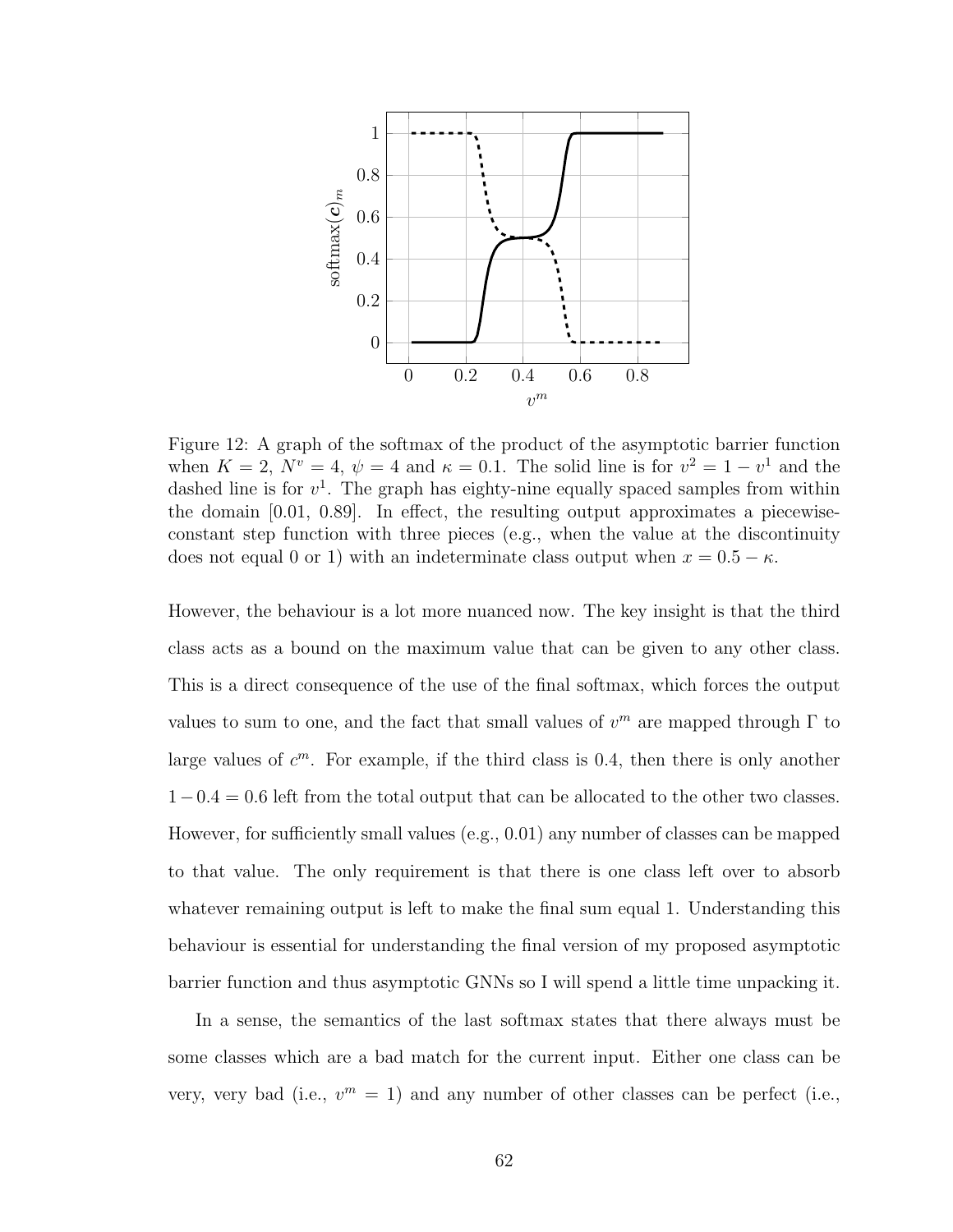

Figure 13: A graph of the softmax of the product of the asymptotic barrier function (Equation 2.21) when  $K = 3$ ,  $N^v = 4$ ,  $\psi = 4$  and  $\kappa = 0.1$ . The solid line is for the third class  $v^3$ , the dashed line is for  $v^1$ , and the dotted line is for  $v^2 = 1 - v^1 - v^3$ . The values of  $v^3$  from top left to bottom right are 0.42, 0.32, 0.22, 0.12 plus κ. All of the graphs have a sampling step size of 0.01. Each graph truncates when  $v^1 + v^2 + v^3 > 1$ . The key insights are that  $v^3$  constrains the maximum values of  $v^1$  and  $v^2$  and the system is least like the unit step function (i.e., most volatile) when  $v^3 = \frac{1}{K} - \kappa$ .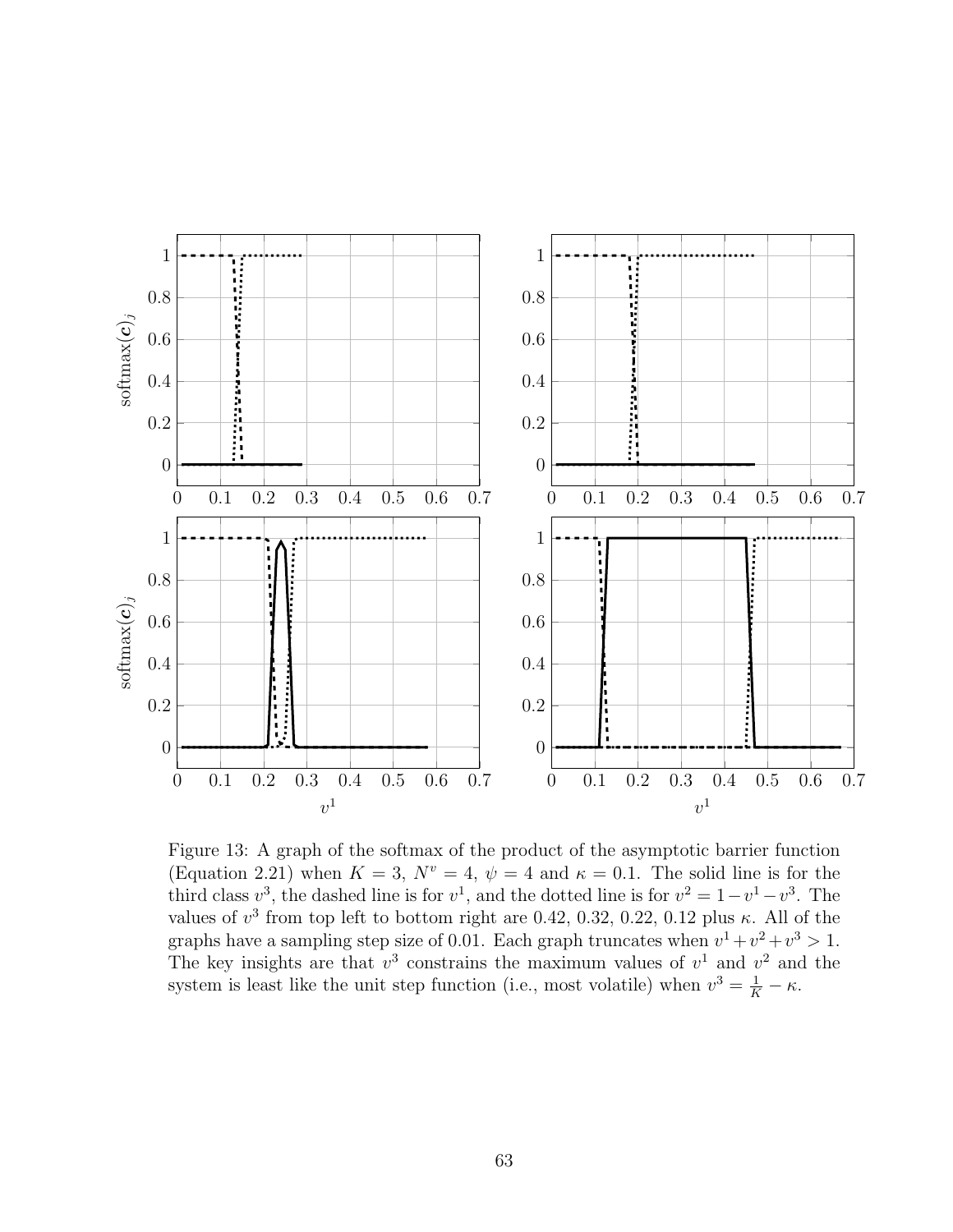$v^k = 0$  for all  $k \neq m \in \{1, ..., N^v\}$ . Or, M (where  $M < K$ ) classes can be equally bad such that  $v^m = \frac{1}{\lambda}$  $\frac{1}{M}$  for  $m = 1 : M$  with the remaining  $(K - M)$  classes at zero. Although there are an infinite number of other combinations, the general pattern is the same: the softmax is designed to apply constraints on the classes that do not match the input well. This is even more important as most of the input space maps to small values (e.g., when  $\kappa = 0.1$ ,  $v^m = 0.2$  maps to  $c = 62$  while  $v^m = 0.05$  maps to a c that is greater than 60,000). Even relatively small values like 0.2 are still a bad match in terms of their output values.

Figure 13 helps visualize these properties of  $\Gamma$ , especially in terms of how they affect the transition between states in the system. For example, when the value of the third class is large (top row; large value means low match), then the first two classes must be small as I described above (high match). In this state, the function strongly resembles  $H(x, \delta)$  in terms of each of the approximation conditions. That is, the entire space up to the transition window is mapped to  $0$  (ZG). The transition occurs over a very small time window (STW): less than 0.04 for  $v^3 = 0.42 + \kappa$  and less than 0.09 for  $v^3 = 0.32 + \kappa$ . And, the transition changes in effectively two quick steps (i.e., there is a lead up of very small changes, then the values jump to 0.5 and then 1). As the value of the third class approaches an equal split in the classes (e.g.,  $v^3 = \frac{1}{3} - \kappa$  for  $K = 3$ ; bottom row), the third class is introduced and the transitions between the classes smooth out. At this point, the function is least like  $H(x, \delta)$ , though it is still very similar—the true transition window (i.e., one that does not require a proximity threshold  $t<sub>h</sub>$ ) is less than 0.17 while the thresholded single class value for  $\Gamma$  was only slightly smaller (0.11). The result is that a change occurs in the system at the point of greatest volatility. At this point, the behaviour switches from a piecewise-constant function with two pieces to one that has three pieces. Finally, as the value of the third class continues to get smaller (high match), the volatility decreases and the transitions between each of the values become very steep. The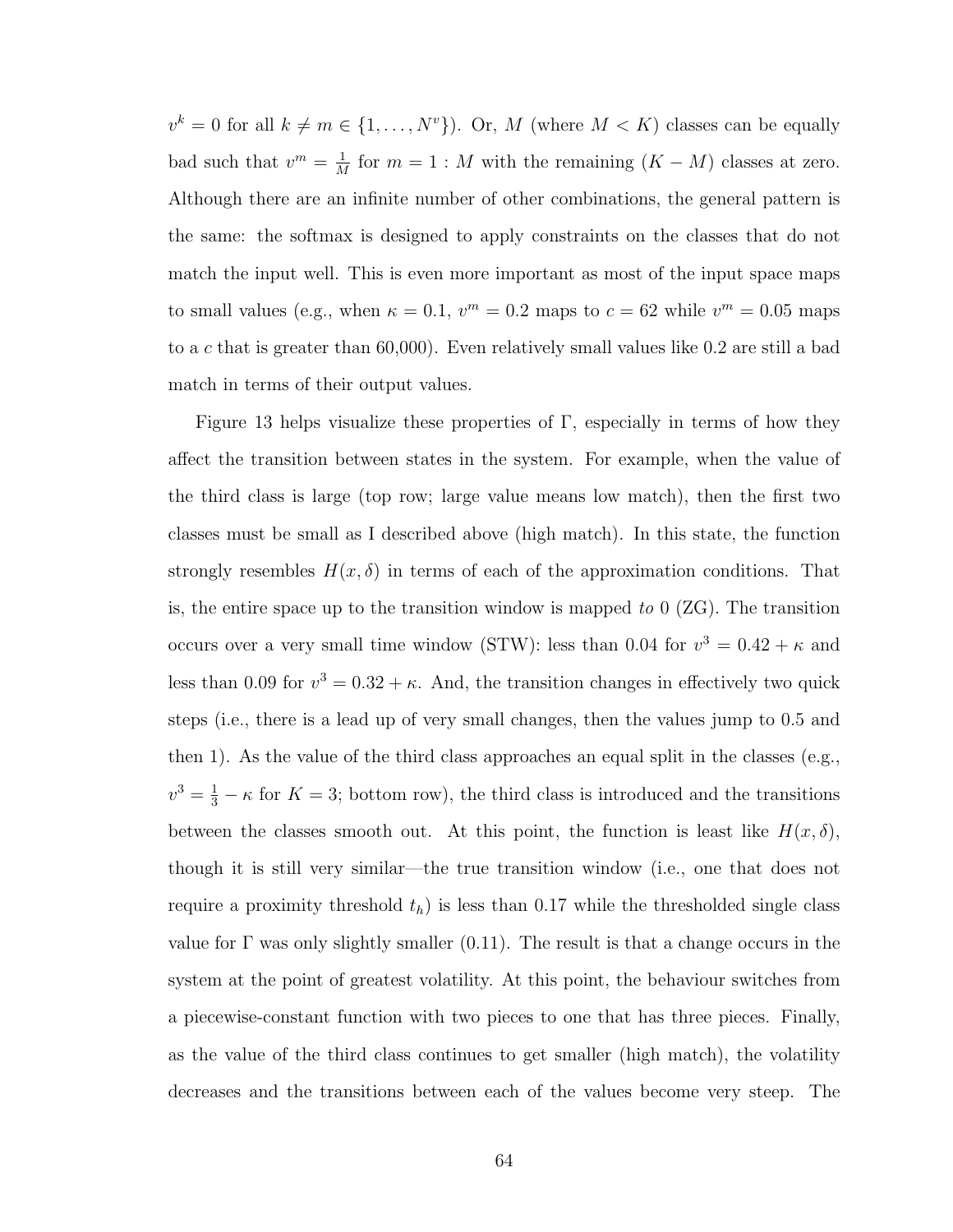result is that the system reverts back to closely approximating  $H(x, \delta)$ .

There are three important properties about this approach. First, increasing the value of  $K$  does not change the overall behaviour of the system. For example, if  $K = 4$ , then the fourth value just acts as a bounded form of the behaviour when  $K = 3$ . That is, the fourth value just reduces the maximum values that can be allocated to the other classes. It pushes the graphs from Figure 13 so that all of the values are closer to zero. Although it is beyond the scope of the current project, it seems reasonable that this pattern could be extended by induction to any  $K$ <sup>13</sup> Second,  $\kappa$  now has a direct impact on the behaviour of the system beyond setting the maximum value. By setting  $\kappa$  to  $\frac{1}{K}$ , one can use  $\kappa$  as a bias that places the system within the transition point where it is *least* like the unit step function (i.e., the point of greatest volatility). This could enable the system to more easily learn the division of unit step like behaviour that is relevant in the current domain.<sup>14</sup> At very least, it assumes the least about the final configuration that best approximates a given domain. Consequently, a  $\kappa$  of 0.1 or  $\frac{1}{10}$  is ideal for a system with 10 classes like MNIST as it exactly matches this pattern. Thus, my choice for  $\kappa$  was never arbitrary. It just took a while to have enough context to understand why I picked it. Third, increasing  $N^v$  only increases the value of  $\psi$  by a multiple. This merely increases the steepness of the asymptotic barrier function, which better approximates the unit step function. The only caveat to this point is that if  $N^v$  is too large (relative to a given  $\psi$ ), the dynamics can be so similar to the unit step function that the system becomes unstable (i.e., it functions like a true discontinuity). I found  $N^v = 9$  (i.e., a 3-by-3 grid of image patches) to be a good value that works in practice.

It is worth briefly summarizing this multiclass extension of Γ. I initially stated that there were three key constraints for handling the multiclass case: the base node vectors

<sup>13</sup>I leave the proof of this fact for future work.

<sup>&</sup>lt;sup>14</sup>My preliminary analyses of  $\kappa$  suggested that most values of  $\kappa$  do not work for the model. More importantly, the values that do work are either near  $\frac{1}{K}$  or near  $\frac{0.9}{e}$ . I leave a detailed analysis of the properties of  $\kappa$  to future work.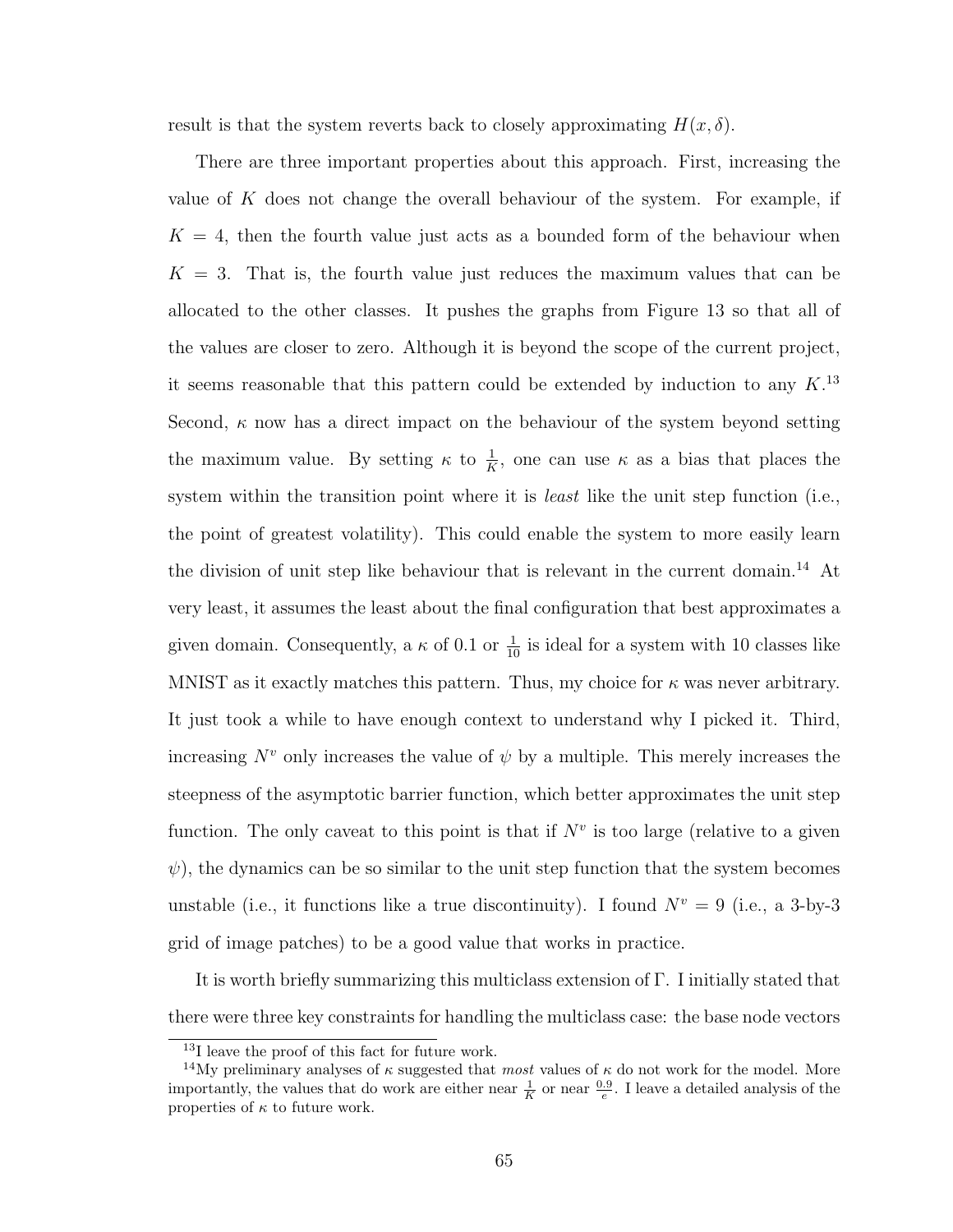$(v)$  must have the same number of elements as the number of classes  $(K)$ , the elements of  $v$  should sum to 1, and the output should be approximately one-hot. I explained that the standard match-based semantics of the probability vectors used by classifiers had unintentional and undesirable consequences for the system. I then explained how my mismatch-based semantics better aligned with the current problem and domain, especially in the context of adversarial examples. I then proposed to implement these constraints by setting  $\kappa$  to a smaller value (0.1) and introducing a softmax nonlinearity on the output of Γ. By using a series of figures of the behaviour of the resulting function as the number of classes increases, I revealed that the multiclass case better approximates a piecewise-constant function with three pieces in terms of the three approximation conditions: ZG, STW, and LTG. In effect, the multiclass setup locally functions like a collection of individual unit step functions with special volatility points when the number of good candidates increases. My selection of  $\kappa$  was then revealed to be deeply informed by this insight. When  $\kappa = \frac{1}{\kappa}$  $\frac{1}{K}$  the system starts its training within the point of greatest volatility for the model, which assumes less about the underlying data domain. This completes my discussion of my asymptotic barrier function, which is the single-most important component of the asymptotic GNN. In the next section, I discuss the details of my learning branch  $(\Omega)$ , in brief.

#### 2.6 Learning Branch

The goal of the current section is to motivate and outline the functionality of what I call the learning branch  $(\Omega)$ . To understand the underlying motivation, one needs to consider the broader implications of using a function like the asymptotic barrier as it applies to classification. However, before I go into these details, it is worth emphasizing that the learning branch is the second-most important design decision of my asymptotic GNNs. Together, the asymptotic barrier function, the learning branch,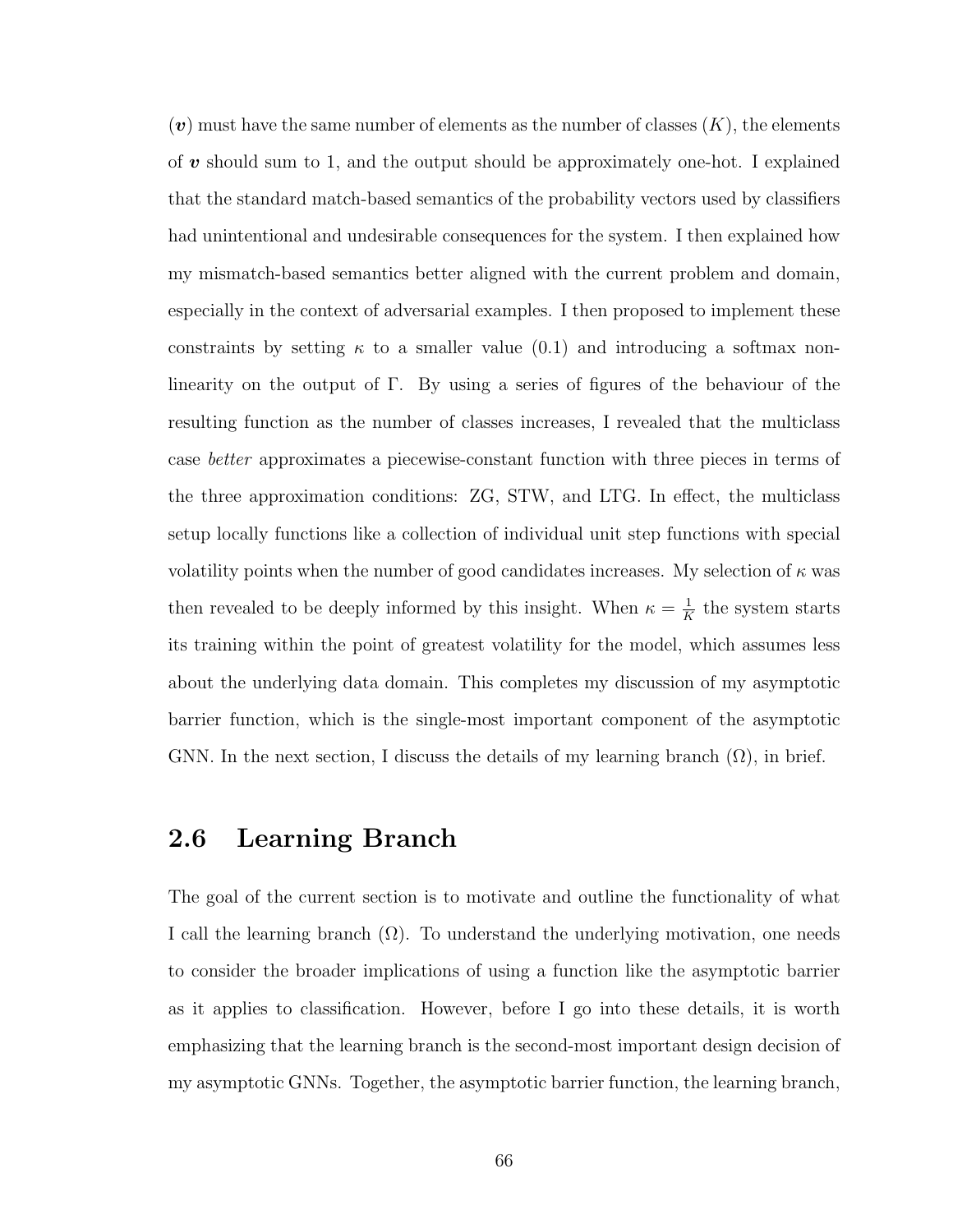and the hierarchical organization of the system outlined in Figure 3 are the essential structures of my asymptotic GNN. Almost everything else is an implementation detail. For this reason, it is worth it to consider how the asymptotic barrier functions more generally.

In Chapter 1, I outlined the notion of adversarial robustness defined by Papernot et al. (2016) as the ability to 1) have good accuracy and 2) classify inputs consistently within a neighbourhood of a real sample from the domain. I then explained how the authors define a neighbourhood as all the images within a specified distance of the original sample image, given some norm  $(e.g., L_2)$ . However, they leave open how to construct this consistency.

The asymptotic barrier supports this consistency in the output by making one of the output dimensions asymptotically dominate. By constraining the base node vector to have the same number of dimensions as the final output vector, the structure of the network combined with the optimization algorithm (as opposed to the asymptotic barrier function) encourages the class dimension to be the one that dominates. In effect, this increases the difference between samples from different classes (in so far as they are correctly classified). And, in turn, this makes it less likely that samples from different classes share a neighbourhood. One can think of this as a barrier or boundary that separates samples from different classes with a very large change in the gradient of the output at each dimension of the respective classes. This is exactly what I showed in Figure 13. However, this effect is limited to changes in the dominant class. The asymptotic barrier function *does not constrain* the non-dominant classes unless they are about to transition to the dominant class. To constrain the non-dominant class values, I need another mechanism: the learning branch.

The purpose of the learning branch is to constrain the non-dominant classes within a given class (i.e., away from the asymptotic boundary). To consider this problem, I can no longer rely on the gradient of a scalar output for a single class. I must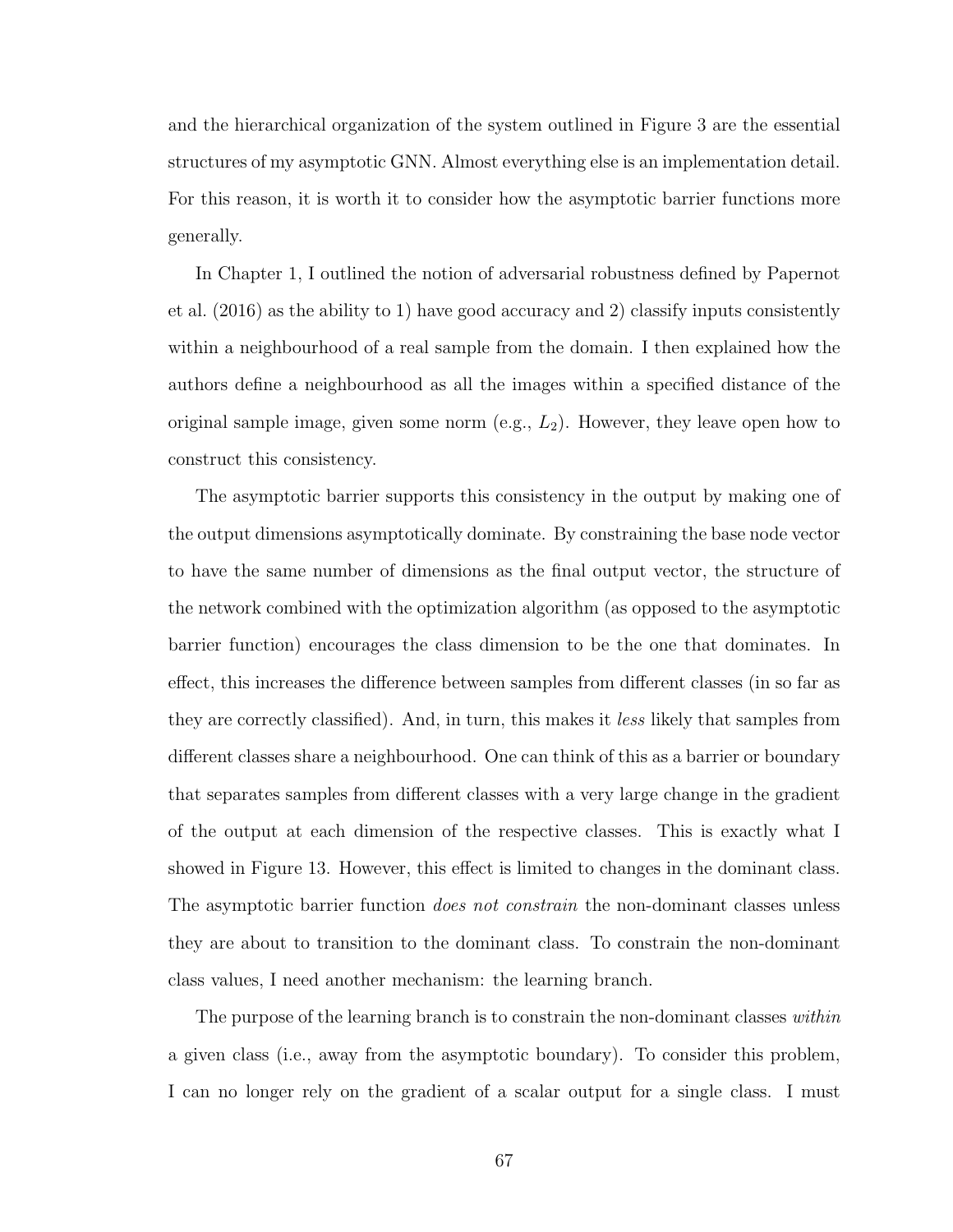consider the gradient with respect to all of the output classes (i.e., an output vector), which produces a matrix of first-order partial derivatives with respect to each of the input dimensions (the columns) and output dimensions (the rows). This matrix is commonly called the Jacobian matrix. In its simplest form, the goal is to make the gradient of each non-dominant class output in the Jacobian matrix equal to zero when comparing samples from the same class. For class  $k \in [1, K]$ , one can express this as follows:

$$
\frac{\delta c^j}{\delta (v^{\Gamma})^i} = 0 \quad \text{for } i = 1: N^v, \ j = 1: K, \text{ and } j \neq k \tag{2.18}
$$

where  $c^j$  is the output class for class j of K classes and  $(v^{\Gamma})^i$  is the input for the barrier node vector  $(v^{\Gamma})$  at element *i*. Critically, this does not necessarily mean that the output of the other class dimensions needs to be zero (i.e., that there is no general organization to the classes; e.g., that '4's are more similar to '9's than they are to  $^{\circ}8^{\circ}s$ ).

One can think of the action of the learning branch as a generalization of the zero gradient (ZG) condition that I discussed previously with respect to the asymptotic barrier function. The focus of the ZG condition was on the dominant class, which was constrained to be 'flat' for large regions of the input. Similarly, the learning branch constrains all of the non-dominant classes to be 'flat' in a higher-dimensional space described by the Jacobian matrix. Together, the asymptotic barrier function and the learning branch constrain the entire Jacobian matrix to approach zero everywhere except along the edge of the class boundaries. I describe how the learning branch approaches this state below.

The learning branch function  $(\Omega)$  occurs prior to the final softmax in Equation 2.17. It is defined as follows:

$$
\Omega(\overline{\boldsymbol{v}}, \tau, \zeta) = \underbrace{(1 - \tau)\overline{\boldsymbol{v}}}_{\text{left branch}} + \underbrace{\tau \ln(\text{softmax}(\overline{\boldsymbol{v}}) + \zeta)}_{\text{right branch}} \tag{2.19}
$$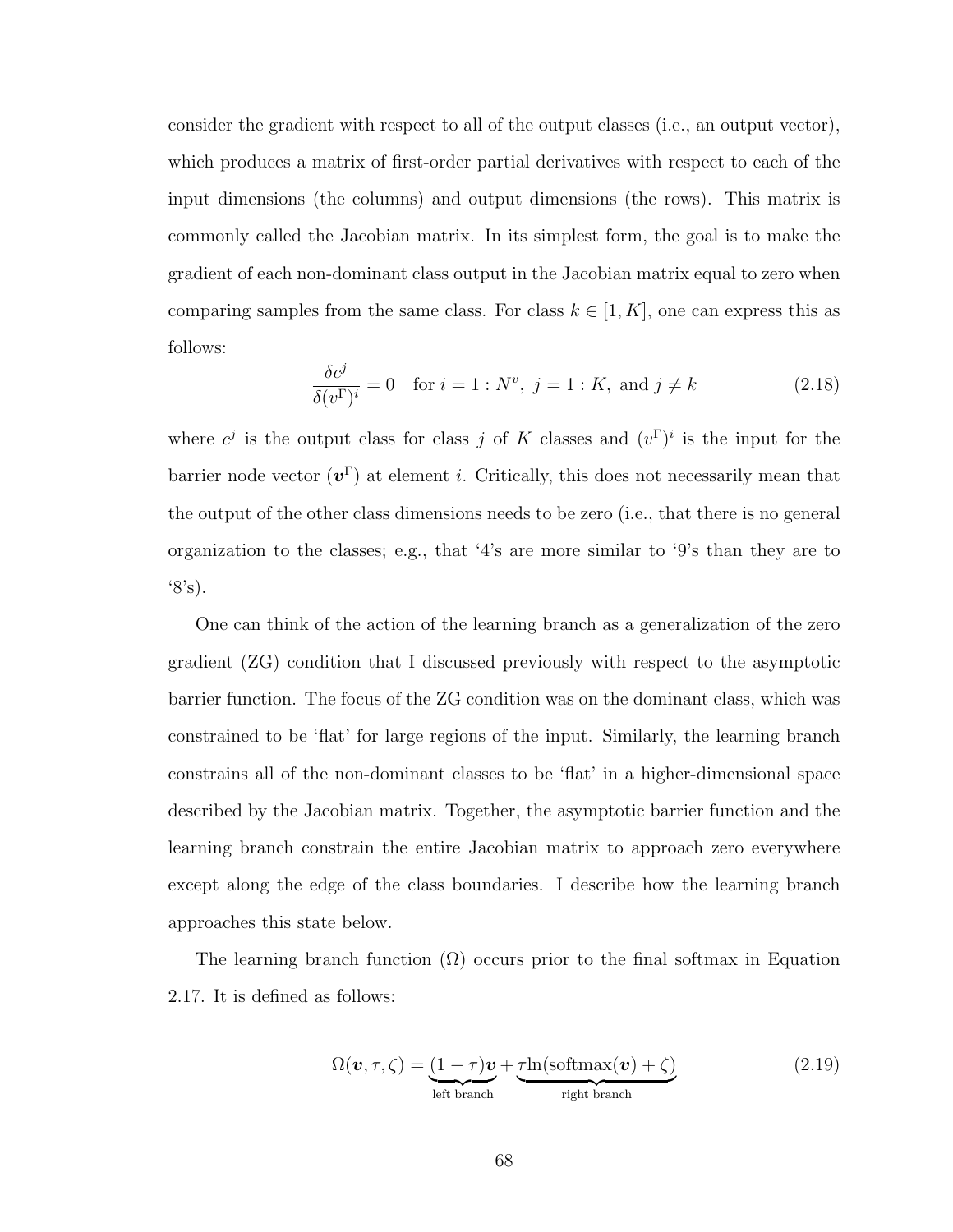where  $\bar{v}$  is the aggregated output of the asymptotic barrier function,  $\zeta$  is a hyperparameter,<sup>15</sup> and  $\tau \in [0, 1]$  is a trainable parameter. I explain the action of  $\zeta$  and  $\tau$ in the learning branch throughout the rest of this section. However, the basic idea behind the learning branch is to use the right term in the sum  $(\ln(\text{softmax}(\overline{v}) + \zeta))$ to make the non-dominant class values approach zero. I will call this term with  $\tau$  the right branch and the left term  $((1 - \tau)\overline{v})$  the *left branch*. I will focus on the behaviour of the right branch first before discussing the weighted average resulting from the parameter  $\tau$ .

As I discussed in the previous section, the output of the asymptotic barrier function (softmax $(\overline{v})$ ) is approximately one-hot with a one in the position of the dominant class and zeros for every other value. After adding a small constant  $(\zeta)$ , the natural logarithm of this output is a vector with  $\zeta$  in the dominant class and  $\ln(\zeta)$  for every other value. If  $\zeta$  is a small value between zero and one, then  $\ln(\zeta)$  is a negative number. Consequently, as a whole, the right branch in Equation 2.19 subtracts a constant from all of the non-dominant values of the left branch. This is the first part of how the learning branch makes the non-dominant class values approach zero (technically,  $\ln(\zeta)$ , which is negative). The second part leverages the weighted average resulting from  $\tau$ .

To understand the action of  $\tau$  in the learning branch, one first needs to understand that the softmax of the right branch in Equation 2.19 is approximately equal to the softmax of the left branch (ignoring the effect of  $\tau$ ). One can express this as follows.

$$
\text{softmax}(\boldsymbol{x}) \simeq \text{softmax}(\ln(\text{softmax}(\boldsymbol{x}) + \zeta)) \quad \text{as } \zeta \to 0 \tag{2.20}
$$

Consequently, the final class prediction of the two branches is approximately equal. What changes is how the structure of the final prediction is expressed and the effect of that expression on the non-dominant class rows in the Jacobian matrix.

<sup>&</sup>lt;sup>15</sup>I found  $\zeta = 10^{-10}$  to work well in practice.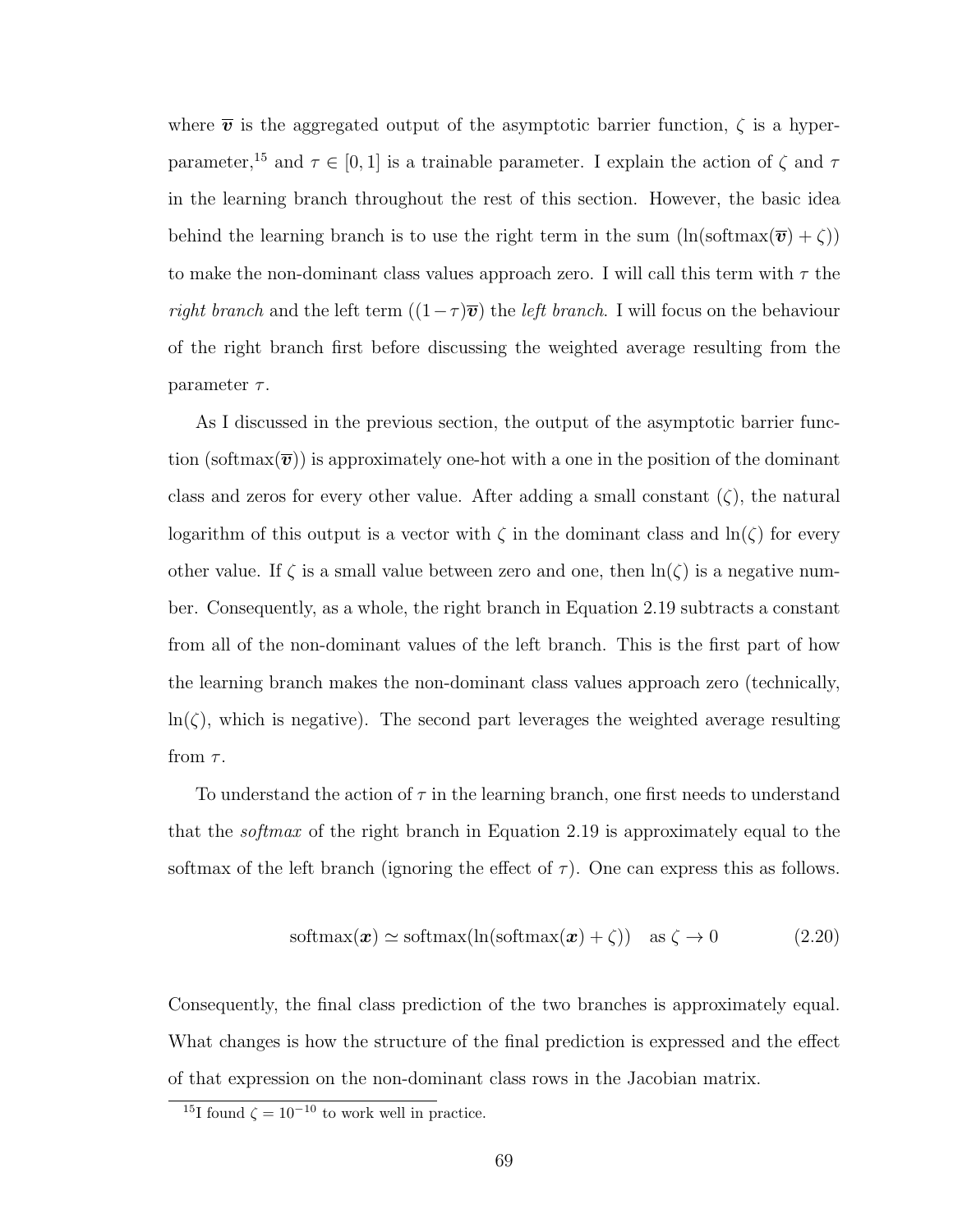The asymptotic GNN always starts with  $\tau$  set to 0 and the value of  $\tau$  increases when the conditions are right. In my research, the asymptotic GNN always eventually increases the value of  $\tau$  and always does so monotonically (i.e., the value of  $\tau$  never decreases over the course of training). However, preliminary work integrating the asymptotic barrier and learning branch into a CNN architecture did not produce the same behaviour. In particular, the value of  $\tau$  never increased beyond zero for these models. I leave a more detailed exploration of this behaviour to future research.

With the asymptotic GNN by contrast, there are four different states that are expressed by the learning branch as the value of  $\tau$  changes: when  $\tau = 0$ , when  $0 <$  $\tau < 1$  and every value in the left branch is greater than  $|\ln(\zeta)|,$  when  $0 < \tau < 1$  and at least one value in the left branch is less than  $\ln(\zeta)$ , and when  $\tau = 1$ . When  $\tau = 0$ , the learning branch lets the output of the aggregated asymptotic barrier function pass through the left branch without the right branch affecting it. As the value of  $\tau$ increases, the state changes and two things happen in parallel: a larger percentage of the right branch is subtracted from the left branch and a smaller percentage of the left branch contributes to the final output. Together, these two effects allow the network to proportionally increase (via the weighted average) how close to zero the non-dominant rows in the Jacobian matrix should be. This behaviour can be explained as follows. Over the course of training, the model will accurately classify more of the training set. As more of the training samples are assigned the correct dominant class, the relative impact on the error signal that is caused by decreasing the non-dominant classes on correctly classified training samples will be more beneficial than the impact of decreasing the correct class for the incorrectly classified training samples. When this happens, the model will increase  $\tau$ . This completes the first two states of the learning branch. I continue the discussion of the other two states below.

At some point during training, the right branch will start to dominate (i.e., at least one of the values in the left branch will be less than  $\ln(\zeta)$ . When this happens—the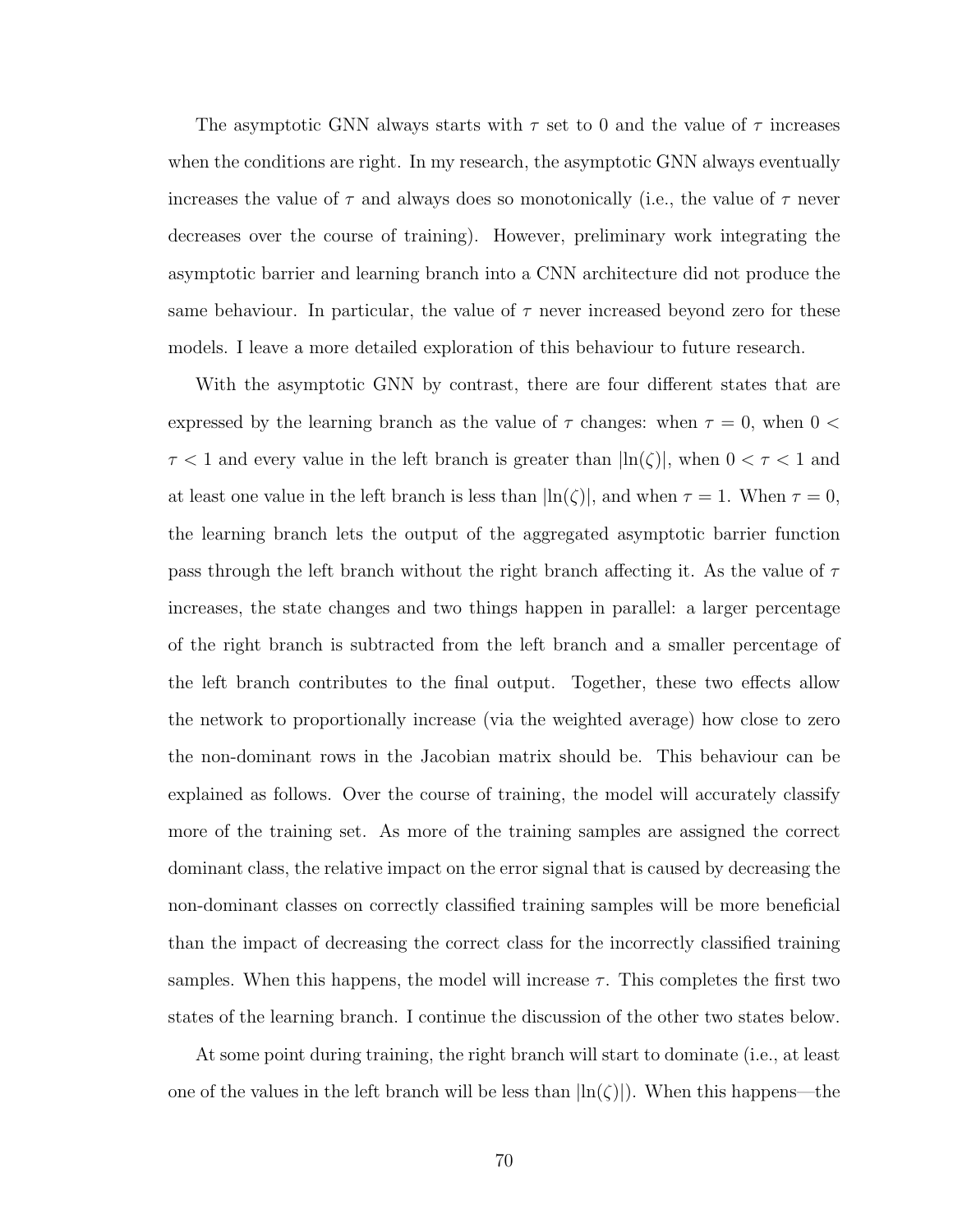precise time of which is largely dependent on the value of  $\zeta$  and the maximum value of the elements of the output of the aggregated asymptotic barrier function  $(\overline{v})$ —one can think of the action of the left branch as modifying the right branch. There are two reasons why it is helpful to change one's perspective in this way. First, the value that is less than  $\ln(\zeta)$  will now be negative, so it is awkward to say that the right branch is subtracting from some quantity in the left branch.<sup>16</sup> Second, the relative contribution of the left branch to the final output is a lot less significant. In sum, in the third state of the learning branch, the final output more closely resembles the right branch  $(\ln(\text{softmax}(\overline{v}) + \zeta))$  than the left. As I stated above, the final state of the right branch is a vector with a zero in the dominant class value and  $\ln(\zeta)$  in all the non-dominant class values. Consequently, it can be useful to think of the action of the left branch in the third state as a modification away from the output of the right branch. In the final state, when  $\tau = 1$ , the learning branch lets the right branch pass through without the left branch effecting it. In this state, the Jacobian matrix is approximately zero everywhere for all samples that are correctly classified.

Together, the asymptotic barrier function and the learning branch create the required classification consistency of inputs within a neighbourhood of each sample by doing the following. The asymptotic barrier prevents inputs from different classes from sharing the same neighbourhood while the learning branch makes all members of the same class share a single neighbourhood. It is my hypothesis that the result of these two functions produces adversarial robustness in machine vision.

Although the final state of the learning branch might seem extreme as it effectively 'freezes' the internal state of the network, the basic idea of the learning branch strongly resembles a common phenomenon in the neural development of humans and animals. This phenomenon is called a "critical period" of learning (Berardi, Pizzorusso, & Maffei, 2000). Many organisms experience periods during their devel-

<sup>&</sup>lt;sup>16</sup>As a reminder, the values of the left branch are always positive as the product of the output of the asymptotic barrier function is always positive.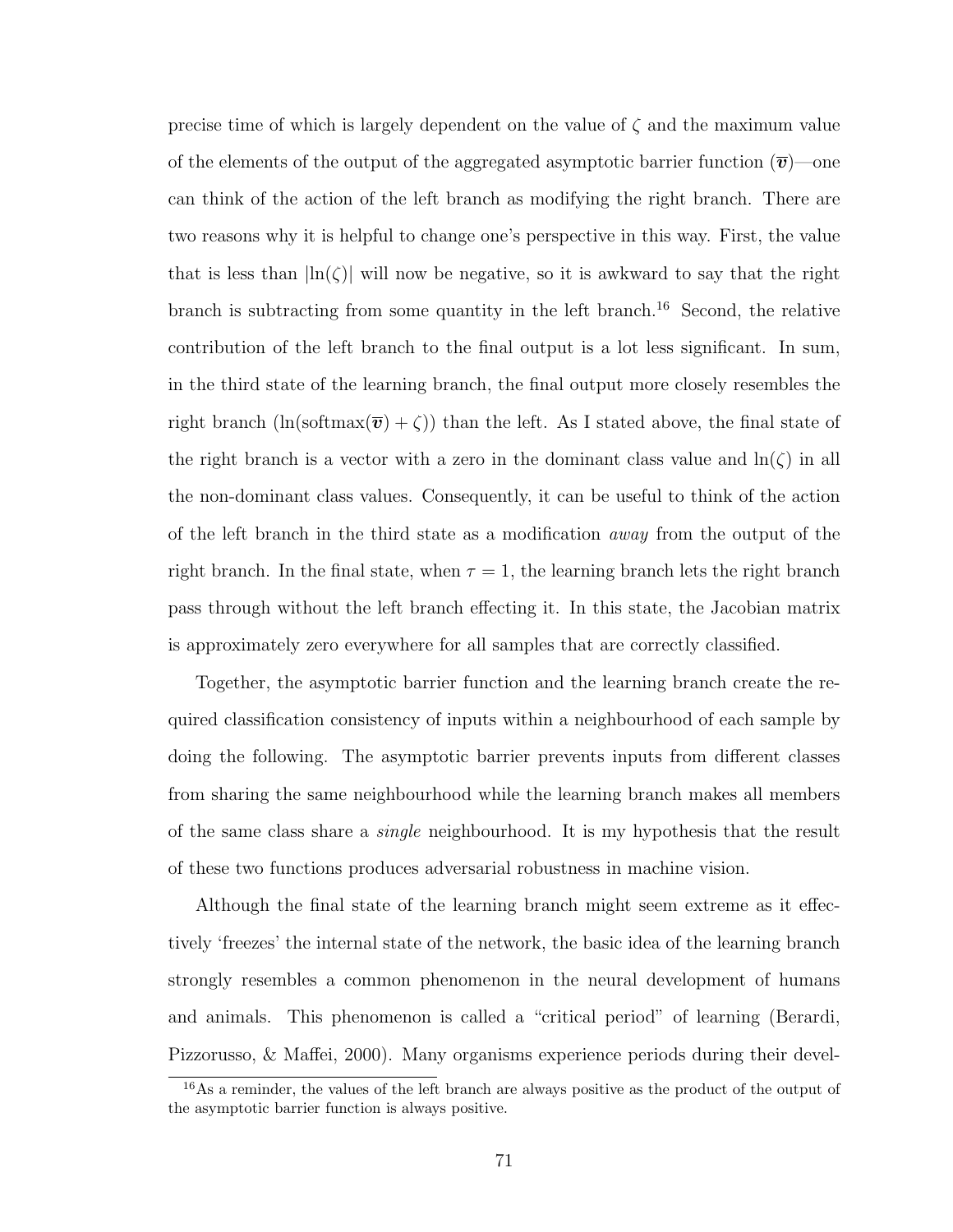opment when a particular behaviour, cognitive or otherwise, is typically learned and after which it usually cannot be learned. For example, the output of neurons responsible for sound localization in the barn owl can be modified through intervention up to around two hundred days (Brainard & Knudsen, 1998). After this critical period, the neural patterns crystallize into a stable pattern of behaviour for the rest of their life—a fundamental constraint of their neurobiology. In many ways, the action of  $\tau$  in the learning branch produces the same effect. When  $\tau$  is small, the network is able to learn new organizations of the classes of the training samples. As  $\tau$  approaches and ultimately achieves the value of '1', the network stabilizes and 'freezes' into a terminal state where gradient-based learning is no longer possible and, more importantly, where the network is a lot less susceptible to gradient-based adversarial examples. In both cases, this is achieved by making the values of the Jacobian matrix approach zero.

The goal of this section was to motivate and outline the functionality of the learning branch  $(\Omega)$ . To motivate  $\Omega$ , I returned to the definition of adversarial robustness by Papernot et al. (2016) as a consistent classification of the inputs within a neighbourhood of real samples from the domain. I then described how the asymptotic barrier function contributes to this objective by making the assigned class output dimension asymptotically dominate and thereby decreasing the chances that samples from different classes share a neighbourhood. This led to my discussion of the learning branch as a means to constrain the non-dominant class values for samples that share their dominant class. I defined this constraint as an action that makes the non-dominant class rows of the Jacobian matrix approach zero. This action resembles the ZG condition produced by the asymptotic barrier function over large regions of the gradient of the dominant class, but in a higher dimensional space describing interactions between the non-dominant class values.

From there, I defined the equation for  $\Omega$  and described the behaviour of the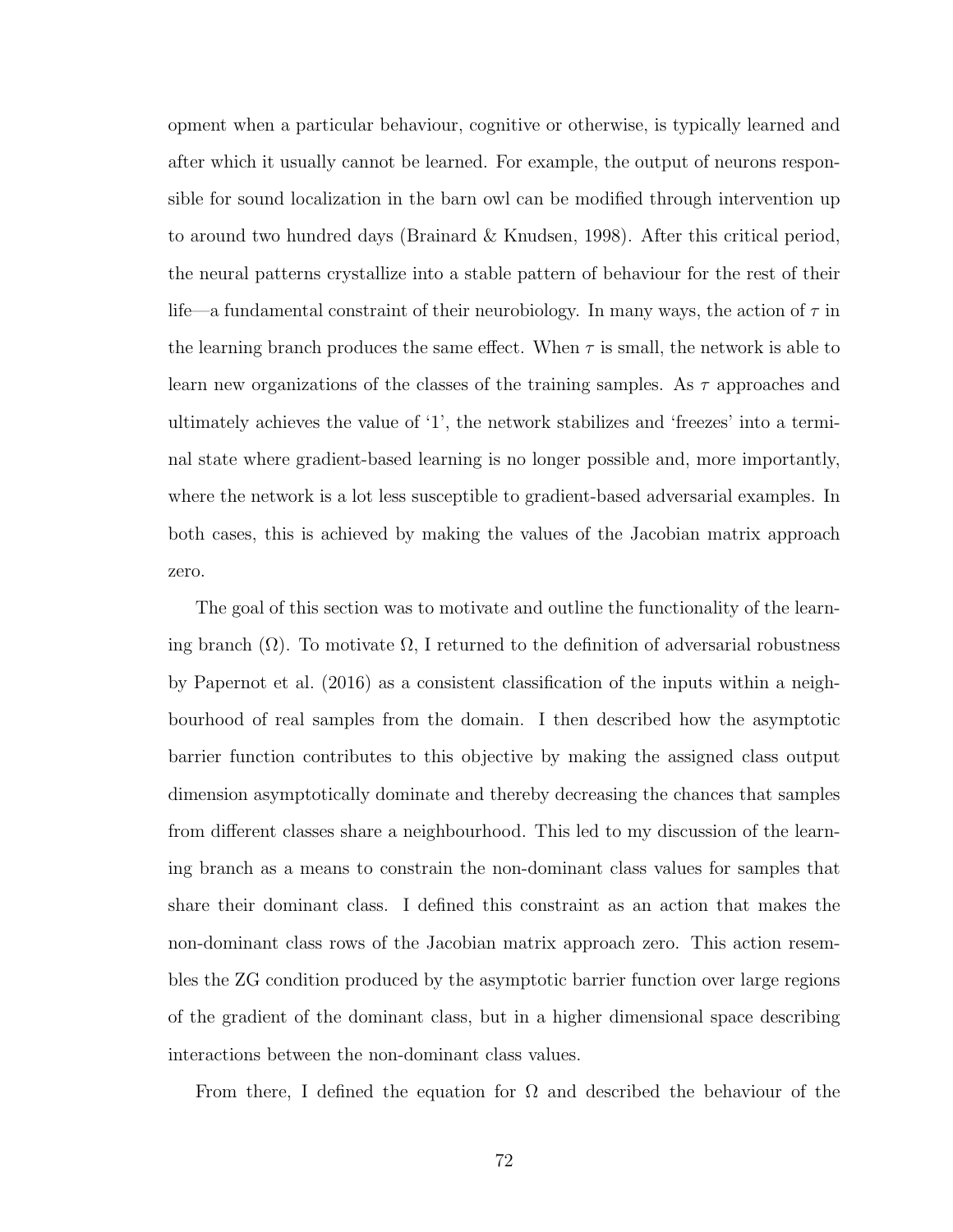equation in terms of two branches—a left branch that provides the raw signal of the aggregated output of the asymptotic barrier function and a right branch that leverages a hyperparameter  $(\zeta)$  to make the non-dominant class values approach zero. These branches are modulated by a trainable parameter  $(\tau)$  of the learning branch that decreases the impact of the left branch while increasing the impact of the right branch over the course of training. As  $\tau$  increases, four separate states are produced by the learning branch that take the network from a standard Jacobian matrix to one that approaches zero everywhere. Although the action of the learning branch is extreme, I argued that it is consistent with a neurobiological constraint that is common in animals and humans, the critical learning period, which also freezes the state of the system such that learning is no longer possible. This completes my description of the core mechanisms of the asymptotic GNN. In the next section, I cover the details of the substructure processing  $(\phi)$ .

## 2.7 Substructure Processing

In Section 2.1, I stated that the minimal requirement for an asymptotic GNN was a function  $(\phi)$  modeled by a fully-connected neural network. This function accepts the pixels of an image patch  $(s_i \text{ for } i = 1 : N^s)$  as input and outputs a vector of probabilities of its associated image patch node  $(v_i$  for  $i = 1 : N^v)$ . These probabilities represent the relative mismatch of the substructure of the node to the set of  $K$ available classes as I described previously. Although this approach meets the minimal requirements, it is not easy to train for image classification. Additionally, by virtue of being the minimal requirement, it makes few theoretical commitments that are interesting to evaluate. Consequently, I propose to use a slightly more intricate model of  $\phi$  that lends itself to training and more interesting theoretical commitments. This model builds off of many standard GNN setups (for example, see Gori et al., 2005;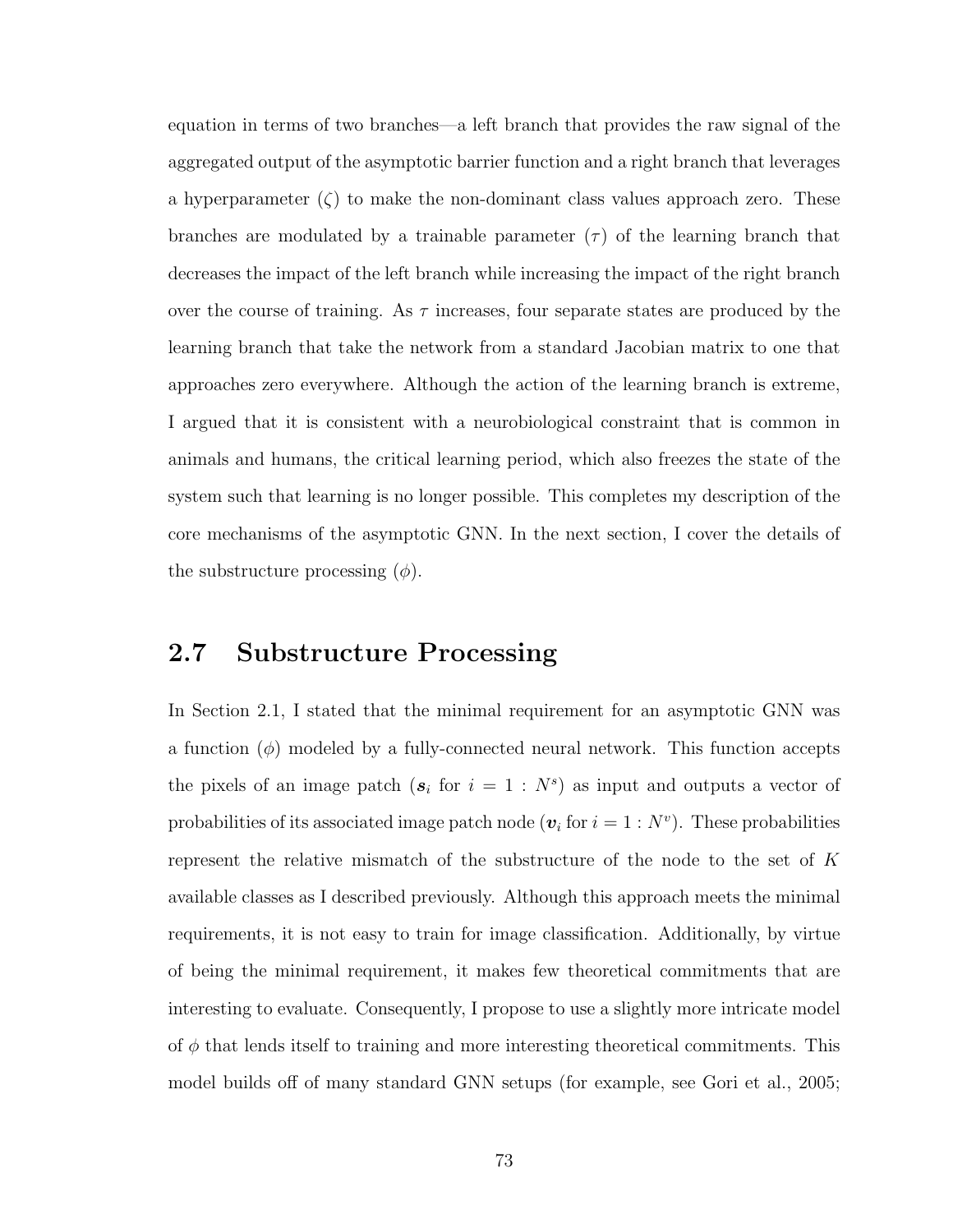Duvenaud et al., 2015; Zaheer et al., 2017).

One important caveat is that the techniques described in this section are not a contribution in and of themselves. Every element of the substructure processing builds off of existing techniques from the machine learning literature. As a consequence, I will only explain the basic details in brief with sufficient references that the interested reader can easily look up the required information. My justification for this approach is that each of the techniques is only relevant as an expression of the underlying inductive biases that they implicitly implement. Note that I do not say *relational* inductive biases as some of the modifications that I describe do not restrict the direct relationships between the inputs to the neural network layer. However, if another technique produces the same inductive bias, then the technique I discuss should be entirely replaceable without affecting my conclusions. That is, the importance of the substructure processing for the current work is that it enables an evaluation of the relative contribution of different architectural constraints to the structure of asymptotic GNNs.

At its core, the basic setup of the substructure processing is designed to provide enough structure for me to be able to evaluate the impact of the asymptotic barrier function and the learning branch (i.e., the asymptotic layer). Simultaneously, the substructure is also designed to be simple so that there are a minimal number of architectural constraints directly influencing the results. Consequently, I do not use any of the standard tricks of the trade in deep learning (e.g., drop-out, batch normalization, residual connections, attention, large multilayer networks, ensembling). This motivates my basic setup of  $\phi$ .

#### 2.7.1 Basic setup

The basic setup is to define  $\phi$  as the composition of three simpler functions:  $\phi_{\alpha}$ ,  $\phi_{\beta}$ and average pooling. The first step  $(\phi_{\alpha})$  transforms the input image patch  $(s_i)$  for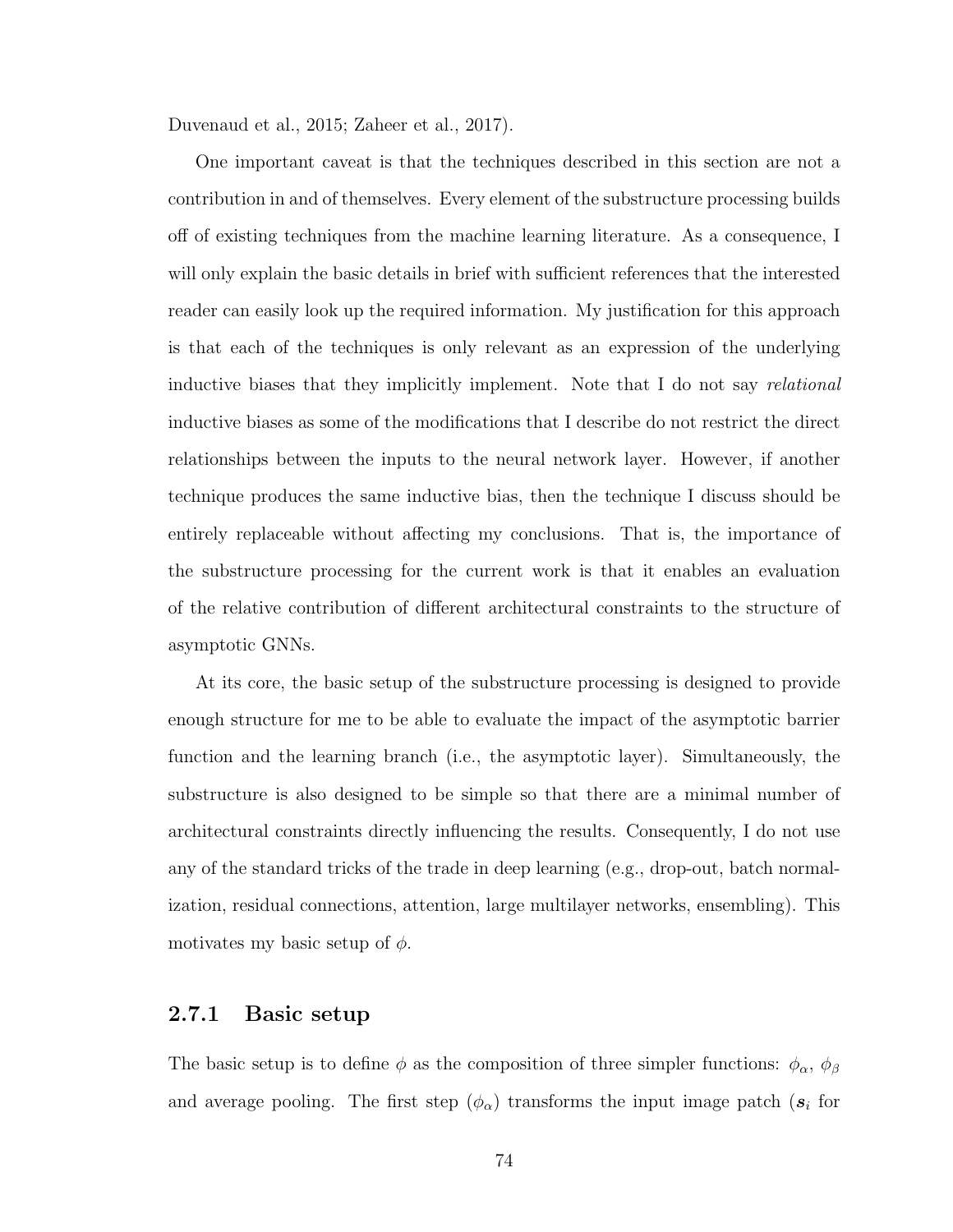$i = 1 : N<sup>s</sup>$  into a vector of latent variables  $(z<sub>i</sub>$  for  $i = 1 : N<sup>s</sup>)$ . The second step  $(\phi<sub>\beta</sub>)$ accepts  $z_i$  as input and outputs a probabilistic vector  $(\tilde{\mathbf{v}}_i \text{ for } i = 1 : N^s)$ , resulting from a softmax non-linearity. The third step applies average pooling, which reduces the size of  $N^s$  to  $N^v$  for the asymptotic barrier function  $(\Gamma)$ .

Although this formulation is not exactly the same as my original description of the model where each image patch is paired with a single image patch node (i.e.,  $N^s = N^v$ , one can think of the current description as a generalization of that simpler case when  $N^s \neq N^v$ . For a 28-by-28 pixel image with my chosen window (5-by-5) and step sizes (3-by-3), each image patch node  $(v)$  receives input from 3 of the 9 image patch probabilistic vectors (for edge nodes) or 4 of the 9 image patch probabilistic vectors (for the center nodes).

Both  $\phi_\alpha$  and  $\phi_\beta$  are implemented as fully-connected neural networks with a single hidden layer. This gives the following three equations.

$$
\phi_{\alpha}(\mathbf{s}_{i}, \theta_{\alpha}) = \mathbf{z}_{i} = \tanh(\text{relu}(\mathbf{s}_{i}\mathbf{W}_{\alpha} + \mathbf{b}_{\alpha})\mathbf{W}'_{\alpha} + \mathbf{b}'_{\alpha})
$$
(2.21)

$$
\phi_{\beta}(\mathbf{z}_i, \theta_{\beta}) = \widetilde{\mathbf{v}}_i = \text{softmax}(\text{relu}(\mathbf{z}_i \mathbf{W}_{\beta} + \mathbf{b}_{\beta}) \mathbf{W}_{\beta}' + \mathbf{b}_{\beta}')
$$
(2.22)

$$
\phi(\mathbf{s}_0, \cdots, \mathbf{s}_{N^s}, \theta_\alpha, \theta_\beta) = \frac{1}{N^s} \sum_{i=1}^{N^s} \phi_\beta(\phi_\alpha(\mathbf{s}_i, \theta_\alpha), \theta_\beta)
$$
(2.23)

where  $\theta_{\alpha} = {\mathbf{W}_{\alpha}, \mathbf{W}'_{\alpha}, \mathbf{b}_{\alpha}, \mathbf{b}'_{\alpha}}$  and  $\theta_{\beta} = {\mathbf{W}_{\beta}, \mathbf{W}'_{\beta}, \mathbf{b}_{\beta}, \mathbf{b}'_{\beta}}$ .

The training of  $\phi$  is also broken into two steps. The first step trains  $\phi_{\alpha}$  as the encoder network of an autoencoder by training a decoder network  $(\phi_{\gamma})$ , which is an approximate inverse of  $\phi_{\alpha}$  as follows.<sup>17</sup>

$$
\phi_{\gamma}(z,\theta_{\gamma}) = \widetilde{s} = \tanh(\boldsymbol{W}_{\gamma}' \text{relu}(\boldsymbol{W}_{\gamma} z + \boldsymbol{b}_{\gamma}) + \boldsymbol{b}_{\gamma}') \tag{2.24}
$$

where  $\theta_{\gamma} = \{W_{\gamma}, W'_{\gamma}, b_{\gamma}, b'_{\gamma}\}\$ . I then use the standard, unregularized reconstruction

<sup>&</sup>lt;sup>17</sup>It is an approximate inverse as it is not guaranteed to preserve scale (see Goodfellow et al., 2016).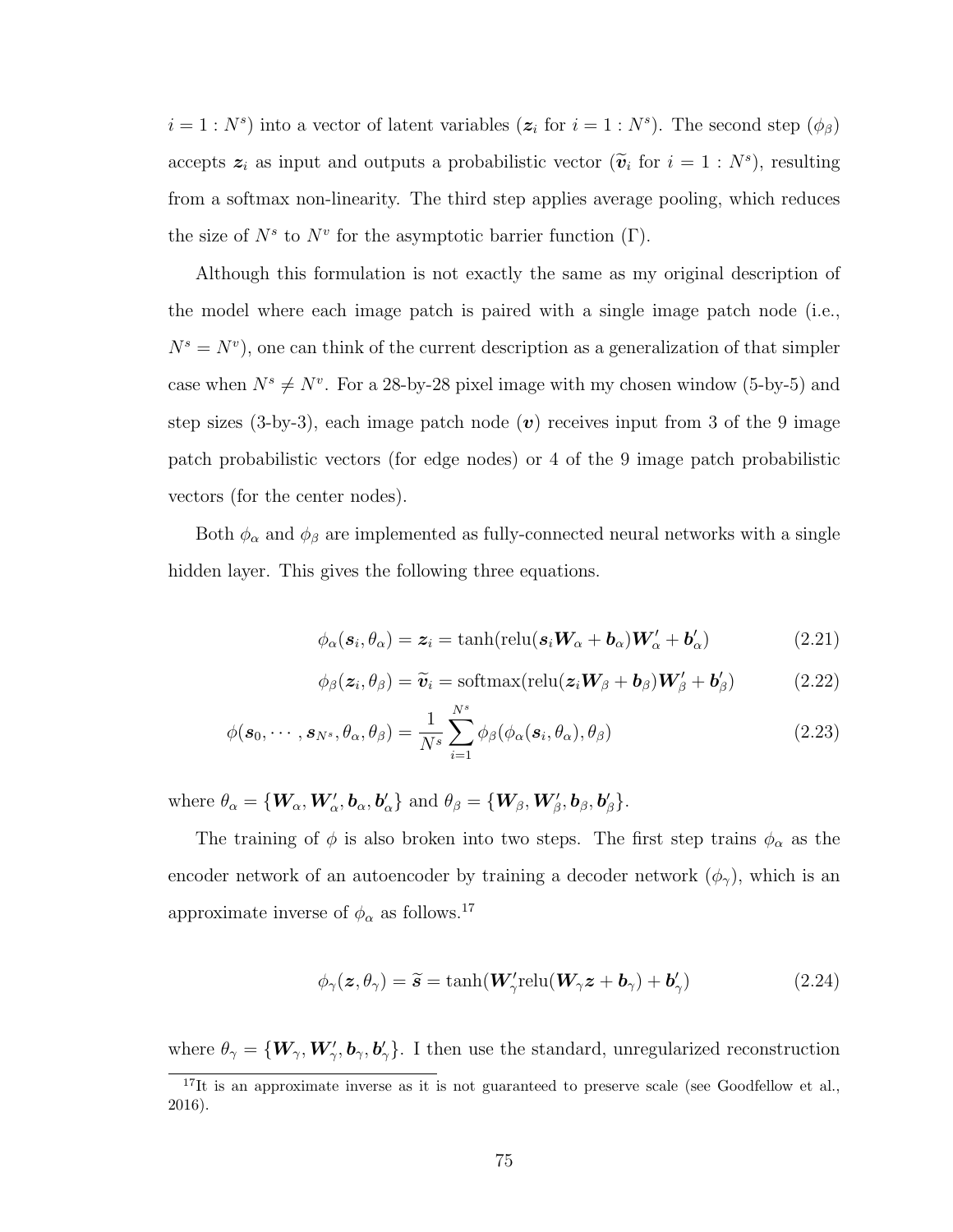loss for autoencoder training over the image patches (for details, see Bourlard & Kamp, 1988; Hinton & Zemel, 1994). In place of stochastic gradient descent, I use the Adam optimizer (Kingma & Ba, 2014).

The advantage of pre-training the encoder network is that it simplifies comparisons between variations of the asymptotic GNN. In effect, a single encoder can be trained once and shared across all of the model variations. This has a bunch of computational advantages (e.g., speeds up training), but it also reduces undesirable variation between the models (e.g., stochasticity in weight initialization, stochasticity in data shuffling). This increases the power of my experiments and analyses.

After training  $\phi_{\alpha}$  (and  $\phi_{\gamma}$ , although it is not used in subsequent processing) to completion, I fix  $\theta_{\alpha}$  and perform supervised training over  $\phi_{\beta}$  on the full images and through the full asymptotic GNN. I use the multiclass cross-entropy loss over the values of  $c$  with Adam. This completes the basic setup and my description of the asymptotic GNN model.

## 2.8 Summary

In this chapter, I provided a detailed description of the general formulation and organization of my asymptotic GNN. This included a description of the four basic steps of the model: the substructure network  $(\phi)$ , the asymptotic barrier function  $(\Gamma)$ , the product aggregator  $(\Pi)$ , and the learning branch  $(\Omega)$ . This organization is one of the essential design decisions of the asymptotic GNN.

My description of the organization of the model led to a discussion of the framework for my analysis of the asymptotic barrier function's behaviour. I discussed how the asymptotic barrier approximated the unit step function in terms of three key conditions: the zero gradient (ZG), small transition window (STW), and large transition gradient (LTG) conditions. After examining the basic behaviour of the unit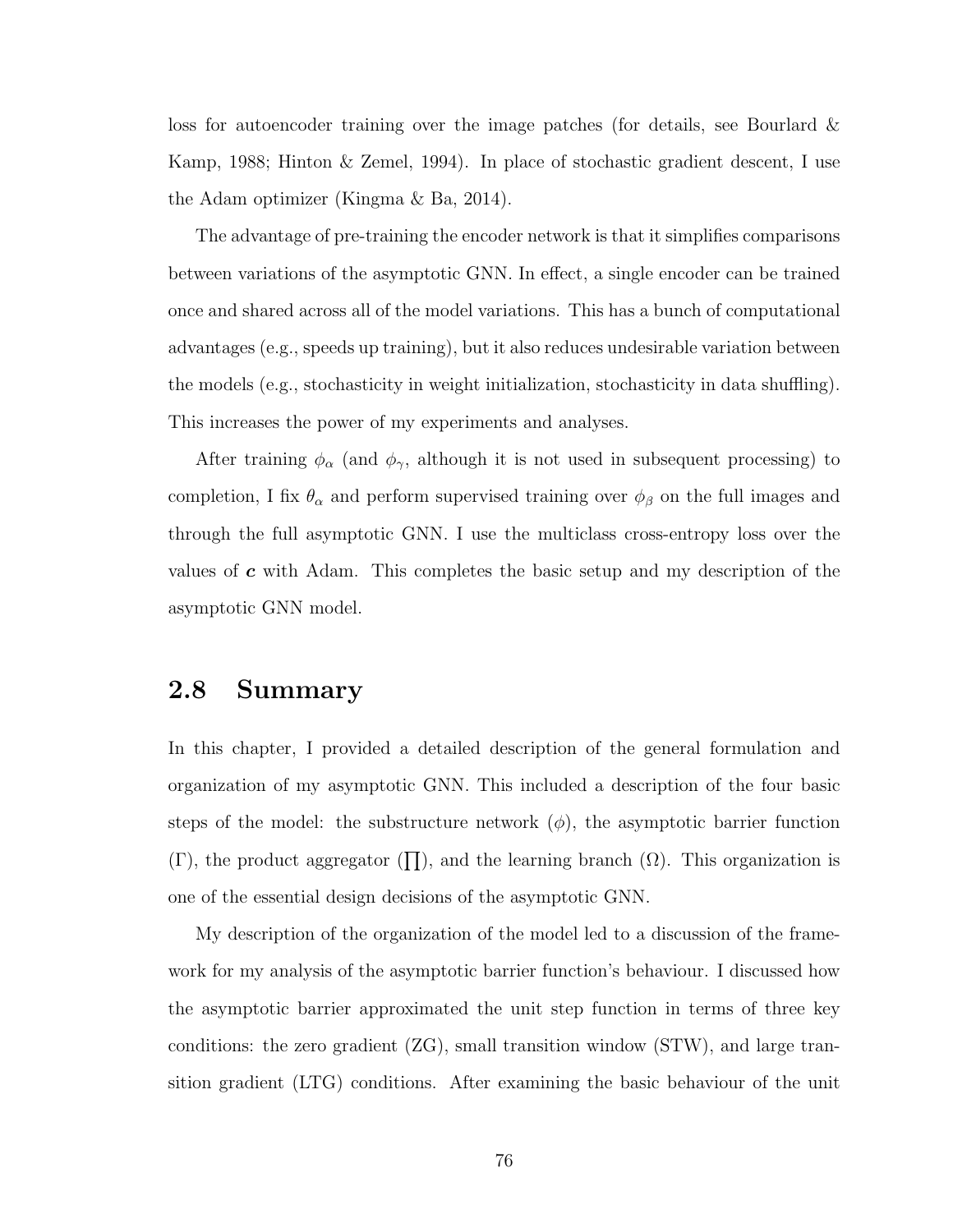step function as a perfect match detector, I introduced the basic GNN layer as a counterpoint to the desirable properties of the unit step function.

My first improvement on the basic GNN layer was the product aggregator that I proposed at the beginning of this chapter. I showed how the product aggregator had a number of nice properties (e.g., trivial re-weighting) and achieved a better approximation of the unit step function than the basic GNN in terms of the three key conditions.

The next section discussed my formulation of the asymptotic barrier function in detail. I started this discussion with the single class case and showed that my formulation of the asymptotic barrier had a convenient parameterization that enabled better and better approximations of the unit step function. My analysis completed with a demonstration of the improvements of  $\Gamma$  over the product aggregator alone on each of the three conditions: ZG, STW, LTG.

After my initial introduction of the single class version of my asymptotic barrier function, I showed how the multiclass version better approximated the desirable behaviour of the unit step function. As the number of classes increased, this trend became even more stable. I explored some of the interesting dynamics of Γ then highlighted the importance of my choice of  $\kappa$  in the multiclass version of the asymptotic barrier. This completed my discussion of the single most essential structure for the asymptotic GNN.

The next section discussed the learning branch  $(\Omega)$ . I outlined how the learning branch supported the asymptotic barrier function in producing a consistent classification of the inputs within a neighbourhood of real samples from the domain. I directly outlined how the asymptotic barrier function focused on the assigned (dominant) class output values while the learning branch focused on all the interactions of the non-dominant class values for each class. The branching function included two parameters, the hyperparameter  $\zeta$  and the parameter  $\tau$  that is trained with the network,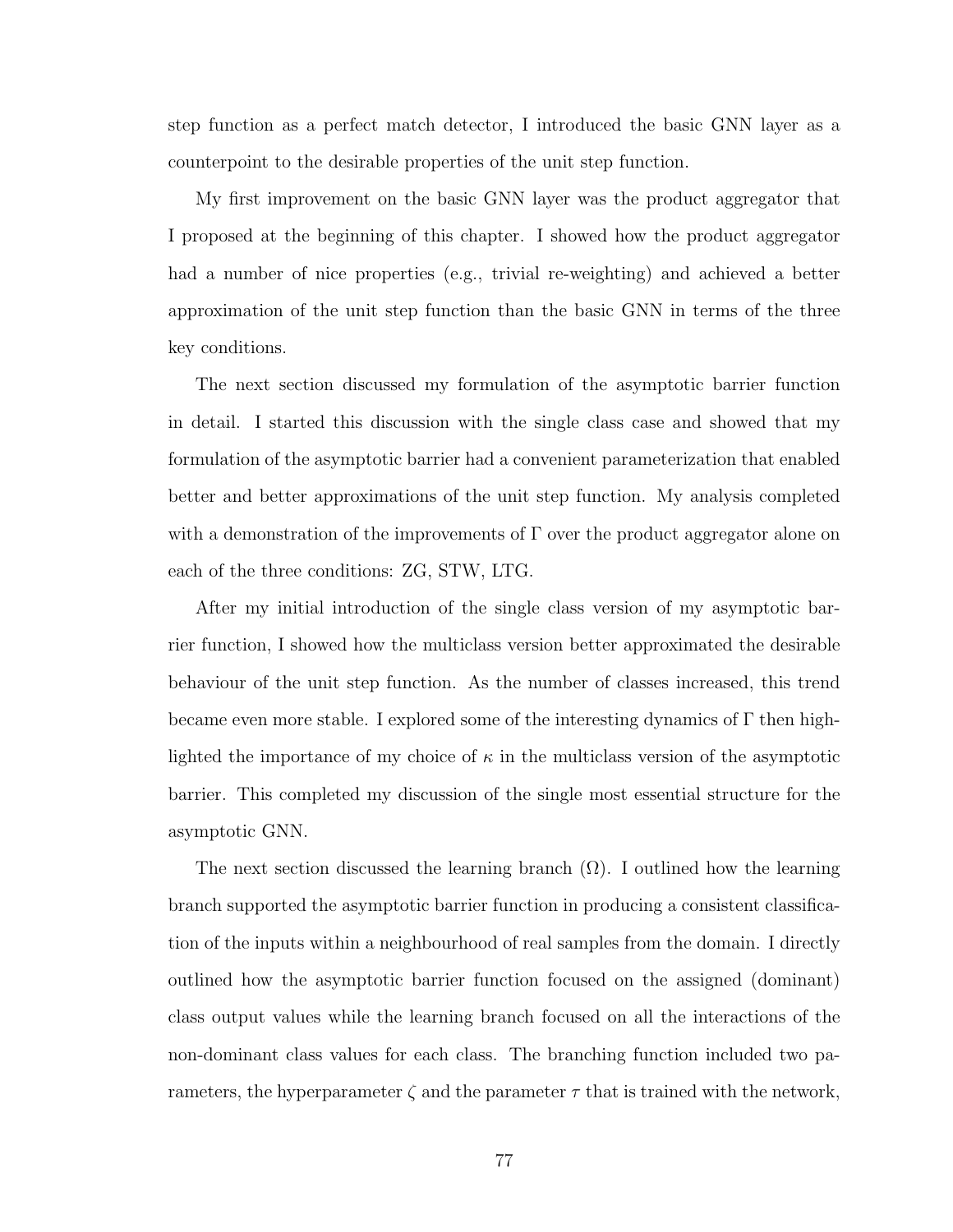that together drive the non-dominant class rows of the Jacobian matrix towards zero. I closed the section with some parallels with critical learning periods—a common neurobiological constraint in humans and animals. This completed my discussion of the second most important design decision for asymptotic GNNs.

The final section outlined the basic setup of the substructure processing as a pair of fully-connected neural networks each with a single hidden layer. The first network encoded the image patches into distributed representations while the second converts these image patch representations into probabilities over the  $K$  image classes. The final step of this substructure processing pooled the patches to the required node count for processing by the asymptotic barrier function, product aggregator and learning branch downstream. This concludes my discussion of the asymptotic GNN model. In the next chapter, I introduce the framework, evaluations, comparisons, and overall experimental methodology as well as my first set of baseline experiments.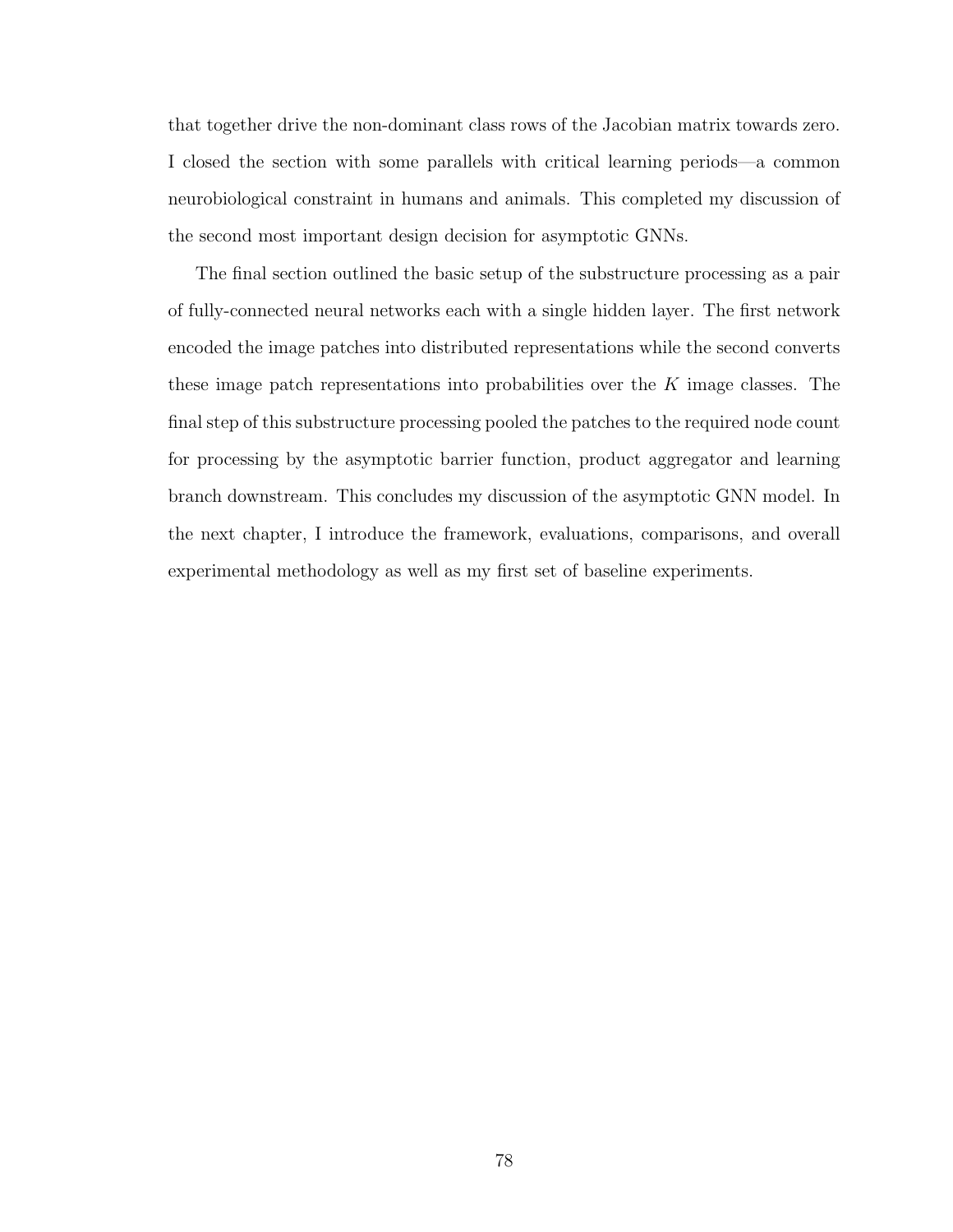# Chapter 3 Baseline Experiments

In the previous chapter, I gave a detailed description of the essential design decisions of asymptotic graph neural networks (GNNs) to situate the experiments and analyses that occur over this and the next two chapters. There are two primary goals of this chapter. The first is to introduce the evaluations, techniques, and general methodology of all of the experiments that follow. The reasoning for this is that it simplifies the explanation of all subsequent experiments. The second goal is to evaluate the simplest instantiation of GNNs that could produce results that are suggestive. The minimum requirements to demonstrate this are that the asymptotic GNN outperforms at least one of the models on each adversarial attack. This elementary objective makes it easier to evaluate what the impact of the asymptotic layer is without incorporating every state-of-the-art (SOTA) modification that has ever been used in this domain.<sup>1</sup> I see the growing trend of applying this "kitchen soup" approach to modeling—where all of the latest techniques from the field are applied in combination often without any ablation studies—as a major shortcoming of the field. If different model elements are combined without serious consideration of their effects, then it is unknowable what is producing the observed effect. Consequently, each of the experiments and analyses that occur over the next three chapters are intentionally incremental. Although this means that I will accomplish less over the next three chapters, my assumption is that

 $1$ My underlying assumption here is that I could get better results by incorporating many of these modifications. Preliminary experimentation did support this idea.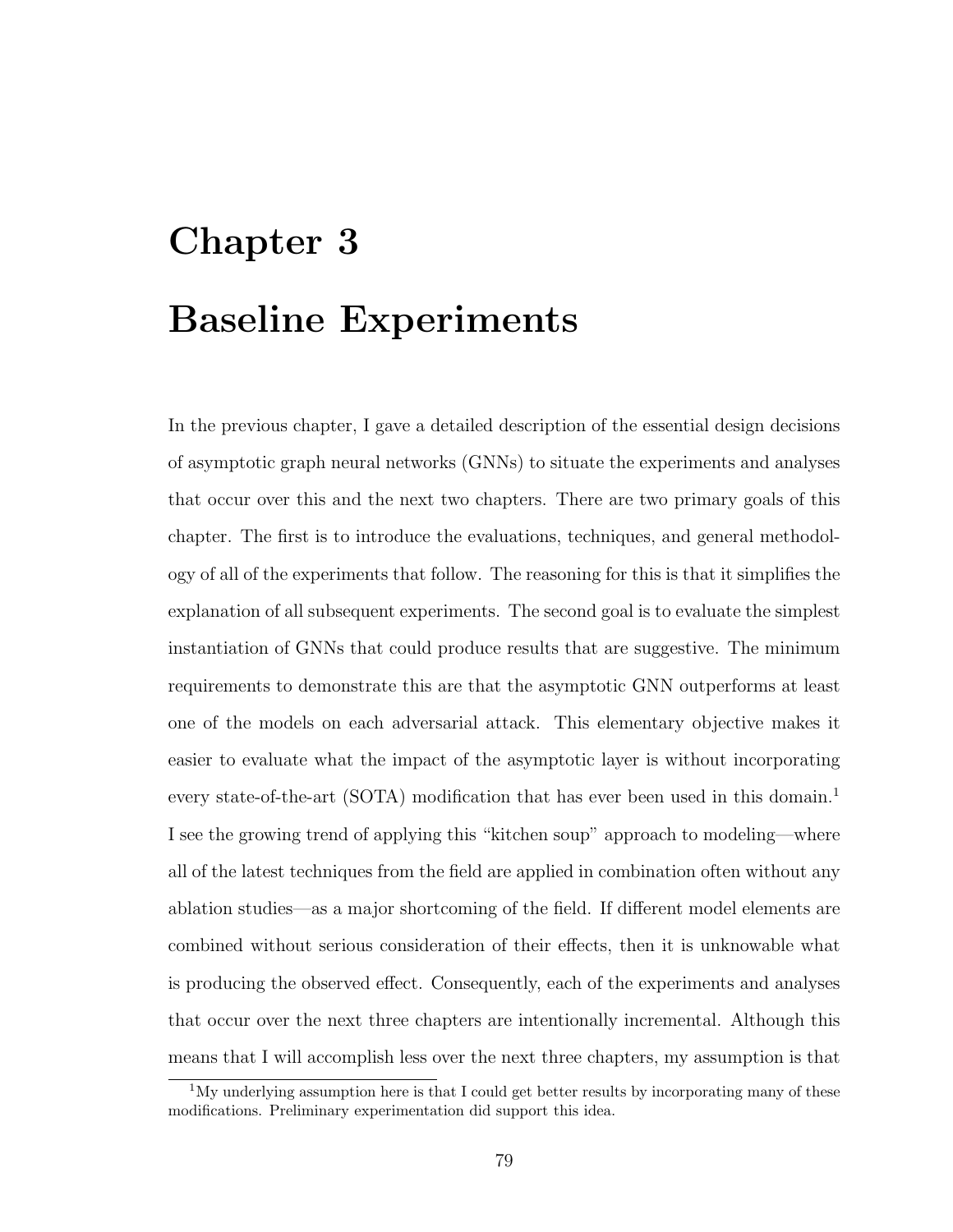these accomplishments will be more meaningful and thereby more impactful.

I will compare my asymptotic GNN to the results of four models from the literature. The first model is a multilayer convolutional neural network (CNN) classifier that can achieve nearly SOTA results on the the MNIST dataset despite being relatively simple and uniform in architecture. I borrow the basic architecture of the CNN from Schott et al. (2019) who also used this architecture as a baseline for their adversarial robustness results on the MNIST dataset. I also compare the asymptotic GNN to three other models that have achieved SOTA results on the MNIST dataset with the evaluations of adversarial robustness that I use in this chapter. As a set, these four models will act as a reference point for how my asymptotic GNN fits into the wider literature on adversarial robustness in machine vision.

In what follows, I discuss each of the models that are compared to my asymptotic GNN. I then outline the technical details of three SOTA evaluations of adversarial robustness, all of which have been applied to the MNIST dataset (Schott et al., 2019). After describing the evaluations, I discuss two quantitative techniques that I will use to compare the results of the models on each of the evaluations of adversarial robustness. I then outline the methods and results of my experiments. I close the chapter with a discussion of these results and a brief summary of my findings. My hypothesis is that the asymptotic GNN will get better results than at least one of the other models on each of the evaluations. The next section discusses the other models used in my comparisons.

#### 3.1 Baselines and SOTA Models

There are four models that I use throughout this chapter. The first model is a multilayer CNN defined by Schott et al. (2019). This is the only model that I reimplemented. The second is another multilayer CNN that leverages a data augmen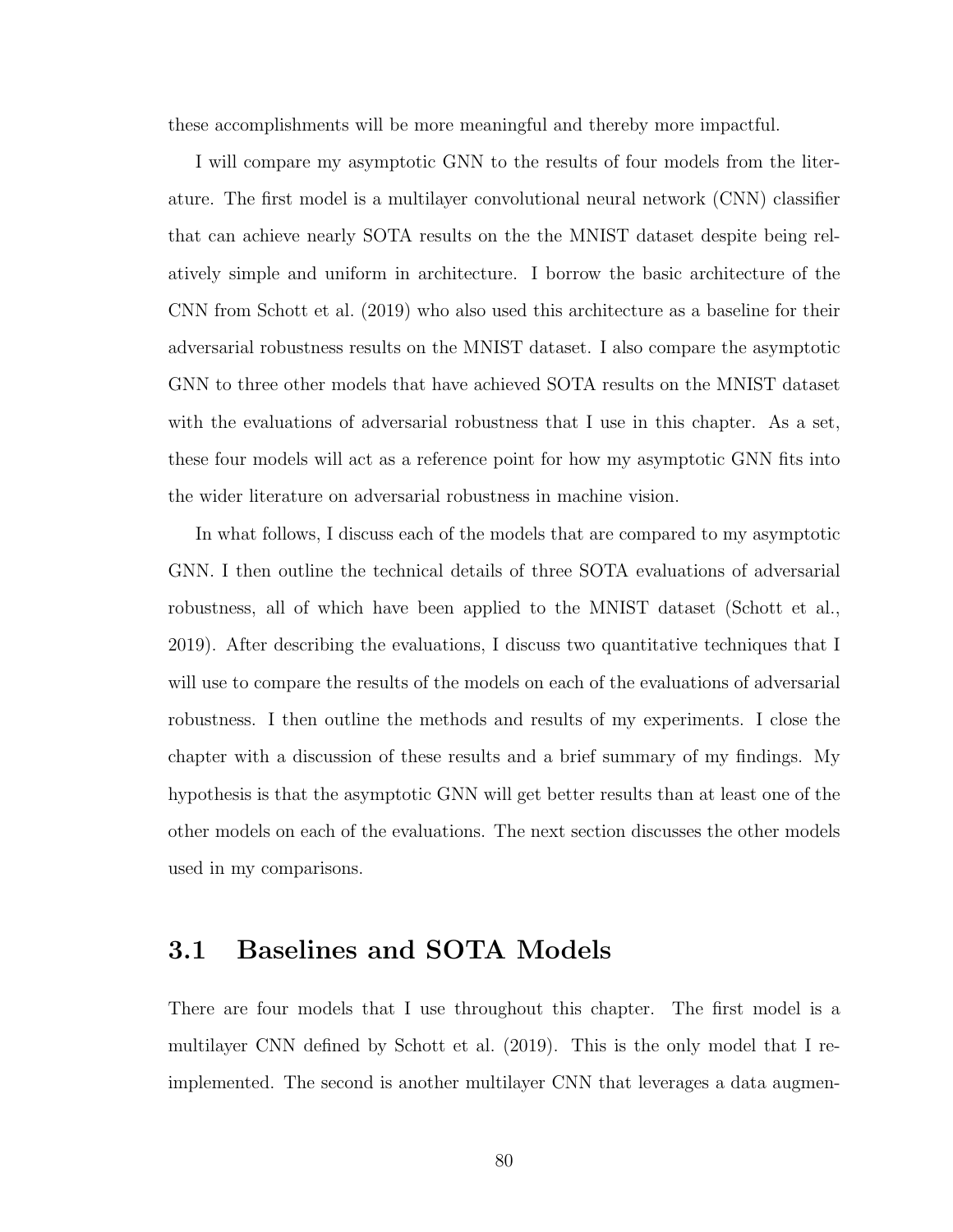tation process during training to improve adversarial robustness (Madry et al., 2018). The other two models are ensembles of variational autoencoders (VAEs) that use an analytic technique to compute a 'best guess' for each noisy input image (Schott et al., 2019). Although I will refer the interested reader to the associated papers for the details of these models, I want to highlight the architectural constraints and assumptions assumed by each of them.

Both the non-augmented CNN that I implemented based on Schott et al. (2019) and the augmented CNN that Madry et al. (2018) implemented are convolutional. Consequently, both of the models incorporate the RIB of convolutional layers and the associated invariance to spatial translation that I discussed in Chapter 1.

At the organizational level, the non-augmented CNN has a relatively uniform, all-convolutional architecture with exponential linear units (ELUs) and batch normalization (BN) at every layer (except the last layer for BN). Although the decision to use ELUs and BN does influence the model, these two techniques do not constrain the possible relationships between the inputs like a CNN layer. Consequently, they are not claims about RIBs (Battaglia et al., 2018). Although the filter number, kernel size, and step size of each layer is relatively unique and has a specific order, there is little theoretical insight that can be derived from these decisions without a detailed mathematical analysis. Such an analysis is outside of the scope of the current project.

The augmented CNN by Madry et al. (2018) also has a relatively uniform architecture. The only constraint is the choice of a fully-connected layer for the final layer, which is a standard practice in the literature. The layer immediately before the output enables the model to make any and all relationships between the internal representations—produced by the earlier CNN layers—that will help select the correct class. However, the authors' choice to use a data augmentation approach to resolve adversarial robustness makes this model an ideal counterpoint to my nativist position. To understand what I mean by this last point, I will re-map the argument of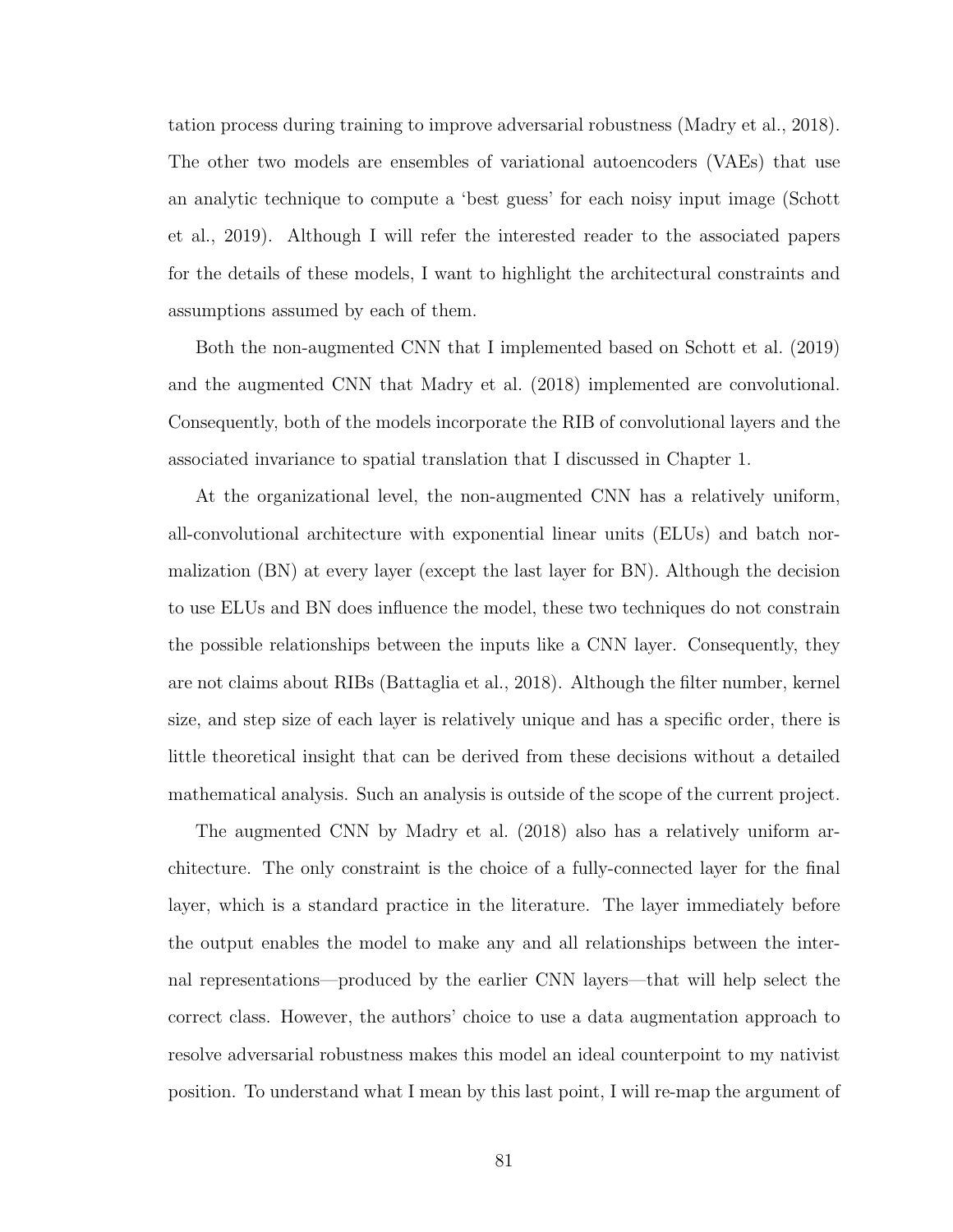Madry et al. (2018) into the language of Chomsky's poverty of the stimulus argument.

As a quick caveat, it is worth highlighting that I think the work by Madry et al. (2018) has merit. Thus, although I am critical of the paper by Madry et al. (2018) for the next two paragraphs, my intended target is neither the authors nor their project. My target is a set of cultural assumptions that are unquestioned and pervasive in the literature. With that caveat, I will continue with my critique as it helps motivate the contributions of my project.

Madry et al. (2018) make the following four claims. First, the authors define a set of possible grammars over the problem of adversarial examples. The authors use an augmented empirical risk minimization formulation<sup>2</sup> to define the set of grammars (i.e., the set of available models of the problem domain). Second, Madry et al. (2018) select one of the possible grammars to model. The authors choose to model the set of image perturbations in terms of the  $L_{\infty}$  ball. I explain the related  $L_{\infty}$  norm in the next section. Third, the authors optimize their model to better handle the perturbations afforded by their grammar. Fourth, the authors find that the memory of the model (i.e., its storage capacity) is essential for accurately handling adversarial examples. I am going to go through this argument one more time to make what is happening perfectly clear.

First, a claim is made that assumes the problem of adversarial examples is a problem of inadequate experience. To be fair, given the learning theory slant of the paper, this is a very reasonable assumption for the authors to make. My issue is that the assumption is *inconsistently* and *uncritically* applied. If one is assuming a pure nurturist position, then it is a mistake to use a convolutional layer or one needs to strictly specify how that operation informs the model. To do both without even remarking on the fact is problematic. Second, the authors select the types of experiences that they think are missing. Third, they (effectively) design a model

 $2$ See Vapnik (1992).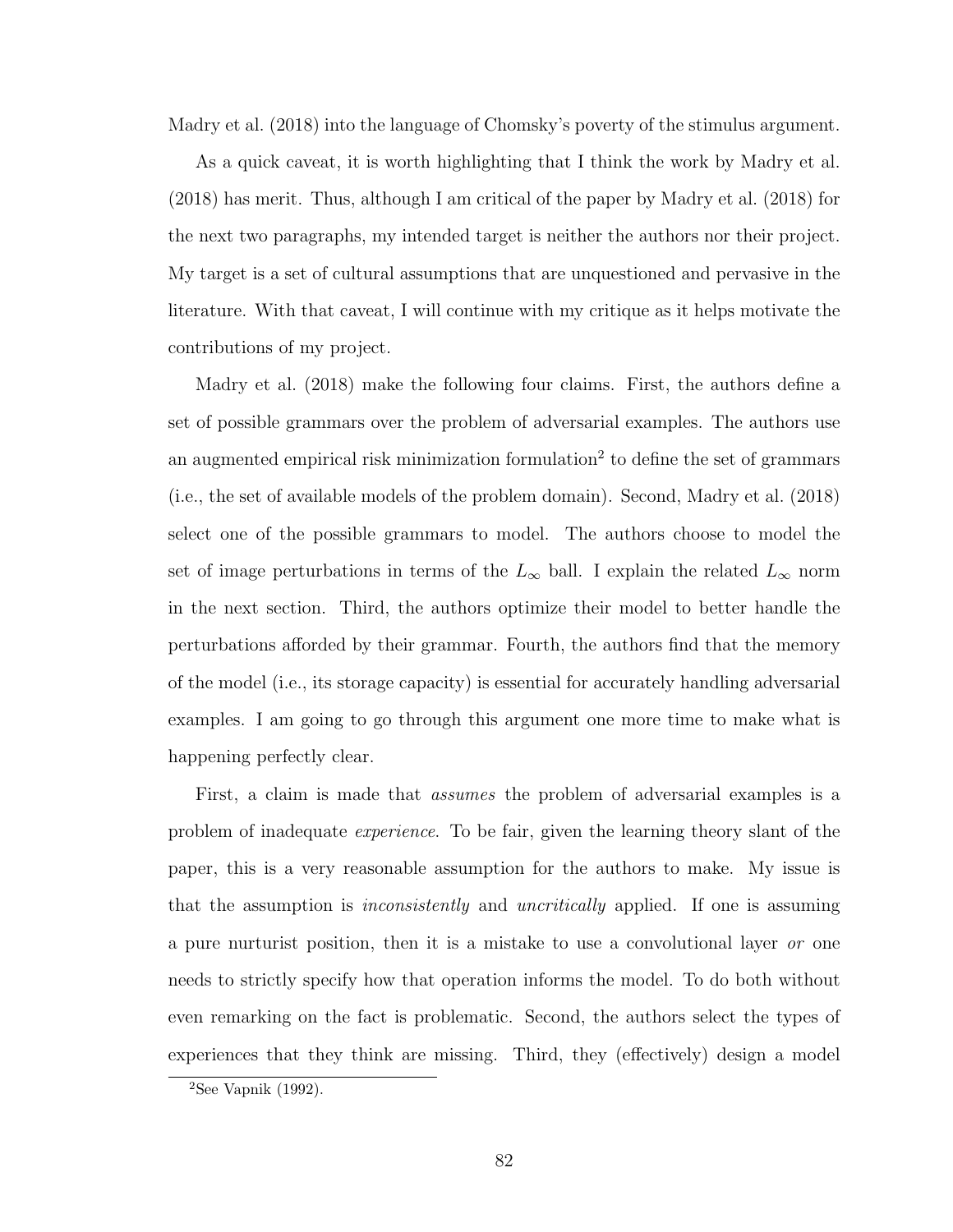that can learn those experiences. And fourth, they conclude that it is the ability to hold more experiences that is essential for resolving the problem. This has all the trademarks of a nurturist argument.

What is especially interesting, given this context, is the follow up paper by Schott et al. (2019). In effect, Schott et al. (2019) demonstrate that the experiences that lead to the robustness of the augmented CNN used by Madry et al. (2018) entirely misses the point of adversarial robustness. Instead of learning how to model the data domain, the augmented CNN learns to model noise. That is, it learns to store all the various perturbations that Madry et al. (2018) defined as being relevant to the domain. One of the ways Schott et al. (2019) demonstrate this point is by incorporating a large number of evaluations across multiple different grammars (i.e., representations of magnitude; e.g.,  $L_0$ ,  $L_2$ , and the  $L_{\infty}$  norms). Schott et al. (2019) then propose a pair of models—which just so happen to be the other two models that I use in this chapter—that are exactly the opposite of the augmented CNN. Instead of being nurturist, these models are overwhelmingly nativist.

The models proposed by Schott et al.  $(2019)$  assume that a lot of architectural constraints pre-exist learning and cannot be modified by learning. For example, the Analysis-By-Synthesis (ABS) models—which come in binary and non-binary forms are effectively an ensemble of variational autoencoders (VAEs). By design, each VAE in the ensemble learns to uniquely represent a single class of digits from the MNIST dataset. After training, classification reduces to an encoding step and a comparison step. The encoding step transforms the image into an optimal internal representation that is computed analytically from a set of candidate samples. This representation is "optimal" in the sense that it produces the highest possible output score that can be achieved for a given VAE for that image. The comparison step uses a modified softmax to determine which of the optimal representations is the best guess across all of the VAEs in the ensemble. I discuss some of the relational inductive biases (RIBs)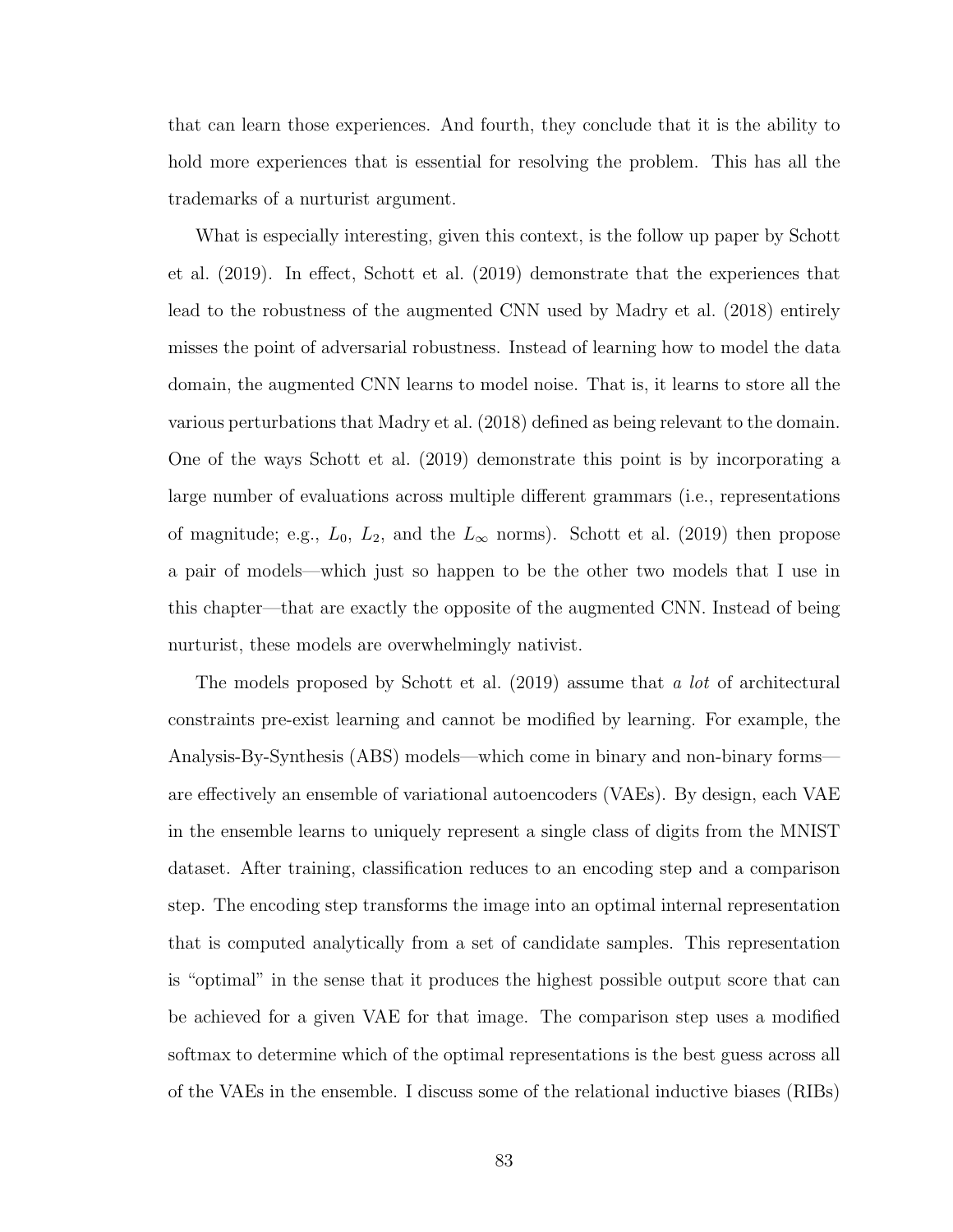of these strong architectural constraints after considering some of the similarities between the ABS and my asymptotic GNN.

The ABS setup should sound very familiar. The encoding step uses the encoder of a variational *autoencoder* to represent the image just like  $\phi$  for the asymptotic GNN. The ABS trains this encoder with a regularized, autoencoder loss function.<sup>3</sup> My basic setup of  $\phi$  for the asymptotic GNN also uses an autoencoder loss to train  $\phi$ , although one that is not regularized. In the comparison step, the ABS uses a modified softmax that is very similar to my learning branch: it includes a term like  $\zeta^4$  and a multiplicative term like  $\tau$ .

Although there are a lot of similarities between the two models, the underlying reasoning and related RIBs are often very different. First, the autoencoders of the ABS models encode entire images instead of image patches like the asymptotic GNN. This entirely skips the arbitrary RIB and associated permutation invariance provided by the GNN layer. Second, the ABS model incorporates primitives into its structure by making each class its own VAE. Although these primitives can have a lot of variation within each VAE's representation of the class, the structure of the model *implicitly* specifies the kinds of values (or distributions of values) that are acceptable for each VAE. By contrast, the convolutional layer, the GNN layer, and the asymptotic layer do not provide any constraints on the values of their kernels, nodes, or substructures, respectively. Consequently, although the separate VAEs assume strong architectural constraints, these constraints are very different from the asymptotic GNN.

This approach is also problematic from a psychological perspective. In effect, one would have to conclude that black-and-white representations of numbers are separately and independently encoded in the brains of humans. These representations would also need to be distinct from color representations of digits, styles of writing

<sup>3</sup>This is the standard setup for VAEs. For additional details, see the original paper by Kingma and Welling (2013).

<sup>4</sup>The authors describe this behaviour as "converging towards a uniform distribution," which is an accurate probabilistic interpretation of the behaviour (Schott et al., 2019).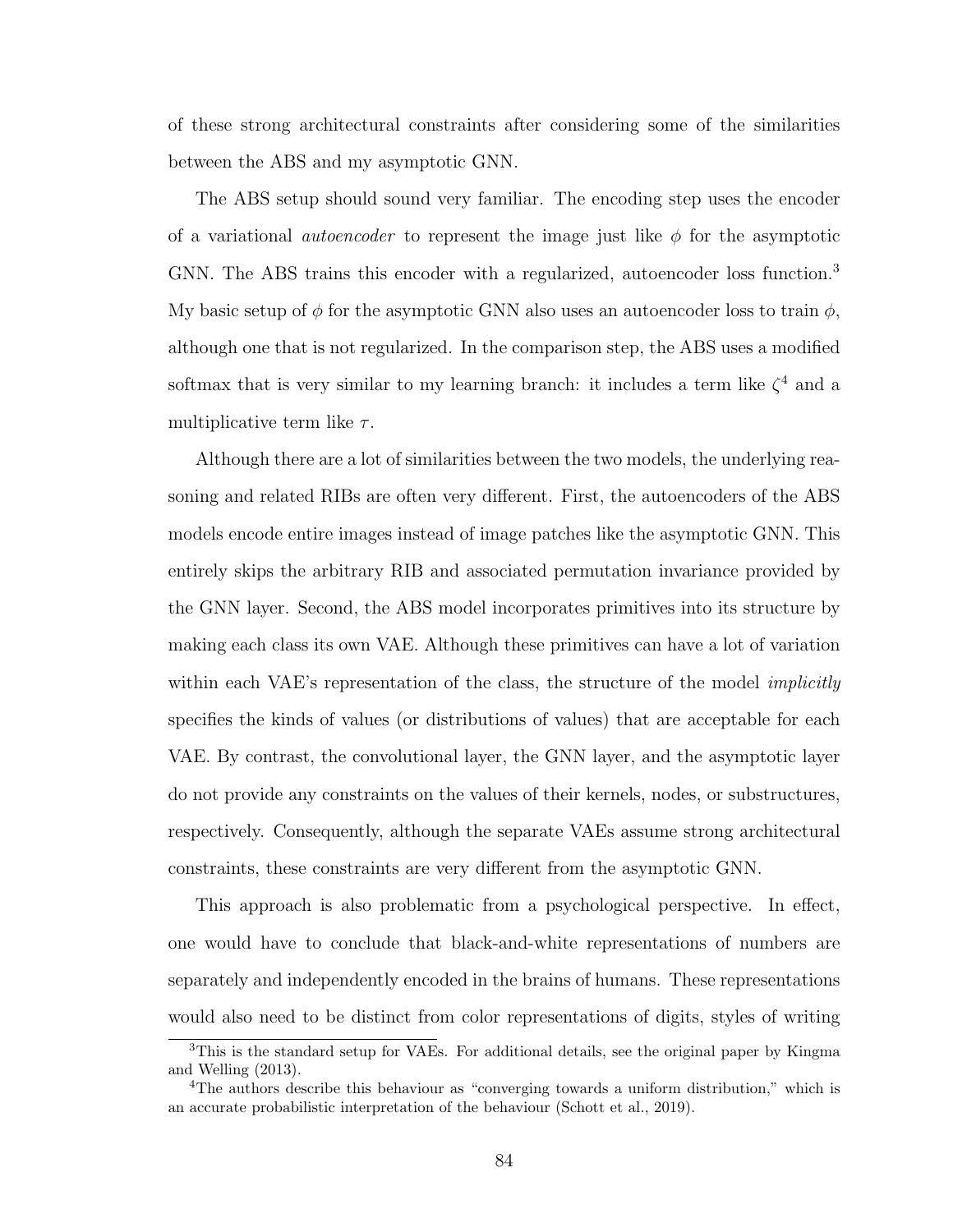and probably even different simple transformations of digits. This situation quickly deteriorates into a combinatorial explosion, which is not biologically nor neurally plausible.

Beyond the encoder networks, there are also a number of differences between the modified softmax proposed by Schott et al. (2019) and my learning branch. At base, the objectives are radically different. The intent of their  $\zeta$ -like parameter is to flatten the values of the dominant class as it often exhibits sharp transitions between high and low probability inputs. These sharp transitions in the class distribution partially result from training each VAE on a single class. By contrast,  $\zeta$  enables the learning branch to flatten the non-dominant values—a completely different objective from the  $\zeta$ -like parameter of the ABS models. Similarly, the ABS parameter like  $\tau$ enables Schott et al. (2019) to compare their model to models with a different loss function. Specifically, models that use cross-entropy instead of the evidence lowerbound (ELBO) (Schott et al., 2019). This radically departs from  $\tau$ 's role in the learning branch, which regulates the action of  $\zeta$  to produce a critical learning period for the model.

To summarize, the four models—non-augmented CNN, augmented CNN, ABS, and binary ABS—each entail different sets of assumptions. All four models use convolutional layers. The augmented CNN implicitly takes a nurturist perspective, eschewing architectural constraints for an augmented training regime. Finally, the ABS models make very strong architectural claims that are ultimately differ from my asymptotic GNN despite superficial similarities. Consequently, the experiments that follow enable the following three theoretical comparisons:

- 1. The difference between substructure invariance (asymptotic GNN) and spatial translation invariance (all other models).
- 2. The difference between using architectural constraints (asymptotic GNN) and using data augmentation (augmented CNN).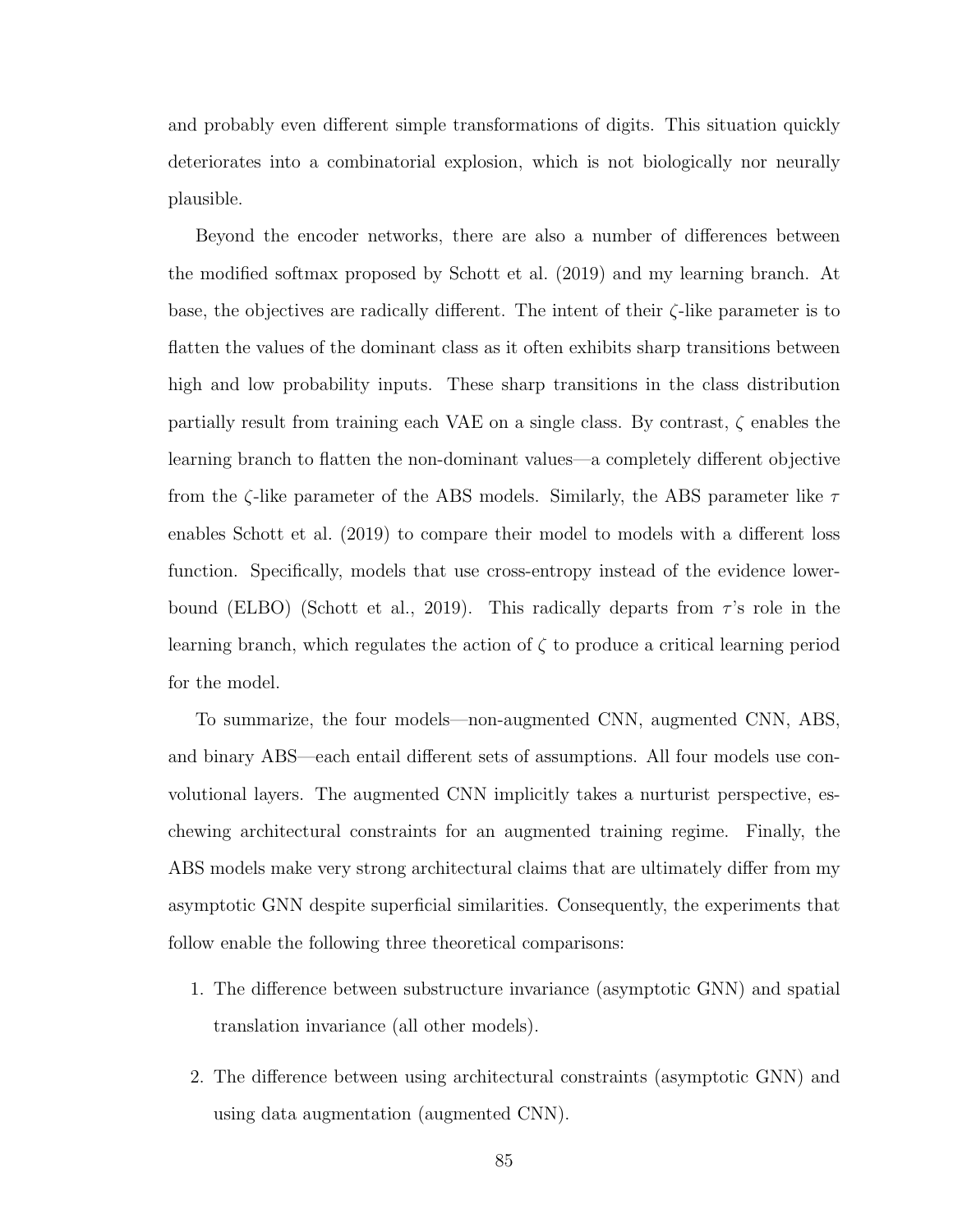3. The difference between using architectural constraints (asymptotic GNN) and using primitives (ABS and binary ABS).

In light of these comparisons, my hypothesis in this chapter assesses whether and to what extent architectural constraints in *general* contribute to adversarial robustness and whether and to what extent substructure invariance in particular contributes something unique to adversarial robustness relative to spatial translation invariance. This completes this section. The next section describes three adversarial attacks for three different 'grammars' (i.e., distance norms) that are all SOTA on the MNIST dataset.

#### 3.2 Evaluations of Adversarial Robustness

All of the evaluations that I discuss in this section are different techniques for perturbing an image such that it is incorrectly classified by the models. The perturbed image is called an "adversarial example" while the techniques are called "adversarial attacks" (Szegedy et al., 2013). Each adversarial attack minimally accepts as input the image that will be perturbed, the correct class of that image, and a target model that should incorrectly classify that image. The attack then uses a well-defined procedure to modify the pixels in the image to produce the adversarial example.

I discuss the basic procedures of three different adversarial attacks below—one for each of the three common  $L_p$  norms used in the literature. The attacks are the Momentum Iterative Method (MIM) attack for the  $L_{\infty}$  norm (Dong et al., 2018), the DeepFool Attack (DFA) for the  $L_2$  norm (Moosavi-Dezfooli, Fawzi, & Frossard, 2016), and the PointWise Attack (PWA) for the  $L_0$  norm (Schott et al., 2019). All three of these techniques are implemented in the Foolbox v1.8 library, which I use for all my comparisons (Rauber, Brendel, & Bethge, 2017). I explain each of the norms and associated attacks below.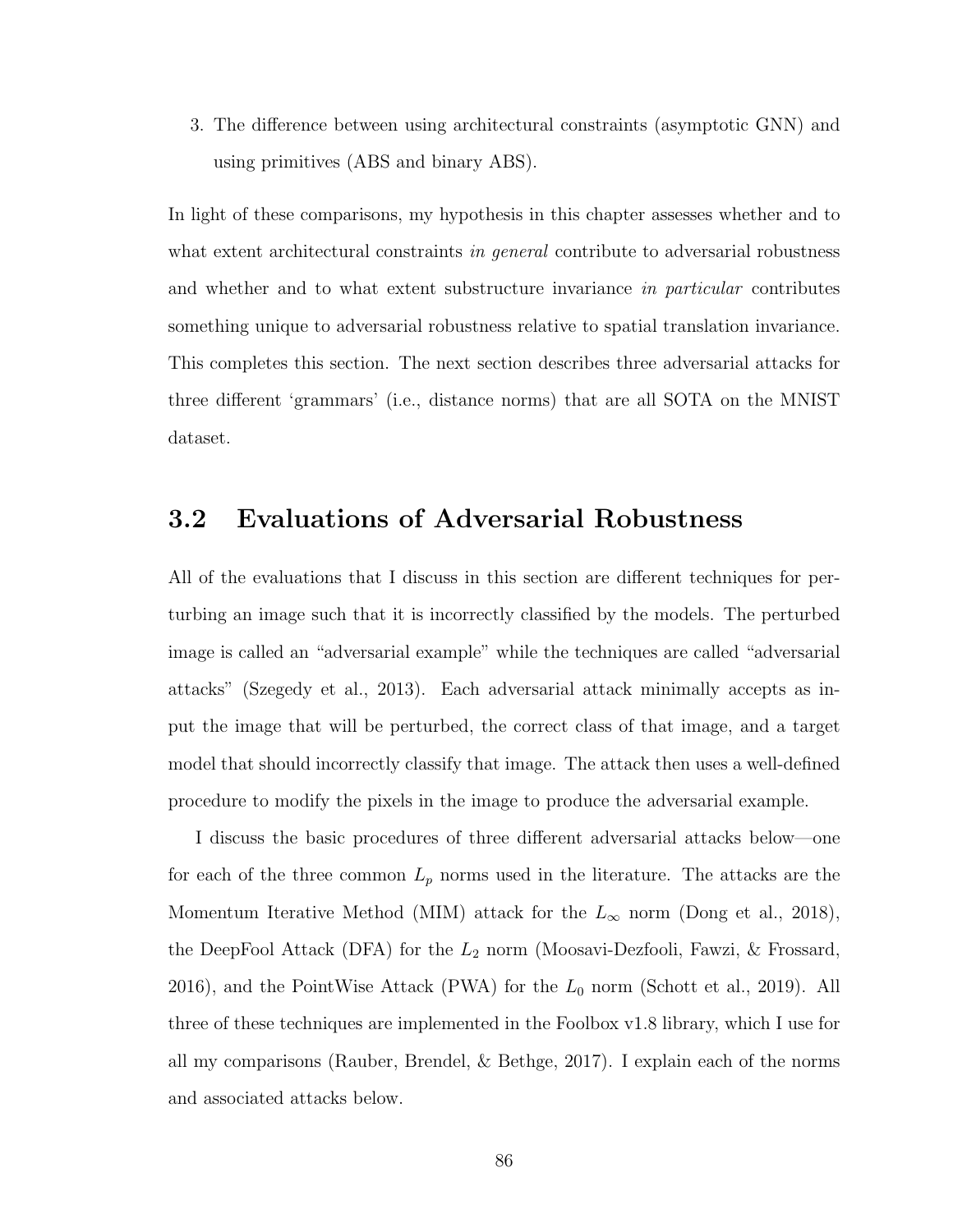The Moment Iterative Method (MIM) is a gradient-based attack that won the NIPS 2017 adversarial attack challenge (Dong et al., 2018). Where gradient-based learning algorithms use the gradient to minimize a loss function by changing the parameters of a model,<sup>5</sup> gradient-based attacks use the gradient to maximize the loss by changing the input values while the model parameters stay fixed. For example, the iterative Fast Gradient Sign Method (IFGSM) examines the gradient to determine whether increasing (positive gradient) or decreasing (negative gradient) the value of each pixel would increase the loss. It then changes all of the pixels by a small quantity  $(\epsilon)^6$  in the direction of the sign (positive/negative) of the gradient (Kurakin, Goodfellow, & Bengio, 2016).

Figure 14: A random pick of adversarial examples created using the MIM adversarial attack on the non-augmented CNN. The  $L_{\infty}$  distance varies between 0.13 and 0.31. All of these images were incorrectly classified by the non-augmented CNN model.

The MIM attack builds off of the IFGSM, but adds a momentum term that scales the step size based on the gradient of the past t iterations. It minimizes the  $L_{\infty}$  norm, which scores the largest normalized difference (i.e., values range between 0 and 1) on any one pixel between the original and adversarial images. Abstractly, one can think of the MIM attack as changing the original image so it is less like the correct class in general (i.e., higher overall loss) while limiting the maximum change to any single individual pixel. Figure 14 provides example output of this attack.

The DFA is a gradient-based attack (Moosavi-Dezfooli et al., 2016) that minimizes the  $L_2$  norm (i.e., Euclidean distance; scores range between 0 and  $(N^s)^{\frac{1}{2}}$ , where  $N^s$  is the number of pixels) that also shows improvements over the FGSM family of attacks using a different approach than MIM. The DFA computes the tangent of the gradient local to the original image then greedily changes the image in the direction to the

 ${}^{5}$ For example, the weights and biases of a neural network can be changed to minimize the crossentropy loss between the output class values and the true class values of an image.

<sup>&</sup>lt;sup>6</sup>I use the Greek letter  $\epsilon$  to stay consistent with the literature. This  $\epsilon$  has no relation to the  $\epsilon$  in my analysis of the asymptotic barrier function in Chapter 2.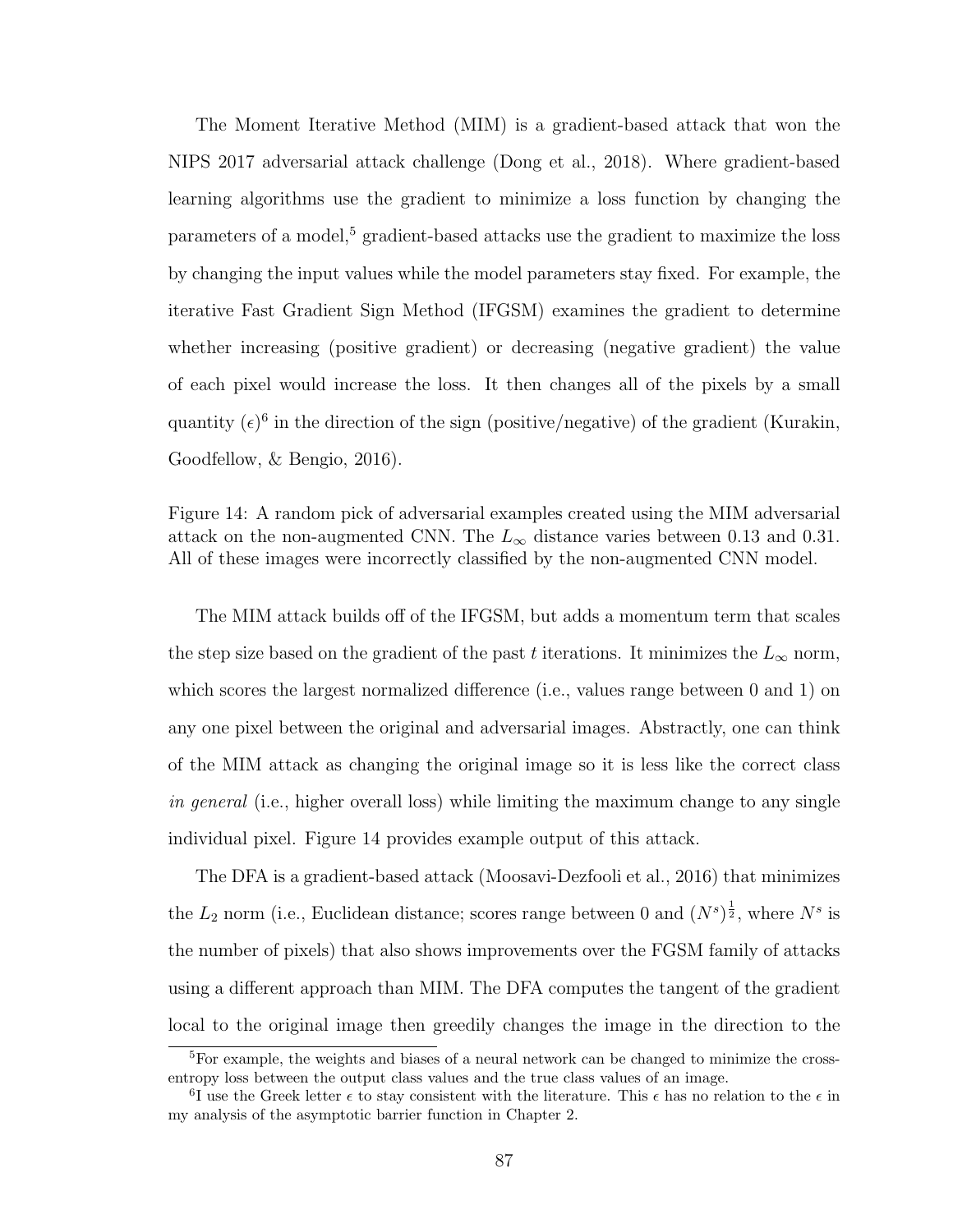closest hyperplane separating the classes. In effect, this changes the original image so that it resembles an image from the incorrect class that it is most similar to at each time step. For example, a three might be changed into an image that is more eight-like by partially closing the left openings. Figure 15 provides example output of this attack.

Figure 15: A random pick of adversarial examples created using the DFA adversarial attack on the non-augmented CNN. The  $L_2$  distance varies between 1.55 and 1.56. All of these images were incorrectly classified by the non-augmented CNN model.

The PWA is a decision-based attack (i.e., it does not rely on gradient information) that minimizes the  $L_0$  norm in a greedy fashion (Schott et al., 2019). The  $L_0$  norm is a count of the number of pixels different from the original image, which ranges between 0 and  $N^s$ . This attack starts by adding salt and pepper noise until the image is misclassified. It then (greedily) searches through the perturbed pixels for noise that can be removed while preserving the model's misclassification. The attack ends when none of the pixels can be reset to the original image. The authors suggest re-running the attack ten times before picking the result with the smallest number of pixels changed. I use the same approach. Figure 16 provides example output of this attack.

Figure 16: A random pick of adversarial examples created using the PWA adversarial attack on the non-augmented CNN. The  $L_0$  distance varies between 12 and 13. All of these images were incorrectly classified by the non-augmented CNN model.

For each of these three attacks, I also perform a transfer attack. This simple additional evaluation takes the adversarial examples created using one of the models (e.g., the non-augmented CNN) and tests whether or not the images are also adversarial examples for another model (e.g., asymptotic GNN). Although this attack does not contribute to my core hypotheses in this chapter as the results are much harder to interpret, the transfer attack provides additional theoretical insights by evaluating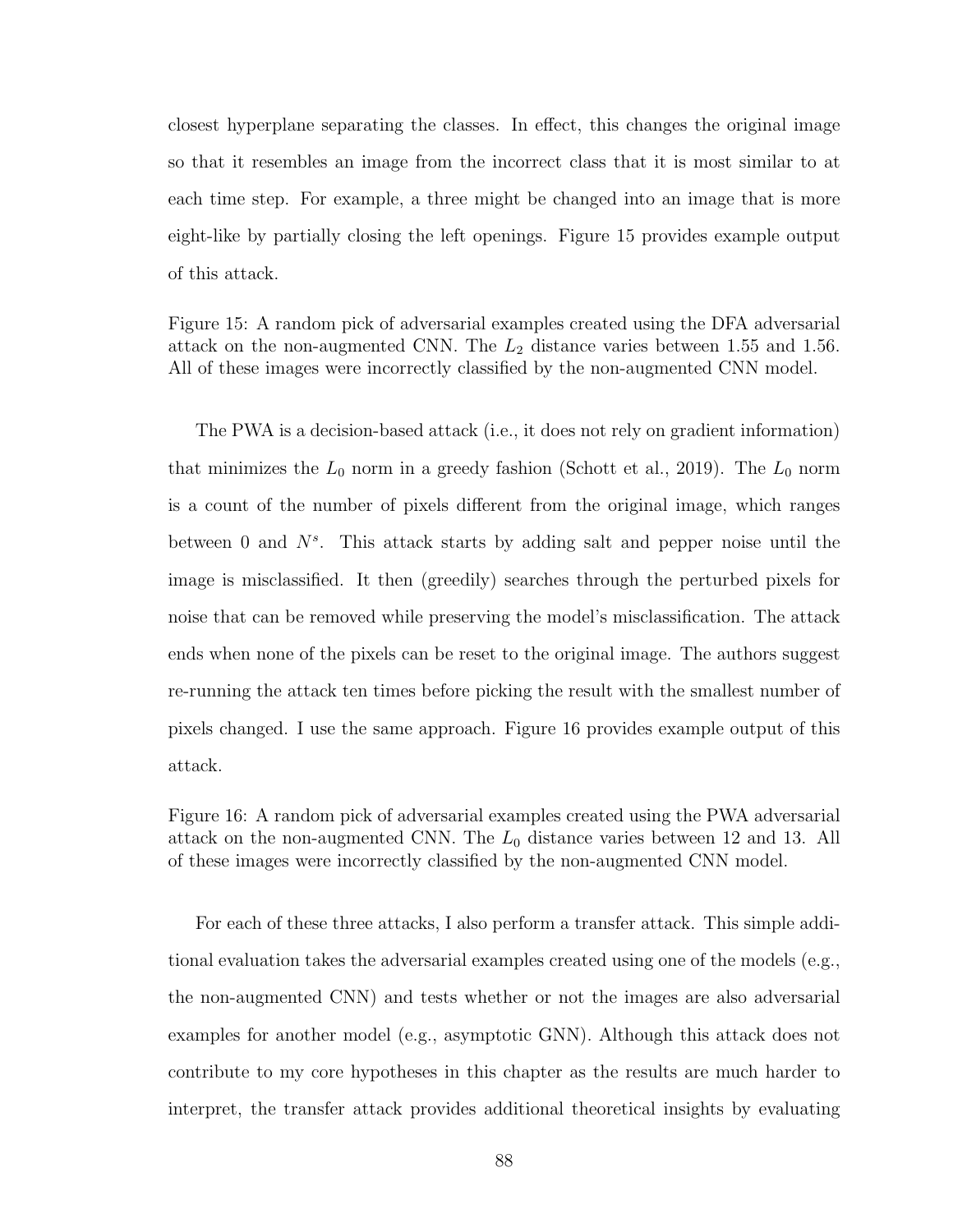the relative strength of the adversaries and the relative robustness of the associated models. To make the evaluation more informative, I restrict each transfer attack to images that both models could correctly identify before they were perturbed. An image that is incorrectly identified by a model is considered to be a trivial 'adversary,' so the attacks will not modify it further. The end result is that transfer attacks vary between 0 and 100% regardless of the original accuracy of the model.

Although there are many more adversarial evaluations, these four provide a good sampling of the state-of-the-art across three different norms. One important caveat to all the results that follow is that I only preliminarily explored the impact of different advesarial attack 'hyperparameters.' It is probable that extreme changes to these values could produce different results. However, the default parameters are really the only ones used in the literature to date and thus my results and conclusions are still strongly suggestive.

#### 3.3 Quantitative Comparisons

There are two quantitative evaluations that I use to compare each of the models. Both of them measure differences in the ability of the models to correctly classify perturbed images produced by each of the evaluations. They are called the "median adversarial distance" and the "bounded perturbation accuracy" (Schott et al., 2019). Both of these quantitative comparisons are used on the test set of images.

The median adversarial distance is the perturbation size at which a model achieves 50% accuracy. To perform this comparison, the distance of every adversarial example from its input image is computed for a single model on the images from the test set. If a given evaluation could not produce an adversary (i.e., no perturbation led to a misclassification by the associated model), its distance is set to infinity. If the image was already misclassified, the distance is set to 0. After sorting the distances from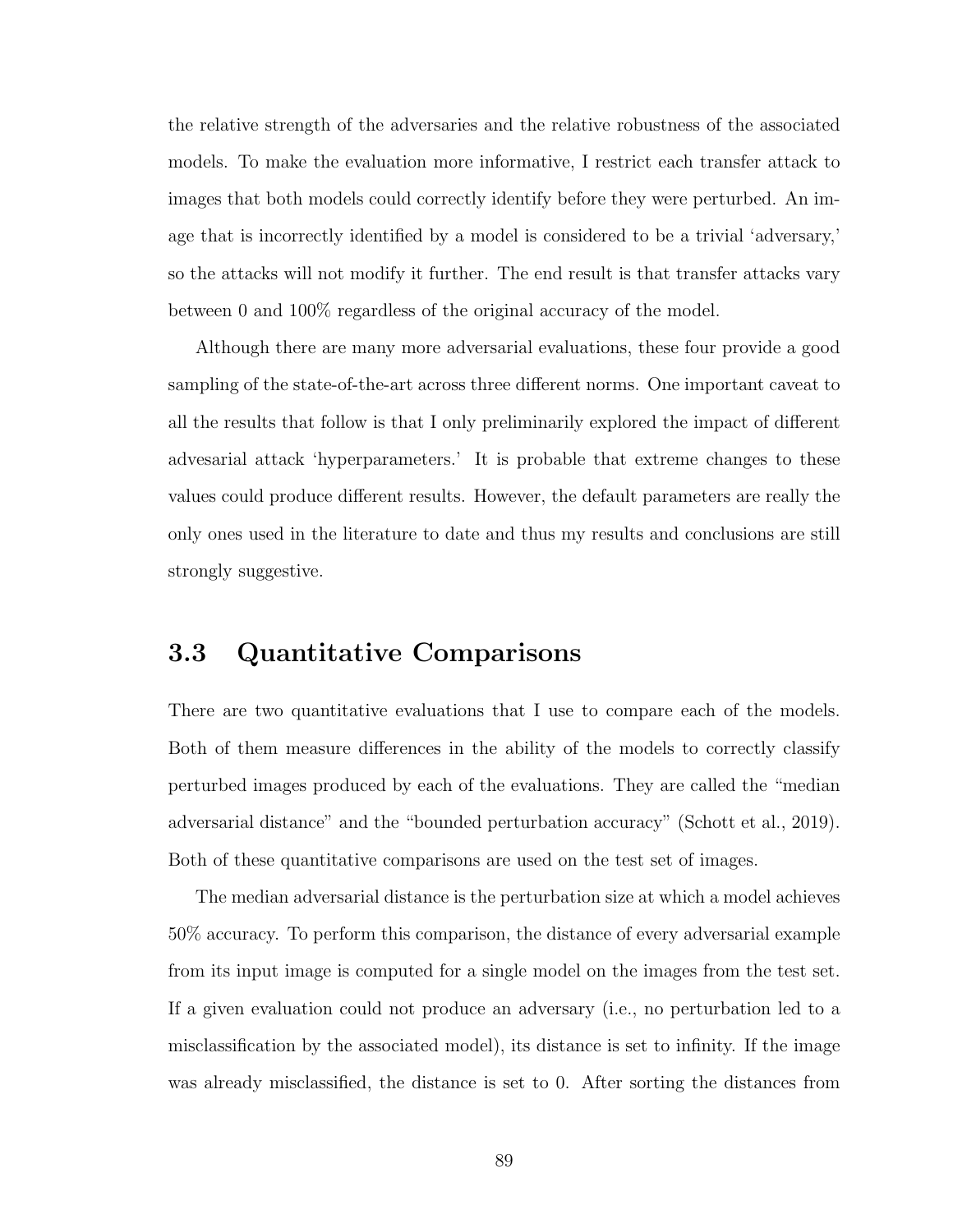lowest to highest, I then select the smallest valid distance that puts at least 50% of the images above it. Consequently, if I were to exclude all of the perturbations of that distance or higher, the model would correctly classify at least 50% of the images correctly (i.e., all of the images with perturbations greater than that distance).<sup>7</sup>

The bounded perturbation accuracy is similar to the median adversarial distance except, instead of picking the distance based on the number of correctly classified images, a bound is selected a priori. The standard conventions for the bounds are 12, 1.5, and 0.3 for the  $L_0, L_2$ , and  $L_{\infty}$  norms, respectively. I have chosen to use the same values as they enable comparisons with previous research. However, the median adversarial distance is generally a more nuanced evaluation and should be preferred throughout the rest of the work.

#### 3.4 Experiments

I compare my model to a CNN that was used by Schott et al. (2019) as a baseline for their experiments (see Appendix 2 for implementation and Appendix 3 for training details). All four attacks are run against the non-augmented CNN and the basic asymptotic GNN. I also report the results of three SOTA models from Schott et al. (2019) on all of the attacks except the transfer attack. I report the median adversarial distance and the bounded perturbation accuracy for each attack.

## 3.5 Methodology

I train the CNN and asymptotic GNN a single time after hyper-parameter tuning (see Appendix 4 for a list of all the hyper-parameter values). I use the standard traintest split for the MNIST database of black-and-white handwritten digits (LeCun et

<sup>&</sup>lt;sup>7</sup>This is mainly a concern for the PWA attack and the  $L_0$  norm, which outputs discrete values. For this attack, the number of images is greater than 50%.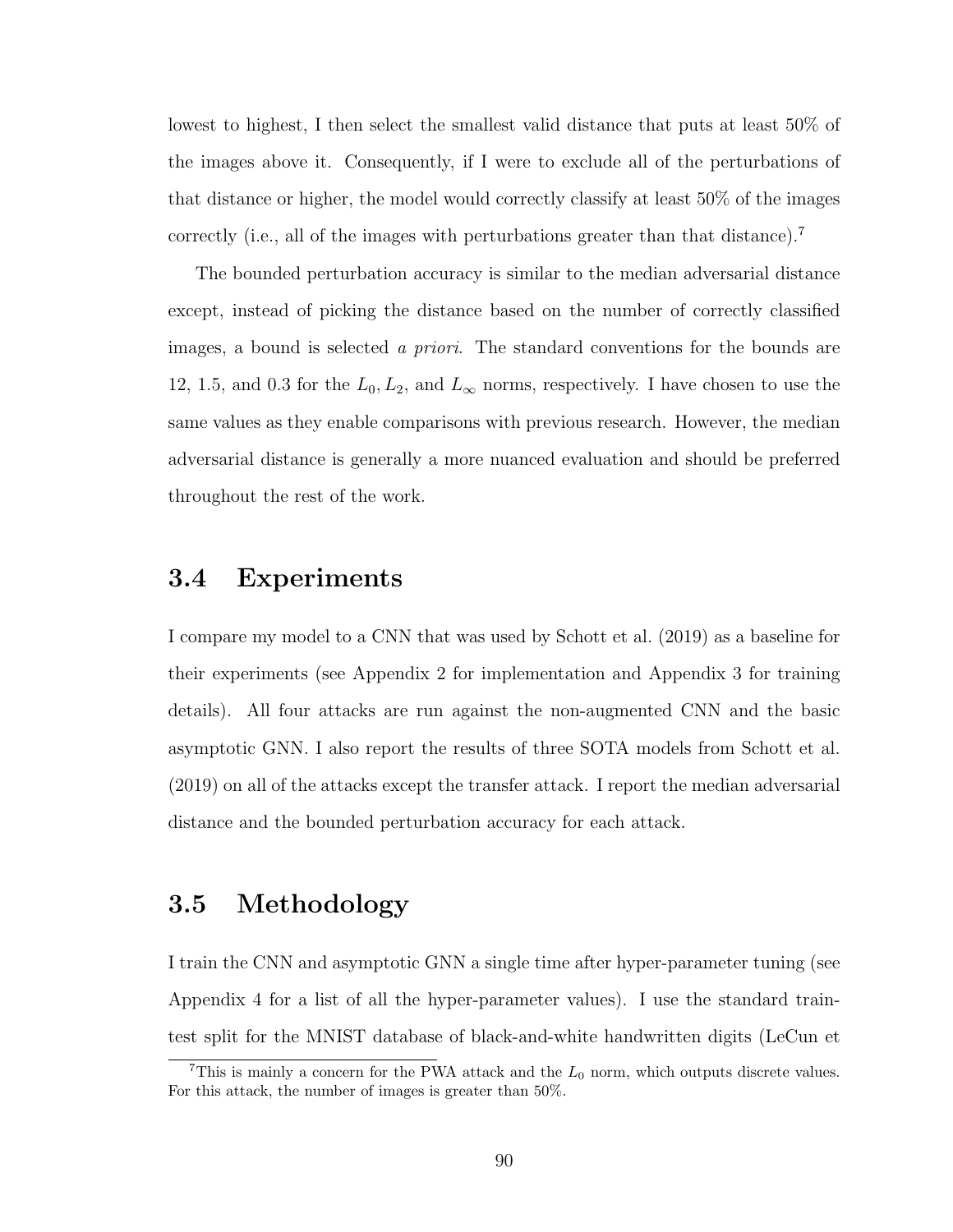al., 1998). It has 50,000 training images (5,000 per digit) and 10,000 test images (1,000 per digit). The autoencoder of the asymptotic GNN is trained for 20 epochs with Adam then the parameters are frozen.<sup>8</sup> The rest of network is then trained for another 20 epochs using a different Adam optimizer. The non-augmented CNN is trained for 5 epochs with its own Adam optimizer. All of the evaluations are applied to the asymptotic GNN and the non-augmented CNN on the test images, which have never been seen by either model.

#### 3.6 Results

The results support my hypothesis: for each adversarial attack, the asymptotic GNN outperformed at least one of the models (see Table 1). I have included the scores of the  $L_{\infty}$  defense by Madry et al. (2018), the binary ABS model, and the regular ABS model as reported by Schott et al. (2019). The asymptotic GNN outperforms all of the models on the DFA and MIM. The asymptotic GNN outperforms the augmented CNN on the PWA and performs slightly worse than the non-augmented CNN on the bounded perturbation accuracy of the PWA. The asymptotic GNN is also robust to the DFA transfer attack from the non-augmented CNN (see Table 2). The asymptotic GNN is modestly robust to the other transfer attacks. The non-augmented CNN is also robust to the adversaries produced by the asymptotic GNN on the PWA. Finally the asymptotic GNN has the lowest clean accuracy (3.2% less than the augmented CNN).

<sup>8</sup>See Appendix 3 for additional training details.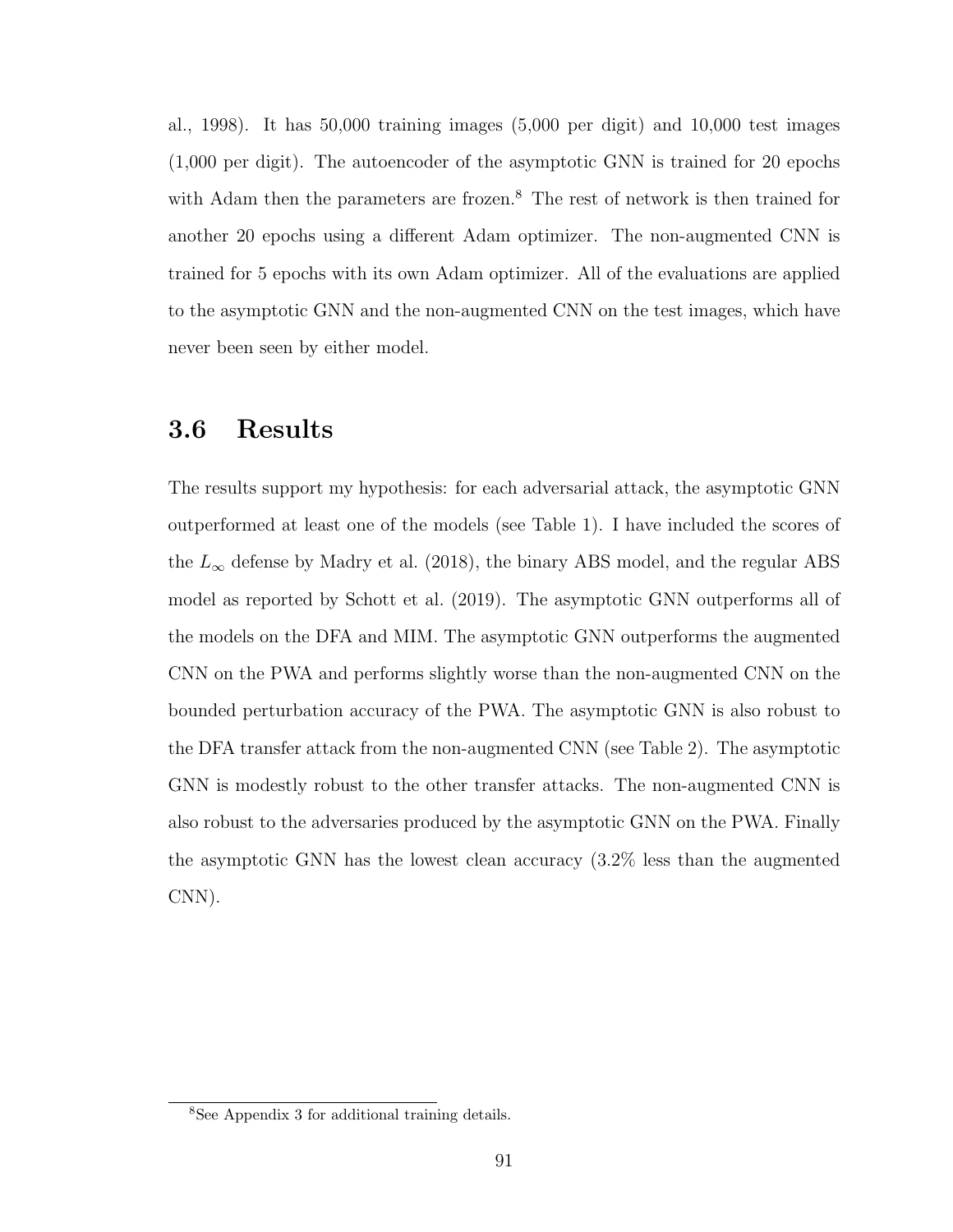|                                                                                     | <b>CNN</b>    | Madry et al. | Binary ABS   | ABS         | <b>GNN</b>      |
|-------------------------------------------------------------------------------------|---------------|--------------|--------------|-------------|-----------------|
| Clean                                                                               | 98.9%         | 98.8%        | 99.0%        | 99.0%       | 95.7%           |
| $L_2$ -metric                                                                       |               |              |              |             |                 |
| $(\epsilon = 1.5)$                                                                  |               |              |              |             |                 |
| DeepFool                                                                            | $1.23/29.6\%$ | $9.0/91\%$   | $*1.4/41\%$  | $*2.4/83\%$ | $\infty$ /95.7% |
| $L_{\infty}$ -metric                                                                |               |              |              |             |                 |
| $(\epsilon = 0.3)$                                                                  |               |              |              |             |                 |
| MIM                                                                                 | $0.08/0\%$    | $0.34/90\%$  | $*0.46/85\%$ | $*0.26/8\%$ | $\infty/95.7\%$ |
| $L_0$ -metric                                                                       |               |              |              |             |                 |
| $(\epsilon = 12)$                                                                   |               |              |              |             |                 |
| PointWise                                                                           |               |              |              |             |                 |
| Attack 10x                                                                          | $11.0/47.1\%$ | $4.0/0\%$    | $36.5/82\%$  | $22.0/78\%$ | $11.0/43.9\%$   |
| *A gradient does not exist for these models so an estimate of the gradient was used |               |              |              |             |                 |
| by the original authors.                                                            |               |              |              |             |                 |

Table 1: Results for the baseline, non-augmented CNN, asymptotic GNN and three models reported in Schott et al. (2019) on the three adversarial attack evaluations. The median adversarial distance is reported on the left of the slash of each cell and each model's percent accuracy for thresholds  $L_2 = 1.5$ ,  $L_{\infty} = 0.3$ , and  $L_0 = 12$  are reported on the right for the relevant evaluation. The asymptotic GNN outperforms all of the models on the DFA and MIM. The asymptotic GNN only outperforms Madry et al. (2018) on the  $L_{\infty}$  defense for the PWA. These results are consistent with my hypothesis that the asymptotic GNN would outperform at least one SOTA model on each of the adversarial attacks.

|            | Original Model | <b>CNN</b> | <b>GNN</b> |
|------------|----------------|------------|------------|
| Clean      | $\rm N/A$      | 98.9%      | 95.7%      |
| <b>DFA</b> | CNN.           | $0\%$      | 94.3%      |
| МIМ        | <b>CNN</b>     | $0\%$      | 89.8%      |
| <b>PWA</b> | <b>CNN</b>     | $0\%$      | 88.0%      |
|            | <b>GNN</b>     | 97.8%      | $0\%$      |

Table 2: Results when transferring the adversarial examples learned on one model to another model. The percent correct is reported for the source model (left) and the target transfer model (top) with no threshold on the attack. The asymptotic GNN is robust to the DFA transfer attack. It is also modestly robust to the other two attacks. The CNN can correctly classify almost every adversarial example produced by the PWA with the asymptotic GNN as the source model.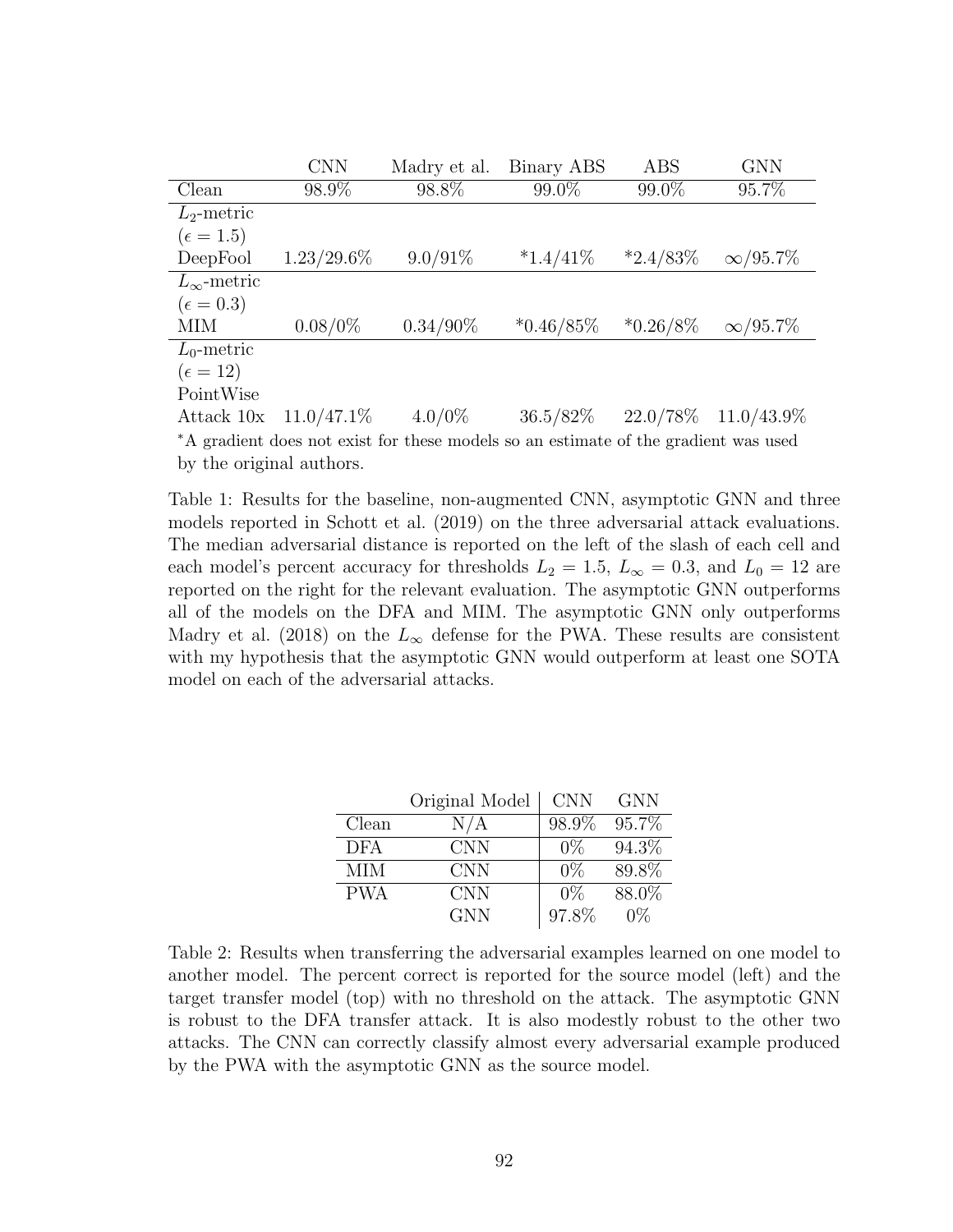# 3.7 Discussion

Recall that the main goal of this section is to get a rough sense of the effectiveness of the asymptotic GNN. To this end, I proposed the modest hypothesis that the asymptotic GNN would outperform at least one SOTA model on each of the adversarial attacks. This hypothesis was trivially achieved for all of the core adversarial attacks in Table 1. The real significance of these experiments is not in the minor differences between the results of these adversarial attacks. Instead, the central importance of these evaluations is in understanding how these results inform the underlying relational inductive biases (RIBs) built into the different architectures of the models.

Towards this effect, I outlined three key theoretical comparisons in Section 3.1 of this chapter. I repeat them here for convenience:

- 1. The difference between substructure invariance (asymptotic GNN) and spatial translation invariance (all other models).
- 2. The difference between using architectural constraints (asymptotic GNN) and using data augmentation (augmented CNN).
- 3. The difference between using architectural constraints (asymptotic GNN) and using primitives (ABS and binary ABS).

Although the results of the experiments in this chapter are very preliminary, these comparisons are coarse enough to derive insights from them.

#### 3.7.1 Substructure VS Spatial Translation

Each of the models other than the asymptotic GNN incorporate convolutional layers into their design. Thus, an overwhelming architectural pattern that is common to every model other than the asymptotic GNN is an invariance to spatial translation.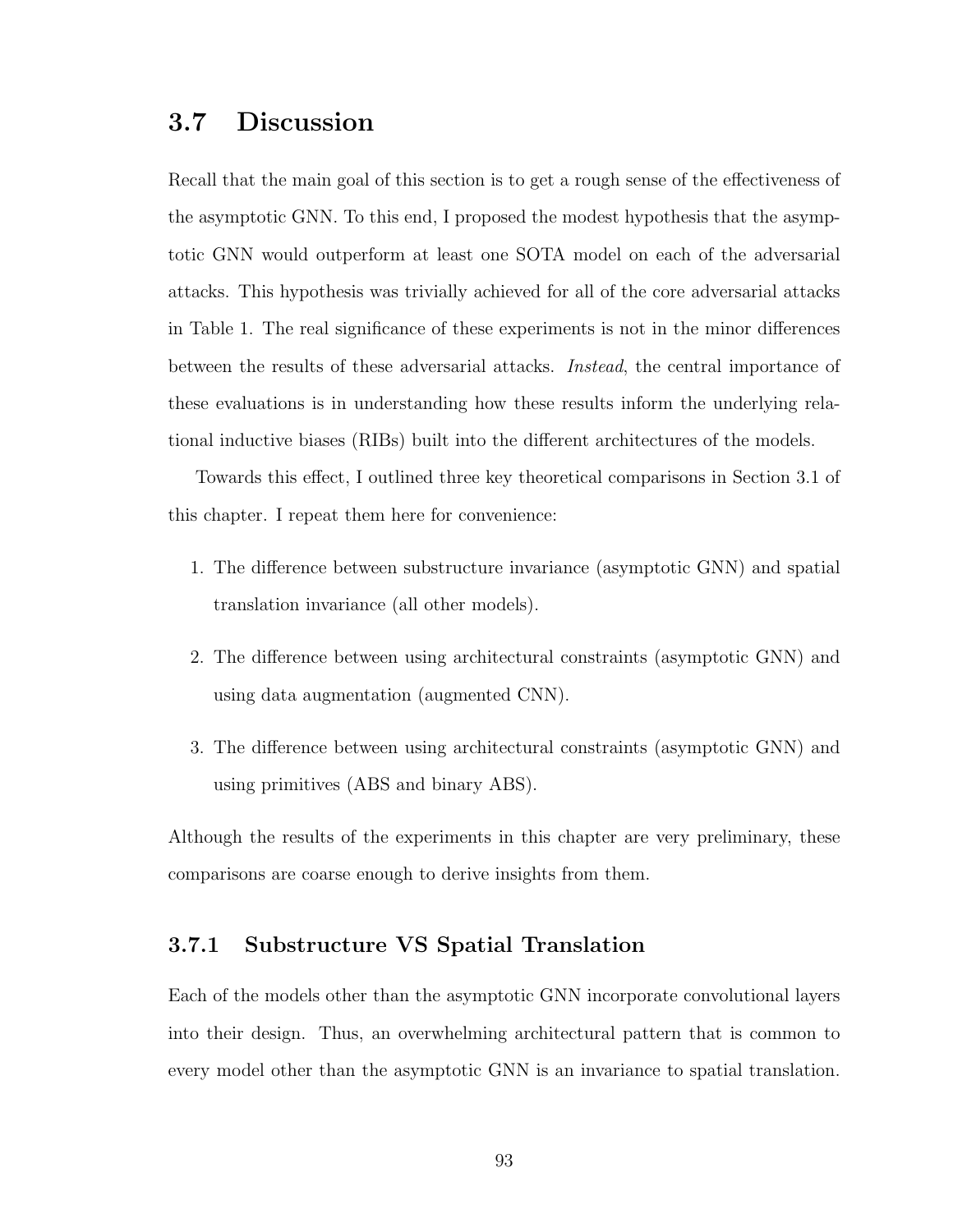By contrast, the essential architectural constraints of the asymptotic GNN is its substructure invariance. The difference between these two constraints can be summarized as follows.

The spatial translation invariance tries to learn patterns that can occur at any position within its fixed frame of reference supplied by the pixel grid. These patterns occur at each layer in the network, resulting in a simple compositional architecture. However, the architecture assumes that translation invariance defined over a fixed grid is the best invariance at every level in a uniform model (e.g., the non-augmented CNN from this chapter). Alternatively, if the model incorporates multiple different types of layers without sufficient analyses, then the behaviour of the network as a whole is ambiguous.<sup>9</sup>

By contrast, the asymptotic GNN takes a fundamentally different approach. Within the substructure of a node anything goes. However, the inclusion of the asymptotic layer gives the researcher and the model some nice guarantees. It allows them to ignore variation in the substructure to the extent that the asymptotic layer can get the Jacobian matrix between the substructure and base levels approach zero.

What does all of this mean for the current evaluations and adversarial robustness? The results in Table 1 support my hypotheses. The gradient-based adversarial techniques cease to function when the Jacobian matrix is sufficiently close to zero. This is all the more impressive given how simple and small my proposed model is. The basic asymptotic GNN only has 169,043 parameters. By contrast, the non-augmented CNN has 249,228 parameters—almost 33% more than the asymptotic GNN. Additionally, in preliminary research I was able to get decent results with less than a quarter of the current number of parameters. Future research will need to explore this phenomenon in more detail.

To summarize, the results show support for the importance of asymptotic layers

<sup>9</sup>For additional evidence that spatial translation invariance is not preserved by stacked convolutional layers, see Zhang (2019).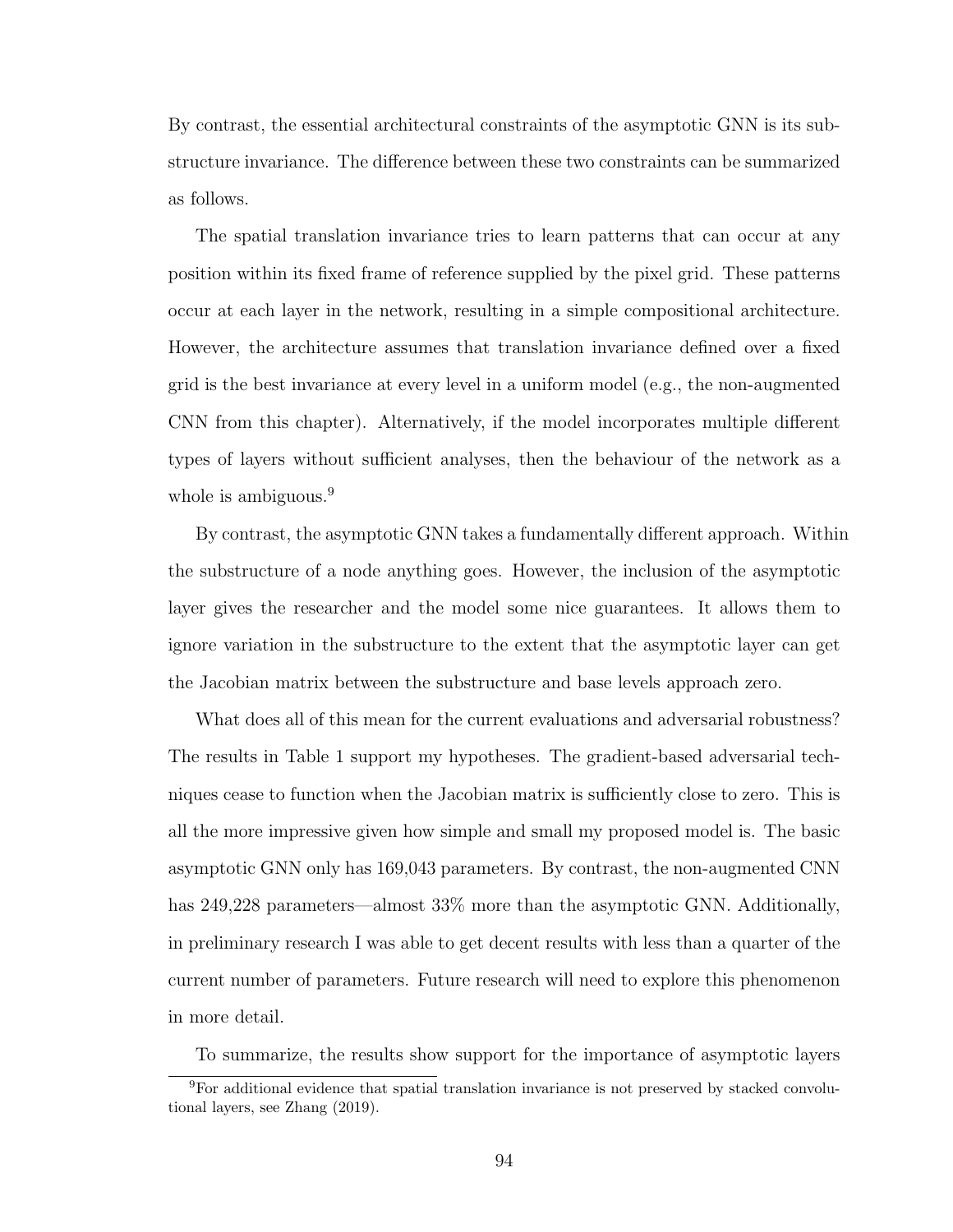for adversarial robustness to gradient-based attacks. Additionally, spatial translation invariance in whatever form it manifests in these models is orthogonal to adversarial robustness. With that, I will reserve further discussion of the difference between substructure invariance and spatial translation invariance for my analyses in Chapter 5. The next theoretical comparison evaluates the nativist and nurturist approaches to adversarial robustness.

#### 3.7.2 Architecture VS Data Augmentation

From the second section of Chapter 1, I have made my theoretical commitments to visual nativism overt and explicit. However, this analysis provides the first opportunity to actually compare the empirical results between two models that endorse different sides of this division: my asymptotic GNN and the augmented CNN from (Madry et al., 2018).

Since I spent a good portion of Section 3.1 critiquing the assumptions of this model and approach, I will refrain from repeating my points here. The key takeaway is that the inconsistent and uncritical application of assumptions to the modeling process is problematic.

The results show a trend: on every evaluation the augmented CNN performed worse than the asymptotic GNN. And, this is despite the fact that not a single adversarial perturbation was included in the training data.<sup>10</sup>

#### 3.7.3 Architecture VS Primitives

The purpose of this section was to compare the results between the ABS models and my asymptotic GNN. One of the main differences between these two models despite their many similarities—is the presence of primitives in the ABS models. I

 $10I$  evaluate a variation of my asymptotic GNN that incorporates Gaussian noise in the training process in Chapter 5.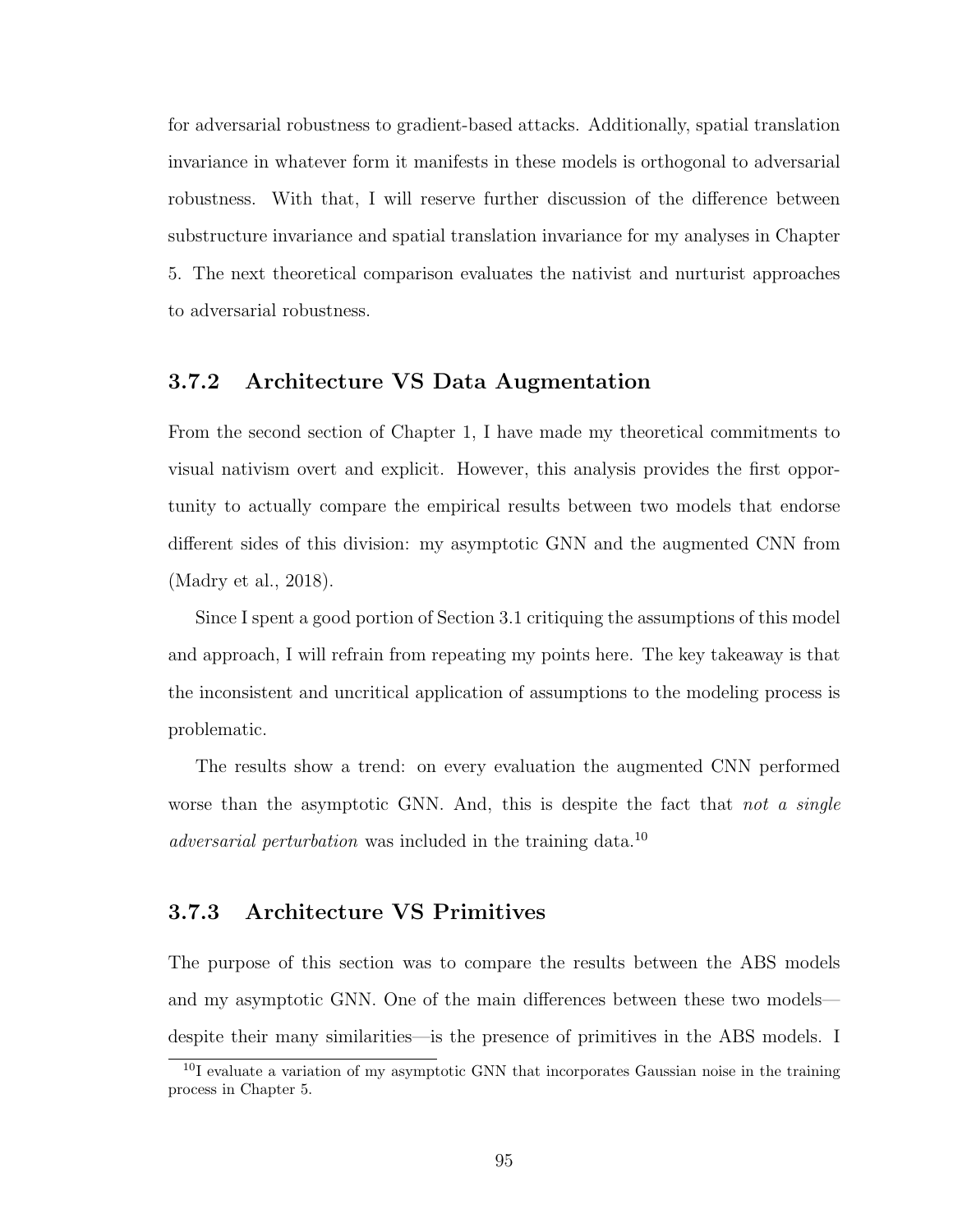argued in Section 3.1 of this chapter, that training a unique VAE for each class was equivalent to including pre-existing primitives into the architectural constraints of the model. Thus, this evaluation tries to differentiate the relative impact of choosing to use primitives instead of these constraints.

In this case, the results are not as interpretable as they were for the other theoretical comparisons. However, the key difference between the ABS models and every other model is their ability to get very good results on the PWA. In this regard, they outperform both the asymptotic GNN and all of the other models.

One interpretation for these results is that the separation of the VAEs into classspecific networks (hence, primitives) simplifies the internal representations of each model. Instead of modeling the joint distribution across all of the classes, each network can focus on the marginal distribution of a single class. This is almost always an easier distribution to model. Additionally, small perturbations like salt and pepper noise are less likely to be able to hit interesting transition points that exist within the larger representation space defined by the ensemble. Even if one pixel perturbs one of the VAEs in the ensemble it is unlikely to perturb all of them. In this sense, the ensemble acts almost like a normalization term: it reduces the relative impact of each pixel added by the PWA. This is an empirically testable hypothesis that I leave for future work.

In terms of the broader theoretical impact, the results are not surprising. If one picks the right primitives they will substantially improve the model. However, if one picks the wrong primitives, then they might never find a good model—at least until they change their primitives. The relative change in scores across the two ABS models (e.g., the binary ABS is much better at the MIM while the regular ABS is much better at the DFA) suggests that selecting the right primitives in this domain is a non-trivial problem. This completes my analysis of the basic asymptotic GNN.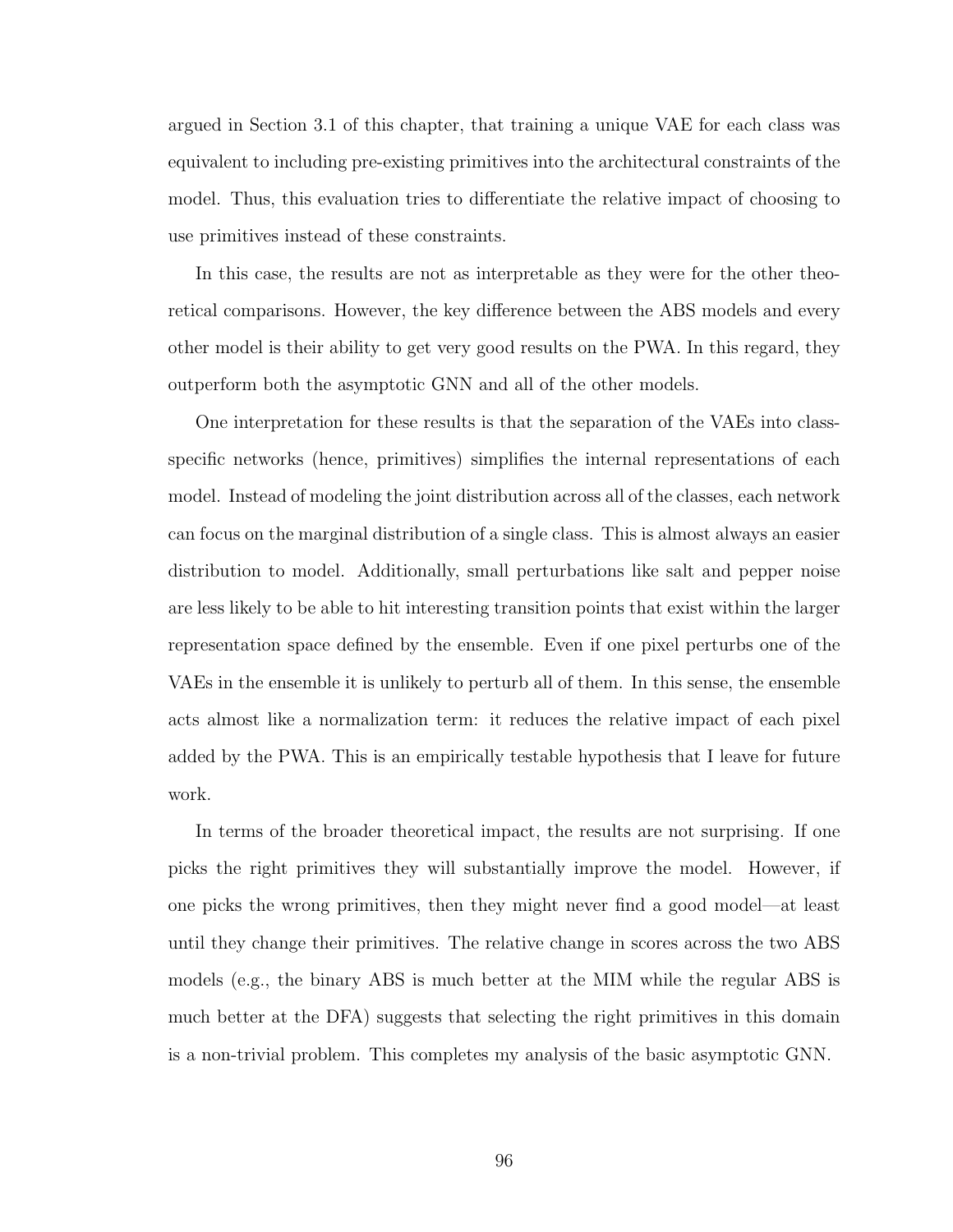# 3.8 Summary

There were two key goals of this chapter. First, I provided a detailed description of my experimental methodology. This included a description of the models I compared the asymptotic GNN to, the techniques for evaluating adversarial robustness, and the quantitative comparisons for evaluating the differences between the models for each adversarial attack. The second goal was to evaluate whether the asymptotic GNN could successfully outperform at least one SOTA model on each of the core evaluations of adversarial robustness. The asymptotic GNN trivially met these requirements.

On the basis of these results I derived three key theoretical conclusions. First, I showed that substructure invariance is a better indicator of adversarial robustness than translation invariance. Second, I showed that data augmentation is not the only means for achieving adversarial robustness. Finally I discussed how the ABS models demonstrate the main strength and weakness of using primitives. The right primitives are often very helpful but the wrong primitives can entirely block progress on the problem. The next chapter evaluates the relative contribution of the asymptotic barrier function and learning branch to adversarial robustness.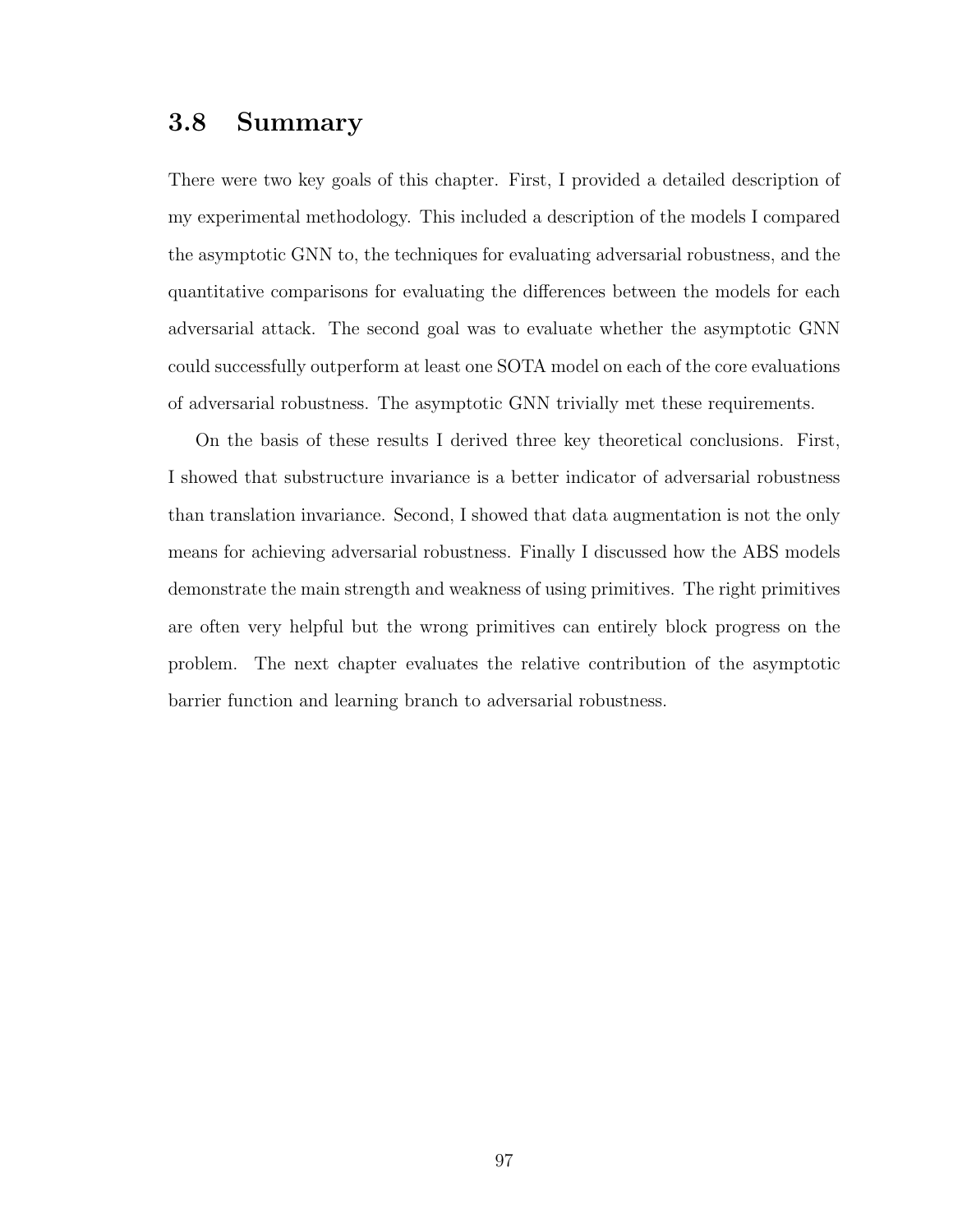# Chapter 4

# Evaluating the Essential Structure of Asymptotic GNNs

In the previous chapter, I evaluated the basic behaviour of the asymptotic GNN. The primary goal of this chapter is to evaluate the relative contribution of the asymptotic barrier function  $(Γ)$  and the learning branch  $(Ω)$ . At present, it is not clear how the different components of the model are contributing to the results.

Preliminary research exploring the viable modifications to the asymptotic barrier and learning branch revealed that most changes result in the catastrophic failure of the model. For example, if one replaces the product aggregator with a normalized sum, the model ceases to work at all. The same is true if the natural logarithm is replaced with a non-asymptotic function, including the Gumbel-Softmax—a state-ofthe-art (SOTA) approximation of the categorical distribution (Jang, Gu, & Poole, 2017). Consequently, the set of viable ablations of the model was very limited.

In what follows, I discuss the details of the ablation of the asymptotic barrier and the ablation of the learning branch of the asymptotic GNN. I emphasize the theoretical implications of these changes and focus on two key theoretical comparisons. I then provide a brief review of the experimental design and methodology before reporting the results. I close the chapter with a discussion of my findings, especially as they relate to the two key theoretical comparisons. I then provide a brief summary before closing the chapter.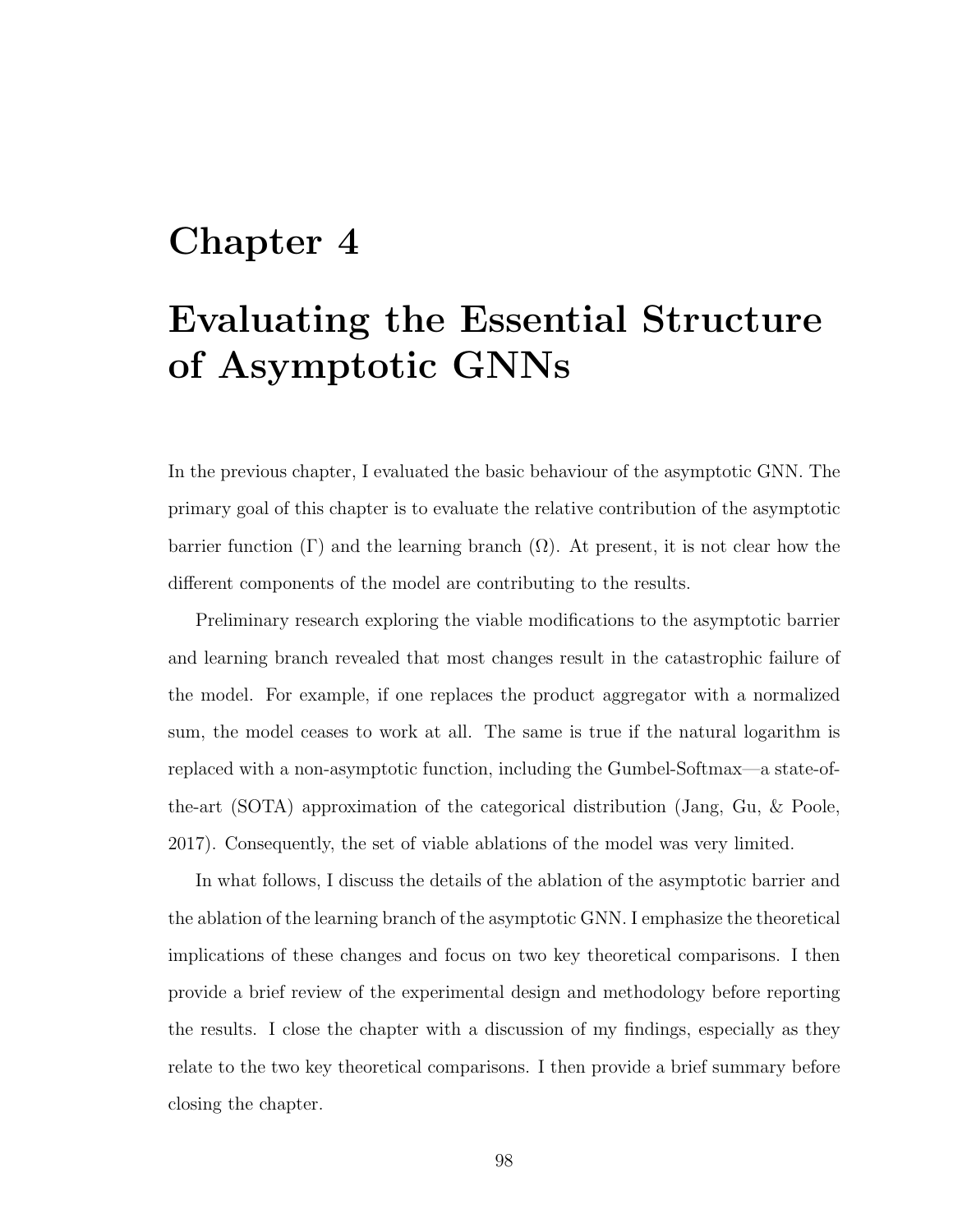# 4.1 Ablation Models

Recall that the central role of the asymptotic barrier function is to make the superstructure level insensitive to changes in the substructural level while maintaining sensitivity to the base level. The result is what I called substructure invariance. The way I chose to model this was by making the asymptotic barrier function approximate the behaviour of the unit step function  $H(x, \delta)$ . To enable the approximation of the unit step function I specified three of its key behaviours in terms of three approximation conditions: the zero gradient (ZG), short transition window (STW) and large transition gradient (LTG) conditions. I will provide a quick review of each of these conditions from Chapter 2 to help clarify the theoretical impact of my chosen ablation of the behaviour of Γ.

The ZG condition described how most of the domain of the input to the unit step function was mapped to 0. This produced a large, flat region over almost all variations to the input that did not cross  $1-\delta$ . The other two approximation conditions emerged from the following observation of the unit step functions behaviour: the discontinuous behaviour of  $H(x, \delta)$  can be thought of as an infinitely small change leading to an infinitely steep gradient. To approximate this behaviour, the size of the window where the transition occurs must be as small as possible (STW) and the gradient of the change over that short transition window needs to be as large as possible (LTG).

When I initially introduced my formulation of Γ, I highlighted two hyper-parameters:  $\psi$  and  $\kappa$ . The value of  $\kappa$  truncated the asymptotic non-linearity of the natural logarithm and assigned the maximum value of Γ's output. In my analysis of the multiclass behaviour of Γ, I then expanded the functional role of  $\kappa$  to include selecting the starting point of the multiclass dynamics. This enabled me to place the system into its most volatile state at the beginning of learning.

By contrast, the function of  $\psi$  was a lot more straightforward. Increasing  $\psi$  by a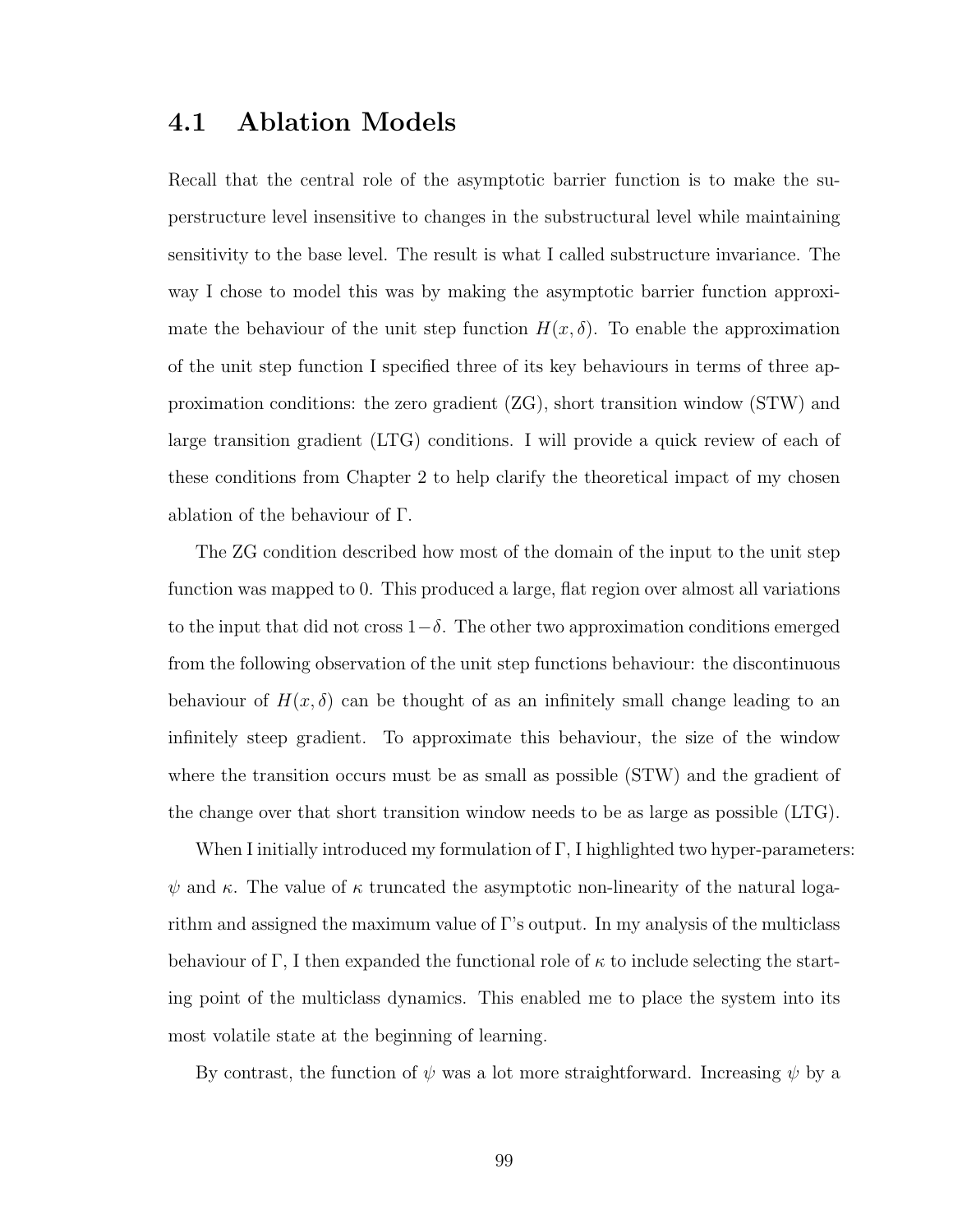whole number improved Γ's approximation of  $H(x, \delta)$ <sup>1</sup>. That is, it flattened the tail of the function (ZG), decreased the size of the transition window (STW) and increased the size of the gradient (LTG). I then added a caveat that approximating  $H(x, \delta)$  too closely could lead to the same problems as the original unit step function—mainly, an intractable gradient. The value that I settled on for  $\psi$  in my implementation was 4. In my ablation of the asymptotic barrier function in this section, I decrease the value of  $\psi$  to 1. I reproduce the graphs of  $\Gamma$  from the single class section of Chapter 2 for each of the values of  $\psi$ , below, to illustrate how the behaviour changes (see Figure 17).



Figure 17: Reproduction of two of the plots of the asymptotic barrier function when  $\psi$  equals 1 (left) and 4 (right). The basic asymptotic GNN uses  $\psi = 4$  while the ablation uses  $\psi = 1$ . Each graph has one hundred equally spaced samples from within the domain [0, 1]. Consequently, the maximum value displayed for each graph has 0.01 as its input value for  $v$ . The horizontal dashed line is the central output value of Γ between the inputs  $v = 1$  and  $v = 0.01$ . It models one possible approximation threshold  $(t_h)$  over the input domain. The vertical dotted line captures the intersection between  $t_h$  and the graph. It shows the value of  $\mu$  ( $t_v$ ) for the given  $t_h$ . Together, these dashed lines help one observe the effect of  $\psi$  on the approximation conditions: ZG, STW, and LTG. Critically, as  $\psi$  increases,  $t_v$  shifts to the left (i.e., gets smaller). This leads to an increasingly good approximation of  $H(x, \delta)$ .

The change that results from decreasing  $\psi$  to 1 is further exacerbated by the

<sup>1</sup> I outline a sketch of a proof in Appendix 1.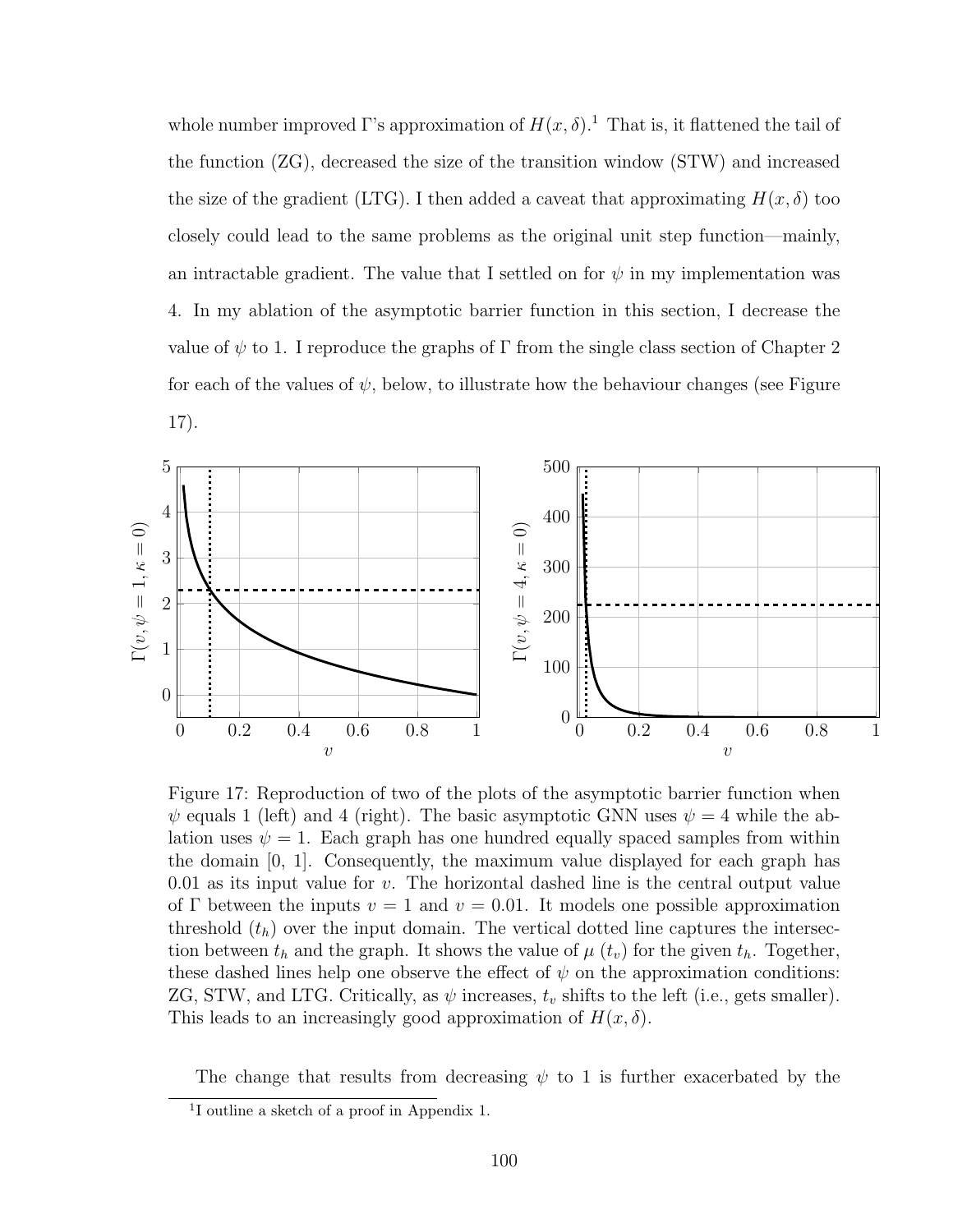product aggregator ( $\prod$ ). In my final implementation of  $\Gamma$ , I have a 3-by-3 grid of nodes (i.e.,  $N^v = 9$ ). This means that, within the product aggregator,  $\psi$  gets multiplied by  $N^v$  to produce the final *exponent*. Consequently, the change in the maximum output values is substantial, specifically from  $1.10 \times 10^{13}$  to  $1.82 \times 10^{3}$  for  $\kappa = 0.1, N^v = 9$ . Thus, even though I do not technically ablate (i.e., remove) the asymptotic barrier function, this small change to  $\psi$  radically changes the behaviour of  $\Gamma$  in a way that is theoretically interesting. That is, it makes  $\Gamma$  more similar to the traditional GNN model while preserving much of the basic structure of the asymptotic GNN. This makes it a theoretically rich incremental change.

The second ablation for the learning branch is much simpler to understand. I set the maximum value of  $\tau$  to 0, so that the right branch never gets used (i.e., the critical period never ends). Although this ablation is not as complicated as the modification to the asymptotic barrier function, it still enables me to evaluate what the learning branch uniquely adds to the behaviour of the asymptotic barrier function.

Although it might not seem like it, these two ablations are the 'true' test of all of my theoretical work on adversarial robustness. If my theory of the asymptotic hierarchical relational inductive bias (RIB) and its related substructure invariance is true, then a weaker approximation of  $H(x, \delta)$  should severely impair the model. And, this should be reflected in the results of the adversarial attacks. If it is not, this result would falsify one or both of the central theories of my project. Consequently, my hypothesis is that the asymptotic barrier function ablation will severely impair the adversarial robustness of the asymptotic GNN. As the robustness of the model was strongest for the gradient-based adversarial attacks in Chapter 3, my hypothesis will focus on an impairment in these results, specifically.

To understand the underlying theoretical comparisons for the learning branch, one needs to recall my theory of its behaviour. Recall that in Section 2.6 I defined the learning branch as a means to constrain the non-dominant class values for samples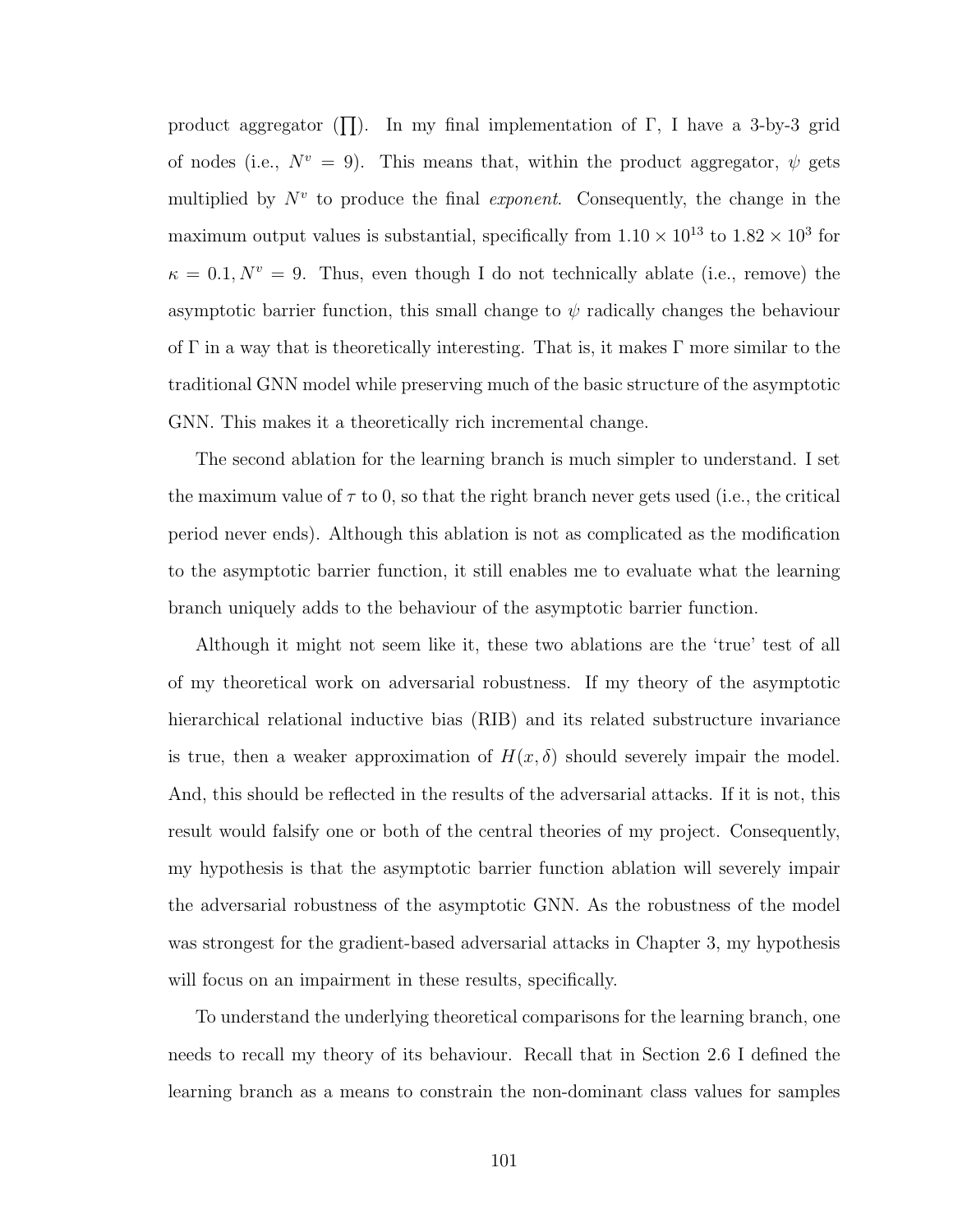that share their dominant class. In particular, the learning branch makes the gradient of each non-dominant class output in the Jacobian matrix approach  $\ln(\zeta)$  as  $\tau$ increases over the course of learning. This effect is then differentiated by the current evaluations. In particular, how the DFA and MIM gradient-based attacks function.

Recall that the MIM attack perturbs the input image so it is less like the target class in general (i.e., larger overall error). By contrast, the DFA makes changes in the direction of the most similar image from a different class. That is, the behaviour of the DFA and MIM differs on whether they engage with the dominant or nondominant class. The MIM focuses on dominant class by increasing the overall error while the DFA focuses on the non-dominant class by making the input resemble it. What this means, in light of the behaviour of the learning branch, is that the DFA should be less effective when the learning branch is being used than when it is not. When the learning branch makes the non-dominant class rows of the Jacobian matrix approach zero, the DFA will have no signal to indicate the direction of the nearest separating hyperplanes. Thus, my second hypothesis is that while both the DFA and MIM should be negatively affected by ablating the asymptotic barrier function, only the DFA should be affected by ablating the learning branch.

### 4.2 Experiments

I compare the basic asymptotic GNN to the asymptotic barrier function and learning branch ablations discussed above. All three attacks (MIM, DFA, PWA) are run against the ablation models, which are then compared to the asymptotic GNN's results from Chapter 3. My evaluation of the transfer attack compares the ablation models, the asymptotic GNN, and the baseline CNN results. I report the median adversarial distance and the bounded perturbation accuracy.<sup>2</sup> The bounds for the latter follow the standard conventions of 12, 1.5, and 0.3 for the  $L_0$ ,  $L_2$ , and  $L_{\infty}$ 

 $2\overline{P}$  a description of these quantitative comparisons, see Chapter 3 Section 3.3.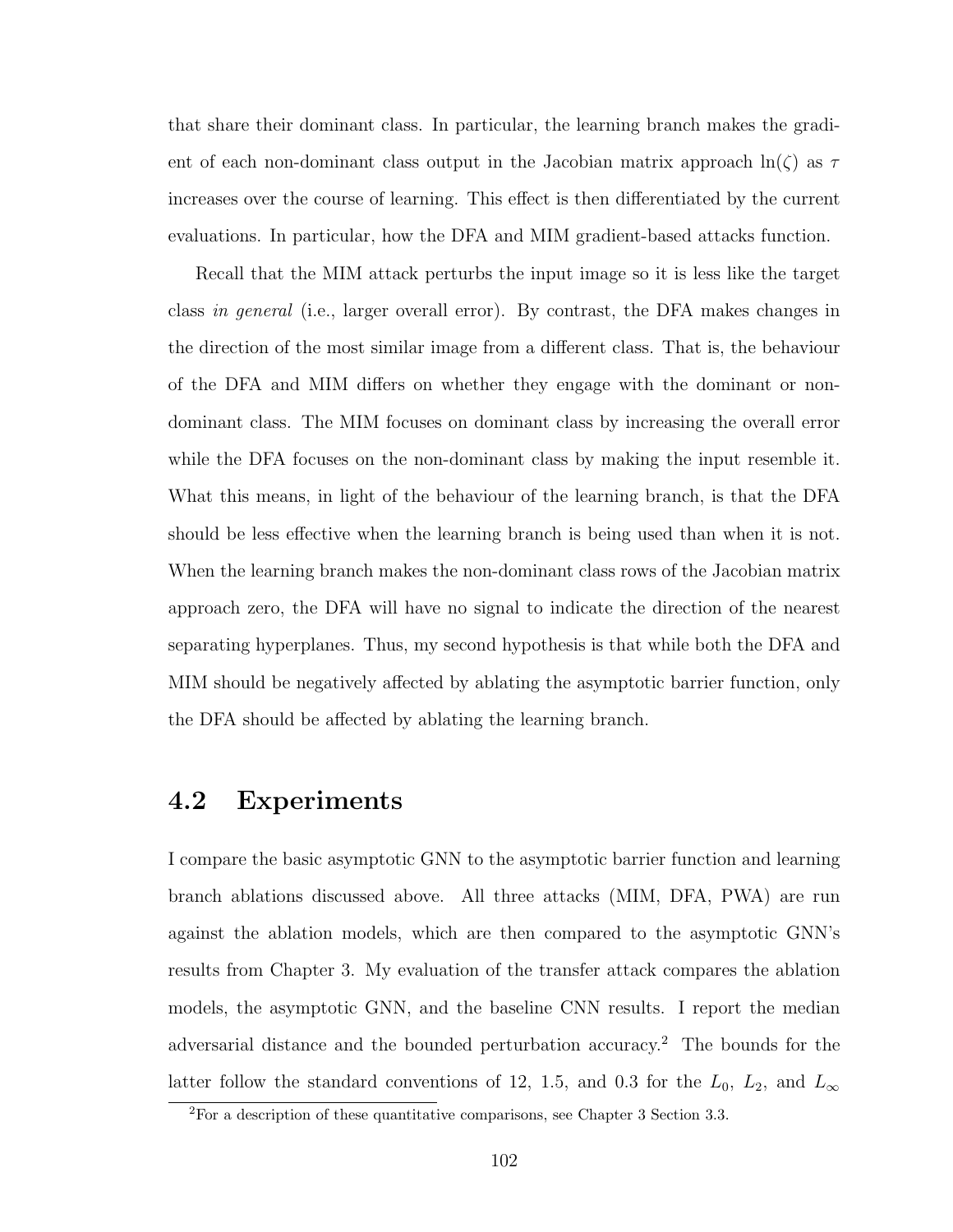norms, respectively.

#### 4.3 Methodology

I train each of the models a single time after hyper-parameter tuning (see Appendix 4 for a list of all hyper-parameter values for each of the ablation models). I use the standard train-test split for the MNIST database of black-and-white handwritten digits (LeCun et al., 1998). It has 50,000 training images (5,000 per digit) and 10,000 test images (1,000 per digit). All of the ablation models use the same encoder network  $(\phi_{\alpha})$  that was trained for the asymptotic GNN in Chapter 3. All of the evaluations are applied on the test images, which have never been seen by any of the models.

## 4.4 Results

The results support both of my hypotheses (see Table 5). The asymptotic barrier function ablation has the lowest scores on the DFA and MIM of any model considered thus far. The learning branch ablation is robust to the MIM attack but scores poorly on the DFA attack. The asymptotic GNN and the asymptotic barrier function ablation have similar scores on the PWA while the learning branch ablation does slightly worse.

The transfer attacks show similar results (see Table 6). All of the models do equally well on the DFA CNN transfer. The asymptotic GNN is the most robust to all of the transfer attacks from the ablation models while the ablation models are more robust to the transfer attacks from the CNN. In general, the learning branch ablation does similar or worse than the asymptotic barrier function ablation on transfer attacks from the CNN and the asymptotic GNN.

The accuracy of both ablations is slightly higher than the asymptotic GNN for clean images.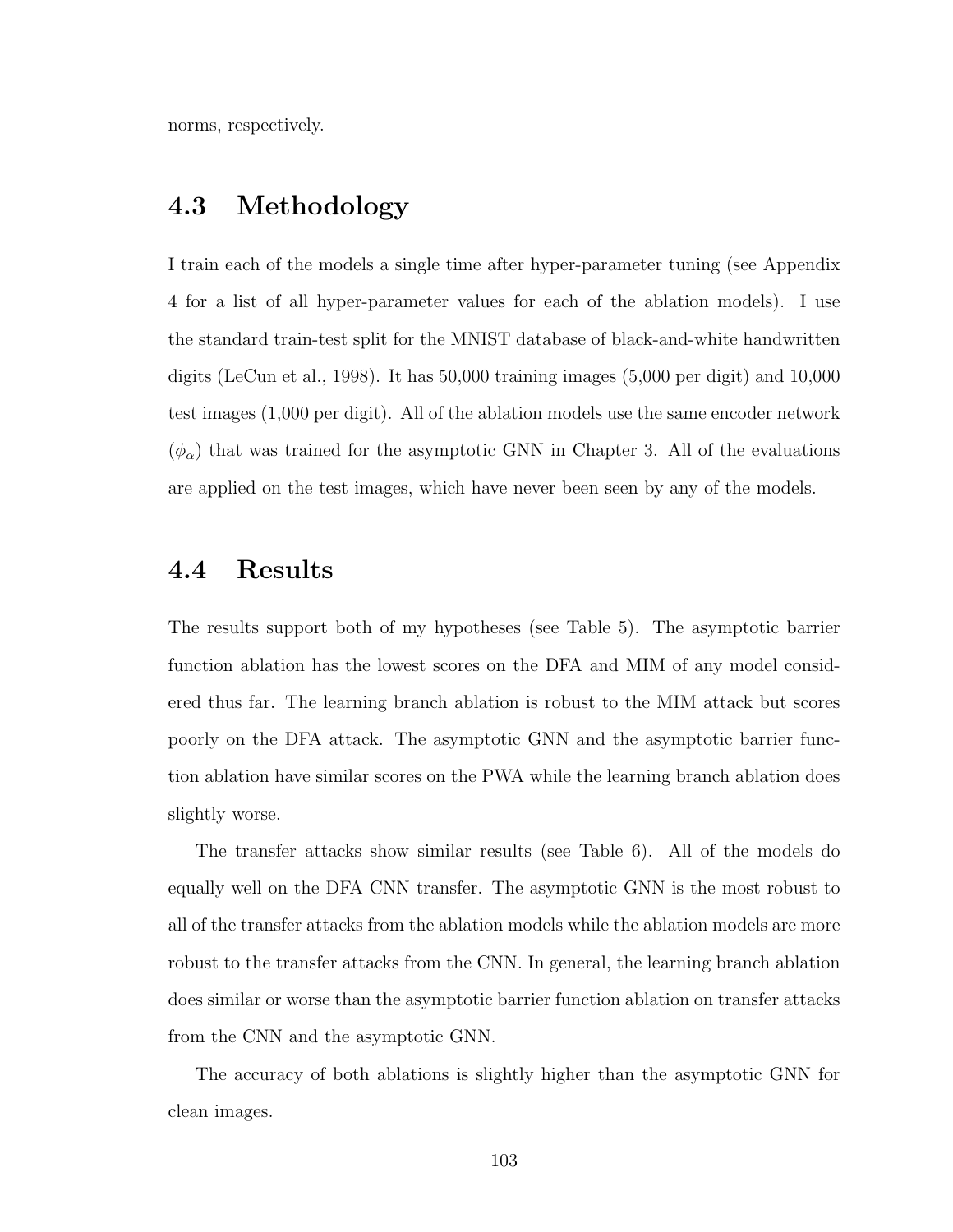|                                           | <b>GNN</b>                  | $\psi=1$                    | $\tau = 0$      |
|-------------------------------------------|-----------------------------|-----------------------------|-----------------|
| Clean                                     | 95.7%                       | 97.2%                       | $96.1\%$        |
| $L_2$ -metric ( $\epsilon = 1.5$ )        |                             |                             |                 |
| DeepFool                                  | $\infty/95.7\%$             | $0.91/0.10\%$ $0.74/0.04\%$ |                 |
| $L_{\infty}$ -metric ( $\epsilon = 0.3$ ) |                             |                             |                 |
| <b>MIM</b>                                | $\infty/95.7\%$             | $0.06/0.00\%$               | $\infty/96.1\%$ |
| $L_0$ -metric ( $\epsilon = 12$ )         |                             |                             |                 |
| PointWise Attack 10x                      | $11.0/43.9\%$ $10.0/44.1\%$ |                             | $8.0/32.0\%$    |

Table 3: Reported results from Chapter 3 for the asymptotic GNN and current results for the ablation models, where  $\psi = 1$  is the asymptotic barrier function ablation and  $\tau = 0$  is the learning branch ablation. The median adversarial distance is reported on the left of the slash of each cell and the model's percent accuracy for thresholds  $L_2 = 1.5, L_{\infty} = 0.3$ , and  $L_0 = 12$  are reported on the right for the relevant evaluation. The asymptotic barrier function ablation has the lowest scores on the DFA and MIM. The learning branch ablation is robust to the MIM attack but scores poorly on the DFA attack. The asymptotic GNN and the asymptotic barrier function ablation have similar scores on the PWA while the learning branch ablation does slightly worse.

|            | Original Model | <b>GNN</b> | $\psi = 1$ | $\tau = 0$ |
|------------|----------------|------------|------------|------------|
| Clean      | N/A            | 95.7%      | 97.2%      | $96.3\%$   |
| <b>DFA</b> | CNN            | 94.3%      | 94.6%      | 94.7%      |
|            | $\psi=1$       | 86.7%      | $0\%$      | 67.4%      |
|            | $\tau = 0$     | 95.0%      | 86.3%      | $0\%$      |
| <b>MIM</b> | <b>CNN</b>     | $88.0\%$   | 92.6%      | $94.0\%$   |
|            | $\psi=1$       | 87.8%      | $0\%$      | 8.8%       |
| <b>PWA</b> | <b>CNN</b>     | $88.0\%$   | $91.0\%$   | 88.3%      |
|            | <b>GNN</b>     | $0\%$      | 85.3%      | 81.5%      |
|            | $\psi = 1$     | 77.2%      | $0\%$      | 60.9%      |
|            | $\tau = 0$     | 88.7%      | 80.0%      | $0\%$      |

Table 4: Results when transferring the adversarial examples learned on one model to another model, where  $\psi = 1$  is the asymptotic barrier function ablation and  $\tau = 0$  is the learning branch ablation. The percent correct is reported for the transfer model (top) with no threshold on the attack. All of the models do equally well on the DFA CNN transfer. The asymptotic GNN is the most robust to all of the transfer attacks from the ablation models while the ablation models are more robust to the transfer attacks from the CNN. In general, the learning branch ablation does similar or worse than the asymptotic barrier function ablation on transfer attacks from the CNN and the asymptotic GNN.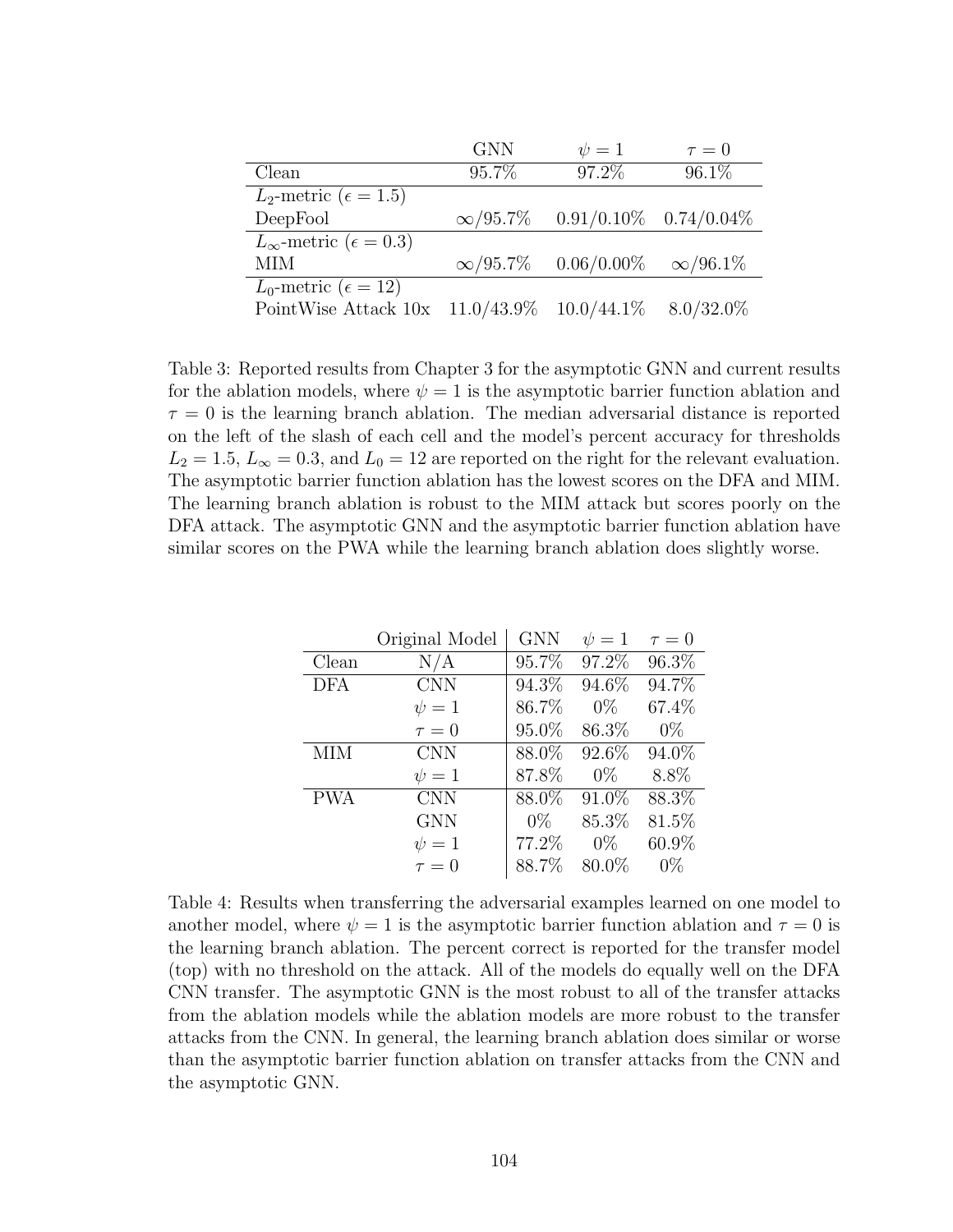# 4.5 Discussion

Recall that the main goal of this section is to evaluate the relative contribution of the asymptotic barrier function  $(\Gamma)$  and the learning branch  $(\Omega)$  to the results of the asymptotic GNN. Towards this effect I created two hypotheses. The first was essential for my theory of the asymptotic hierarchical RIB, substructure invariance, and its link to adversarial robustness. The second hypothesis related to my theory of the learning branch. I discuss each of them in turn, below.

#### 4.5.1 The asymptotic barrier ablation

The results support my hypothesis that the ablation of the asymptotic barrier function would severely impair the asymptotic GNN on the gradient-based attacks. The asymptotic barrier ablation has the worst scores on the MIM and DFA attacks of any model compared thus far. This suggests that the asymptotic barrier function through its approximation of  $H(x, \delta)$ —is ultimately driving the robustness effects that I observed in Chapter 1. This makes a lot of sense in the context of classification tasks: if the predicted dominant class is not robust to perturbation, then it really does not matter how robust the non-dominant classes are. It will be easy to produce adversarial examples by perturbing the input to be less like the dominant class. This leads to my discussion of the results of the learning branch ablation.

#### 4.5.2 The learning branch ablation

My hypothesis that the learning branch would have a separable effect on the DFA evaluation was supported by the results of this chapter. When the learning branch was ablated, the asymptotic barrier function was able to maintain its adversarial robustness to the MIM attack. But, the asymptotic barrier function alone was not sufficient for maintaining robustness to the DFA attack. Interestingly, the learning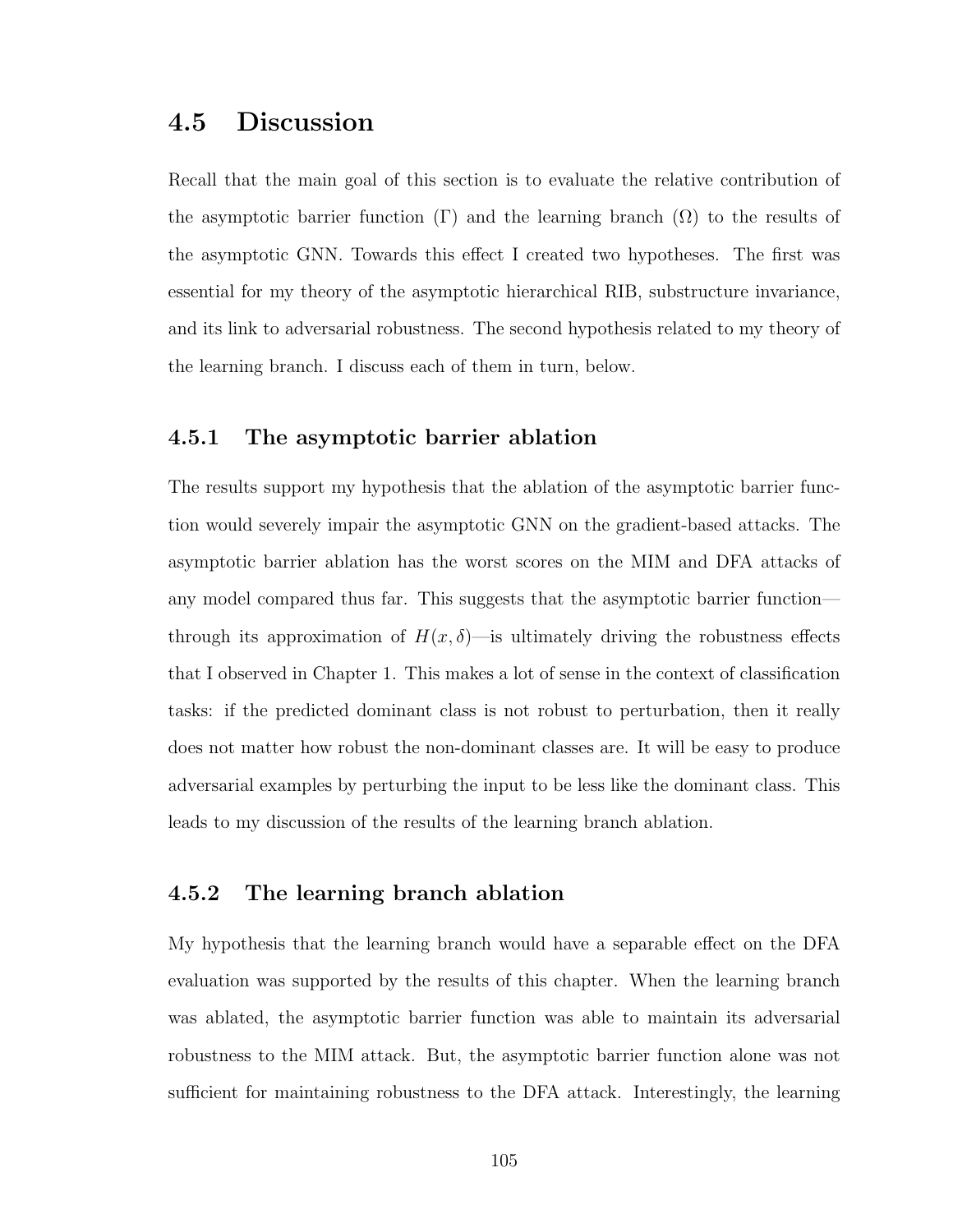branch seemed to have no positive effect in the absence of the asymptotic barrier function, despite the fact that  $\tau$  did reach its maximum value (i.e., there was enough of an error gradient to warrant increasing  $\tau$  during training).

### 4.6 Summary

The primary goal of this chapter was to evaluate the relative contribution of the asymptotic barrier function and the learning branch to the results of the asymptotic GNN from the last chapter. First, I motivated my two ablation models with a review of the key insights from Chapter 2 concerning the asymptotic barrier function and learning branch. I then gave a detailed description of the two ablation models and coupled them with two essential hypotheses for the current work. My first hypothesis was that the asymptotic barrier function ablation would not be robust on either of the gradient-based attacks. My second hypothesis was that the learning branch would only impair the DFA attack. Both of these hypotheses were supported by my experiments.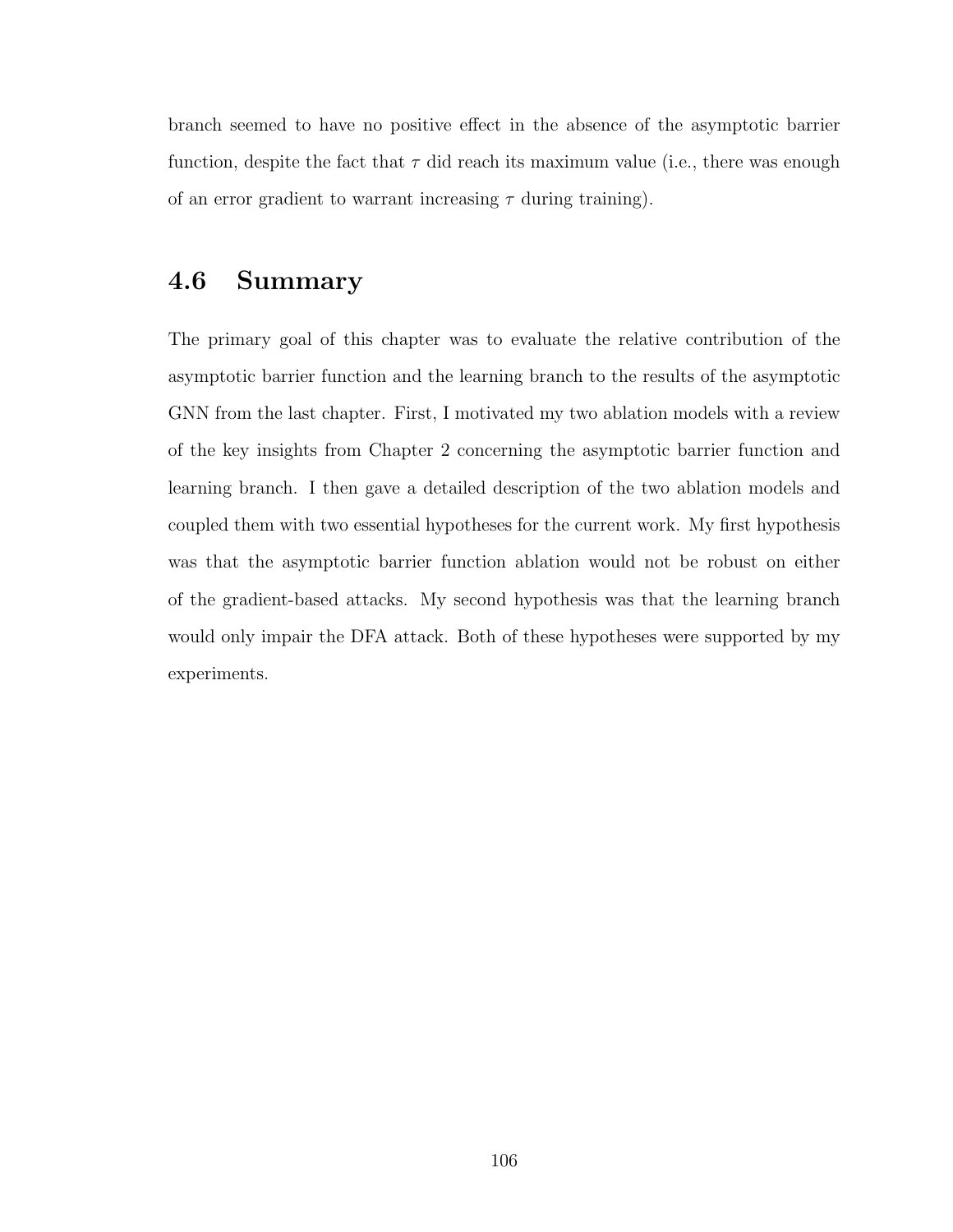# Chapter 5 Modeling the Inductive Bias of PWA

In the last chapter, I evaluated to what extent the asymptotic barrier function and the learning branch were producing the adversarial robustness of the asymptotic GNN. The experiments supported my proposed solution for adversarial robustness as well as many of the supporting theories related to this work. The primary goal of this chapter is to determine what inductive bias is related to the PWA evaluation of adversarial robustness.

Throughout all of the analyses of the previous two chapters, only the ABS models have been adversarially robust to the PWA. What is even more interesting is that the the ablations from the last chapter had minimal effect on the PWA results. Thus, the asymptotic hierarchical relational inductive bias (RIB) of the basic asymptotic GNN seems to capture something largely orthogonal to the PWA evaluation. At present it is not clear what property this dimension is capturing. However, guided by my theory of adversarial robustness, I have chosen to focus on modifications to the encoder of the asymptotic GNN  $(\phi_{\alpha})$ . My reasoning is as follows.

If the asymptotic GNN does in fact model substructure invariance by making the gradient between the substructure and base levels approach zero, then the measurable effect of the PWA on the asymptotic GNN *must* occur due to changes in the states of the base level nodes. As one will recall from Chapter 2, even the unit step function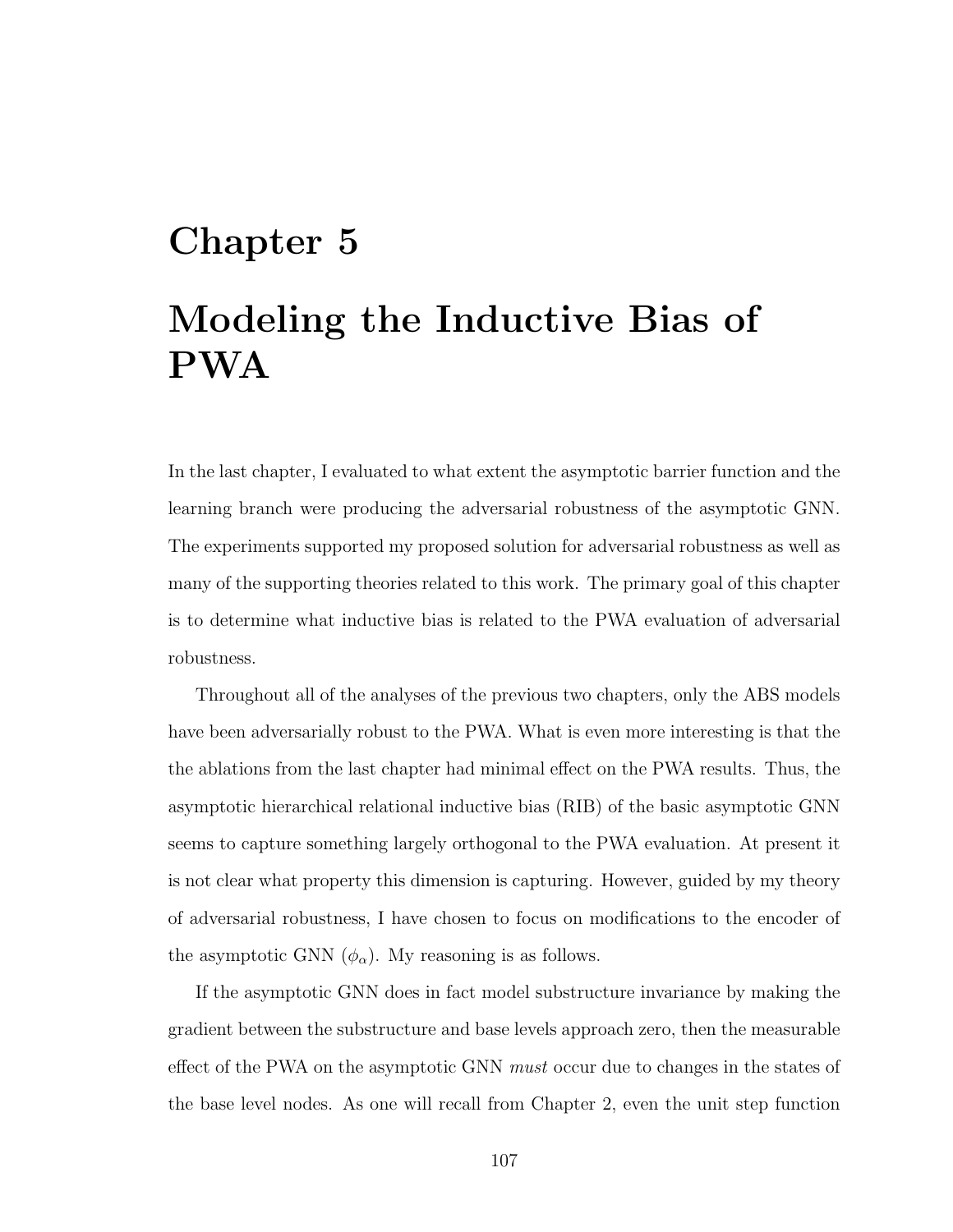will still change state if the modification ( $\epsilon$ ) is large enough that the value crosses  $1 - \delta$ . This is the fail case that I reflected on in Chapter 1, where certain gradients cannot be abstracted away without sub-dividing the base level nodes into sub-nodes made from additional stacks of 3-level hierarchies. In the absence of these additional architectural structure, these perturbations to the input will change the final class state through changes to the state of the intermediary nodes. This occurs when enough nodes change state in response to the perturbation.

The PWA evaluation uses the  $L_0$  norm, which measures the distance between two images by counting the number of pixels that were changed. As a consequence, every change introduced by the PWA evaluation always sets the input to its maximum (salt) or minimum (pepper). If one assumes that images approximate a multivariate normal distribution over the pixels, then every modification to the image is a low probability (i.e., unlikely) event. Thus, an aggregate of a bunch of low probability events should perturb the system. Although this makes sense theoretically, the fact remains that humans can still easily identify images even when a lot of noise is added to them. So, what could be happening?

One theory is that most of this noise is filtered out before it even gets processed by the asymptotic barrier function. If this were the case, then the PWA attack really is orthogonal to the core research program of the asymptotic hierarchical relational inductive bias (RIB). The behaviour of interest would happen within the substructure processing (i.e., within  $\phi$ ). This is the main hypothesis that I evaluate in this chapter.

In what follows, I discuss two key design choices for  $\phi$  that are good candidates for producing adversarial robustness to the PWA. I then provide a review of the experimental design and methodology before reporting the results. I close the chapter with a discussion of the main findings followed by a brief summary.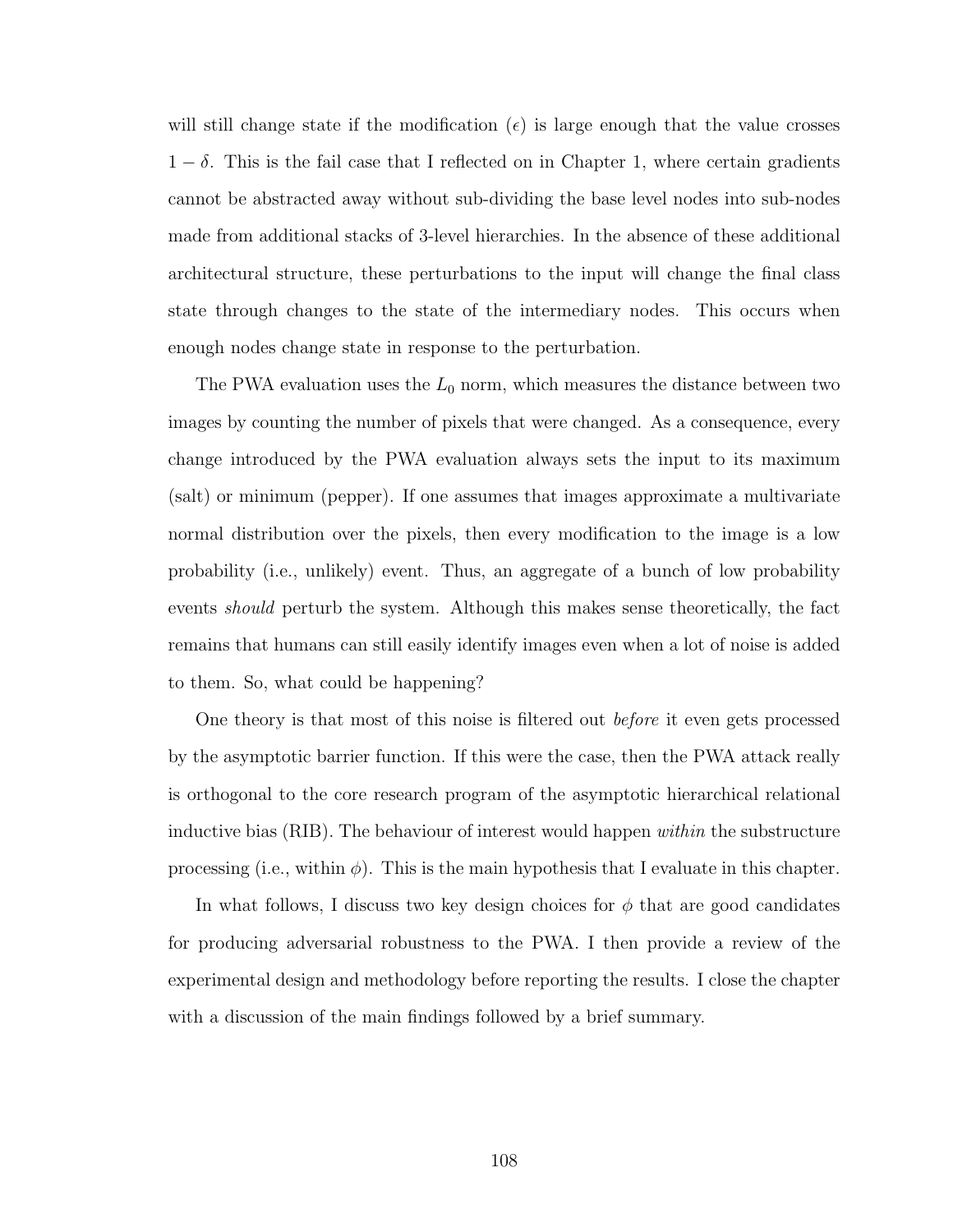### 5.1 Alternative Design Choices for  $\phi$

I propose to add two additional design choices for  $\phi$  in this section. Although these design choices affect the substructure processing instead of the core structures of the asymptotic GNN, the underlying hypothesis is essential for the core theory of the research program. If there is no reasonable solution or at least a viable path to a solution that relies on the substructure processing instead of the asymptotic barrier function or similar, then my theory of adversarial robustness could be seriously flawed and might even need to be abandoned in the worst case.

All of the design choices that I discuss below change the way the substructure processing represents information within the domain. That is, all of these modifications change or replace the basic encoder  $(\phi_{\alpha})$  used by the asymptotic GNN. The first inductive bias that I consider adds noise to the input during training. This changes the reconstructive autoencoder loss to a denoising reconstructive loss. It is also the simplest change that could produce a tolerance to noise in the input. The second adds a denoising sampling step that is similar in broad strokes to Markov Chain Monte Carlo (MCMC) techniques. This is a slightly more complicated approach that has a few commonalities with the variational autoencoders (VAEs) used by Schott et al. (2019). I consider the details of each of these design choices, below.

The first and simplest modification to the basic asymptotic DNN that meets the current requirements is to replace the unregularized autoencoder implementation of  $\phi_{\alpha}$  with a denoising autoencoder (DAE; for details, see Vincent, Larochelle, Bengio, & Manzagol, 2008; Bengio, Yao, Alain, & Vincent, 2013). The DAE changes the basic structure of the autoencoder from a system that reconstructs to a system that corrects. To incorporate this corrective component, the model adds noise  $(\eta)$  to the input image patch  $(s)$  before it is input to the network. The reconstruction loss is then computed relative to the original image without noise. I sample this noise from a normal distribution with a mean of 0 and a standard deviation of 0.1 (i.e.,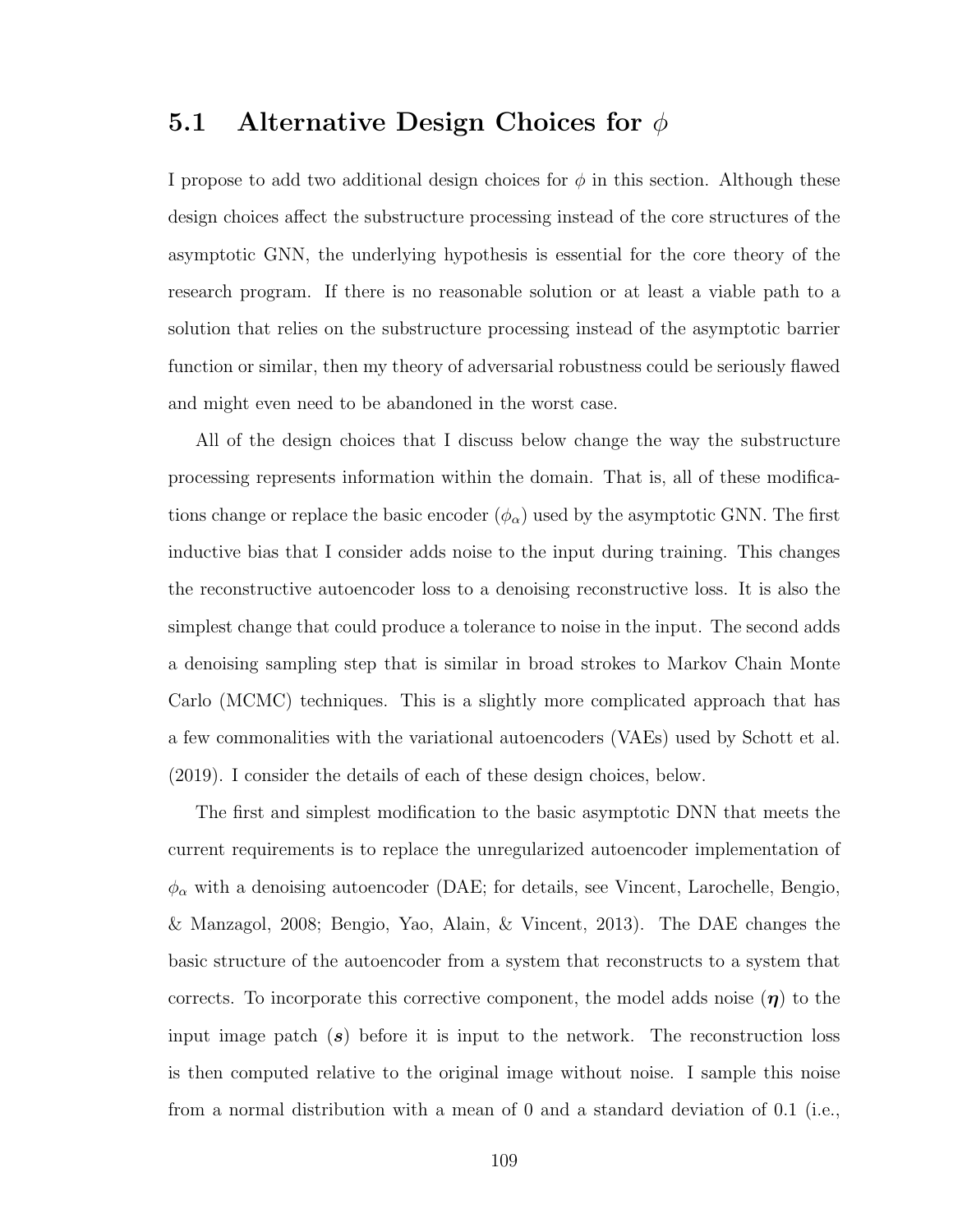$\eta \sim \mathcal{N}(\mu = 0, \sigma = 0.1)$ . Gu and Rigazio (2015) showed that both adding noise to the input and, specifically, using a denoising autoencoder improved robustness of models on the MNIST dataset, so this is a very reasonable choice for my modification to the asymptotic GNN. This completes my description of the DAE.

The second model filters noise by replacing the basic  $\phi_{\alpha}$  with an approach that resembles the MCMC technique known as Gibb's sampling.<sup>1</sup> The basic idea is to sample from the latent distribution of the unregularized autoencoder by adding noise (i.e.,  $\eta \sim \mathcal{N}(\mu = 0, \sigma = 0.1)$ ) to the image before it gets processed by the autoencoder. The resulting perturbed image is then sent back through the encoder. This effectively re-samples a new image from the latent space that resembles the coarse structure of the original input.

For simplicity, I use a single sampling loop to sample a new image as follows.

$$
\hat{\mathbf{x}} = \underset{i=1:N^s}{\text{aggregate}}(\phi_{\gamma}(\phi_{\alpha}(\mathbf{s}_i + \boldsymbol{\eta}, \theta_{\alpha}), \theta_{\gamma}))
$$
(5.1)

where  $\phi_{\alpha}$  and  $\phi_{\gamma}$  are the encoder and decoder, respectively, from Section 2.7,  $\hat{x}$ is the full size, sampled image (as opposed to an image patch  $s$ ) and aggregate  $i=1:N<sup>s</sup>$ is an operation that reconstructs the image patches into the original image while averaging—for simplicity—the overlapping parts of the image patches. Conveniently, Tensorflow and PyTorch have functions for constructing this aggregation operation (e.g., extract image patches, unfold). The interested reader can review the associated documentation for additional details. One can then compute  $\phi$  relative to this new sample.

$$
\phi(\hat{\mathbf{s}}, \theta_{\alpha}, \theta_{\beta}) = \phi_{\beta}(\phi_{\alpha}(\hat{\mathbf{s}}, \theta_{\alpha}), \theta_{\beta})
$$
\n(5.2)

<sup>1</sup>For a discussion of the parallels and differences between denoising autoencoders and Gibb's sampling, see Bengio et al. (2013).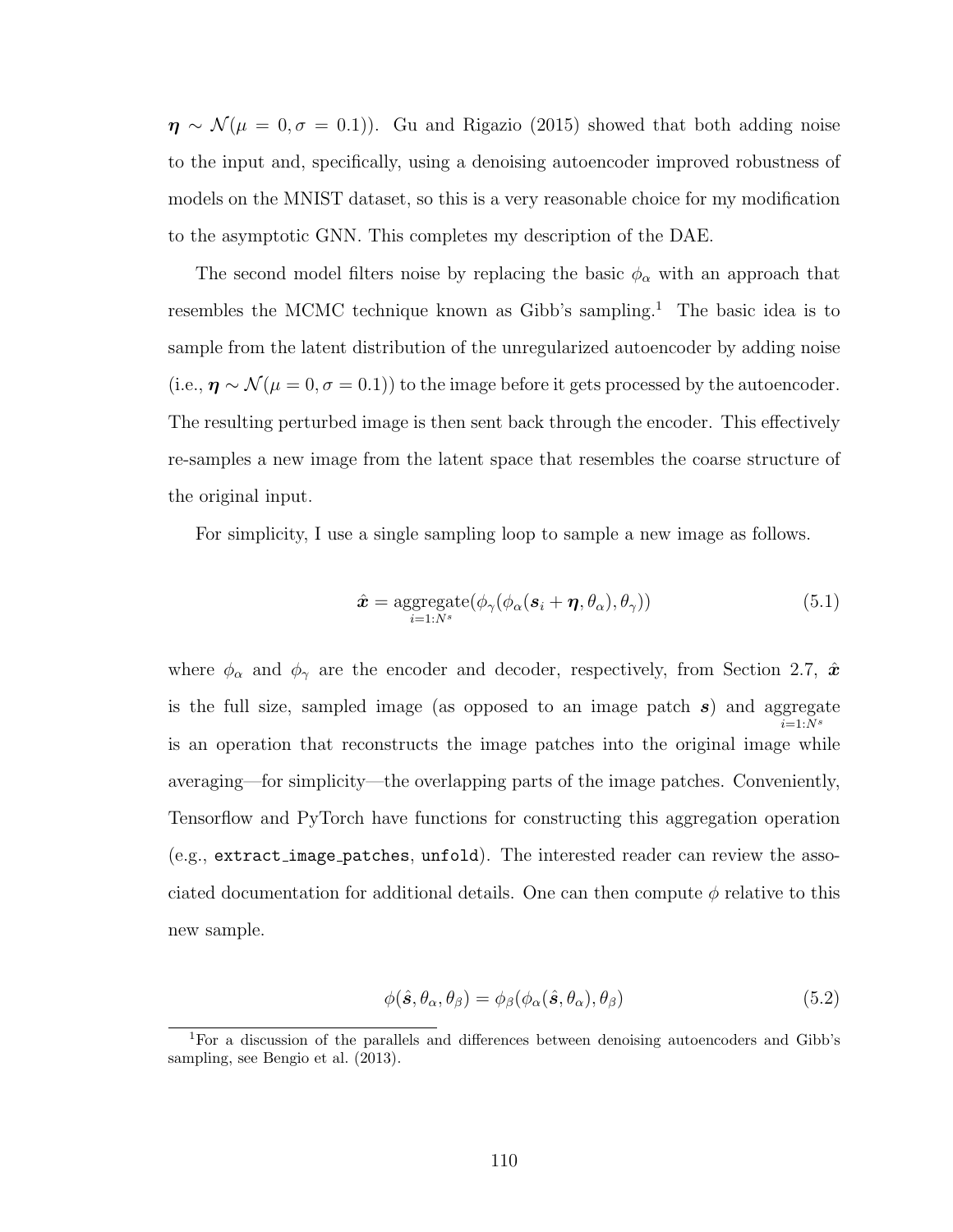where  $\hat{s}$  is an image patch from the image sample  $(\hat{x})$ .

This approach, which I call a denoising sampler, has some similarities with the "best guess" approach used by the ABS models from Chapter 3 (Schott et al., 2019). Both approaches re-sample from the latent distribution to improve the representation of the image. The main difference is that the ABS model adds noise to the latent distribution  $(z)$  instead of to the image.<sup>2</sup> Given the success of the ABS models on the PWA, this overlap makes the denoising sampler a strong candidate.

### 5.2 Experiments

I compare the basic asymptotic GNN to the DAE and the denoising sampler discussed above. All three attacks (MIM, DFA, PWA) are run against the DAE and the denoising sampler, which are then compared to the asymptotic GNN's results from Chapter 3. My evaluation of the transfer attack compares the DAE, denoising sampler, the asymptotic GNN, and the baseline CNN results. I report the median adversarial distance and the bounded perturbation accuracy.<sup>3</sup> The bounds for the latter follow the standard conventions of 12, 1.5, and 0.3 for the  $L_0$ ,  $L_2$ , and  $L_{\infty}$ norms, respectively.

### 5.3 Methodology

I train each of the models a single time after hyper-parameter tuning (see Appendix 4 for additional details). I use the standard train-test split for the MNIST database of black-and-white handwritten digits (LeCun et al., 1998). It has 50,000 training images (5,000 per digit) and 10,000 test images (1,000 per digit). The DAE was trained from scratch in two steps like the basic asymptotic GNN. The denoising sampler uses the

<sup>&</sup>lt;sup>2</sup>The ABS model uses variational autoencoders so they *always* sample from the latent distribution using noise. For further details, see Kingma and Welling (2013).

<sup>3</sup>For a description of these quantitative comparisons, see Chapter 3 Section 3.3.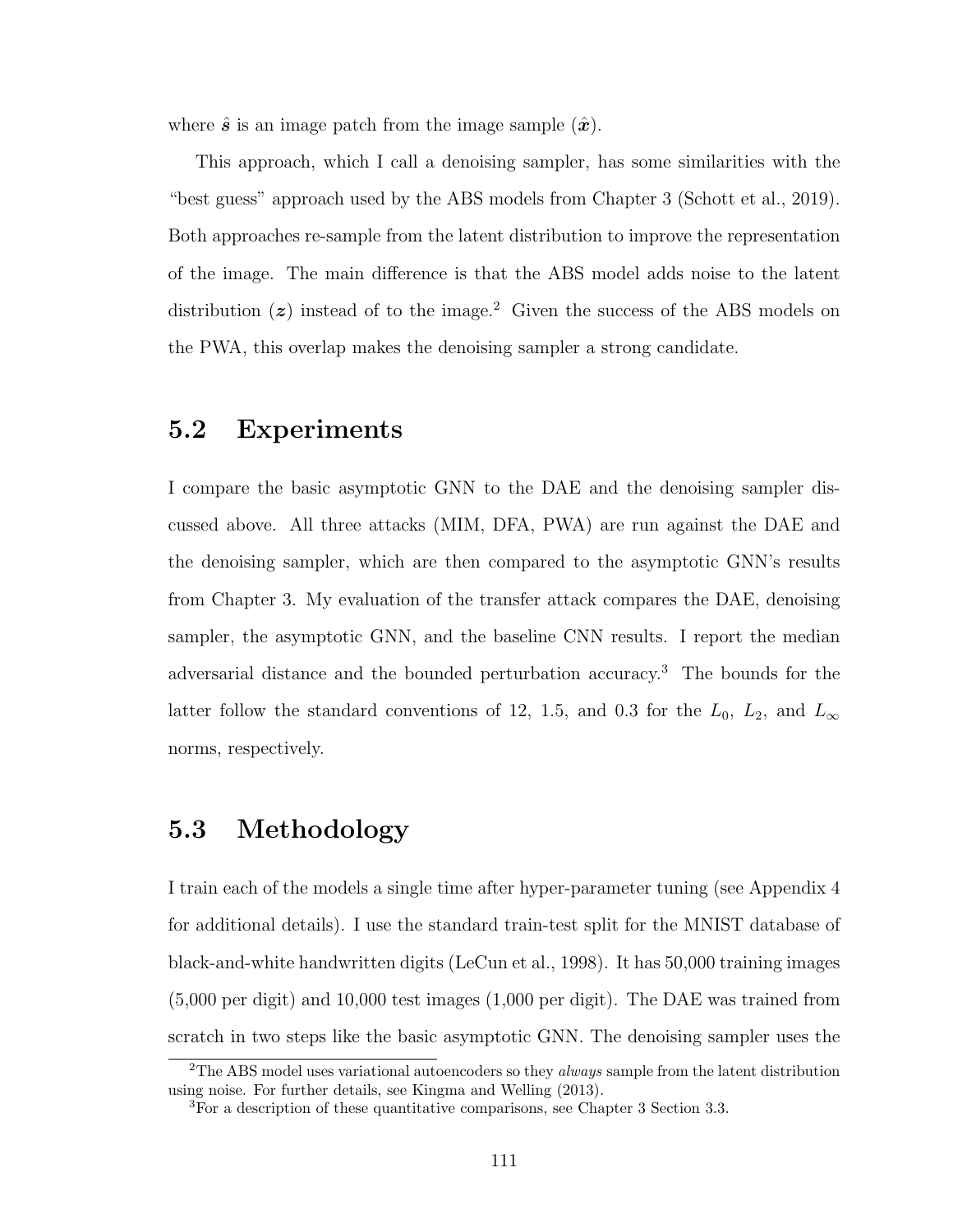encoder from the basic asymptotic GNN from Chapter 3. It incorporates the new resampling loop with the original parameters.

### 5.4 Results

The results support my main hypothesis (see Table 5). Both the DAE and the denoising sampler outperform the basic asymptotic GNN on the PWA evaluation. Both of the models also outperform the basic asymptotic GNN on all of the transfer attacks (see Table 6). Finally, all of the models perform similarly on the clean images.

|                      | <b>GNN</b>      | DAE             | DS              |
|----------------------|-----------------|-----------------|-----------------|
| Clean                | 95.7%           | 95.4%           | 94.9%           |
| $L_2$ -metric        |                 |                 |                 |
| $(\epsilon = 1.5)$   |                 |                 |                 |
| DeepFool             | $\infty/95.7\%$ | $\infty/95.4\%$ | $\infty/94.9\%$ |
| $L_{\infty}$ -metric |                 |                 |                 |
| $(\epsilon = 0.3)$   |                 |                 |                 |
| MІМ                  | $\infty/95.7\%$ | $\infty/95.4\%$ | $\infty/94.9\%$ |
| $L_0$ -metric        |                 |                 |                 |
| $(\epsilon = 12)$    |                 |                 |                 |
| PointWise            |                 |                 |                 |
| Attack 10x           | $11.0/43.9\%$   | $13.0/54.4\%$   | $30.0/73.1\%$   |

Table 5: The denoising autoencoder (DAE) and the denoising sampler (DS) both outperform the basic asymptotic GNN on the PWA. The median adversarial distance is reported on the left of the slash of each cell and the model's percent accuracy for thresholds  $L_2 = 1.5$ ,  $L_{\infty} = 0.3$ , and  $L_0 = 12$  are reported on the right for the relevant evaluation.

### 5.5 Discussion

Recall that the main goal of this chapter was to evaluate what inductive bias was most strongly related to the PWA evaluation of adversarial robustness. My main hypothesis for this chapter was that adversarial robustness to the PWA could be achieved purely by making changes to the substructure processing of the asymptotic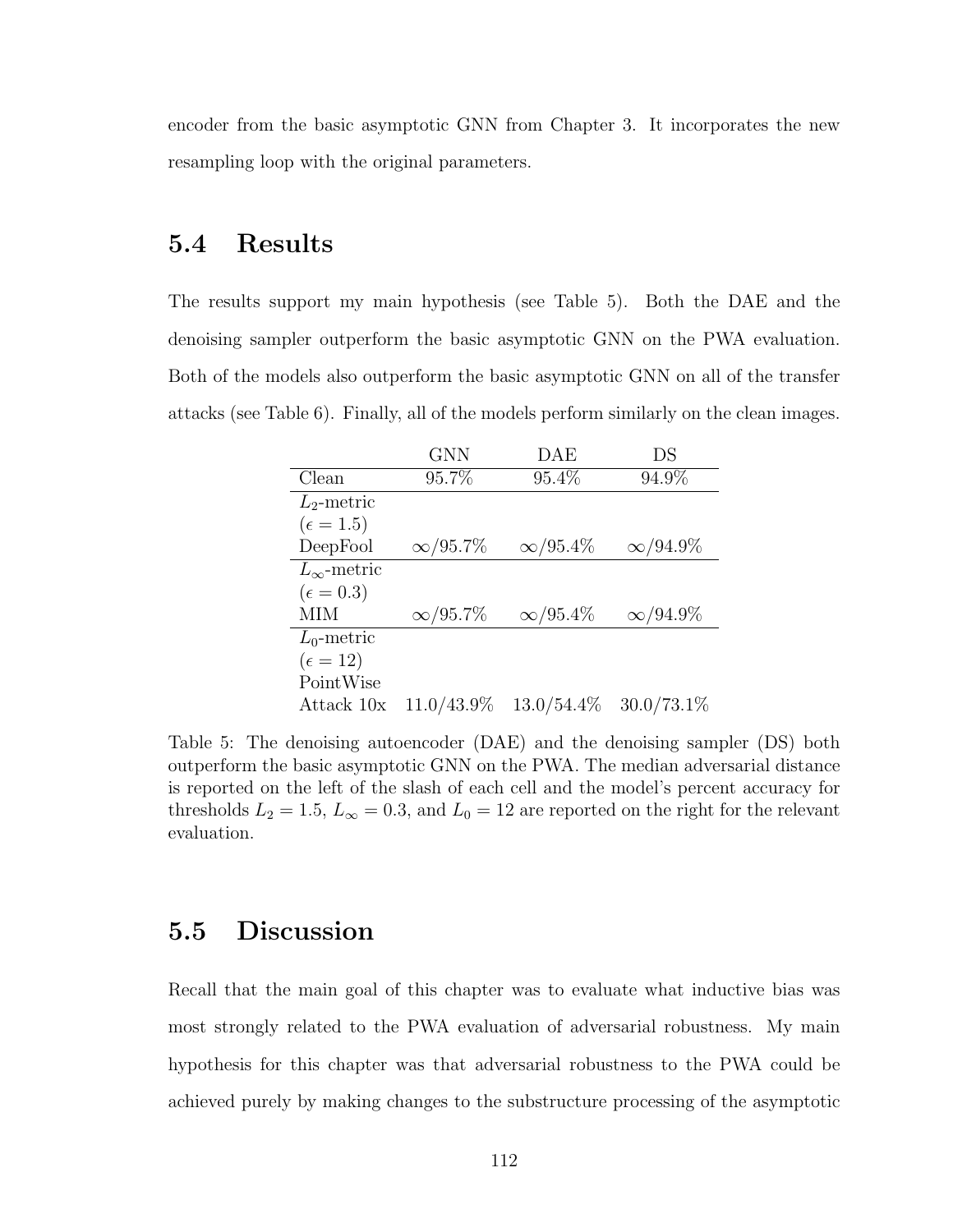|            | Original Model | <b>GNN</b> | DAE      | DS     |
|------------|----------------|------------|----------|--------|
| Clean      | N/A            | 95.7%      | $95.4\%$ | 94.9%  |
| <b>DFA</b> | <b>CNN</b>     | 94.3%      | 96.8%    | 97.4\% |
| <b>MIM</b> | <b>CNN</b>     | 89.8%      | 94.3%    | 98.4%  |
| <b>PWA</b> | <b>CNN</b>     | 88.0%      | 93.2%    | 96.1\% |
|            | <b>GNN</b>     | $0\%$      | 92.9%    | 97.5%  |
|            | <b>DAE</b>     | 24.0%      | $0\%$    | 95.9%  |
|            | DS             | 31.2%      | $43.5\%$ | $0\%$  |

Table 6: Results when transferring the adversarial examples learned on one model to another model. The percent correct is reported for the transfer model (top) with no threshold on the attack. Both the denoising autoencoder (DAE) and the denoising sampler (DS) outperform the asymptotic GNN.

GNN. As a consequence of this, I proposed two simple design choices that would only affect the substructure processing: the denoising autoencoder (DAE) and the denoising sampler. Both of the models outperformed the asymptotic GNN on all of the PWA evaluations, including the PWA transfer attacks from each model. In fact, the denoising sampler achieved the second highest score on the median adversarial distance of the PWA across every model that I evaluated in this project. The previous highest and second highest median adversarial distance scores on the PWA were the Binary ABS at 36.5 and the ABS at 22.0. This lends additional support to my hypotheses.

For those who are interested in mapping this work to that of Gu and Rigazio  $(2015)$ , the average distortion<sup>4</sup> on the test set of the DS, DAE, and GNN is 0.171, 0.128, and 0.119, respectively. All of these results are larger than their best reported result of 0.107. A larger average distortion is better as it shows that a larger neighbourhood around the test samples is consistently classified (i.e., the second condition of an adversarially robust network outlined by Papernot et al., 2016). However, in the original work the authors used the L-BFGS attack, which is a gradient-based attack

<sup>&</sup>lt;sup>4</sup>The average distortion was originally proposed by Szegedy et al. (2013) and is calculated as  $\frac{1}{2}$  $\sum (x'-x)^2$  $\frac{(x^2 - x)^2}{n}$ , where x' is the adversarial example, x is the original image, and n is the number of pixels (e.g., 784 for MNIST).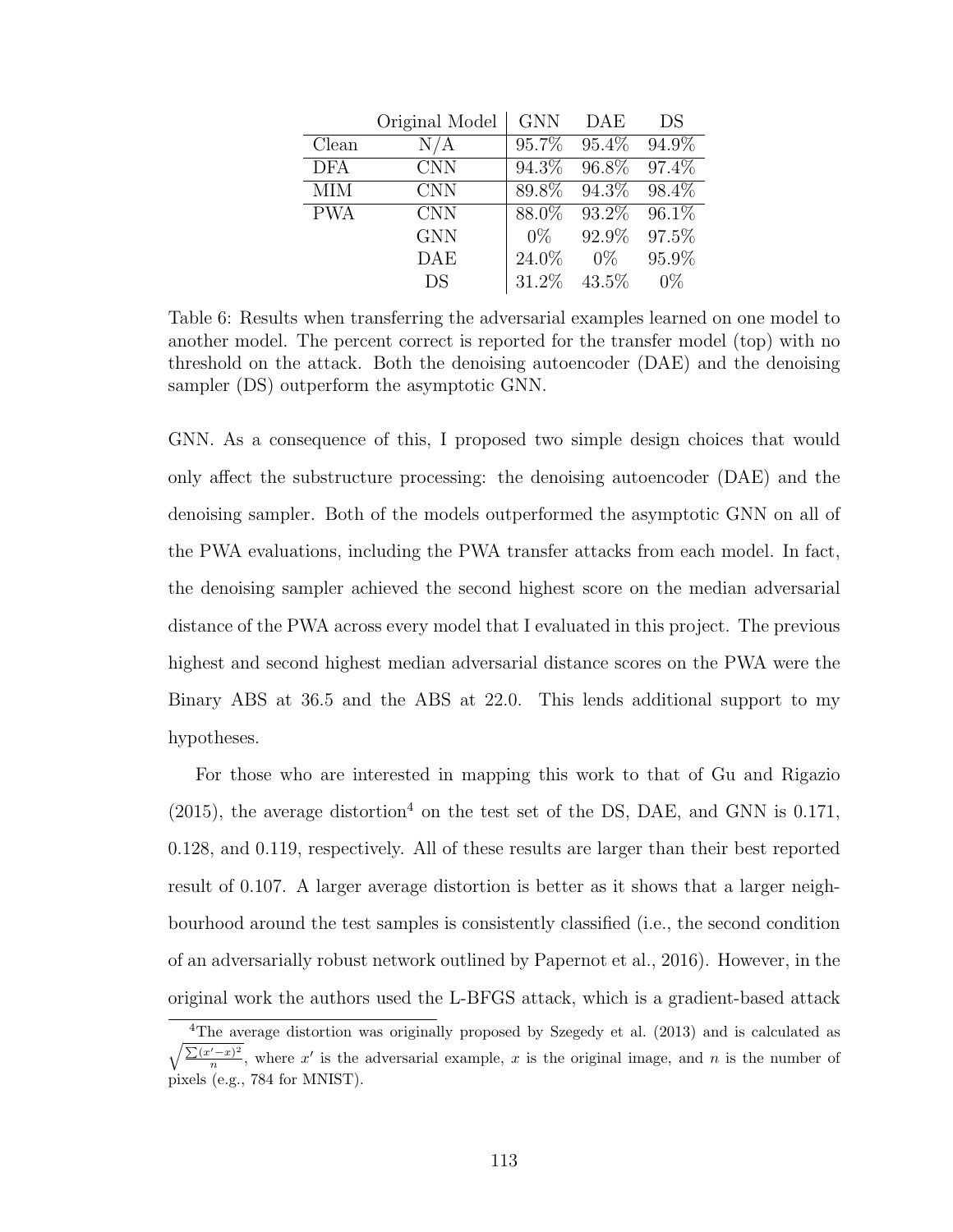originally proposed by Szegedy et al. (2013). My asymptotic GNN is not susceptible to this attack, so the PWA is at best a proxy for the average distortion on the L-BFGS. The results are still very promising. Finally, the most interesting result comes from the denoising sampler modification.

Recall that the core insight of the denoising sampler is that the basic autoencoder can be used to sample from the learned latent space. By adding noise from the normal distribution to the input, the model is able to find similar samples that resemble the original image but with less local variation. The reason there is less variation is that overlapping regions of the image patches are averaged together during the sampling process. This enables the full structure of the autoencoder, which already existed in the original asymptotic GNN, to be used to stochastically filter noise out of the input. Models that employ this kind of stochasticity are known to impair gradient-free attacks like the PWA, but there is no theory to date that explains why this is so (Carlini et al., 2019). I would speculate that the recurrent loop used by the denoising sampler can be used to make the input images more prototypical which reduces the impact of the low probability events modeled by the PWA. This result is not that surprising as feedback loops have already been shown to improve adversarial robustness (Orchard & Castricato, 2017). This completes my discussion of the inductive biases of the PWA.

### 5.6 Summary

The primary goal of this chapter was to determine the inductive bias that was most strongly related with the PWA. First, I leveraged insights from my theoretical work to make an informed guess about the most relevant avenues of research for answering this question. This led me to limit my consideration to design decisions that only affected the substructural processing of the model. My main hypothesis was that adversarial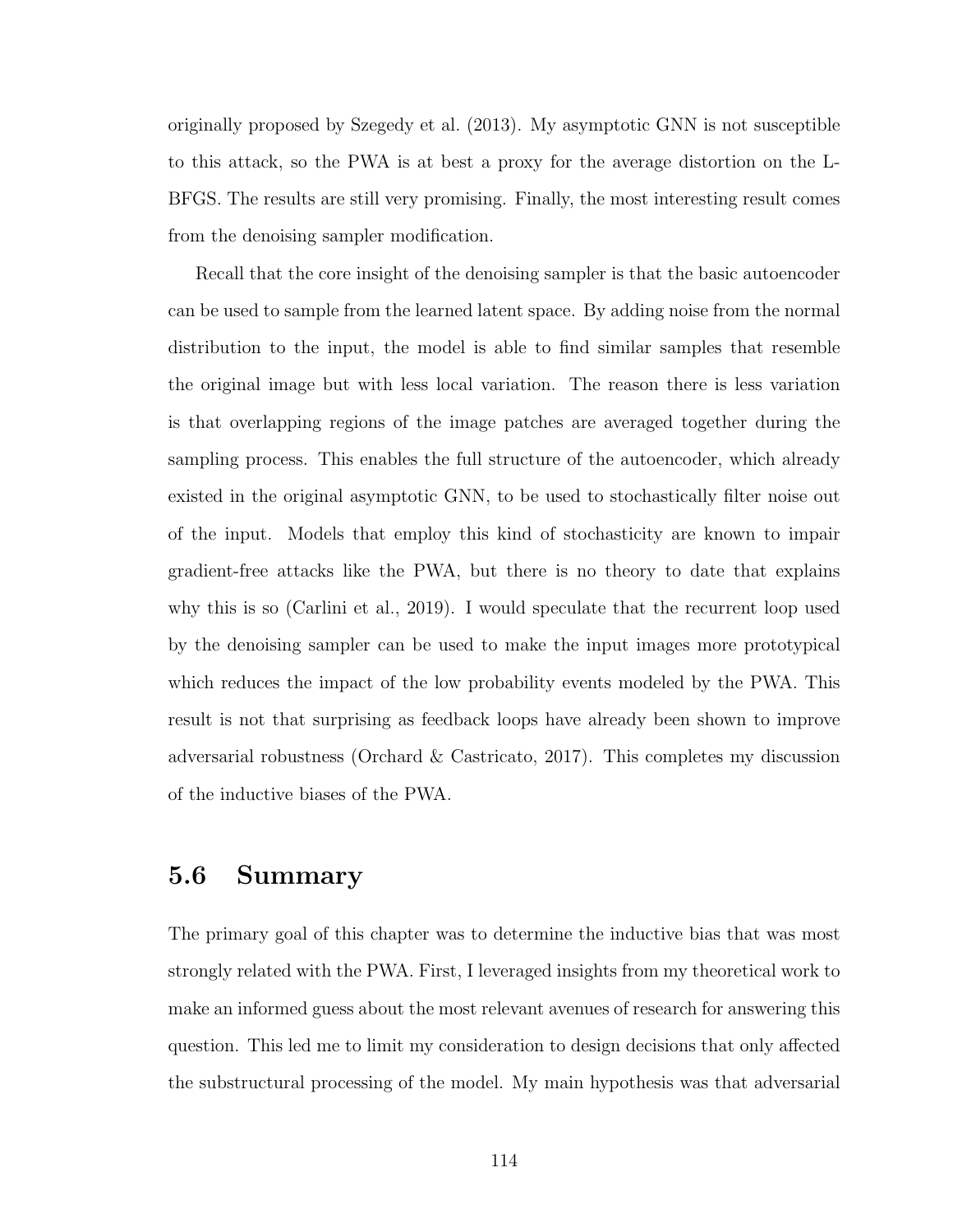robustness for the PWA could be achieved with design changes that only affected the substructure processing. This hypothesis was supported by my experiments.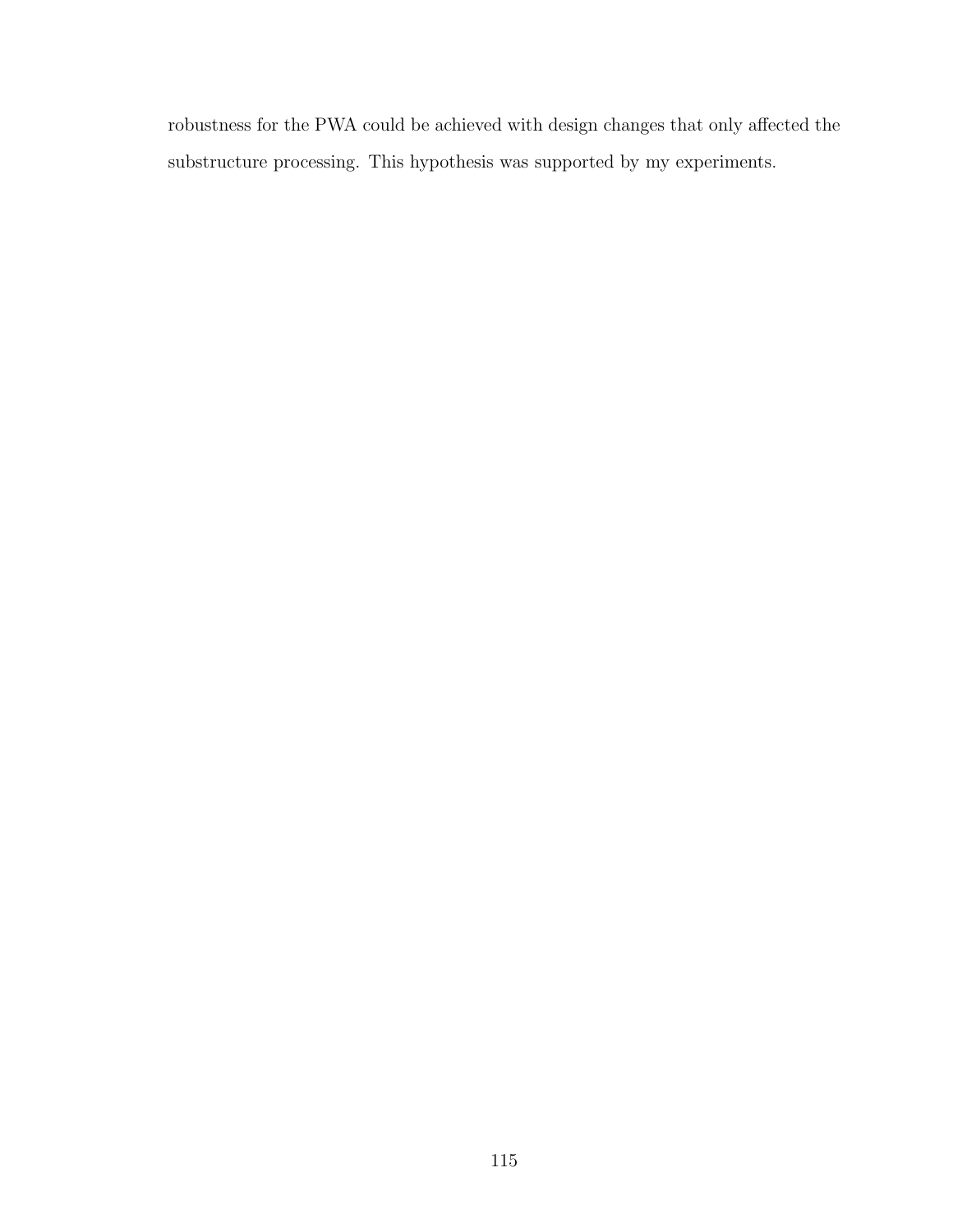# Chapter 6 Conclusion

In the preceding five chapters, I outlined a new theory and computational model that explicitly describes the architectural constraints that produce adversarial robustness. My theory can be described as follows.

Adversarial robustness is an exemplar of a particular relational inductive bias (RIB), which I call the asymptotic hierarchical RIB. This RIB constrains the set of direct relationships across levels in a three-level hierarchy (substructure, base, superstructure) by introducing the asymptotic layer, which ultimately makes the Jacobian matrix approach zero between substructure and superstructure levels. By constraining where within the network architecture sensitivity is acceptable and where it is unacceptable, the details of the substructure can be abstracted away. In other words, the network is able to function as though its behaviour is fully defined by the states of the base level.

The asymptotic hierarchical RIB produces an invariance called substructure invariance, which functions similar to the spatial translational invariance and permutation invariance of the convolutional and GNN layer structures, respectively. But, unlike those other invariances, substructure invariance is defined over three-layer compositional hierarchies. In particular, it means that the superstructure level is insensitive to variations in the substructural level, but is still sensitive to changes in the base level. By extension, this means that the superstructure level is only sensitive to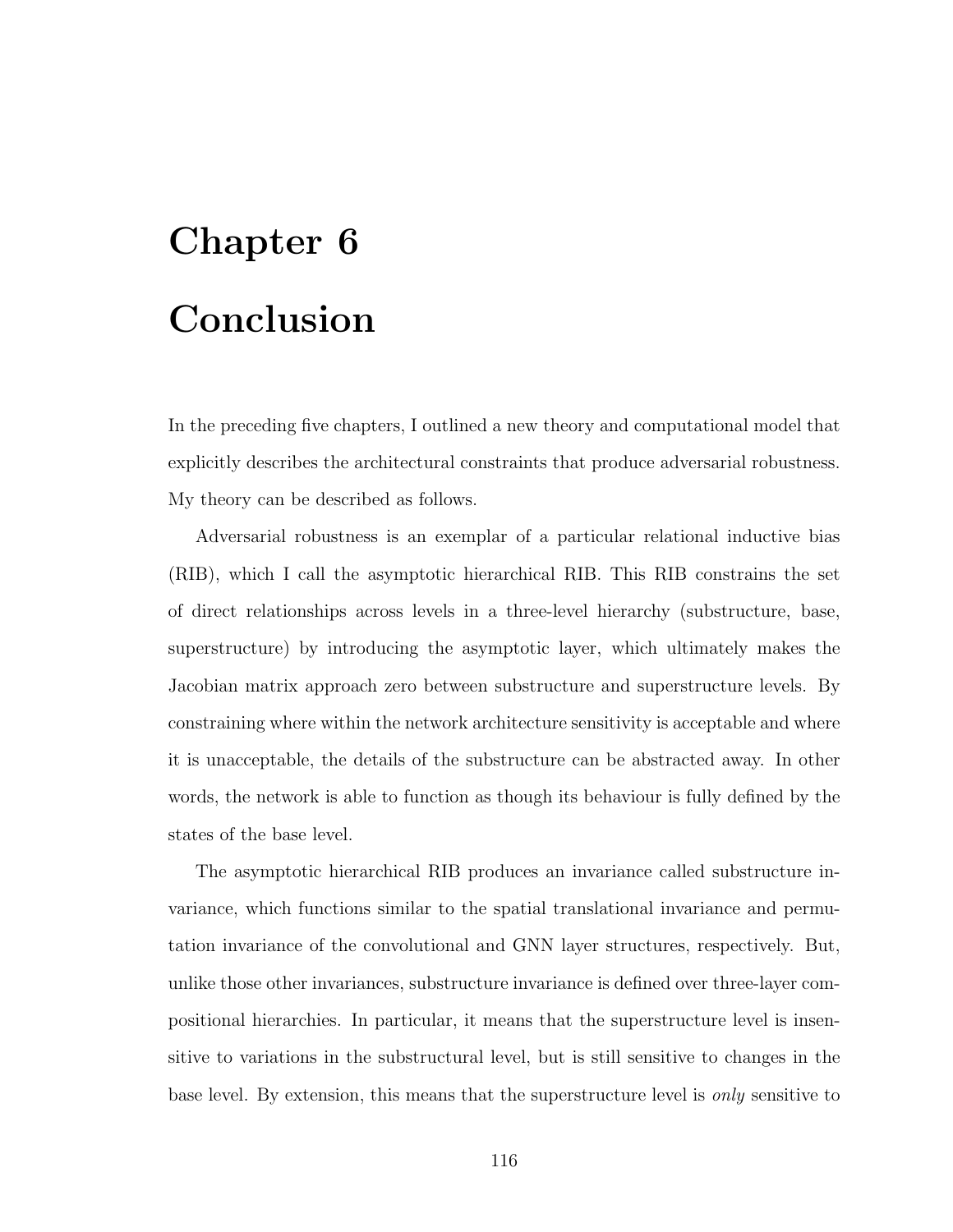changes in the substructural level that lead to changes in the states of the base level nodes.

My experimental evaluations over the past three chapters demonstrated three major findings.

- 1. The asymptotic GNN is able to produce state-of-the-art (SOTA) results on the MNIST dataset on two SOTA evaluations of adversarial robustness.
- 2. My ablations demonstrated that it is the asymptotic barrier function's approximation of the unit step function that uniquely contributes to adversarial robustness in general while the learning branch uniquely contributes to adversarial robustness on the DeepFool Attack.
- 3. Finally, the denoising sampler contributes to an orthogonal, stochastic form of robustness that is unrelated to substructure invariance, but is captured by the PointWise attack.

These findings support my theory of adversarial robustness by providing concrete examples of the key concepts in action.

Over the course of the past five chapters I have outlined a number of key definitions, three of these I will highlight explicitly below.

- 1. The asymptotic hierarchical RIB: The asymptotic hierarchical RIB constrains direct relationships between levels in a three-level hierarchy. This constraint is produced via the application of an asymptotic layer, which controls the flow of information from the substructure to the superstructure.
- 2. Substructure invariance: Substructure invariance is defined over a threelevel hierarchy. It is produced by the asymptotic layer as it drives the values of the Jacobian matrix towards zero.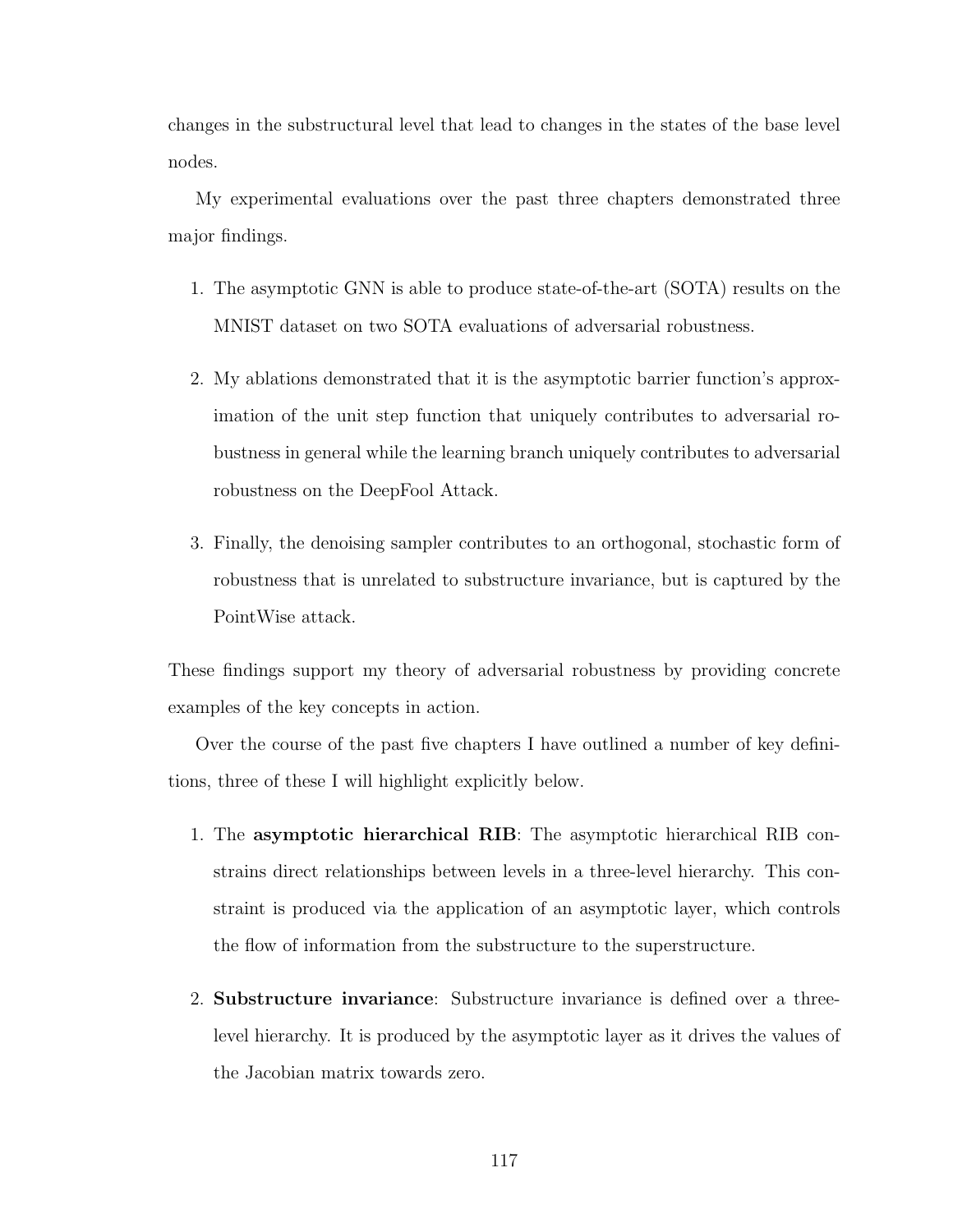3. The asymptotic non-linearity: The asymptotic (truncated) non-linearity is a function defined over [0, 1] that approaches positive infinity as the input approaches 0. In its standard form it has two hyper-parameters that control how well it approximates the unit step function  $(\psi)$  and control its upper bound  $(\kappa)$ . The asymptotic non-linearity is one of the key components of the asymptotic barrier function  $(Γ)$ .

These definitions directly contribute to the field of deep learning, graph neural networks (GNNs), and analyses of inductive biases in neural networks.

I have made an effort to make my descriptions detailed and explicit enough to make re-implementing many of my models easy on contemporary deep learning platforms. However, I have implementations of the asymptotic and learning branchs in PyTorch that will be released with all of my code and documentation on Docker after publication of my results.

### 6.1 Limitations

There are a number of important limitations to this work. Four major ones are: the use of a single, black-and-white dataset, the reduced accuracy of the GNN, the effect of numerical instability and gradient masking, and the effect of the distillation hack on the ablation of the asymptotic barrier function. I address each of these below.

Most of the current research on adversarial examples is focused on CIFAR10 and ImageNet. These are much more complex datasets both in terms of content (e.g., a dog is more complex that the digit '5') and input (e.g., 3-channel colour images vs single channel black-and-white images). Consequently, it is a major limitation of the current work that my findings have only been shown on a single, black-and-white dataset that is extremely simple. In fact, there is some preliminary evidence that the MNIST dataset is amenable to a "closed-form" solution that focuses on binarization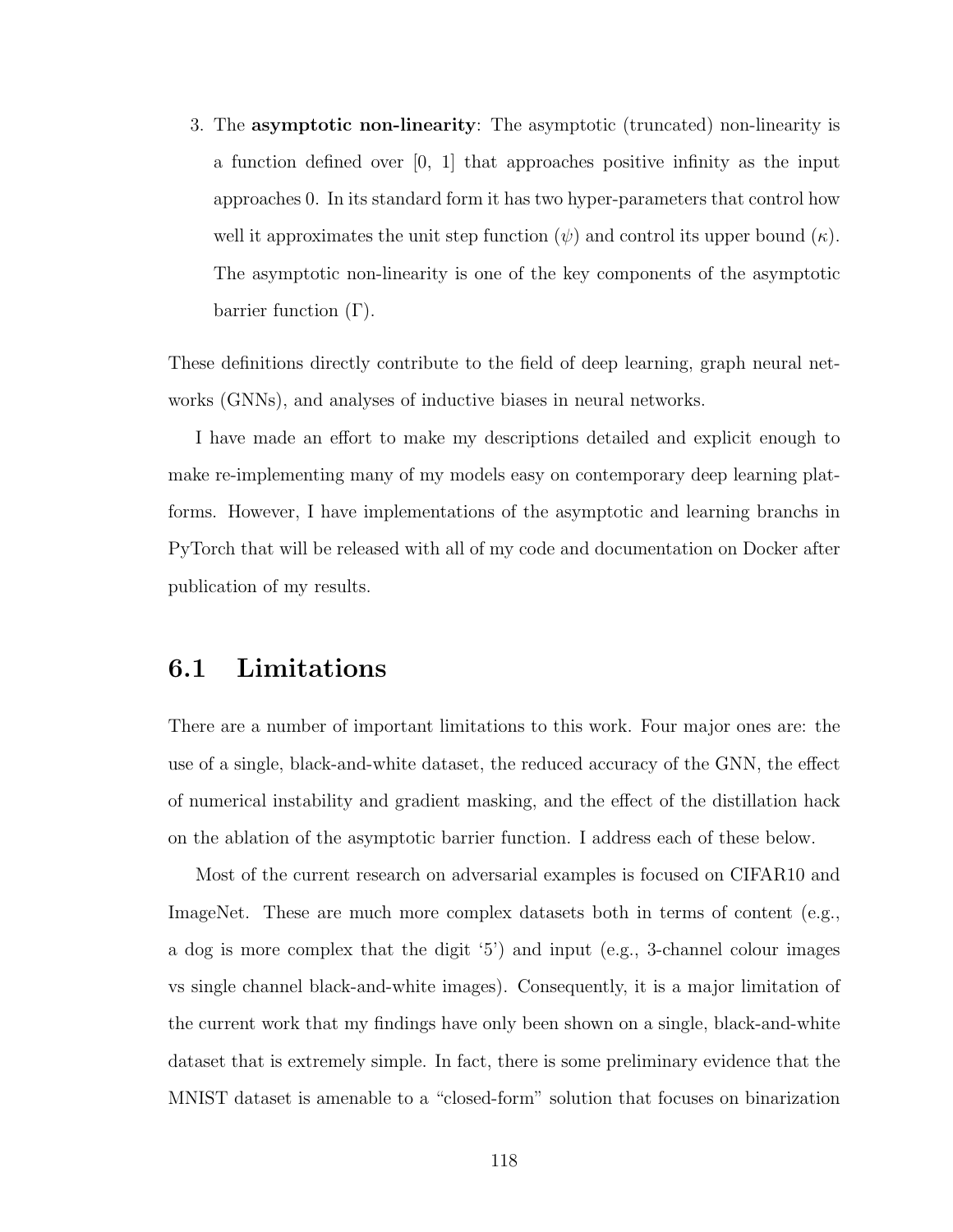of the input (Tramer et al., 2017), so there is no guarantee that my findings will generalize. However, I do believe that there are some unique opportunities for applying the framework of the asymptotic GNN, especially once stacking is possible, to colour images. Each colour channel could, for example, be handled by a separate asymptotic GNN, the output of which is then combined by a higher-order asymptotic GNN. But, stacking the 3-layer network is, at present, a non-trivial engineering problem. Future research will need to explore many of these ideas in more detail.

Another major issue is that the asymptotic GNN never quite achieved state-of-theart (SOTA) results on clean (i.e., non-adversarial) input. The base model achieved an accuracy of 95.7%, which is quite a bit lower than the standard 99% that is common for SOTA results on the MNIST dataset. More importantly, the ablation models had better results on the clean data:  $97.2\%$  for the asymptotic barrier ablation and 96.1% for the learning branch ablation. This suggests that the different parts of the asymptotic layer are actually impairing the accuracy of the model. One caveat to this is that I deliberately chose not to use any of the standard tricks of the trade in deep learning (e.g., batch normalization, drop out, ensemble methods) and I tried to keep the number of parameters as small as possible. Reducing these constraints could very well bring the model back to SOTA tier. But, they could also interact with the asymptotic layer in unexpected ways. Future research will need to unpack exactly what the interaction is between overall accuracy and robustness for this model.

One major limitation is that, due to a numerical instability in the gradients of the model, the Jacobian matrix is *strictly* zero for the right branch of the learning branch. This means that, once  $\tau$  reaches its maximum value of 1, there is no gradient information. Although this behaviour strongly resembles the intended function of the learning branch—which is supposed to drive the non-dominant rows of the Jacobian matrix towards zero—there was supposed to be some gradient information still present in the model. Gradient masking is a common issue in the literature, so much so that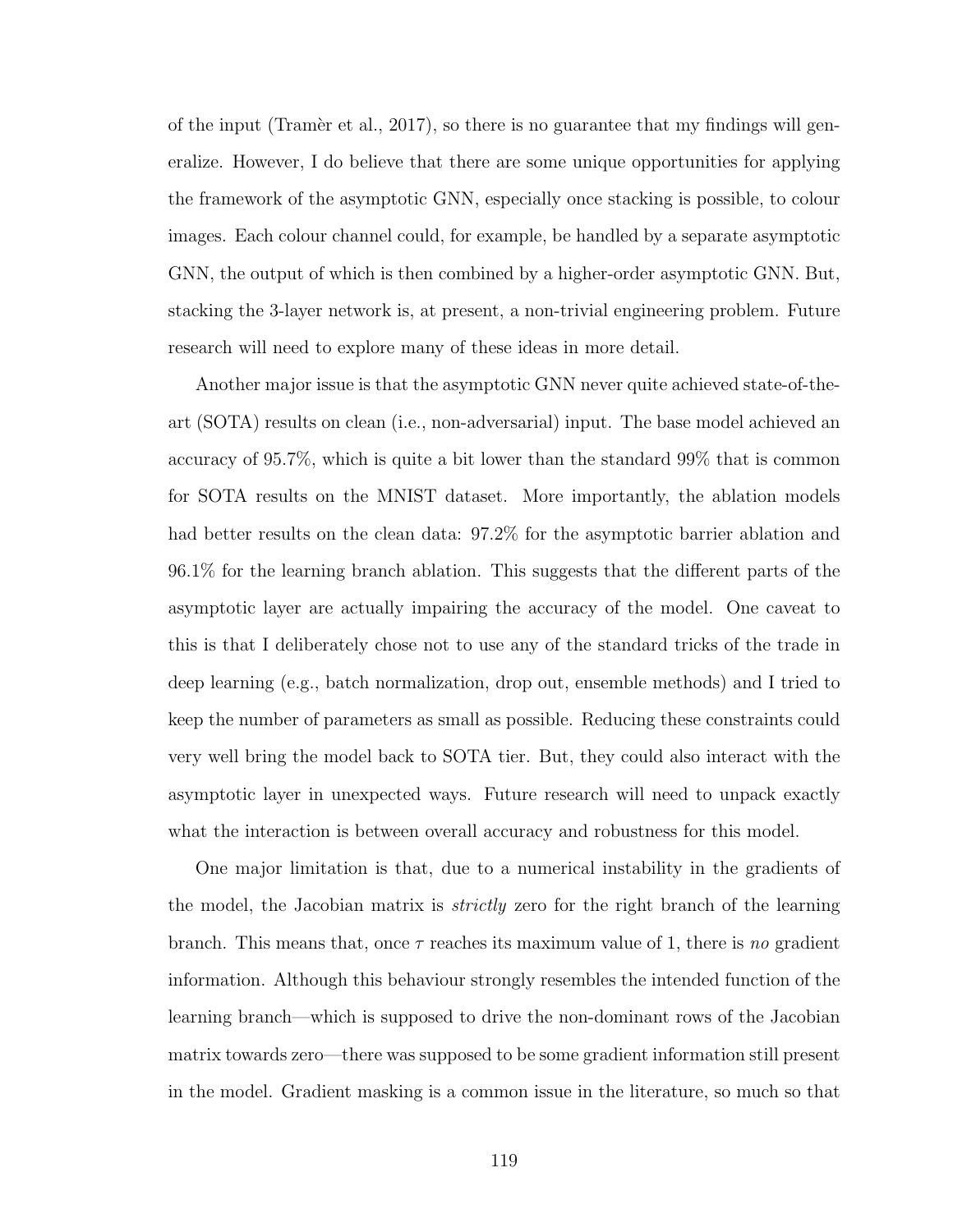the living document written by Carlini et al. (2019) outlines a number of techniques for identifying when it is happening. The main concern with gradient masking is that the model might not actually be as robust to the underlying attack as it appears. However, the transfer attacks across all three chapters are suggestive.

The transfer attacks suggest that the asymptotic GNN is more than merely a complex form of gradient masking. For example, the asymptotic GNN only incorrectly classifies 10.2% (968 test samples) and 5.7% (545 test samples) of the CNN's adversarial examples (that both models correctly classified to start with) were incorrectly classified by the asymptotic GNN. In both cases, the average distances values increased. On the MIM attack, for example, the average  $L_{\infty}$  distance for the CNN was 0.171 while for the average distance was 0.220 for the 968 adversarial examples that the asymptotic GNN could not correctly classify. A similar pattern exists for the DFA, but with 1.22 for the average  $L_2$  distance for the CNN and 1.49 for the 545 adversarial examples the asymptotic GNN could not correctly classify. The increased average distances suggest that the model is still more robust beyond the absence of gradient information and this makes sense. True masking only occurs at the end of the critical learning period when  $\tau$  achieves its maximum value of 1. Throughout the earlier stages of the model's training, the asymptotic GNN is still learning to work with a Jacobian matrix that increasingly approaches zero *while a gradient is* still present from the left branch. That is, there is still an internal dynamics that is unique to the asymptotic GNN and appears to contribute to its robustness. A natural follow up question is what is happening on the learning branch ablation, as the model is still perfectly robust to the MIM attack despite the fact that the learning branch does not get used (i.e., no gradient masking).

More detailed inspection of the learning branch ablation revealed that it suffered from the same issue as the distillation network proposed by Papernot et al. (2016). In effect, the asymptotic barrier function makes the learning gradients too steep, which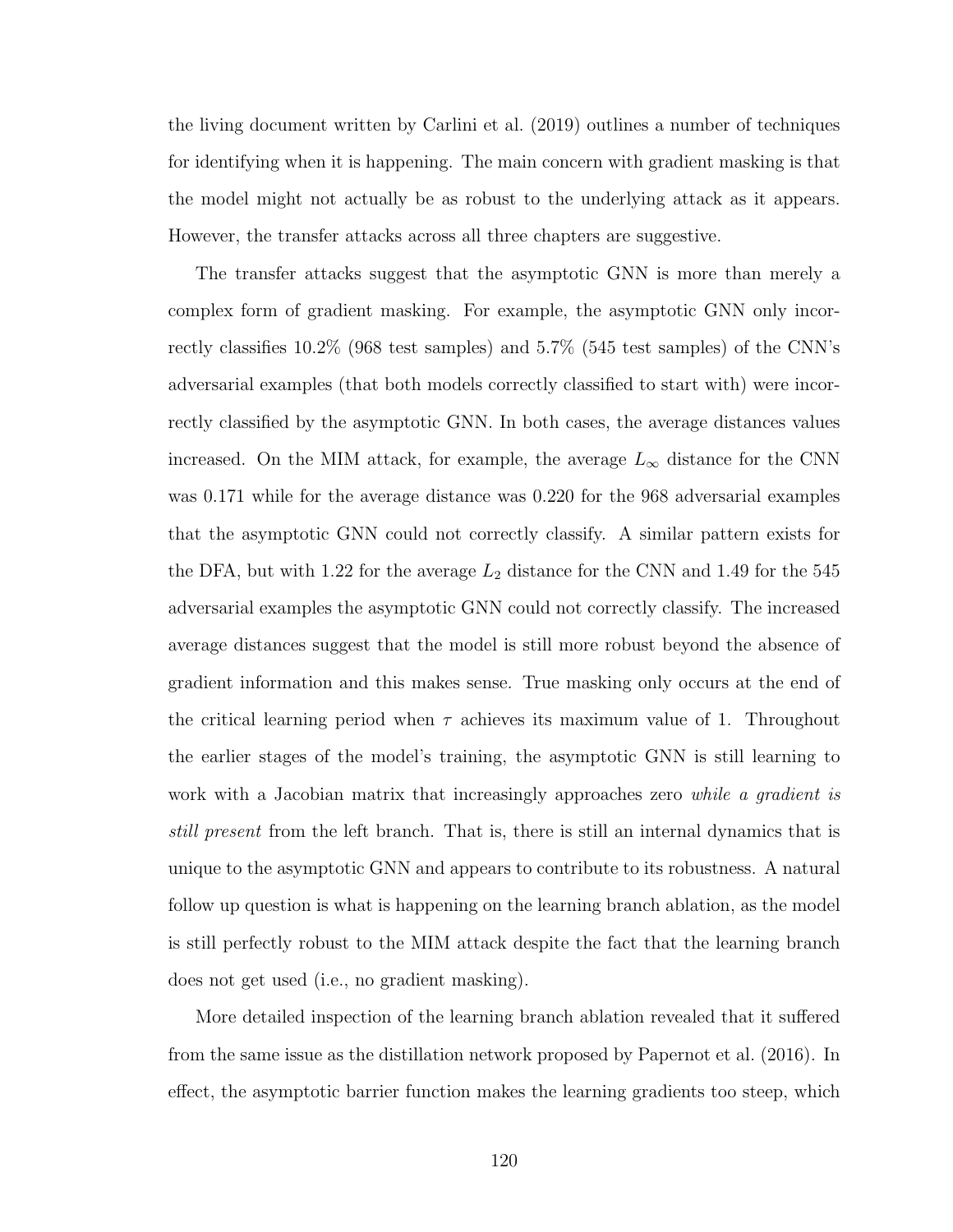confuses the MIM. A simple fix proposed by Carlini and Wagner (2017) is to simply divide the logits by a large number. In my initial research, I was using numbers similar to the authors (e.g., around 100-10,000) to no effect. However, after trying a much more extreme version of this approach—dividing the logits by 10,000,000—I was able to get the MIM to work. Although this does weaken my conclusions about the impact of the asymptotic barrier function, the transfer attacks are suggestive once again. For example, I show in Chapter 4 that the learning branch ablation is the most robust to MIM transfer attacks from the CNN, which still aligns with my hypotheses. For both this limitation and the limitation related to gradient masking, much more research needs to be done to tease apart the complex effects of my asymptotic layer on adversarial robustness.

### 6.2 Future Work

This research opened far more questions than it closed. These questions can be broken into four main groups: analyses into different model variations of the asymptotic GNN, formal analyses, and evaluating the model on more complex datasets. I discuss the first two of these questions in more detail below.

There are a number of model variations that are natural extensions of the current research. Many of these variations focus on how to expand the scope and impact of the asymptotic barrier function and learning branch. For example, can the three layers of the asymptotic GNN be converted into a stackable block to make deeper networks with multi-level substructural invariances? Can these blocks be arbitrarily incorporated into existing neural network structures to add substructural invariance where it is needed? Similarly, it is still an open question how one can incorporate more complex edge layouts in wider GNN models. Finally, the asymptotic GNN was much more parameter efficient than the non-augmented CNN. It is not clear what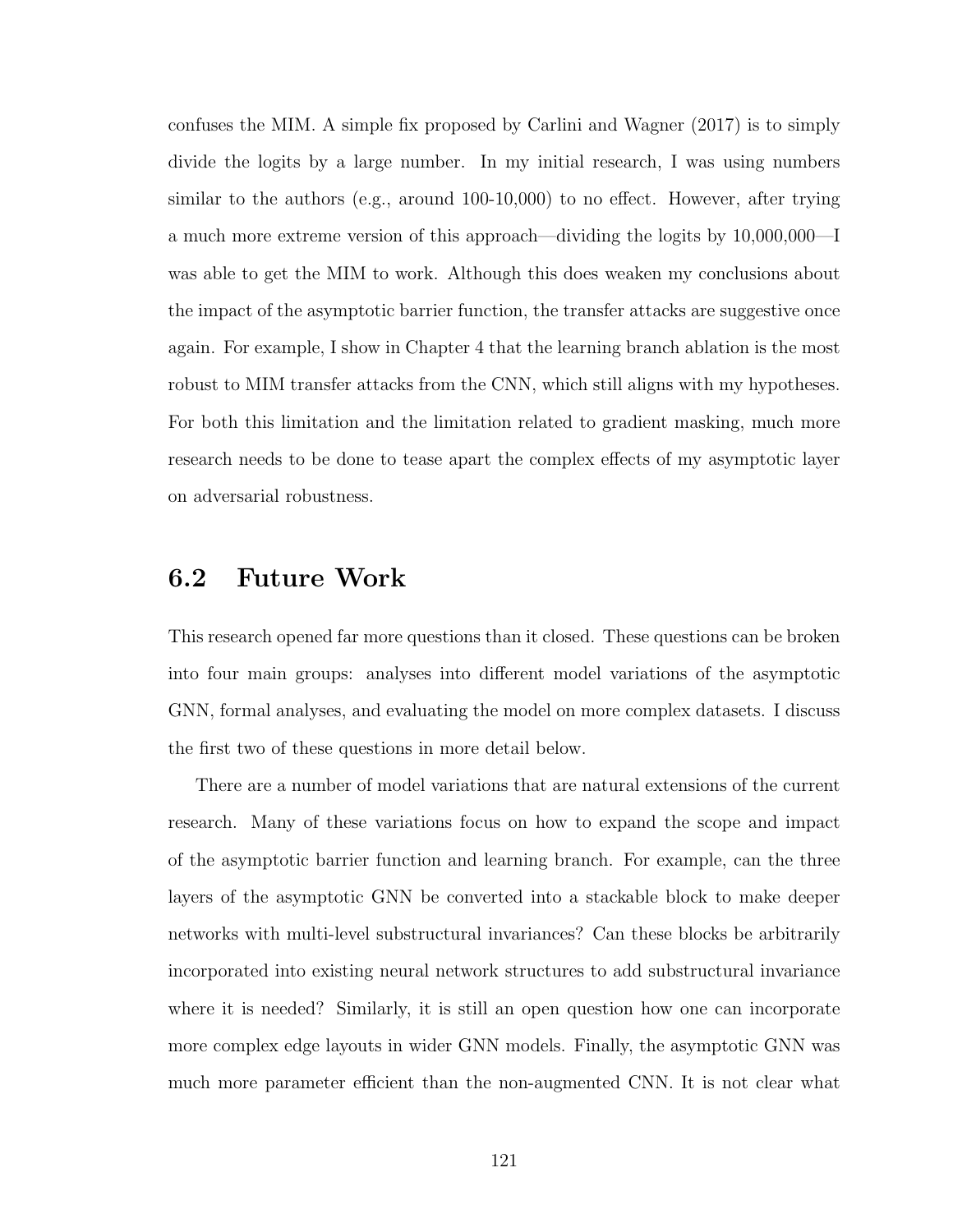the limits of this trend are or what other dependencies are coupled to the parameter count. These are the main model variations that are directly entailed by this research.

A substantial component of this research provided a detailed formal analysis of the asymptotic barrier function. Consequently, a lot of future work is warranted expanding and deepening these and similar analyses. In particular, it would be ideal if there were formal proofs that the product aggregator and asymptotic barrier function are better than the alternatives. It would also be nice to have a proof that the asymptotic barrier function stabilizes the product aggregator, which is extremely unstable in the general case. The hyperparameter  $\kappa$  deserves a great deal more formal analysis and an inductive proof of my claim that increasing the number of classes  $(K)$  does not change the behaviour of the multi-class asymptotic barrier function is definitely achievable.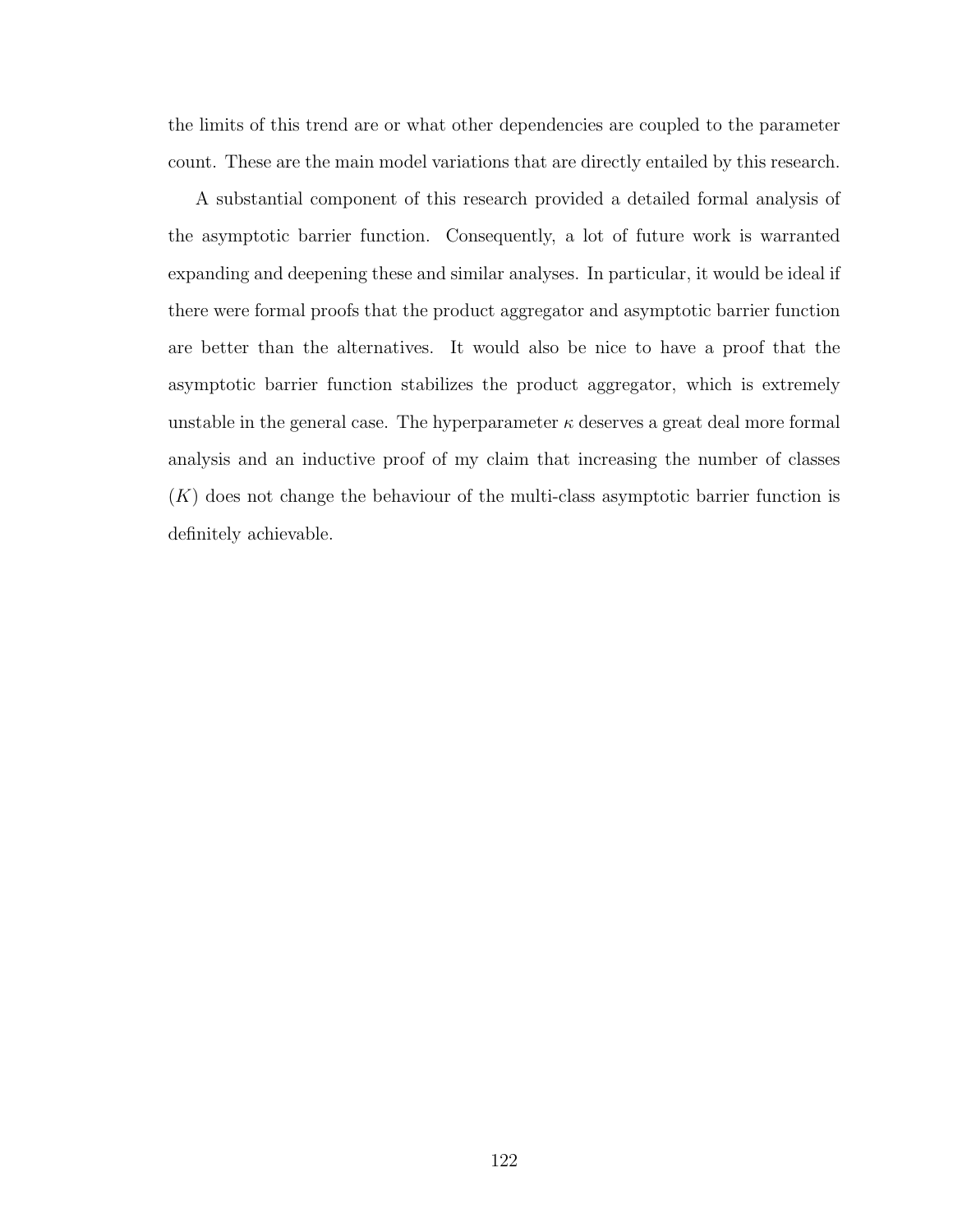# References

- Battaglia, P. W., Hamrick, J. B., Bapst, V., Sanchez-Gonzalez, A., Zambaldi, V., Malinowski, M., ... others (2018). Relational inductive biases, deep learning, and graph networks. arXiv preprint arXiv:1806.01261 .
- Bengio, Y., Yao, L., Alain, G., & Vincent, P. (2013). Generalized denoising autoencoders as generative models. In Advances in neural information processing systems (pp. 899–907).
- Berardi, N., Pizzorusso, T., & Maffei, L. (2000). Critical periods during sensory development. Current opinion in neurobiology,  $10(1)$ , 138–145.
- Biederman, I. (1987). Recognition-by-components: a theory of human image understanding. Psychological review, 94 (2), 115.
- Biggio, B., & Roli, F. (2018). Wild patterns: Ten years after the rise of adversarial machine learning. *Pattern Recognition*, 84, 317–331.
- Bourlard, H., & Kamp, Y. (1988). Auto-association by multilayer perceptrons and singular value decomposition. *Biological cybernetics*, 59(4-5), 291–294.
- Brainard, M. S., & Knudsen, E. I. (1998). Sensitive periods for visual calibration of the auditory space map in the barn owl optic tectum. Journal of Neuroscience, 18 (10), 3929–3942.
- Carlini, N., Athalye, A., Papernot, N., Brendel, W., Rauber, J., Tsipras, D., ... Kurakin, A. (2019). On evaluating adversarial robustness. arXiv preprint arXiv:1902.06705 .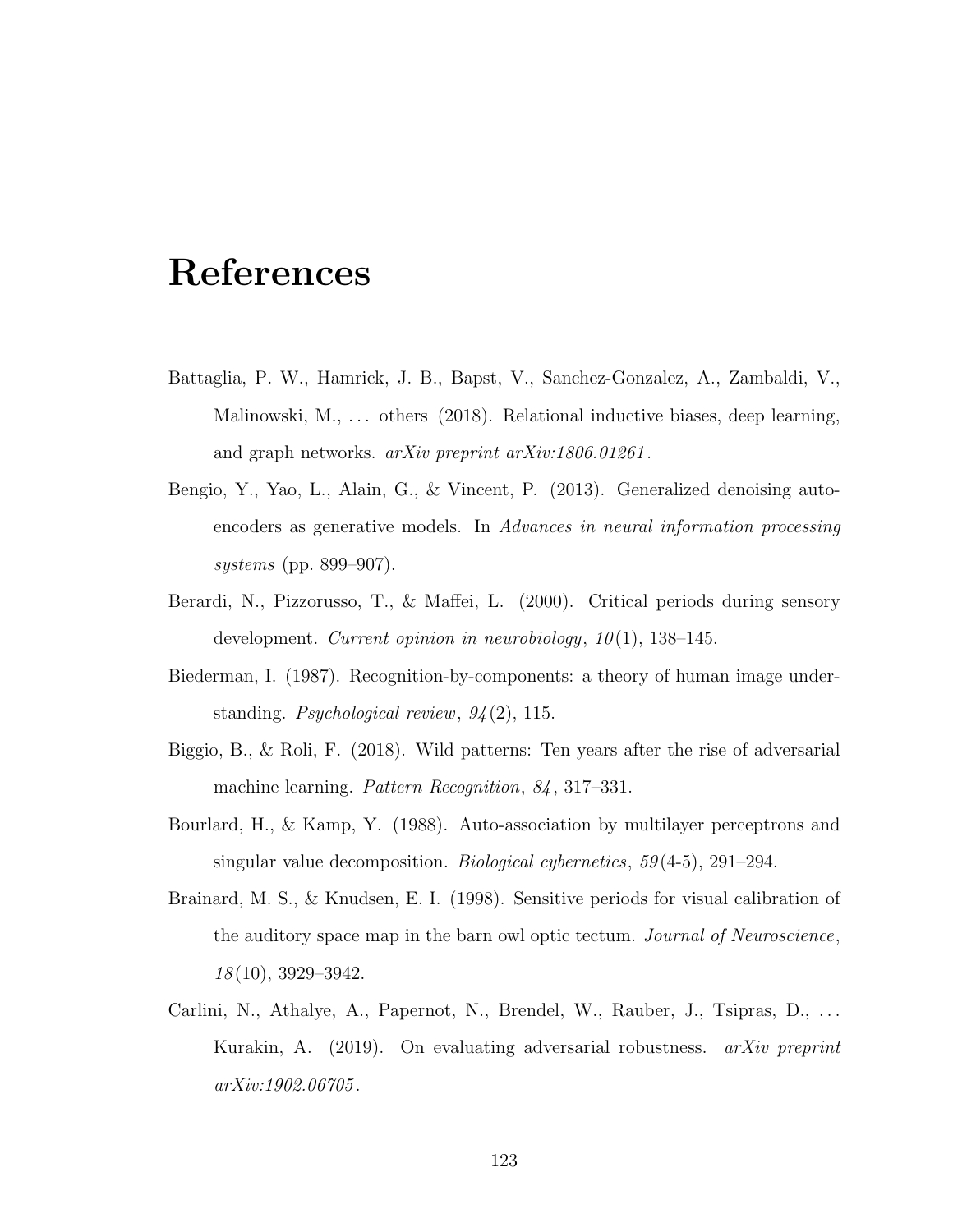Carlini, N., & Wagner, D. (2017). Towards evaluating the robustness of neural networks. In 2017 ieee symposium on security and privacy (sp) (pp. 39–57).

Chomsky, N. (1959). Review of bf skinner, verbal behavior. Language,  $35(1)$ , 26–58.

- Chomsky, N. (1980). Rules and representations. *Behavioral and brain sciences*,  $\mathcal{S}(1)$ , 1–15.
- Cohen, N., Sharir, O., & Shashua, A. (2016). On the expressive power of deep learning: A tensor analysis. In Conference on learning theory (pp. 698–728).
- Cohen, N., & Shashua, A. (2016). Inductive bias of deep convolutional networks through pooling geometry.  $a r Xiv$  preprint  $a r Xiv$ :1605.06743.
- Cohen, T. S., Weiler, M., Kicanaoglu, B., & Welling, M. (2019). Gauge equivariant convolutional networks and the icosahedral cnn. In International conference on machine learning (icml).
- Dong, Y., Liao, F., Pang, T., Su, H., Zhu, J., Hu, X., & Li, J. (2018). Boosting adversarial attacks with momentum. In Proceedings of the ieee conference on computer vision and pattern recognition (pp. 9185–9193).
- Dosher, B. A., Jeter, P., Liu, J., & Lu, Z.-L. (2013). An integrated reweighting theory of perceptual learning. Proceedings of the National Academy of Sciences,  $110(33)$ , 13678-13683.
- Dosher, B. A., & Lu, Z.-L. (1998). Perceptual learning reflects external noise filtering and internal noise reduction through channel reweighting. Proceedings of the National Academy of Sciences, 95 (23), 13988–13993.
- Duvenaud, D. K., Maclaurin, D., Iparraguirre, J., Bombarell, R., Hirzel, T., Aspuru-Guzik, A., & Adams, R. P. (2015). Convolutional networks on graphs for learning molecular fingerprints. In Advances in neural information processing systems (pp. 2224–2232).
- Elsayed, G., Shankar, S., Cheung, B., Papernot, N., Kurakin, A., Goodfellow, I., & Sohl-Dickstein, J. (2018). Adversarial examples that fool both computer vision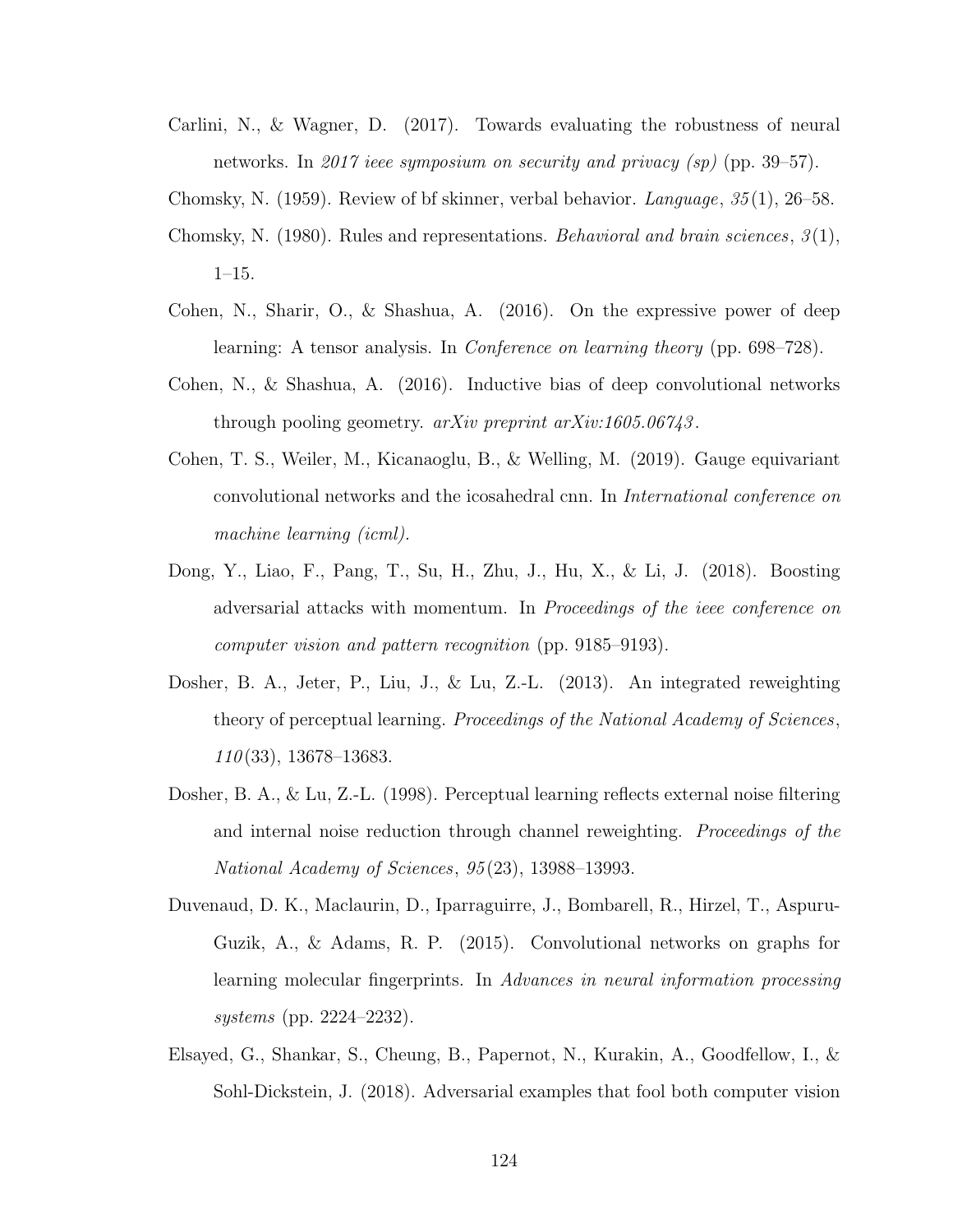and time-limited humans. In Advances in neural information processing systems (pp. 3911–3921).

- Fawzi, A., Fawzi, O., & Frossard, P. (2018). Analysis of classifiers' robustness to adversarial perturbations. Machine Learning, 107(3), 481-508.
- Galloway, J. C., & Thelen, E. (2004). Feet first: object exploration in young infants. Infant Behavior & Development, 27, 107-112.
- Glorot, X., & Bengio, Y. (2010). Understanding the difficulty of training deep feedforward neural networks. In *Proceedings of the thirteenth international conference* on artificial intelligence and statistics (pp. 249–256).
- Goodfellow, I., Bengio, Y., & Courville, A. (2016). *Deep learning*. MIT Press. (http://www.deeplearningbook.org)
- Gori, M., Monfardini, G., & Scarselli, F. (2005). A new model for learning in graph domains. In Proceedings. 2005 ieee international joint conference on neural networks, 2005. (Vol. 2, pp. 729–734).
- Gorodissky, H., Harari, D., & Ullman, S. (2018). Large field and high resolution: Detecting needle in haystack. Journal of Vision.
- Gu, S., & Rigazio, L. (2015). Towards deep neural network architectures robust to adversarial examples. ICLR.
- Hassabis, D., Kumaran, D., Summerfield, C., & Botvinick, M. (2017). Neuroscienceinspired artificial intelligence. Neuron, 95 (2), 245–258.
- Hinton, G. E., & Zemel, R. S. (1994). Autoencoders, minimum description length and helmholtz free energy. In Advances in neural information processing systems  $(pp. 3-10).$
- Hubel, D. H. (1982). Exploration of the primary visual cortex, 1955–78. Nature, 299 (5883), 515–524.
- Jang, E., Gu, S., & Poole, B. (2017). Categorical reparametrization with gumblesoftmax. In International conference on learning representations 2017.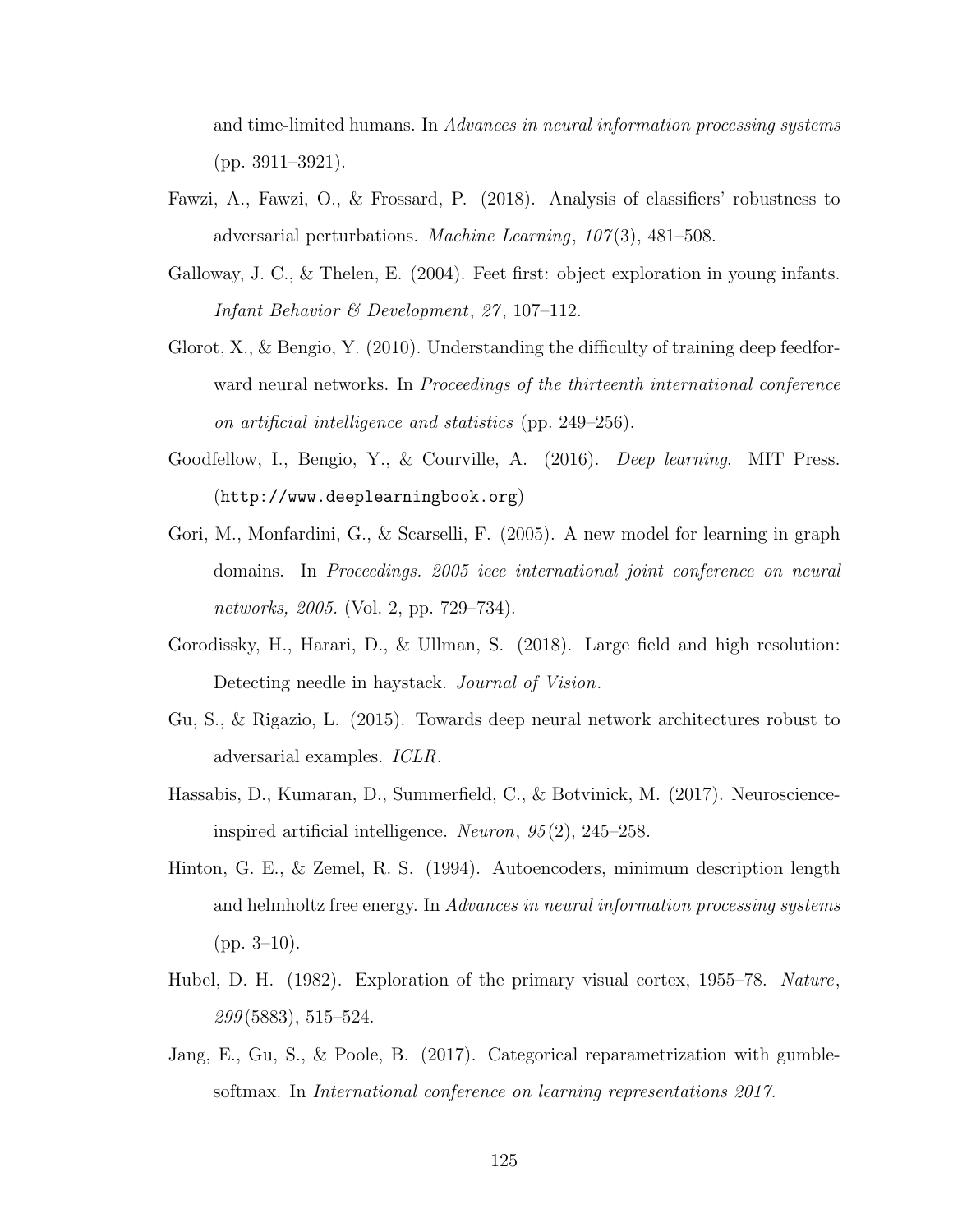- Kingma, D. P., & Ba, J. (2014). Adam: A method for stochastic optimization.  $arXiv$ preprint arXiv:1412.6980.
- Kingma, D. P., & Welling, M. (2013). Auto-encoding variational bayes. International Conference of Representational Learning.
- Krizhevsky, A., Sutskever, I., & Hinton, G. E. (2012). Imagenet classification with deep convolutional neural networks. In Advances in neural information processing systems (pp. 1097–1105).
- Kumler, J. J., & Bauer, M. L. (2000). Fish-eye lens designs and their relative performance. In Current developments in lens design and optical systems engineering (Vol. 4093, pp. 360–370).
- Kurakin, A., Goodfellow, I., & Bengio, S. (2016). Adversarial examples in the physical world. *arXiv preprint arXiv:1607.02533*.
- LeCun, Y., Boser, B., Denker, J. S., Henderson, D., Howard, R. E., Hubbard, W., & Jackel, L. D. (1989). Backpropagation applied to handwritten zip code recognition. Neural computation,  $1(4)$ , 541–551.
- LeCun, Y., Bottou, L., Bengio, Y., & Haffner, P. (1998). Gradient-based learning applied to document recognition. Proceedings of the IEEE,  $86(11)$ , 2278–2324.
- Li, Y., Tarlow, D., Brockschmidt, M., & Zemel, R. (2015). Gated graph sequence neural networks. International Conference On Learning Representations.
- Madry, A., Makelov, A., Schmidt, L., Tsipras, D., & Vladu, A. (2018). Towards deep learning models resistant to adversarial attacks. In Proceedings of the international conference on learning representations.
- Miller, G. A. (1956). The magical number seven, plus or minus two: Some limits on our capacity for processing information. Psychological review,  $63(2)$ , 81.
- Moosavi-Dezfooli, S.-M., Fawzi, A., & Frossard, P. (2016). Deepfool: a simple and accurate method to fool deep neural networks. In Proceedings of the ieee conference on computer vision and pattern recognition (pp. 2574–2582).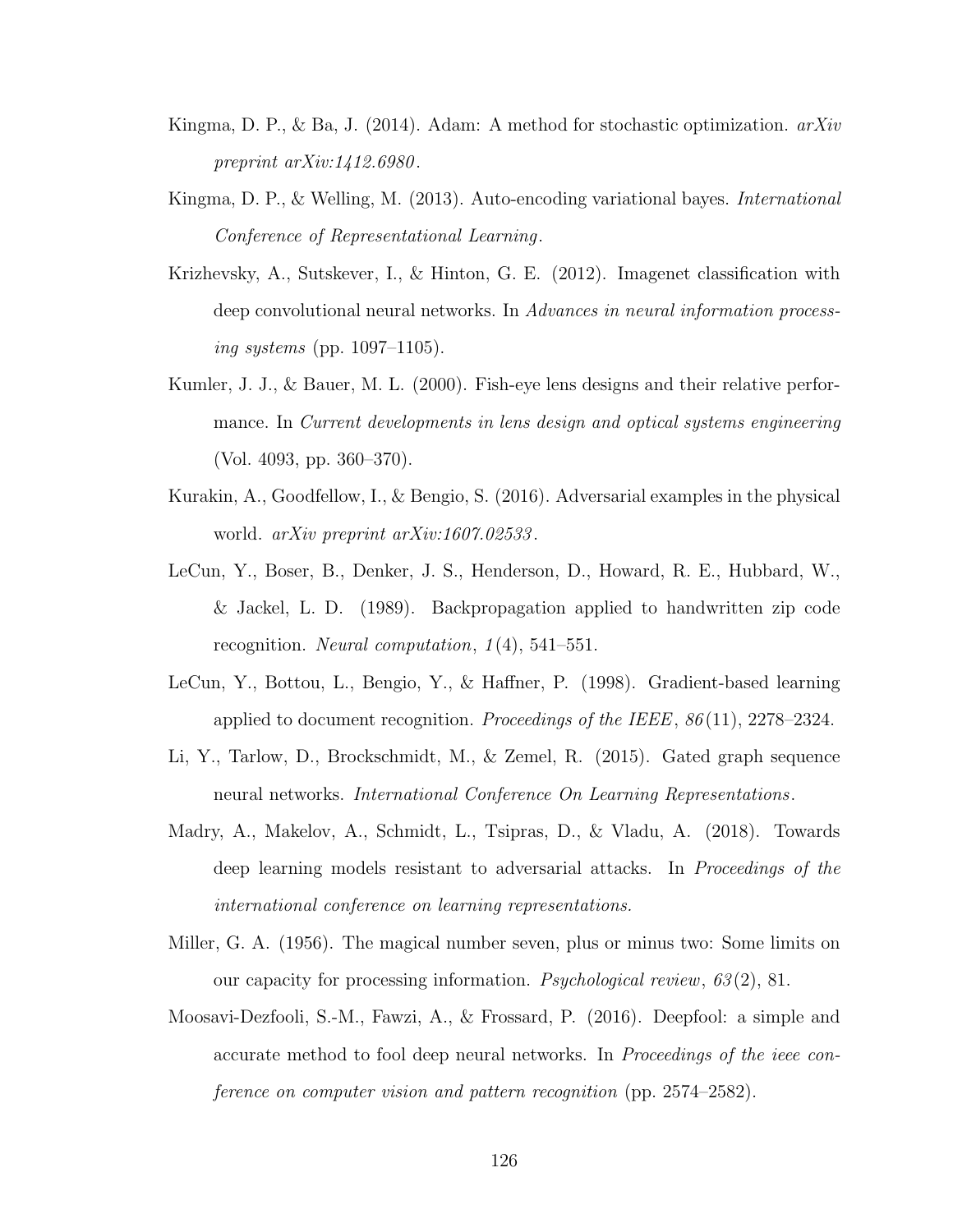- Orchard, J., & Castricato, L. (2017). Combating adversarial inputs using a predictiveestimator network. In International conference on neural information processing (pp. 118–125).
- Papernot, N., McDaniel, P., Wu, X., Jha, S., & Swami, A. (2016). Distillation as a defense to adversarial perturbations against deep neural networks. In 2016 ieee symposium on security and privacy  $(sp)$  (pp. 582–597).
- Parmar, N., Vaswani, A., Uszkoreit, J., Kaiser, L., Shazeer, N., Ku, A., & Tran, D. (2018). Image transformer. Proceedings of the 35th International Conference on Machine Learning.
- Petrov, A. A., Dosher, B. A., & Lu, Z.-L. (2005). The dynamics of perceptual learning: an incremental reweighting model. *Psychological review*,  $112(4)$ , 715.
- Poon, H., & Domingos, P. (2011). Sum-product networks: A new deep architecture. In 2011 ieee international conference on computer vision workshops (iccv workshops) (pp. 689–690).
- Pullum, G. K., & Scholz, B. C. (2002). Empirical assessment of stimulus poverty arguments. The linguistic review,  $18(1-2)$ , 9-50.
- Rauber, J., Brendel, W., & Bethge, M. (2017). Foolbox v0. 8.0: A python toolbox to benchmark the robustness of machine learning models. *arXiv preprint* arXiv:1707.04131 .
- Scarselli, F., Gori, M., Tsoi, A. C., Hagenbuchner, M., & Monfardini, G. (2008). The graph neural network model. IEEE Transactions on Neural Networks,  $20(1)$ , 61–80.
- Schott, L., Rauber, J., Bethge, M., & Brendel, W. (2019). Towards the first adversarially robust neural network model on mnist. ICLR.
- Szegedy, C., Zaremba, W., Sutskever, I., Bruna, J., Erhan, D., Goodfellow, I., & Fergus, R. (2013). Intriguing properties of neural networks. arXiv preprint arXiv:1312.6199 .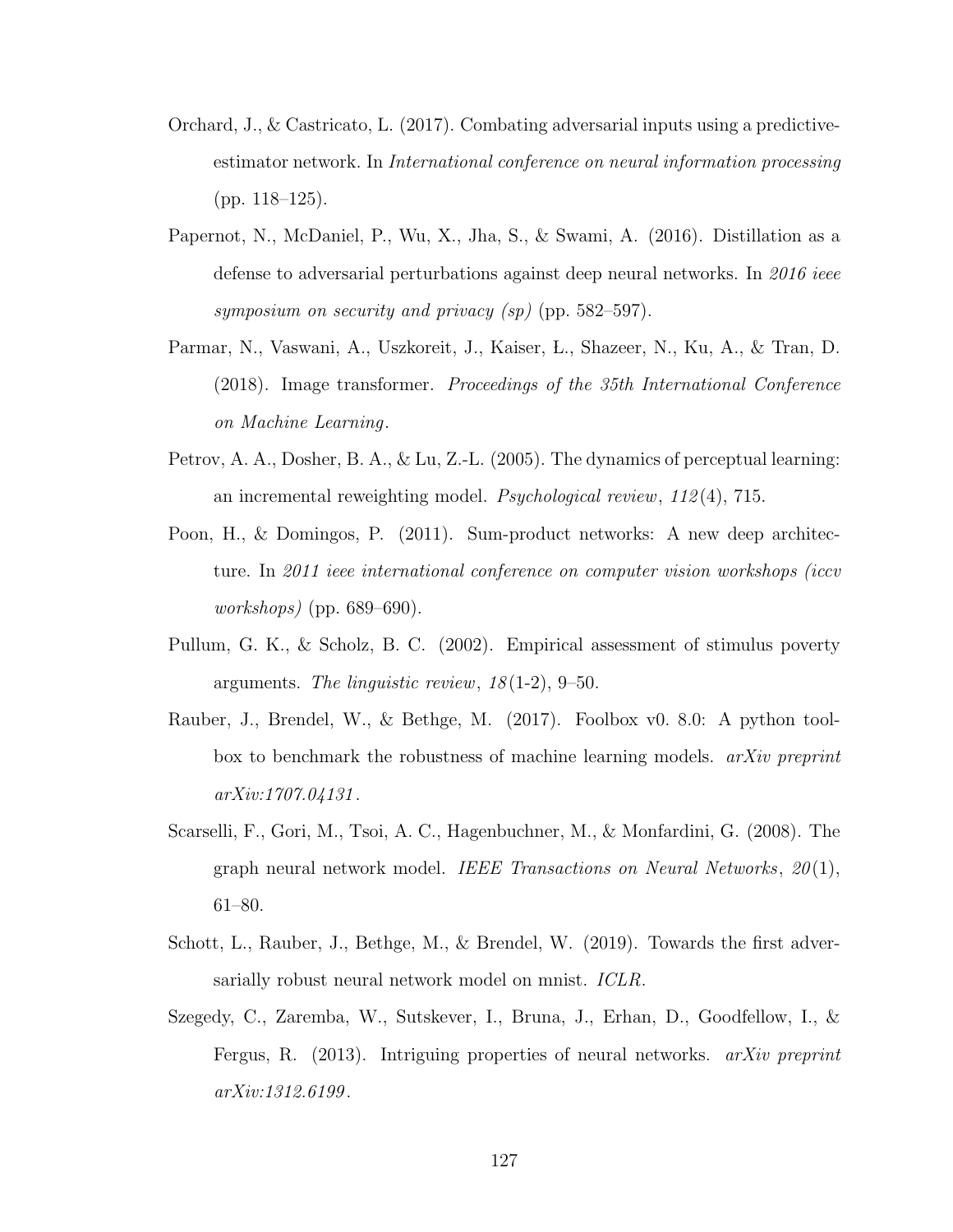- Tram`er, F., Kurakin, A., Papernot, N., Goodfellow, I., Boneh, D., & McDaniel, P.  $(2017)$ . Ensemble adversarial training: Attacks and defenses. *arXiv preprint* arXiv:1705.07204 .
- Vapnik, V. (1992). Principles of risk minimization for learning theory. In Advances in neural information processing systems (pp. 831–838).
- Venetis, J. (2014). An analytic exact form of the unit step function. Mathematics and Statistics,  $2(7)$ ,  $235-237$ .
- Vincent, P., Larochelle, H., Bengio, Y., & Manzagol, P.-A. (2008). Extracting and composing robust features with denoising autoencoders. In Proceedings of the 25th international conference on machine learning (pp. 1096–1103).
- Wang, X., Girshick, R., Gupta, A., & He, K. (2018). Non-local neural networks. In Proceedings of the ieee conference on computer vision and pattern recognition (pp. 7794–7803).
- Wu, F., Fan, A., Baevski, A., Dauphin, Y. N., & Auli, M. (2019). Pay less attention with lightweight and dynamic convolutions.  $arXiv$  preprint  $arXiv:1901.10430$ .
- Zaheer, M., Kottur, S., Ravanbakhsh, S., Poczos, B., Salakhutdinov, R. R., & Smola, A. J. (2017). Deep sets. In Advances in neural information processing systems (pp. 3391–3401).

Zhang, R. (2019). Making convolutional networks shift-invariant again. In *Icml*.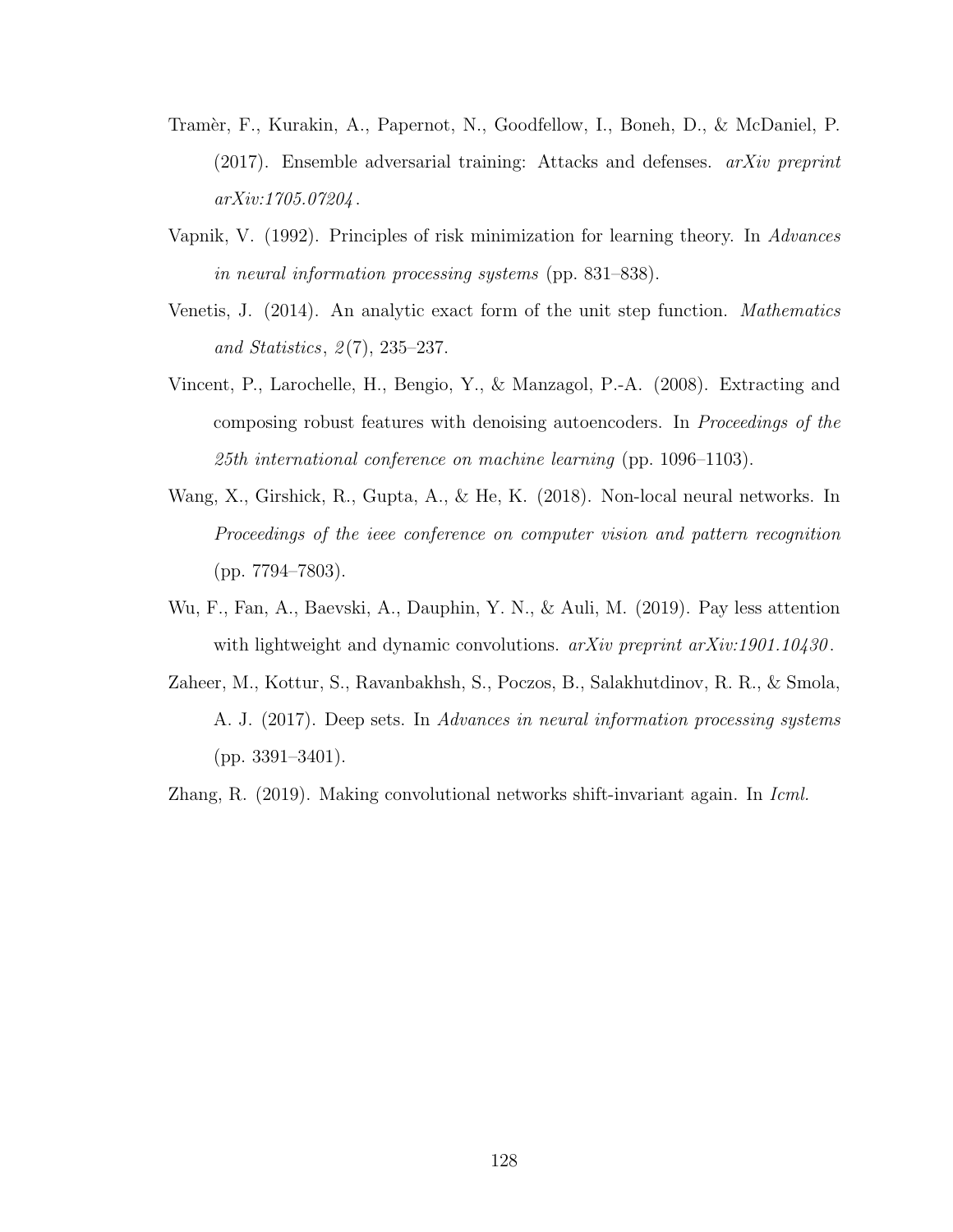# Appendix

### Proof Sketch of Γ's Approximation of  $H(x, \delta)$

One way to approach a proof that the asymptotic barrier function  $(\Gamma)$  can arbitrarily approximate the unit step function  $H(x, \delta)$  is to consider the definite integral of the two functions over the input domain. For  $H(x, \delta)$ , the definite integral over the domain [0, 1] when  $\delta = 0$  is equal to 0. Thus, if  $\Gamma$  has the same start and end points, and the definite integral of Γ approaches 0 as  $\psi$  increases, then Γ can arbitrarily approximate  $H(x,\delta)$  via  $\psi$ .

Consider the definite integral  $\int_{\frac{1}{e}}^1 \ln^{\psi}(x) dx$ .<sup>1</sup> Using integration by parts, one arrives at the following:

$$
\[x\ln^{\psi}(x)\]_{\frac{1}{e}}^{1} - \int_{\frac{1}{e}}^{1} \psi \ln^{(\psi - 1)}(x) \, dx
$$

This recursive formula keeps expanding until  $\psi$  is reduced to 1 in the exponent of ln. There are two cases that need to be considered to complete the definite integral: when  $x=1$  and when  $x=\frac{1}{e}$  $\frac{1}{e}$ . I consider each in turn below.

For the case when  $x = 1$ , the recursive formula cancels each of the first terms as  $x\ln^{\psi}(1) = 0$  for any  $\psi$ . Only the integer constant at the end of the recursive formula contributes to the final result (i.e., when the integral becomes  $\int 1 dx = x$ ). For each recursive step in the second term, the value of the final term increases by a multiple

<sup>&</sup>lt;sup>1</sup>I have shifted the input domain from [0, 1] to  $\left[\frac{1}{e},1\right]$  to account for  $\kappa = \frac{1}{e}$ . I did not increase the upper bound by  $\frac{1}{e}$  as the difference in the output between 1 and  $1 + \frac{1}{e}$  approaches 0 as  $\psi$  increases. It also simplifies the proof sketch.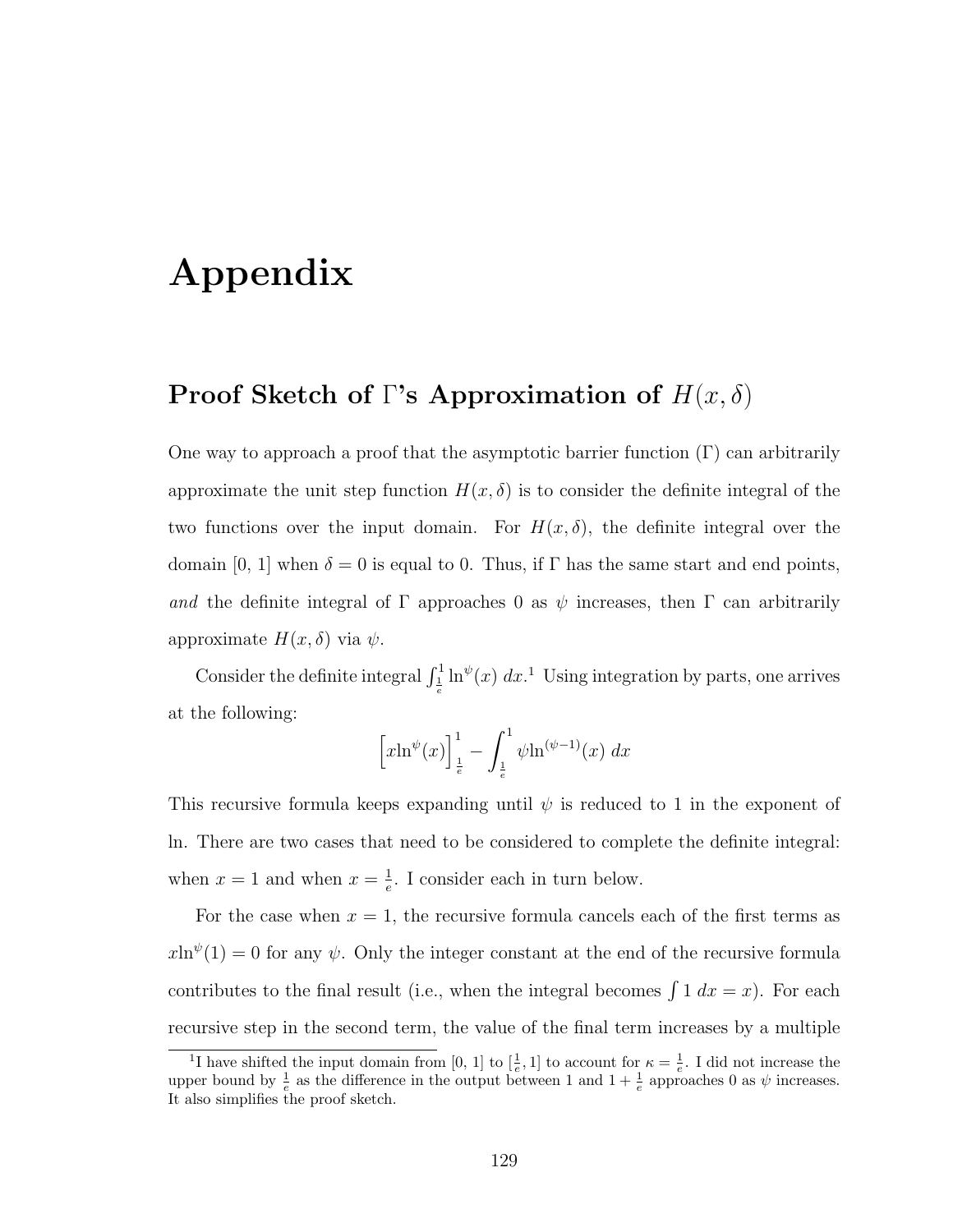and the sign changes. For example, the output when  $\psi = 3$  is:

$$
x\ln^3(x) - 3(x\ln^2(x) - 2(x\ln(x) - x))
$$
  
= 0 - 3(0 - 2(0 - 1))  
= (-3)(-2)(-1)  
= -6

Careful inspection of this pattern for different  $\psi$  reveals that the pattern reduces to  $(-\psi)!$  for all  $\psi$ .

For the case when  $x=\frac{1}{e}$  $\frac{1}{e}$ , the recursive formula also cancels but in a slightly more complex way. One knows that  $\ln(\frac{1}{e}) = -1$  and that the power of -1 only changes the sign. Thus,  $x\ln^{\psi}(x) = x(-1)^{\psi}$  for any  $\psi$  when  $x = \frac{1}{e}$  $\frac{1}{e}$ . Consider the example when  $\psi = 3$  once more:

$$
x\ln^3(x) - 3(x\ln^2(x) - 2(x\ln(x) - x))
$$
  
=  $-\frac{1}{e} - 3(\frac{1}{e} - 2(-\frac{1}{e} - \frac{1}{e}))$   
=  $16 \cdot \frac{1}{e}$ 

If one pulls out the  $\frac{1}{e}$  and the sign, the recursive formula looks like this:

$$
3 \cdot (2 \cdot (1 \cdot 1 + 1) + 1) + 1
$$
  

$$
S_n = n \cdot S_{n-1} + 1 \text{ for } n \in \{0\} \cup \mathbb{N}
$$

where  $S_0 = 1$ . Careful inspection reveals that this can be simplified to:

$$
\sum_{k=0}^{\psi} \frac{\psi!}{k!}
$$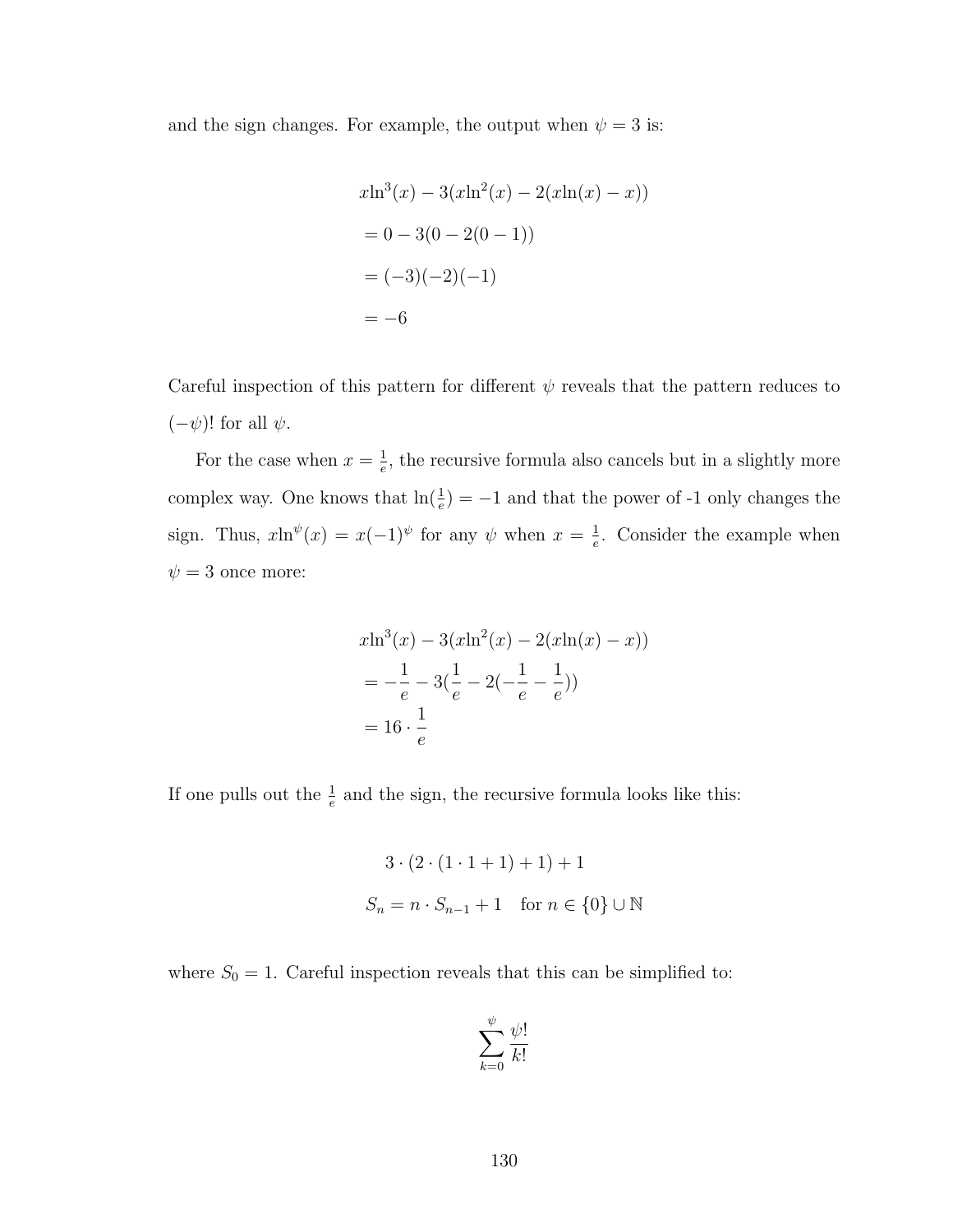This then needs to be expanded to include the sign and  $\frac{1}{e}$  as follows:

$$
\frac{(-1)^{\psi+1}}{e} \cdot \sum_{k=0}^{\psi} \frac{\psi!}{k!}
$$

The full definite integral is thus:

$$
(-\psi)! - \frac{(-1)^{\psi+1}}{e} \cdot \sum_{k=0}^{\psi} \frac{\psi!}{k!}
$$

The sign of the two values in the difference are always opposite, so the definite integral is actually a simple difference between the terms.

$$
\psi!-\frac{1}{e}\cdot\sum_{k=0}^{\psi}\frac{\psi!}{k!}
$$

This can be simplified to reveal the core difference as follows.

$$
\psi! \left(1 - \frac{1}{e} \cdot \sum_{k=0}^{\psi} \frac{1}{k!} \right) \sim 1 - \frac{1}{e} \cdot \sum_{k=0}^{\psi} \frac{1}{k!}
$$

Since 1 is a constant positive term and  $\frac{1}{e} \cdot \sum_{k=0}^{\psi}$ 1  $\frac{1}{k!}$  keeps growing (if by smaller and smaller amounts), it is trivial to see that the difference approaches 0 as  $\psi$  approaches infinity. This completes my proof sketch that  $\Gamma$  arbitrarily approaches  $H(x, \delta)$  as  $\psi$ approaches infinity.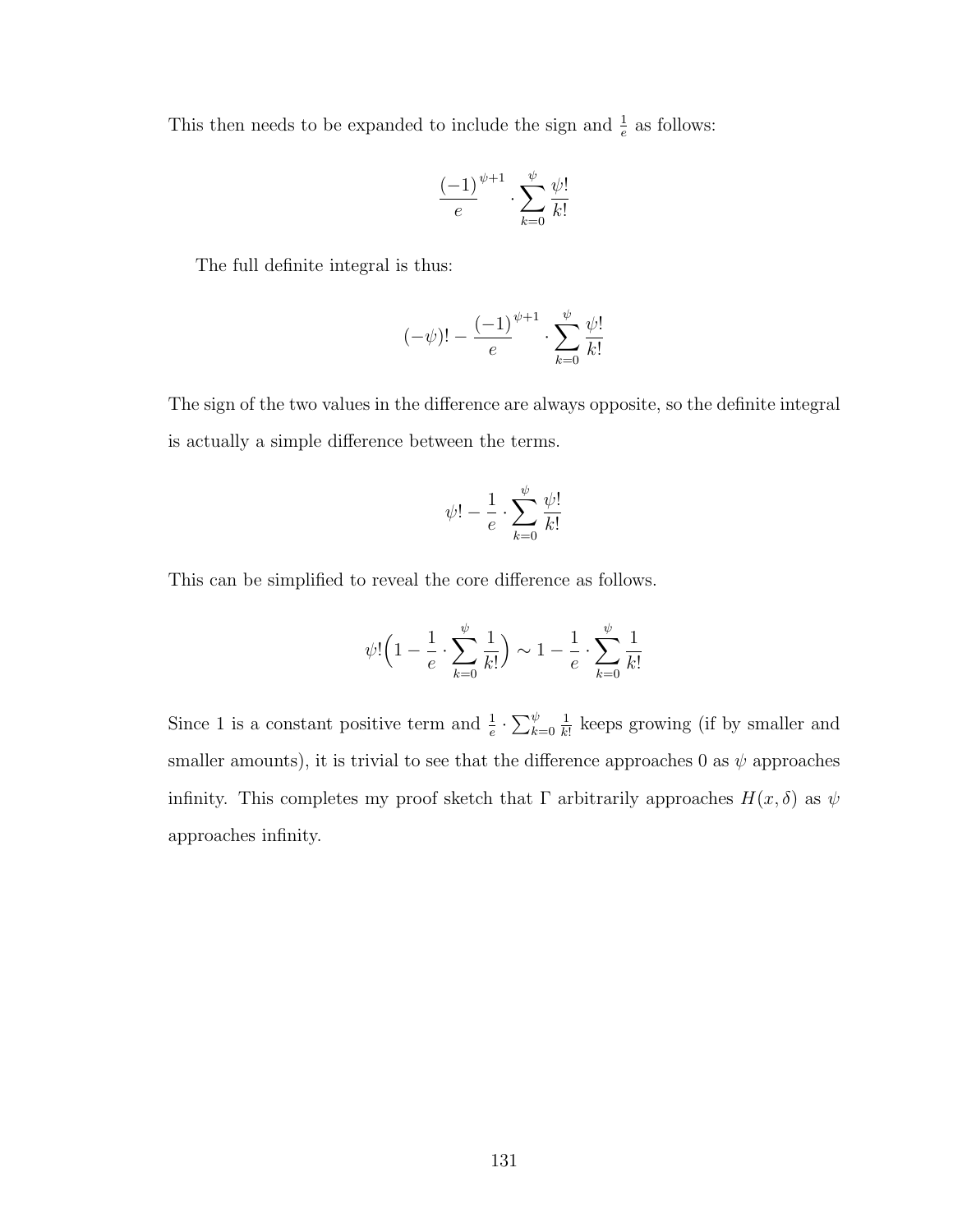### Implementation Details

#### Baseline CNN

The baseline CNN is made up of four convolutional layers. Their kernel sizes are 5, 4, 3, and 5. Their stride sizes are set to 1, 2, 2, 1. Their filter sizes are set to 20, 70, 256, and 10. All of the layers have an exponential linear unit (ELU) non-linearity, and every layer except the last is followed by a batch normalization layer with the default PyTorch parameters.

#### Asymptotic GNN

The first "encoder" encoder  $(\phi_{\alpha})$  has three layers with the following sizes and types: 64 (input), 1024 (hidden) and 8 (output). The decoder  $(\phi_{\alpha}^{-1})$  has the opposite configuration. The hidden units always use rectified linear units and the output units always use the hyperbolic tangent.

The second network  $(\phi_{\beta})$  also has three layers but with different sizes and types: 8 (input), 1024 (hidden) and 10 (output). The hidden layer has a rectified linear activation after it, but the output does not.

All of the weights are initialized with the Glorot/Xavier normal distribution (Glorot & Bengio, 2010).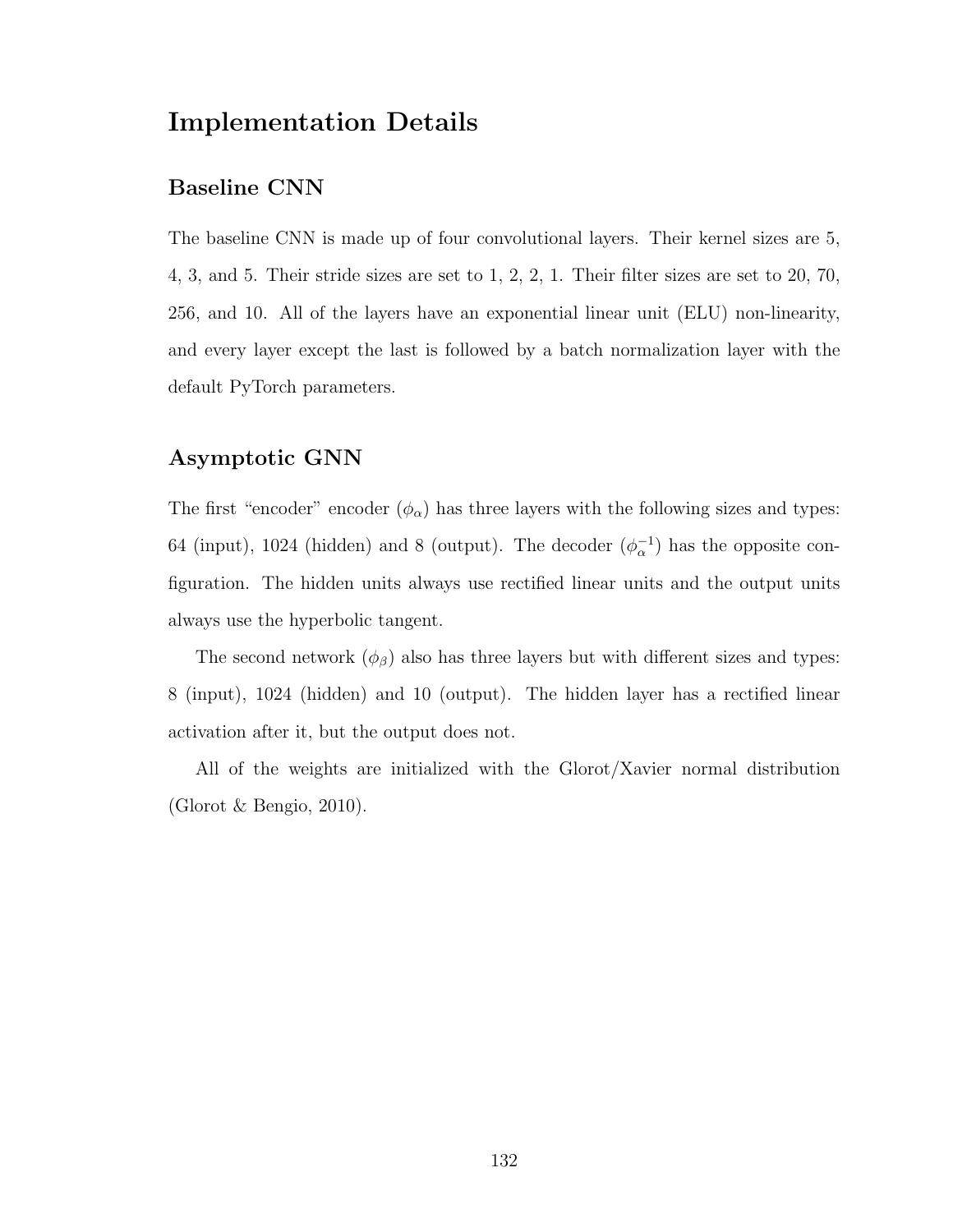### Training Details

All of the models used a fixed seed for random initialization to decrease the impact of the parameter initialization.

#### Baseline CNN

The baseline CNN was trained for 5 epochs (i.e., full iterations through the entire training set of 50,000 images) with a learning rate of 0.001, using an Adam optimizer with the PyTorch default values. I used the standard softmax cross entropy loss.

### Asymptotic GNN

The encoder  $(\phi_{\alpha})$  and decoder networks  $(\phi_{\alpha}^{-1})$  were trained on randomly sampled 8x8 image patches from the training set of MNIST images. It was always trained for 20 epochs. The mean square error reconstruction loss was always used. The learning rate was set to 0.0001 and Adam was always used with the default PyTorch parameters.

The second network  $(\phi_{\beta})$  was trained on the full images. It was always trained after the encoder's weights were frozen. It was always trained for 20 epochs except for the ablation models. There it was trained for 100 epochs (learning branch ablation) and 120 epochs (asymptotic barrier function ablation). The cross-entropy loss was always used. The learning rate was always set to 0.001 and Adam was always used with the default PyTorch parameters.